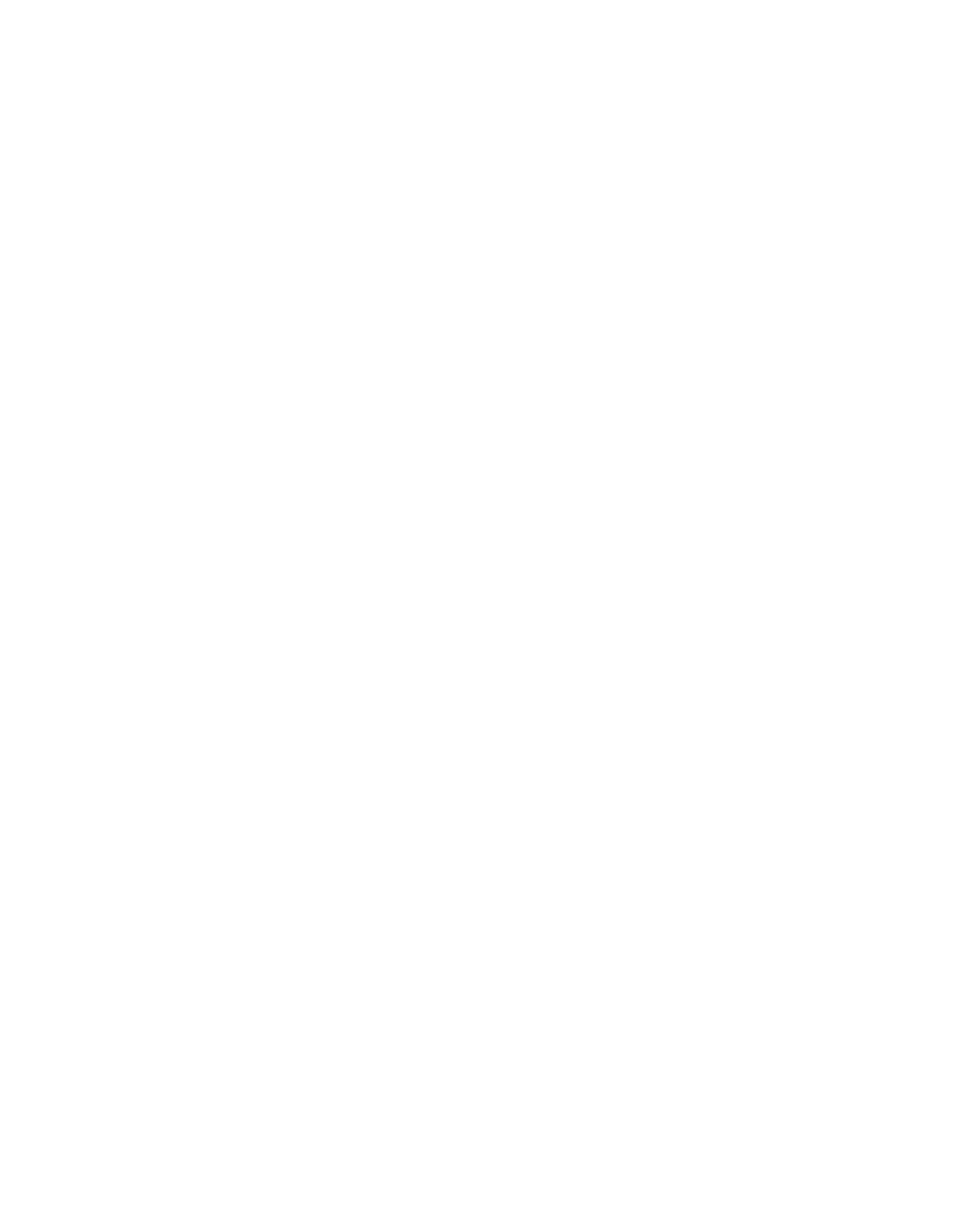| Ι.   |             |                                                                                                       |  |  |  |
|------|-------------|-------------------------------------------------------------------------------------------------------|--|--|--|
| П.   |             |                                                                                                       |  |  |  |
|      | A.          |                                                                                                       |  |  |  |
|      | <b>B.</b>   |                                                                                                       |  |  |  |
|      | $C$ .       |                                                                                                       |  |  |  |
| Ш.   |             |                                                                                                       |  |  |  |
|      | A.          |                                                                                                       |  |  |  |
|      |             | $\mathbf{1}$ .<br>2.<br>3 <sub>1</sub><br>Consistency of 19 U.S.C. $\S$ 1677(5)(F), as such, with WTO |  |  |  |
|      |             |                                                                                                       |  |  |  |
|      | <b>B.</b>   | $\mathbf{1}$ .                                                                                        |  |  |  |
|      |             | 2.<br>Consistency of 19 U.S.C. $\S$ 1677(5)(F), as such, with WTO<br>3 <sub>1</sub>                   |  |  |  |
|      |             |                                                                                                       |  |  |  |
|      | $C_{\cdot}$ |                                                                                                       |  |  |  |
|      |             | $\mathbf{1}$<br>$\overline{2}$ .                                                                      |  |  |  |
| IV.  |             |                                                                                                       |  |  |  |
| V.   |             |                                                                                                       |  |  |  |
|      | A.          | Sufficiency of the Notice of Appeal and Request for Dismissal of Certain                              |  |  |  |
|      | <b>B.</b>   |                                                                                                       |  |  |  |
| VI.  |             |                                                                                                       |  |  |  |
| VII. |             |                                                                                                       |  |  |  |
|      | A.          |                                                                                                       |  |  |  |
|      | <b>B.</b>   |                                                                                                       |  |  |  |
|      | C.          | Interpretation of the "Recipient" of the Financial Contribution  44                                   |  |  |  |
|      | D.          | Privatizations at Arm's Length and for Fair Market Value: Can the "Benefit"                           |  |  |  |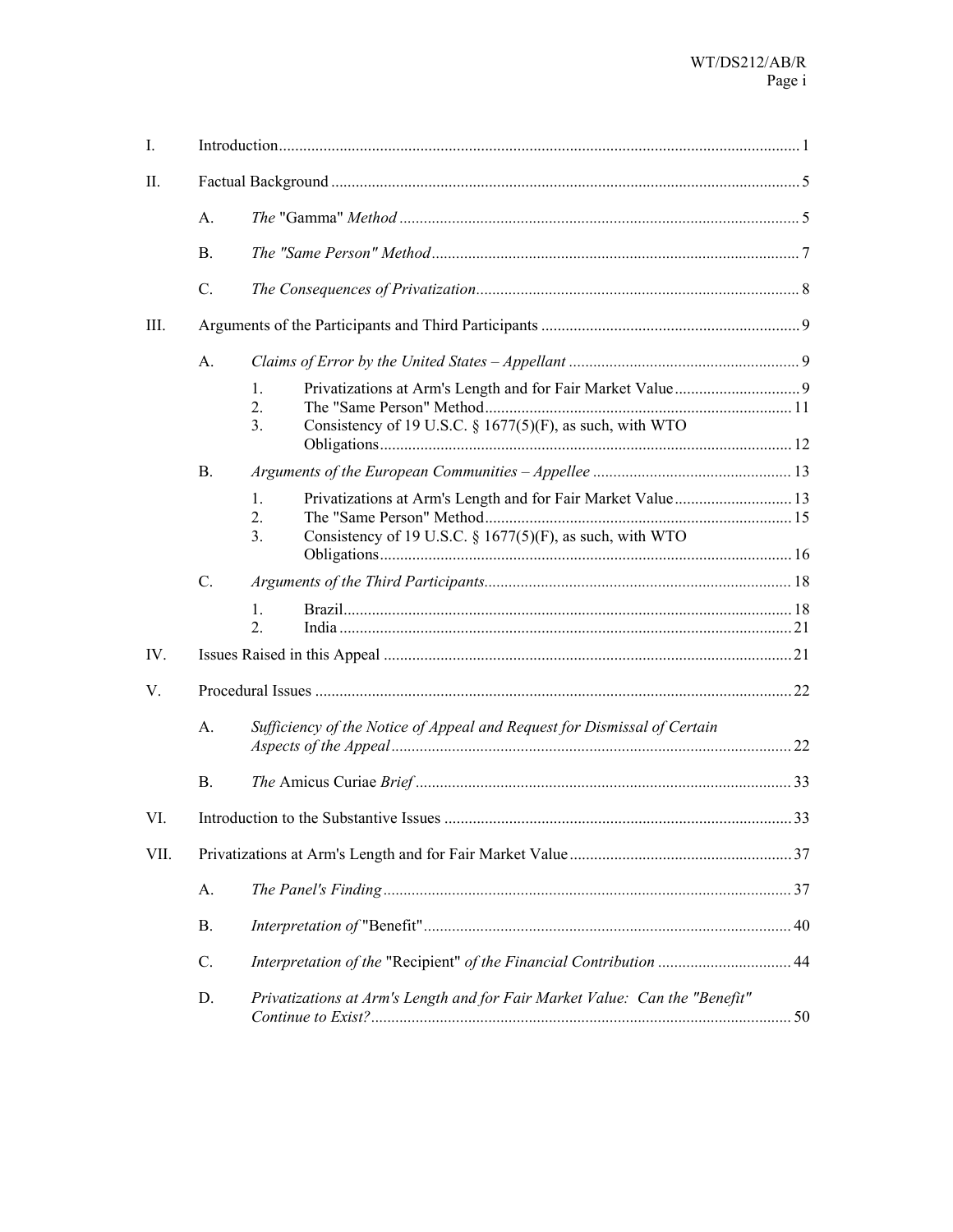| IX. |                  |                                                                                                                                                                        |  |  |  |
|-----|------------------|------------------------------------------------------------------------------------------------------------------------------------------------------------------------|--|--|--|
| X.  |                  |                                                                                                                                                                        |  |  |  |
|     | Annex $\Gamma$ : | Notification of an Appeal by the United States under paragraph 4 of<br>Article 16 of the Understanding on Rules and Procedures Governing<br>the Settlement of Disputes |  |  |  |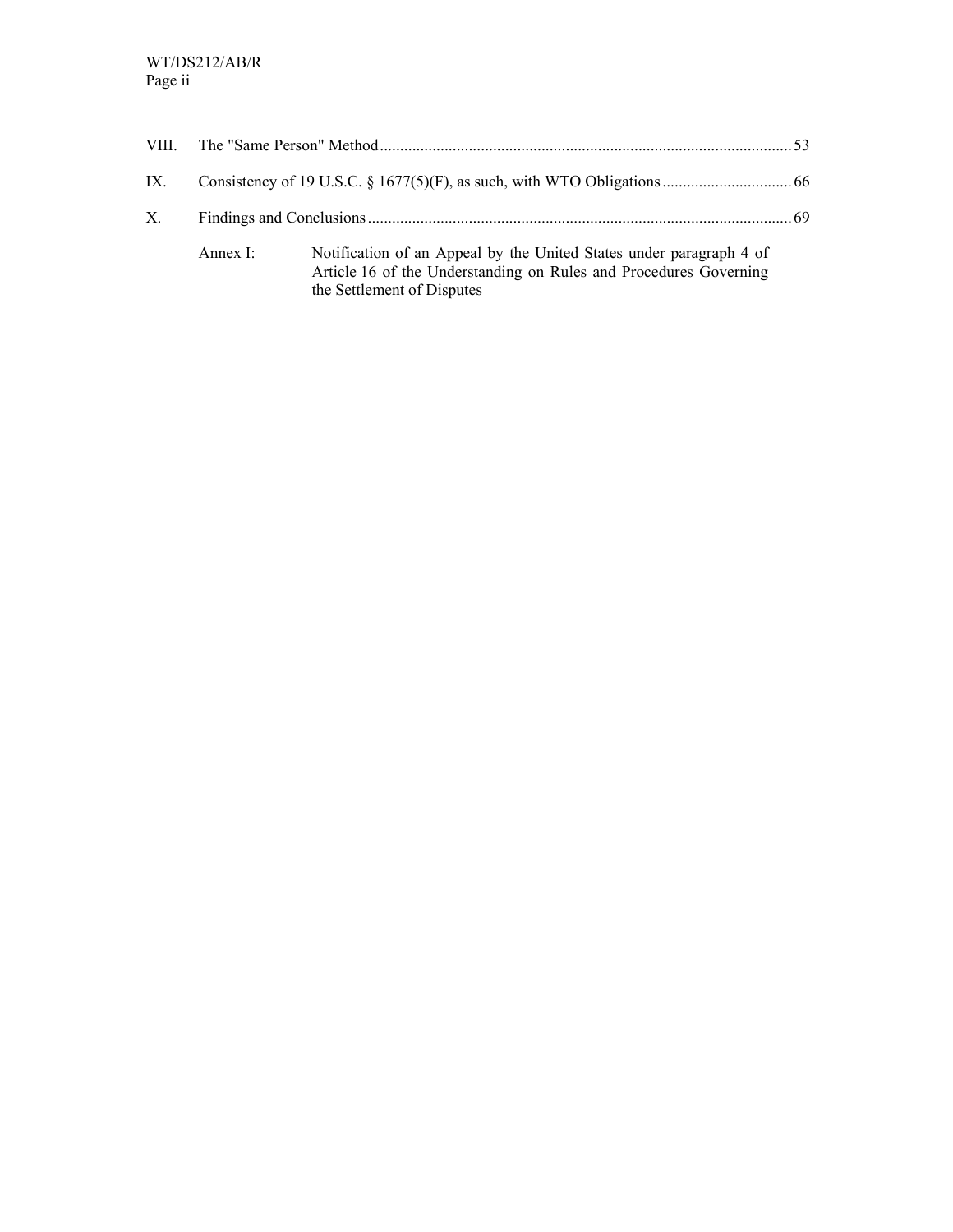| <b>Short Title</b>                                       | <b>Full Case Title and Citation</b>                                                                                                                                                                                                                                                              |
|----------------------------------------------------------|--------------------------------------------------------------------------------------------------------------------------------------------------------------------------------------------------------------------------------------------------------------------------------------------------|
| $Canada - Aircraft$                                      | Appellate Body Report, Canada - Measures Affecting the Export of Civilian<br>Aircraft, WT/DS70/AB/R, adopted 20 August 1999, DSR 1999:III, 1377.                                                                                                                                                 |
| $EC - Bananas III$                                       | Appellate Body Report, <i>European Communities – Regime for the Importation</i> ,<br>Sale and Distribution of Bananas, WT/DS27/AB/R, adopted<br>25 September 1997, DSR 1997:II, 591.                                                                                                             |
| $US$ – Countervailing Measures<br>on Certain EC Products | Panel Report, United States - Countervailing Measures Concerning Certain<br>Products from the European, WT/DS212/R, 31 July 2002.                                                                                                                                                                |
| $US - Lead$ and Bismuth II                               | Appellate Body Report, United States - Imposition of Countervailing Duties on<br>Certain Hot-Rolled Lead and Bismuth Carbon Steel Products Originating in<br>the United Kingdom, WT/DS138/AB/R, adopted 7 June 2000,<br>DSR 2000: V, 2601.                                                       |
|                                                          | Panel Report, United States - Imposition of Countervailing Duties on Certain<br>Hot-Rolled Lead and Bismuth Carbon Steel Products Originating in the United<br>Kingdom, WT/DS138/R and Corr.2, adopted 7 June 2000, as upheld by the<br>Appellate Body Report, WT/DS138/AB/R, DSR 2000:VI, 2631. |
| $US - Shrimp$                                            | Appellate Body Report, United States - Import Prohibition of Certain Shrimp<br>and Shrimp Products, WT/DS58/AB/R, adopted 6 November 1998,<br>DSR 1998: VII, 2755.                                                                                                                               |

# TABLE OF CASES CITED IN THIS REPORT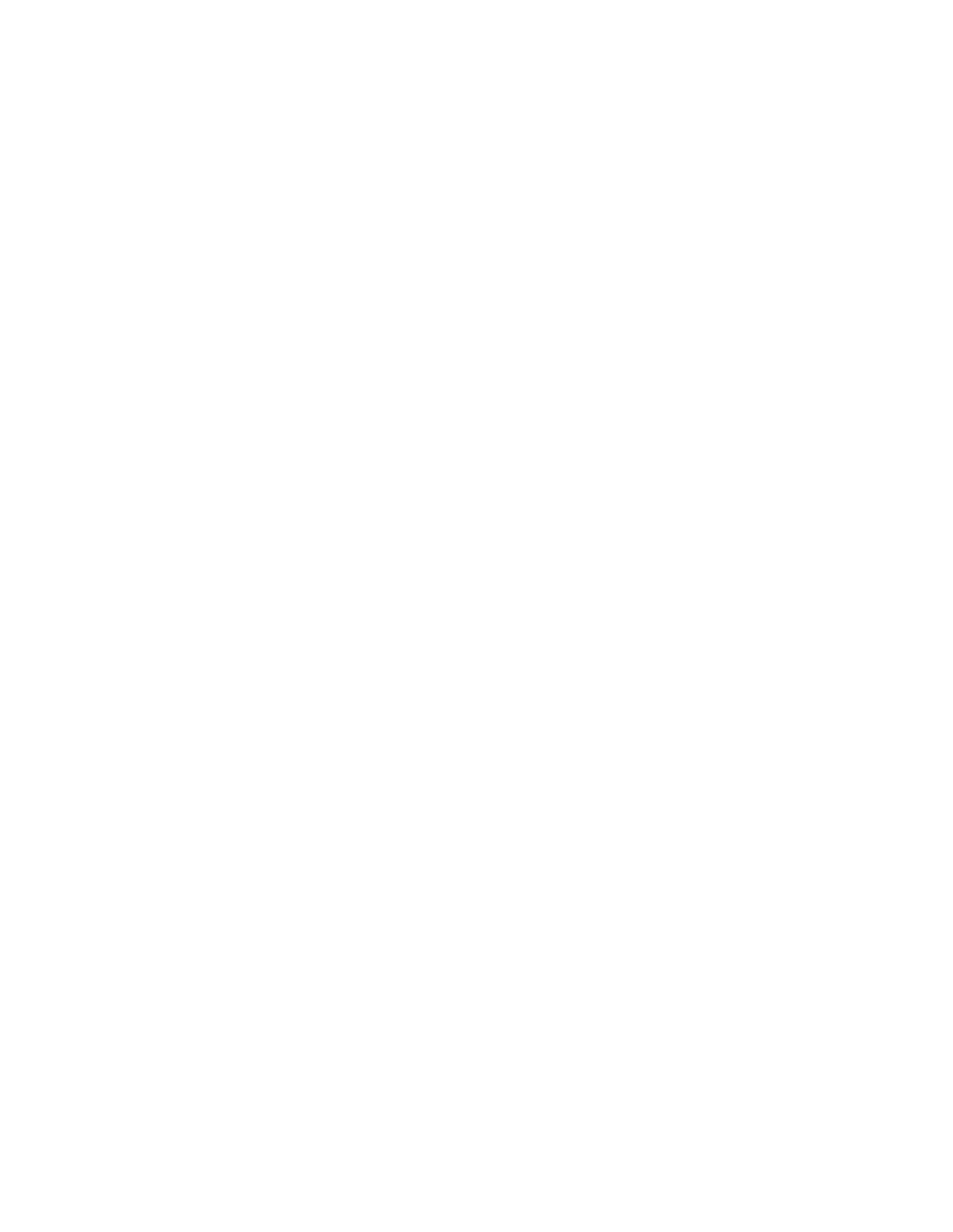#### WORLD TRADE ORGANIZATION APPELLATE BODY

**United States – Countervailing Measures Concerning Certain Products from the European Communities** 

United States, *Appellant* European Communities, *Appellee*

Brazil, *Third Participant* India, *Third Participant* Mexico, *Third Participant* AB-2002-5

Present:

 Lockhart, Presiding Member Abi-Saab, Member Bacchus, Member

# **I. Introduction**

1. The United States appeals certain issues of law and legal interpretations in the Panel Report, *United States – Countervailing Measures Concerning Certain Products from the European Communities* (the "Panel Report").<sup>1</sup> The Panel was established to consider a complaint by the European Communities with respect to countervailing duties imposed or maintained by the United States on certain steel products originating in various Member States of the European Communities.

2. Countervailing duties were imposed or maintained by the United States Department of Commerce ("USDOC") in the course of 12 investigations: six original investigations, two

 $\frac{1}{1}$ WT/DS212/R, 31 July 2002.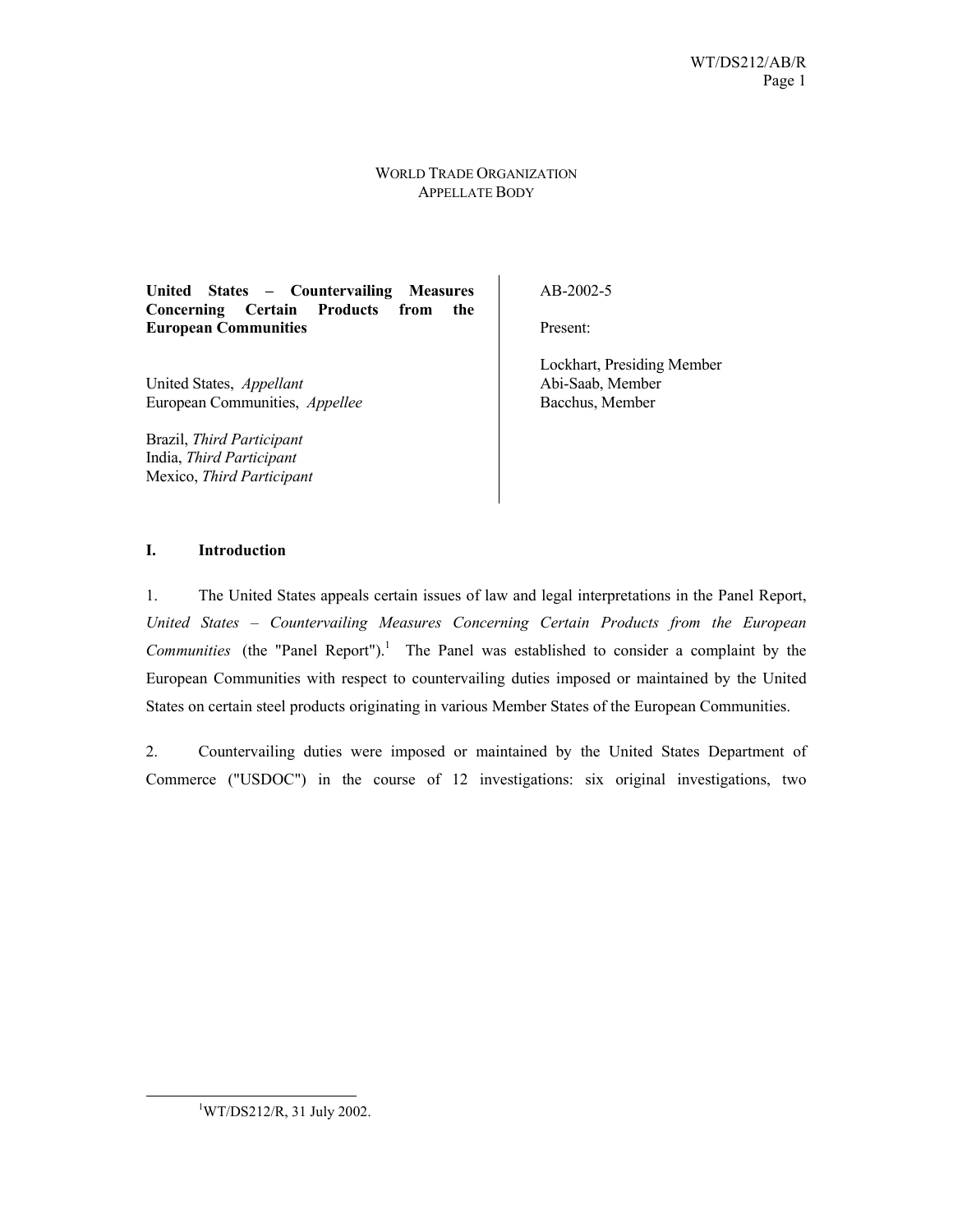administrative reviews, and four sunset reviews.<sup>2</sup> Certain analyses in these investigations were undertaken pursuant to a United States statute, 19 U.S.C. § 1677(5)(F) ("Section 1677(5)(F)")<sup>3</sup>, which reads as follows:

> Change of ownership. A change in ownership of all or part of a foreign enterprise or the productive assets of a foreign enterprise does not by itself require a determination by the administering authority that a past countervailable subsidy received by the enterprise no longer continues to be countervailable, even if the change in ownership is accomplished through an arm's length transaction.

The subject products in the 12 original investigations and reviews in issue were produced by formerly state-owned enterprises that had been privatized at the time of the 12 underlying administrative determinations. The European Communities alleges that the privatizations in all 12 cases took place at arm's length and for fair market value. The United States did not rebut these allegations.<sup>4</sup> Both participants agree that the changes in ownership relevant to this dispute concern only privatizations, that is, the change in ownership from government to private hands.<sup>5</sup> All the privatizations concerned in this dispute involved a full change in ownership in the sense that in all 12 cases, governments had

<sup>5</sup>Panel Report, para. 2.3.

 $\overline{\qquad \qquad }$  $T^2$ The Panel adopted the following numbering system, which we will also use, to facilitate identification of the various administrative determinations at issue: *Stainless Sheet and Strip in Coils from France*, 64 Fed. Reg. 30774 (USDOC, 29 June 1999) (Case No. 1); *Certain Cut-to-Length Carbon Quality Steel from France*, 64 Fed. Reg. 73277 (USDOC, 29 Dec. 1999) (Case No. 2); *Certain Stainless Steel Wire Rod from Italy*, 63 Fed. Reg. 40474 (USDOC, 29 July 1998) (Case No. 3); *Stainless Steel Plate in Coils from Italy*, 64 Fed. Reg. 15508 (USDOC, 31 March 1999) (Case No. 4); *Stainless Steel Sheet and Strip in Coils from Italy*, 64 Fed. Reg. 30624 (8 June 1999) (Case No. 5); *Certain Cut-to-Length Carbon-Quality Steel Plate from Italy*, 64 Fed. Reg. 73244 (USDOC, 29 December 1999) (Case No. 6); *Cut-to-Length Carbon Steel Plate from Sweden*, 62 Fed. Reg. 16551 (USDOC, 7 April 1997) (Case No. 7); *Cut-to-Length Carbon Steel Plate from United Kingdom*, 65 Fed. Reg. 18309 (USDOC, 7 April 2000) (Case No. 8); *Certain Corrosion-Resistant Carbon Steel Flat Products from France*, 65 Fed. Reg. 18063 (USDOC, 7 April 2000) (Case No. 9); *Cut-to-Length Carbon Steel Plate from Germany*, 65 Fed. Reg. 47407 (USDOC, 2 August 2000) (Case No. 10); *Cut-to-Length Carbon Steel Plate from Spain*, 65 Fed. Reg. 18307 (USDOC, 7 April 2000) (Case No. 11); and *Grain-Oriented Electrical Steel from Italy*, 66 Fed. Reg. 2885 (USDOC, 12 January 2001) (Case No. 12). Case Nos. 1–6 correspond to original investigations, Case Nos. 7 and 12 to administrative reviews, and Case Nos. 8–11 to sunset reviews.

 $3$ Section 771(5)(F) of the United States Tariff Act of 1930, as amended, which, for purposes of the United States Code, is codified at 19 U.S.C. § 1677(5)(F), attached as Exhibit EC-4 to the European Communities' first submission to the Panel.

<sup>&</sup>lt;sup>4</sup>The USDOC analyzed the sales conditions of the privatizations in two of the underlying sunset reviews (Case Nos. 8 and 10) and three of the original investigations (Case Nos. 1, 2, and 4), concluding that those five privatizations took place at arm's length and for fair market value. (See Panel Report, paras. 2.2, 2.39, and 2.45; Remand Redetermination in *Acciai Speciali Terni S.p.A. v. United States*, No. 99-06-00364, slip op. 02–10 (Court of International Trade, 1 February 2002), available at http://www.ia.ita.doc.gov/remands/02- 10.htm; Remand Redetermination in *GTS Indus. S.A. v. United States*, No. 00-03-00118, slip op. 02-02 (Court of International Trade, 4 January 2002), (available at http://www.ia.ita.doc.gov/remands/02-2.htm; and Remand Redetermination in *Allegheny Ludlum Corp. v. United States*, No. 99–09–00566, slip op. 02-01 (Court of International Trade, 4 January 2002), available at http://www.ia.ita.doc.gov/remands/02-1.htm.)) The USDOC has made no admissions as to the conditions of sale surrounding the other privatizations at issue.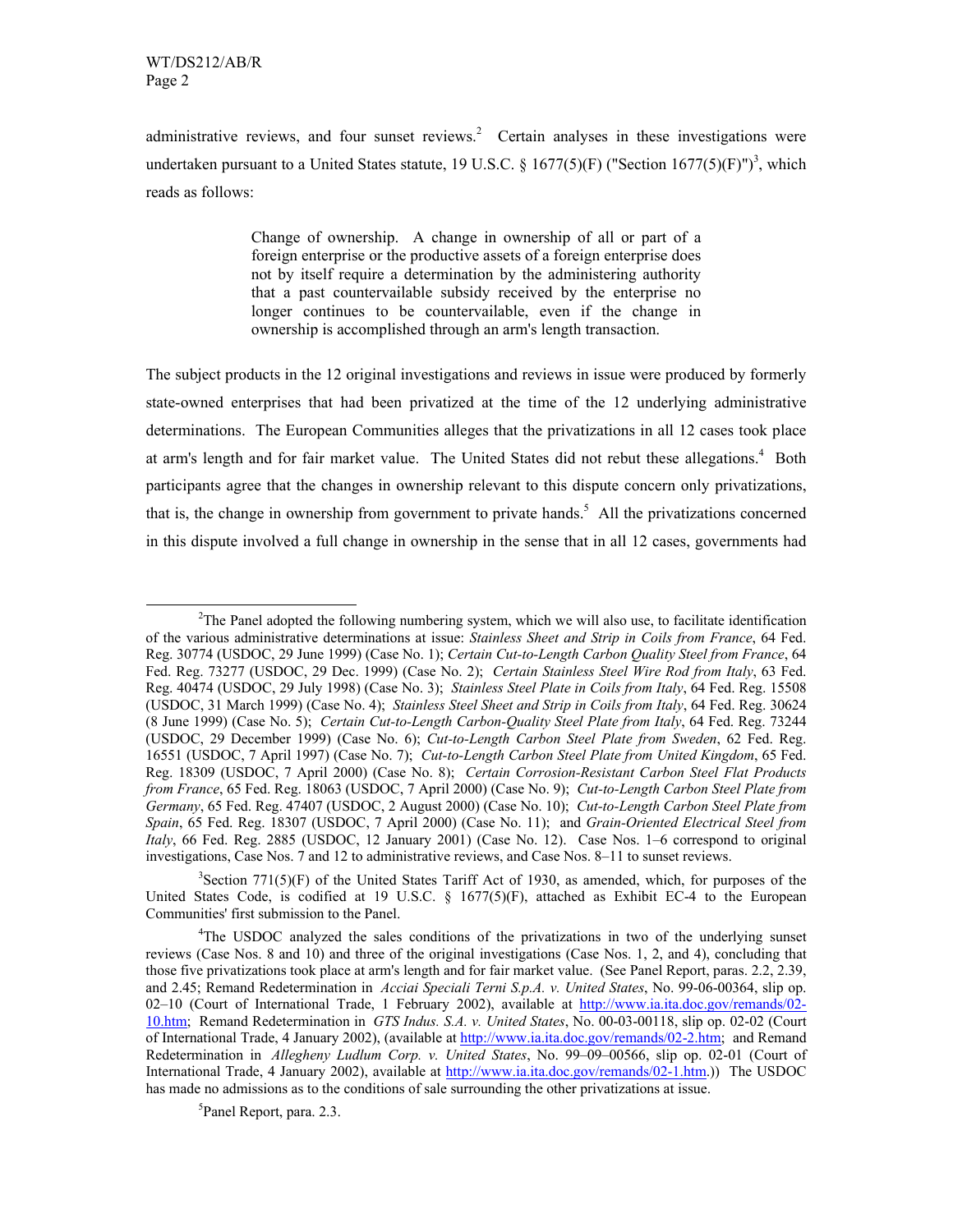sold all, or substantially all, their ownership interests and, clearly, no longer had any controlling interests in the privatized producers.<sup>6</sup>

3. The 12 investigations relate to the impact of privatization of the firms under investigation on the existence of a countervailable benefit. The imposition or maintenance of countervailing duties in the 12 determinations was based on the existence of subsidies for the privatized producers, specifically, on the continuing benefit conferred by non-recurring financial contributions bestowed by the governments on the producers prior to privatization.

4. The Panel found that the United States had acted inconsistently with Articles 10, 14, 19.1, 19.4, 21.1, 21.2, 21.3, and 32.5 of the *Agreement on Subsidies and Countervailing Measures* (the "*SCM Agreement*") and Article XVI:4 of the *Marrakesh Agreement Establishing the World Trade Organization* (the "*WTO Agreement*")<sup>7</sup>, and that it had nullified or impaired benefits accruing to the European Communities under these Agreements.<sup>8</sup> The Panel recommended that the Dispute Settlement Body (the "DSB") request the United States to bring its measures into conformity with its obligations under the *SCM Agreement* and the *WTO Agreement*. 9

5. The United States notified the DSB on 9 September 2002 of its intention to appeal certain issues of law covered in the Panel Report and certain legal interpretations developed by the Panel, pursuant to Article 16.4 of the *Understanding on Rules and Procedures Governing the Settlement of Disputes* (the "DSU"), and filed a Notice of Appeal<sup>10</sup> with the Appellate Body pursuant to Rule 20 of the *Working Procedures for Appellate Review* (the "*Working Procedures*"). The Notice of Appeal provides, in relevant part:

> The United States seeks review by the Appellate Body of the conclusions of the Panel set forth in paragraphs 8.1(a)-(d) and 8.2 of the Panel's report. These conclusions are in error, and are based upon erroneous findings on issues of law and on related legal interpretations.

6. The European Communities filed, on 10 September 2002, a Request for a Preliminary Ruling (the "Request"), pursuant to Rule 16.1 of the *Working Procedures*, to "order" the United States to file particulars "identifying the precise legal findings and legal interpretations that it is challenging."<sup>11</sup>

 <sup>6</sup> Panel Report, para. 2.3.

<sup>7</sup> *Ibid*., para. 8.1.

<sup>8</sup> *Ibid*., para. 8.2.

<sup>9</sup> *Ibid*., para. 8.3.

 $10\text{WT}/\text{DS}212/7$ , attached as Annex I to this Report.

 $<sup>11</sup>$ Request, para. 6.</sup>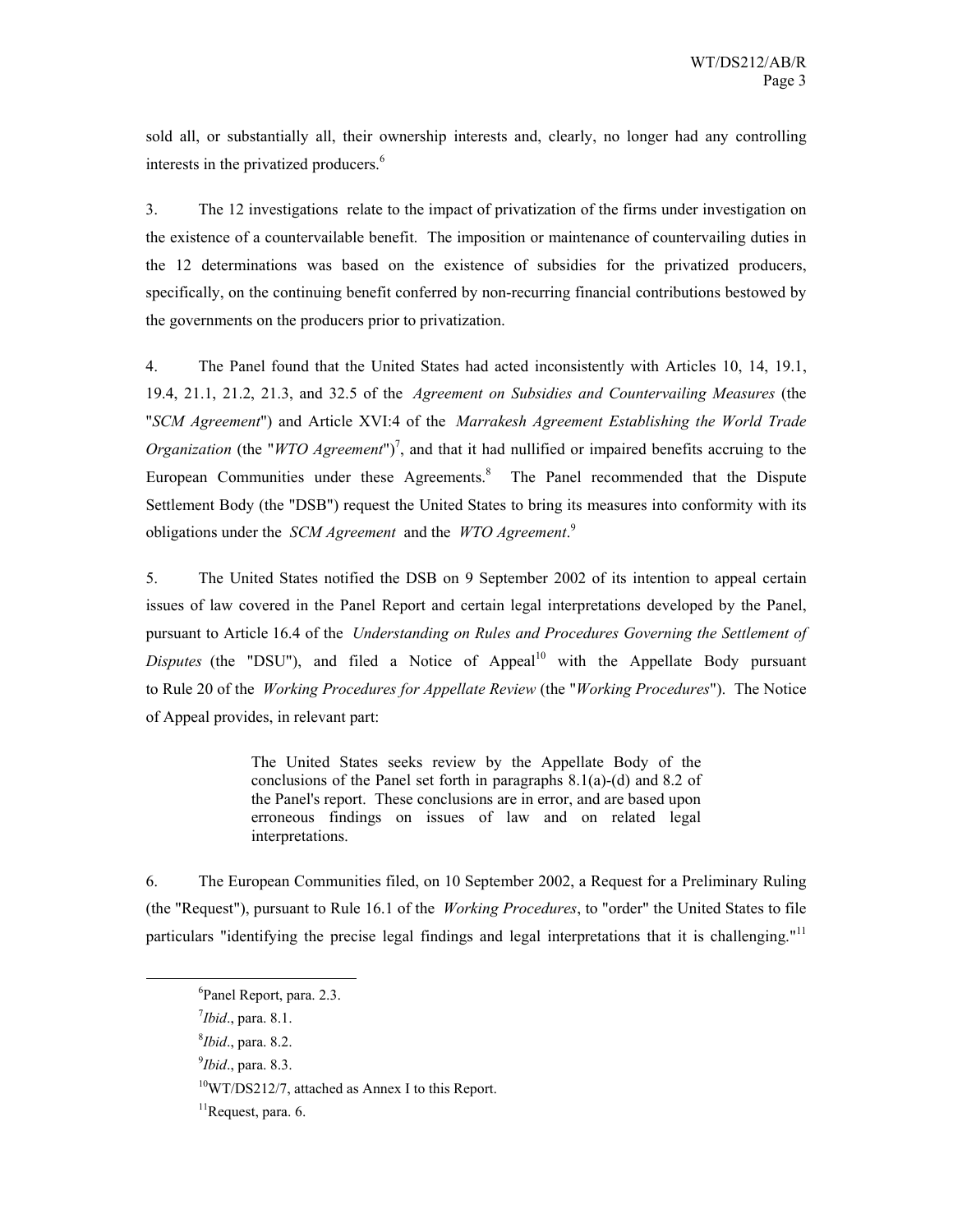The United States responded to the Request on 12 September 2002, arguing that the Request should be denied because the Notice of Appeal stated the Panel's findings and legal interpretations under appeal with sufficient clarity.<sup>12</sup>

7. On 12 September 2002, after considering the submissions on this issue by the European Communities and the United States, the Appellate Body "invite[d] the United States to identify the precise findings and interpretations of the Panel which are alleged, in the Notice of Appeal filed 9 September 2002, to constitute errors."<sup>13</sup> Responding to the invitation, the United States filed, on 13 September 2002, a document specifying further the errors of law and legal interpretations for which appellate review was requested. This document quoted the "Conclusions and Recommendations" paragraphs from the Panel Report<sup>14</sup>, to which it had merely referred in the original Notice of Appeal, and added descriptions of particular errors of the Panel, as claimed by the United States.<sup>15</sup> The issues of the sufficiency of the Notice of Appeal and the request of the European Communities for dismissal of certain grounds of appeal were dealt with by the Participants in their written submissions and submissions at the oral hearing, and are dealt with by us later, under the heading "Procedural Issues".

8. On 19 September 2002, the United States filed its appellant's submission. On 4 October 2002, the European Communities filed its appellee's submission. On the same day, Brazil and India each filed a third participant's submission. Mexico filed a letter that day, pursuant to Rule 24(2) of the *Working Procedures*, stating its intention to participate and make an oral presentation as a third participant at the oral hearing.<sup>16</sup>

9. The Appellate Body also received on 19 September 2002 an *amicus curiae* brief from an industry association.<sup>17</sup> The European Communities, on 27 September 2002, filed a letter contesting the relevance of the *amicus curiae* submission to the Appellate Body's review, contending that the "arguments do not differ in substance from and largely repeat the arguments of the United States

 $12$  Letter dated 12 September 2002, from the Senior Legal Advisor, Permanent Mission of the United States to the WTO, to the Presiding Member of the Division hearing this appeal, pp. 2–3.

<sup>&</sup>lt;sup>13</sup>Letter dated 12 September 2002, from the Director of the Appellate Body Secretariat to the Senior Legal Advisor, Permanent Mission of the United States to the WTO.

<sup>&</sup>lt;sup>14</sup>Panel Report, paras.  $8.1(a) - 8.1(d)$  and  $8.2$ .

<sup>&</sup>lt;sup>15</sup>See Attachment to letter dated 13 September 2002 from the Senior Legal Advisor. Permanent Mission of the United States to the WTO, to the Director of the Appellate Body Secretariat.

<sup>&</sup>lt;sup>16</sup>Letter dated 4 October 2002, from H.E. Mr. Eduardo Pérez Motta, Ambassador, Permanent Mission of Mexico to the WTO, to the Director of the Appellate Body Secretariat.

<sup>&</sup>lt;sup>17</sup>Submission attached to letter dated 19 September 2002, from Andrew G. Sharkey III, American Iron and Steel Institute President & CEO, to the Presiding Member of the Division hearing this appeal.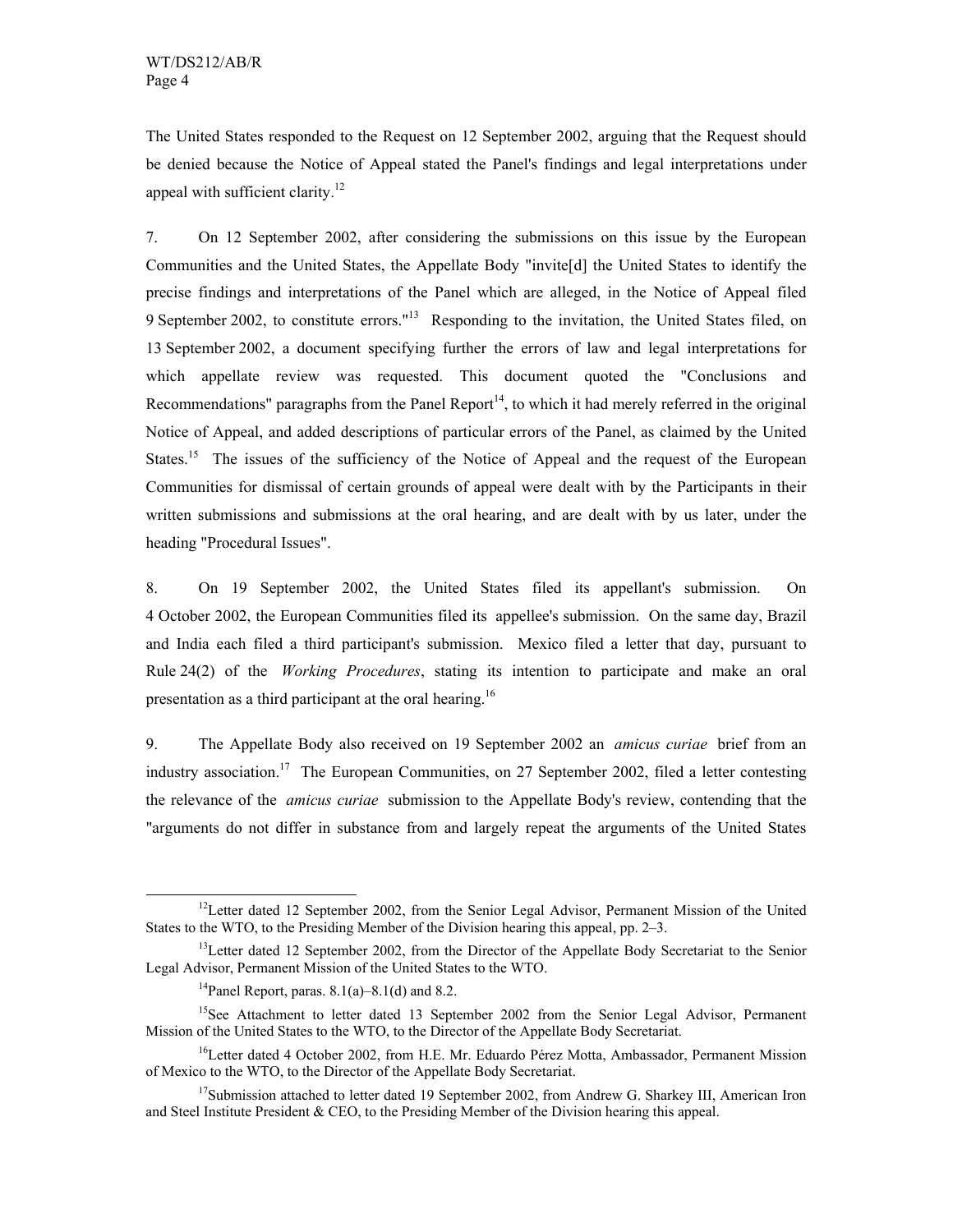Government<sup>"18</sup>, and requested the Appellate Body "to inform the parties whether it intends to accept and take account of the brief submitted [by the industry association.] $n^{19}$ 

10. The Appellate Body responded to the request of the European Communities on 27 September 2002, stating that a decision on the admissibility or relevance of the *amicus*  submission would not be made until the written and oral submissions of all the participants had been considered.<sup>20</sup>The Appellate Body therefore invited all the participants "to address the [*amicus curiae*] brief in the further course of this appeal."<sup>21</sup>

11. The oral hearing in the appeal was held on 22 October 2002. The participants and third participants presented oral arguments and responded to questions put to them by Members of the Division hearing the appeal.

# **II. Factual Background**

#### A. *The* "Gamma" *Method*

12. The USDOC applied one of two different methods (referred to as the "*gamma*" and "same person" methods)<sup>22</sup> in conducting the 12 determinations to assess the impact of a change in ownership effected through privatization on the continued existence of the benefit of a countervailable subsidy. The *gamma* method was formerly used by the USDOC to determine the extent to which a nonrecurring financial contribution provided to a state-owned enterprise should be amortized over time to arrive at a countervailable subsidy rate<sup>23</sup>, particularly after sale of the subsidized entity to a private  $firm.<sup>24</sup>$  In applying this method, the USDOC employed an "irrebuttable presumption" that the benefits

<sup>&</sup>lt;sup>18</sup>Letter dated 27 September 2002, from the Minister-Counsellor, Permanent Delegation of the European Communities to the WTO, to the Presiding Member of the Division hearing this appeal, p. 1.

<sup>19</sup>*Ibid.*, p. 2.

<sup>&</sup>lt;sup>20</sup>Letter dated 27 September 2002, from the Director of the Appellate Body Secretariat to the Minister-Counsellor, Permanent Delegation of the European Communities to the WTO.

<sup>21</sup>*Ibid*.

<sup>&</sup>lt;sup>22</sup>We note that the Panel refers to the administrative practice challenged in this dispute as the "same" person *methodology*". Article 14 of the *SCM Agreement* refers to the procedures used by investigating authorities to calculate the benefit as "method[s]", so we will use the term "method" rather than "methodology".

 $^{23}$ Both participants agree that "it is a normal and accepted practice  $\ldots$  for the importing Member to presume that a non-recurring subsidy will provide a benefit over a period of time, which is normally presumed to be the average useful life of assets in the relevant industry", (Panel Report, para. 7.75) a practice found permissible by the Appellate Body in *US – Lead and Bismuth II*, para. 62, so long as the presumption remained rebuttable.

<sup>24</sup>United States' first submission to the panel, para. 5, attached to the Panel Report in *US – Lead and Bismuth II*, Attachment 2.1, p. 164.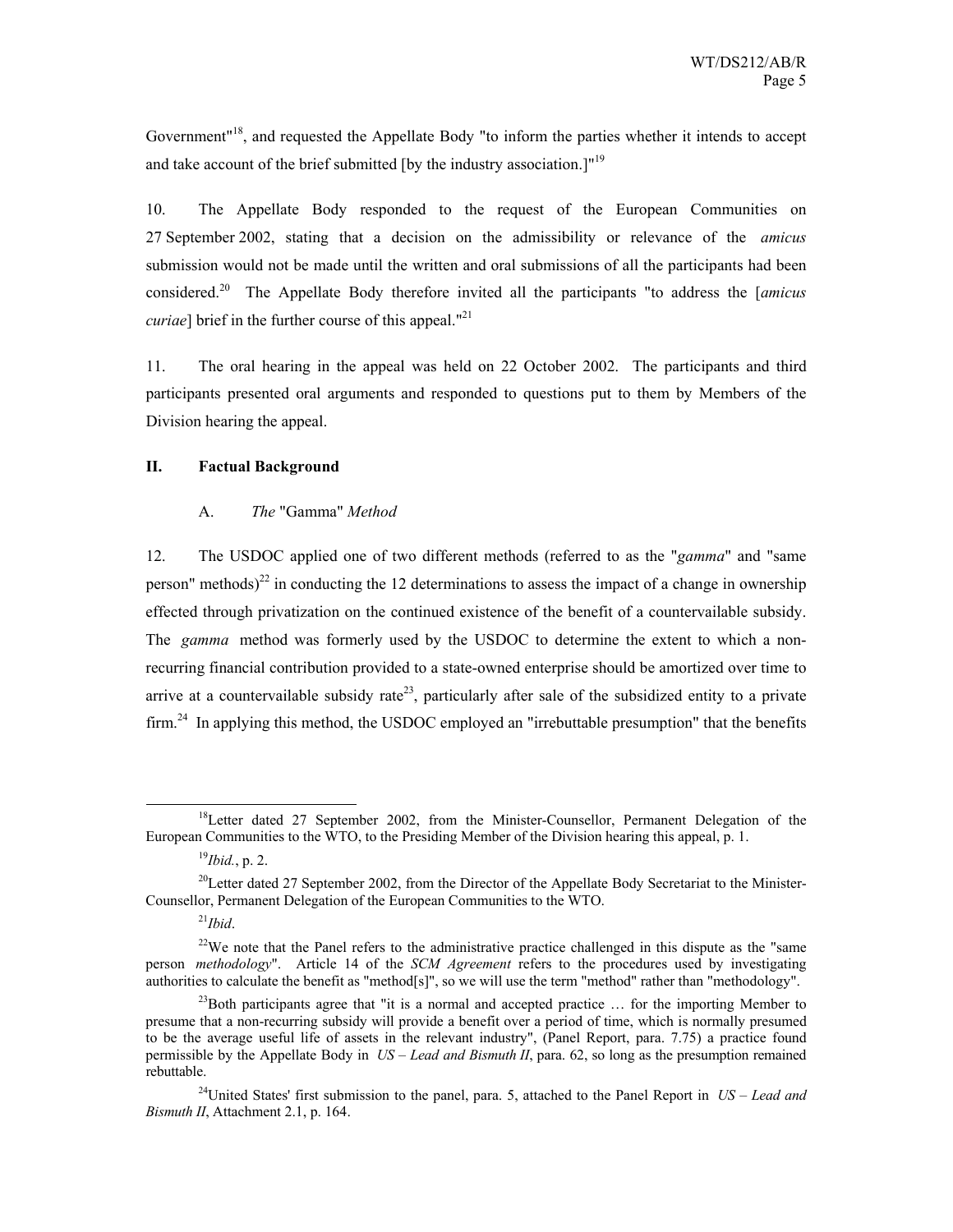of that financial contribution would remain with the recipient over a standard period of time<sup>25</sup>, such that "USDOC does not undertake an inquiry into whether and, if so, to what extent the subsidy continues to benefit production at any subsequent point in time. Rather, the USDOC simply will countervail the amount of the subsidy originally allocated to the year" under review.<sup>26</sup> When confronted with a change in ownership of the producer under investigation, the USDOC would devise a ratio so as to allocate the "irrebuttably presumed" benefit between the seller and purchaser.<sup>27</sup> This allocation "can result in the full pass through of benefits from prior subsidies, or absolutely no pass through of benefits, or anything in between, depending on the facts of a particular case."28

13. The application by the USDOC of the *gamma* method in previous determinations was reviewed by the panel in *US – Lead and Bismuth II*, whose decision was upheld by the Appellate Body. The Appellate Body determined that, rather than employing the *gamma* method's "irrebuttable" presumption that subsidization continues, the USDOC should have conducted a new determination as to the existence of a "benefit", as "*required*" by the *SCM Agreement*, "given the changes in ownership leading to the creation of" the newly-privatized entities in that case.<sup>29</sup> The Appellate Body further found that the "specific circumstances" of that case did not warrant a finding of the continued existence of a benefit after the privatization of the assets of the state-owned firm at arm's length and for fair market value.<sup>30</sup>

 <sup>25</sup>United States' first submission to the panel, paras. 6 and 44–45, attached to the Panel Report in *US – Lead and Bismuth II*, Attachment 2.1, pp. 164 and 172.

<sup>26</sup>United States' first submission to the panel, para. 44, attached to the Panel Report in *US – Lead and Bismuth II*, Attachment 2.1, p. 172. See also *ibid*., para. 43, attached to the Panel Report in *US – Lead and Bismuth II*, Attachment 2.1, p. 171, which states:

<sup>…</sup> the US countervailing duty statute contains "the irrebuttable presumption that nonrecurring subsidies benefit merchandise produced by the recipient over time," without requiring any re-evaluation of those subsidies based on the use or effect of those subsidies or subsequent events in the marketplace.

<sup>(</sup>Quoting *Certain Steel Products from Austria*, 58 Fed. Reg. 37217, 37263 (USDOC, 9 July 1993) (General Issues Appendix)).

<sup>27</sup>United States' first submission to the panel, para. 10, attached to the Panel Report in *US – Lead and Bismuth II*, Attachment 2.1, p. 165.

<sup>28</sup>United States' first submission to the panel, para. 53, attached to the Panel Report in *US – Lead and Bismuth II*, Attachment 2.1, p. 174.

<sup>29</sup>Appellate Body Report, *US – Lead and Bismuth II*, para. 62.

<sup>30</sup>*Ibid*., paras. 67–68 and 74.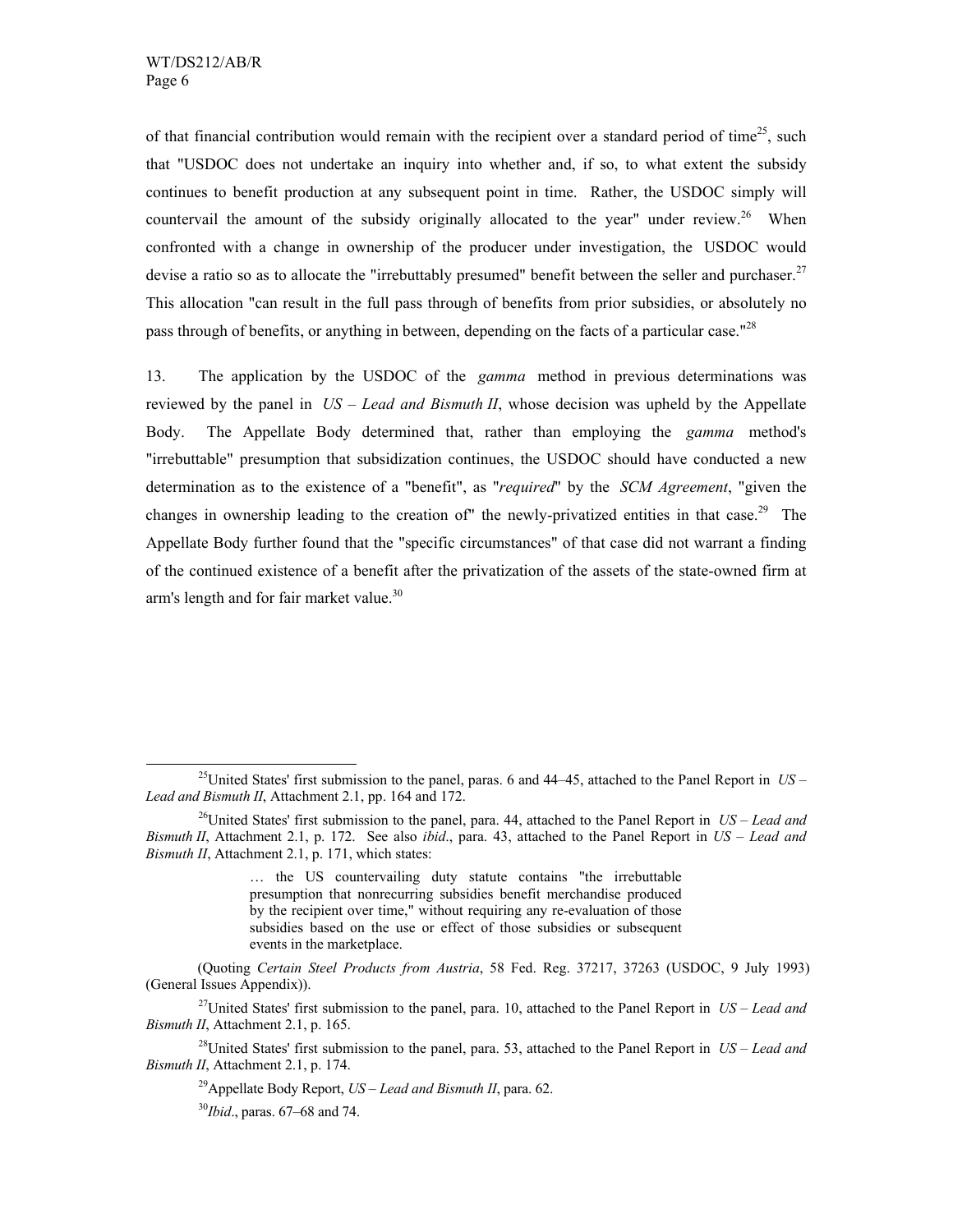#### B. *The "Same Person" Method*

14. The "same person" method was devised as a replacement for the *gamma* method.31 This method provides for a two-step test. The first step consists of an analysis of whether the postprivatization entity is the same legal person that received the original subsidy before privatization. For this purpose, the USDOC examines the following non-exhaustive criteria: (i) continuity of general business operations; (ii) continuity of production facilities; (iii) continuity of assets and liabilities; and (iv) retention of personnel. If, as a result of the application of these criteria, the USDOC concludes that *no new legal person* was created, the analysis of whether a "benefit" exists stops there, and the USDOC will not assess whether the privatization was at arm's length and for fair market value. The subsidy is automatically found to continue to exist for the post-privatization firm.<sup>32</sup> By contrast, if, as a consequence of the application of these criteria, the USDOC concludes that the post-privatization entity is *a new legal person*, distinct from the entity that received the preprivatization subsidy, the USDOC will not impose duties on goods produced after privatization on account of the pre-privatization subsidy.<sup>33</sup>

15. In 11 of the 12 determinations at issue in this case, the USDOC applied the *gamma* method. These 11 determinations included six original investigations (Case Nos. 1–6), one administrative review (Case No. 7), and four sunset reviews (Case Nos. 8–11). The United States conceded the inconsistency of seven of these determinations (Case Nos. 1–7) with its WTO obligations, based on its acknowledgement that it must re-examine the continued existence of a benefit in the light of the findings of the panel and Appellate Body in  $US - Lead$  and Bismuth  $II^{34}$ . With respect to the remaining four *gamma* determinations (Case Nos. 8–11), all sunset reviews, the United States did not concede inconsistency; rather, the United States argued before the Panel that, where no administrative reviews have taken place, an investigating authority is not required to consider evidence subsequent to the original investigation in evaluating whether the expiry of the

 <sup>31</sup>As noted above, in paragraph 13, the *gamma* method was found by the Appellate Body to be inconsistent with the United States' obligations under the *SCM Agreement*, because the method does not permit the investigating authority to re-examine its original benefit determination "given the changes in ownership leading to the creation of" the privatized firms. (Appellate Body Report, *US – Lead and Bismuth II*, para. 62) Before the decision of the Appellate Body in *US – Lead and Bismuth II*, the *gamma* method had similarly been rejected by a United States appellate court as inconsistent with the USDOC's governing statute (in particular, with Section 1677(5)(F)). (See *Delverde Srl v. United States*, 202 F.3d 1360 (Fed. Cir. 2000) ("*Delverde III*"))

 $32$ United States' response to questioning at the oral hearing.

<sup>33</sup>*Ibid*. The USDOC will, however, proceed to examine, in such an event, whether any *new* subsidy had been bestowed upon the post-privatization entity's new owners as a result of the change in ownership (e.g., by assessing whether the sale was for fair market value and at arm's length). (*Ibid*.)

<sup>&</sup>lt;sup>34</sup>Panel Report, para. 7.84.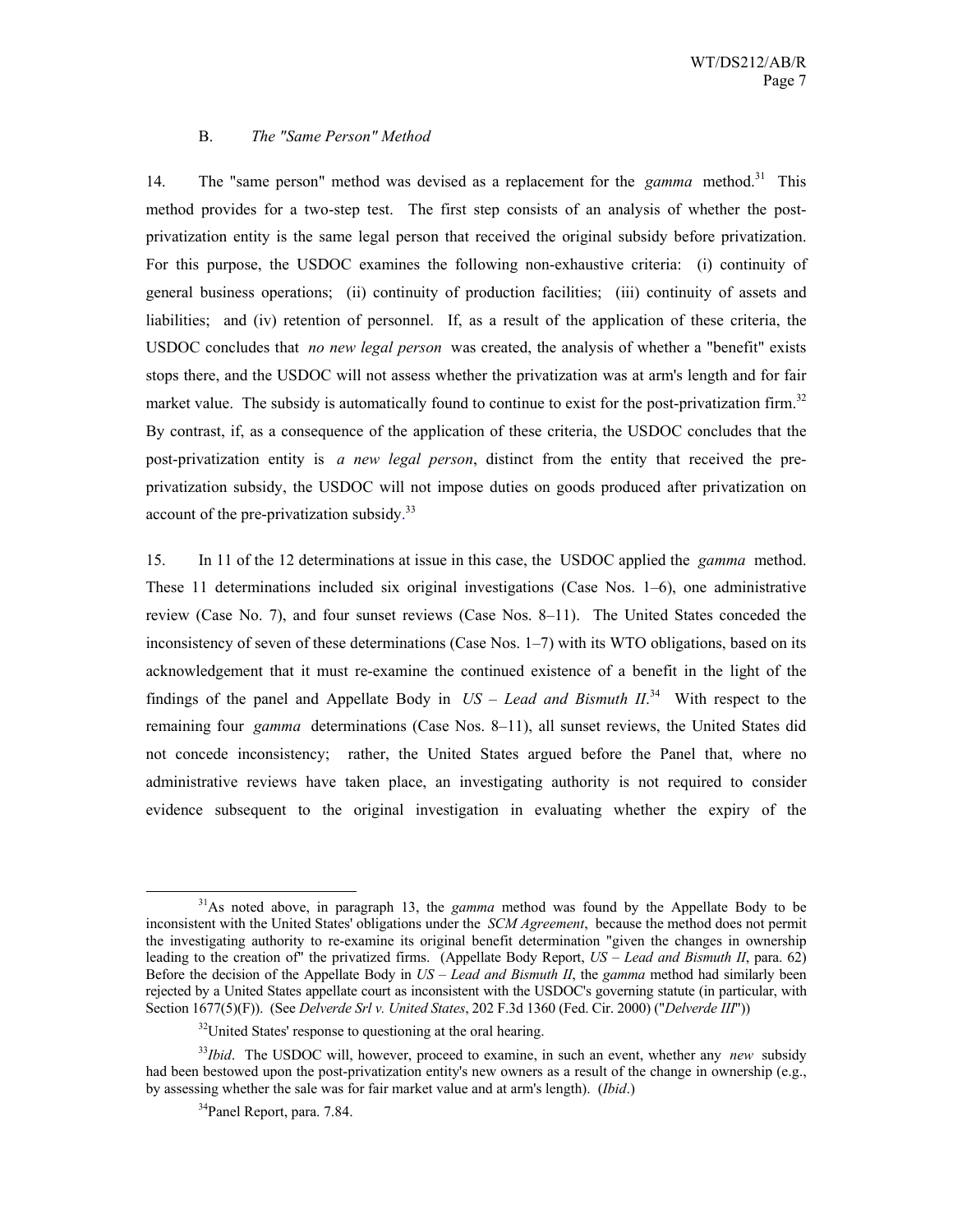countervailing duty would be likely to lead to continuation or recurrence of subsidization causing injury.<sup>35</sup> The Panel found to the contrary.<sup>36</sup> The "same person" method was applied in only one of the determinations at issue on appeal, which was an administrative review (Case No. 12).

16. The Panel concluded, as the United States had conceded, that in the *gamma*-based original investigations and administrative review (Case Nos. 1–7), the USDOC had failed to determine the existence (or continued existence) of a benefit before the imposition or maintenance of countervailing duties.37 The Panel also concluded, regarding the four sunset reviews applying the *gamma* method (Case Nos. 8–11), that the USDOC had similarly failed to examine the continued existence of a benefit, and therefore, had not properly determined the likelihood of continuing or recurring subsidization.<sup>38</sup> With regard to the "same person" method, the Panel found that it was "itself inconsistent with the SCM Agreement"<sup>39</sup>, and therefore, also found its application in administrative review Case No. 12 to be WTO-inconsistent.<sup>40</sup> In sum, the Panel found all 12 determinations to be WTO-inconsistent.

# C. *The Consequences of Privatization*

17. As regards the consequences of privatization for the purpose of determining the continued existence of a "benefit", the Panel found that privatization at arm's length and for fair market value "must [lead to] the conclusion that no benefit resulting from the prior financial contribution (or subsidization) continues to accrue to the privatized producer".<sup>41</sup> On this premise, the Panel concluded that Section  $1677(5)(F)$  is inconsistent with the United States' WTO obligations because "Section  $1677(5)(F)$ , as interpreted by the US Court of Appeals for the Federal Circuit and the

 $35$ Panel Report, paras. 7.104–7.105. Such evidence would include, as in the cases here, changes in ownership occurring after the provision of the relevant financial contribution.

<sup>36</sup>*Ibid*., para. 7.114.

 $37$ Panel Report, paras. 7.86, 7.98, 8.1(a), and 8.1(b).

<sup>38</sup>*Ibid*., paras. 7.114–7.116 and 8.1(c).

<sup>39</sup>*Ibid.*, para. 7.90.

<sup>40</sup>*Ibid*., paras. 7.81 and 8.1(b).

<sup>41</sup>*Ibid*., para. 8.1(d).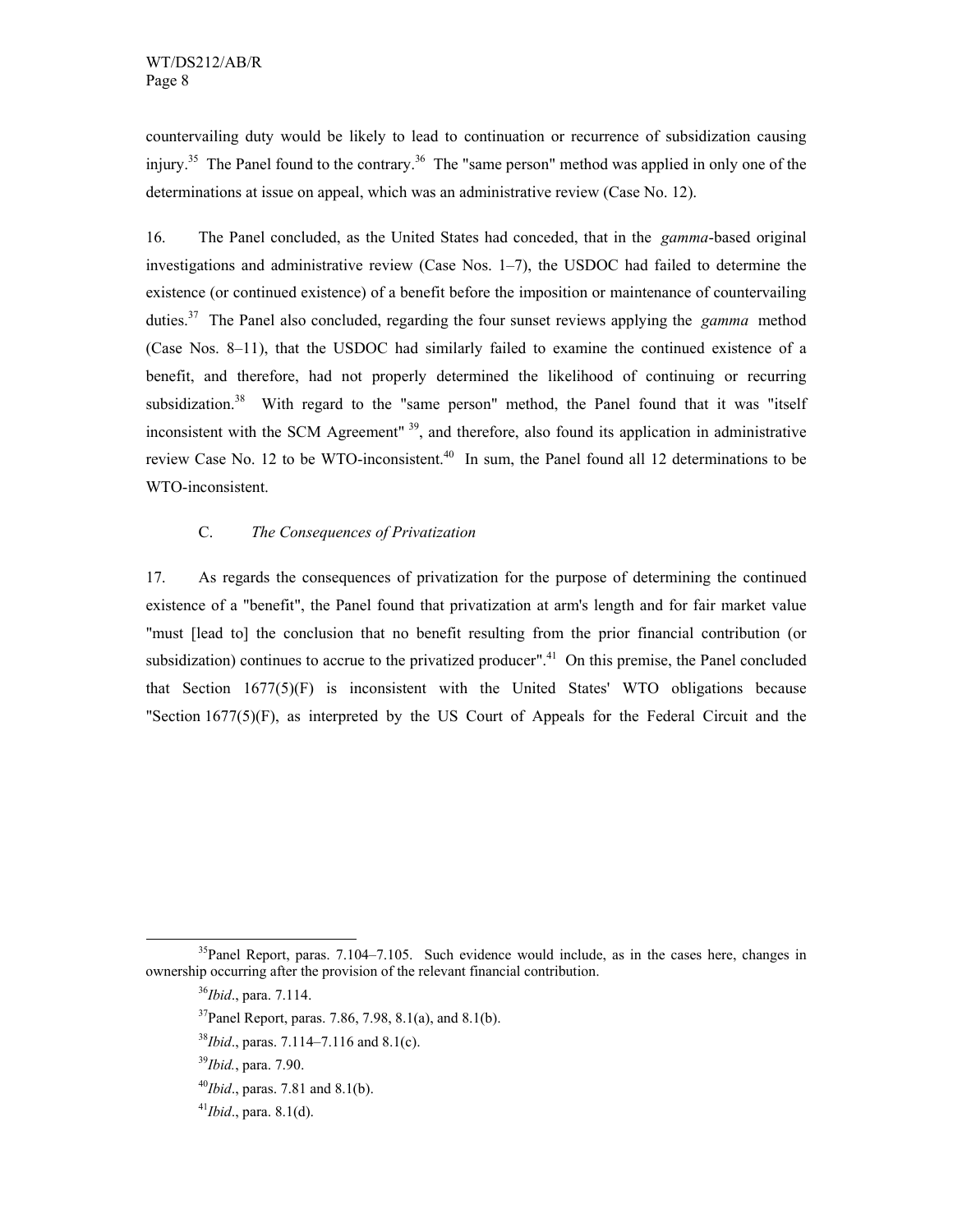$SAA<sup>42</sup>$ , prevented the USDOC from automatically reaching the conclusion in every case that, following privatization at arm's length and for fair market value, "no benefit resulting from the prior financial contribution (or subsidization) continues to accrue to the privatized producer".<sup>43</sup>

#### **III. Arguments of the Participants and Third Participants**

# A. *Claims of Error by the United States – Appellant*

# 1. Privatizations at Arm's Length and for Fair Market Value

18. The United States claims that the Panel erred in (i) ignoring the distinction between shareholders and firms when interpreting who is the "recipient" of a "benefit", in the light of Articles 1 and 14 of the *SCM Agreement* and Appellate Body jurisprudence, and (ii) consequently determining that, contrary to the text of the *SCM Agreement* and economic reason, an arm's-length privatization for fair market value necessarily extinguishes the benefit received from a previouslybestowed, non-recurring financial contribution.

19. The United States argues that the distinction between shareholders and firms, a "bedrock principle"44 underlying the corporation laws of most advanced industrial jurisdictions, is recognized by the *SCM Agreement*, and that the Panel therefore impermissibly rejected this distinction when evaluating the determinations of the USDOC. Noting that a "benefit", as used in Article 1.1(b) of the *SCM Agreement*, must be conferred upon a "recipient", as provided for in Article 14 of that Agreement, the United States insists that the plain meaning of the term "recipient" cannot include both the benefiting foreign producer and a shareholder of that producer.<sup>45</sup> The United States finds contextual support for this reading in the forms of financial contribution identified in Article 1.1(a) and in the calculation guidelines of Article 14, arguing that these articles contemplate the recipient of

(19 U.S.C. § 3512(d))

<sup>45</sup>*Ibid*., para. 56.

 $42$ Panel Report, para. 8.1(d). The Statement of Administrative Action ("SAA") was submitted by the President to the United States Congress with the Uruguay Round Agreements Act, the proposed statutory scheme enacting the WTO Agreements into United States domestic law. The SAA "represents an authoritative expression by the Administration concerning its views regarding the interpretation and application of the Uruguay Round agreements". (H.R. Rep. No. 103-316(I), at 656 (1994)) Congress further adopted the SAA:

<sup>…</sup> as an authoritative expression by the United States concerning the interpretation and application of the Uruguay Round Agreements and this Act in any judicial proceeding in which a question arises concerning such interpretation or application.

 $^{43}$ Panel Report, para. 8.1(d).

<sup>44</sup>United States' appellant's submission, para. 60.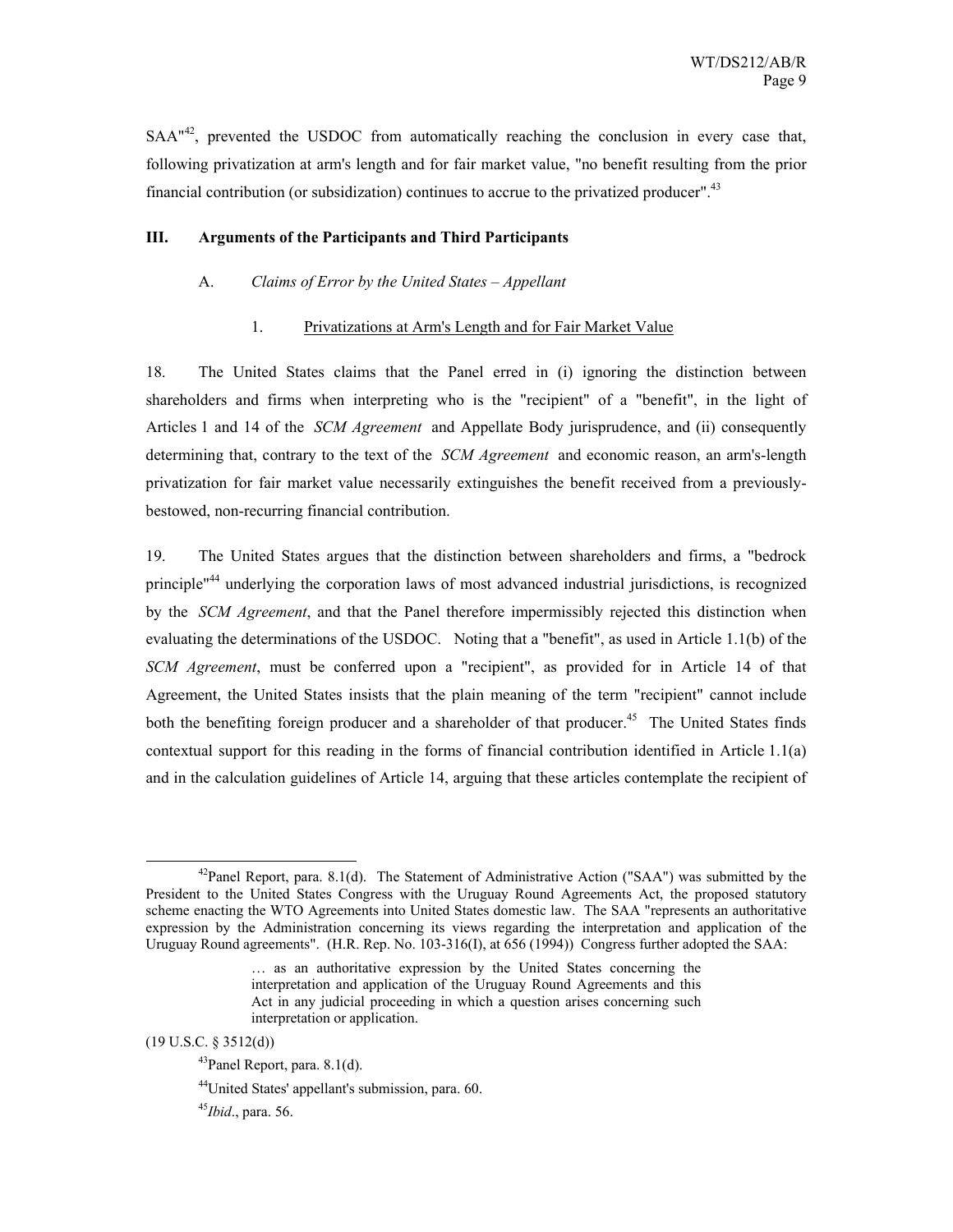a benefit to be a "firm" rather than, as the Panel found, some amalgamation of a firm and its shareholders.<sup>46</sup>

20. It is therefore "not surprising", in the view of the United States, that the Appellate Body, in *Canada – Aircraft* and in *US – Lead and Bismuth II*, should have expressly identified "legal or natural persons" as the recipients addressed in the *SCM Agreement*. 47 The United States submits that "when the Appellate Body found that benefits are received by legal persons, it necessarily was referring to such legal persons as defined by 'the legal business structure established pursuant to national corporate law"<sup>48</sup> The United States adduces that the Panel, in finding that "the concept of benefit is independent of the legal business structure established pursuant to national corporate law"<sup>49</sup>, unduly ignored this "legal business structure".<sup>50</sup> The United States argues that "[g]overnments subsidize producers, not their shareholders" $51$ , and to conclude, as the Panel did, that no distinction should be made between a firm and its shareholders for purposes of the *SCM*  Agreement, is to ignore the economics of investor behaviour and the "simple logic"<sup>52</sup> underlying the conferring of a benefit upon a foreign producer (not its shareholders) under the *SCM Agreement*.

21. The United States further contests the Panel's finding that privatization at arm's length and for fair market value necessarily extinguishes the benefit the privatized entity received from a nonrecurring financial contribution when that entity was owned by the state.

22. The United States argues that the "essence … [of] the Panel's error was to consider the economic effects of a sale from the perspective of *the new shareholders*, rather than from the perspective of *the legal person producing the subject merchandise,* or the parties injured by the subsidized imports in question".<sup>53</sup> (original emphasis) Consequently, the Panel ignored the fact that "a change in the shareholders of a subsidy recipient does not remove the new equipment, extract knowledge from the workers, or increase the previously lowered debt load."<sup>54</sup> According to the United States, privatization, even if at arm's length and for fair market value, cannot extinguish the benefit of a financial contribution because of the economic reality that "subsidies shift the recipient's supply curve and, as a result, also change the point at which supply and demand for the products made

 <sup>46</sup>United States' appellant's submission, paras. 58–59.

<sup>47</sup>*Ibid*., para. 65.

<sup>48</sup>*Ibid*., para. 66, quoting Panel Report, para. 7.50.

 $^{49}$ United States' appellant's submission, para. 65, quoting Panel Report, para. 7.50.

 $50$ United States' appellant's submission, para. 66.

<sup>51</sup>*Ibid*., para. 76.

<sup>52</sup>*Ibid*.

<sup>53</sup>*Ibid.*, para. 46.

<sup>54</sup>*Ibid.*, para. 49.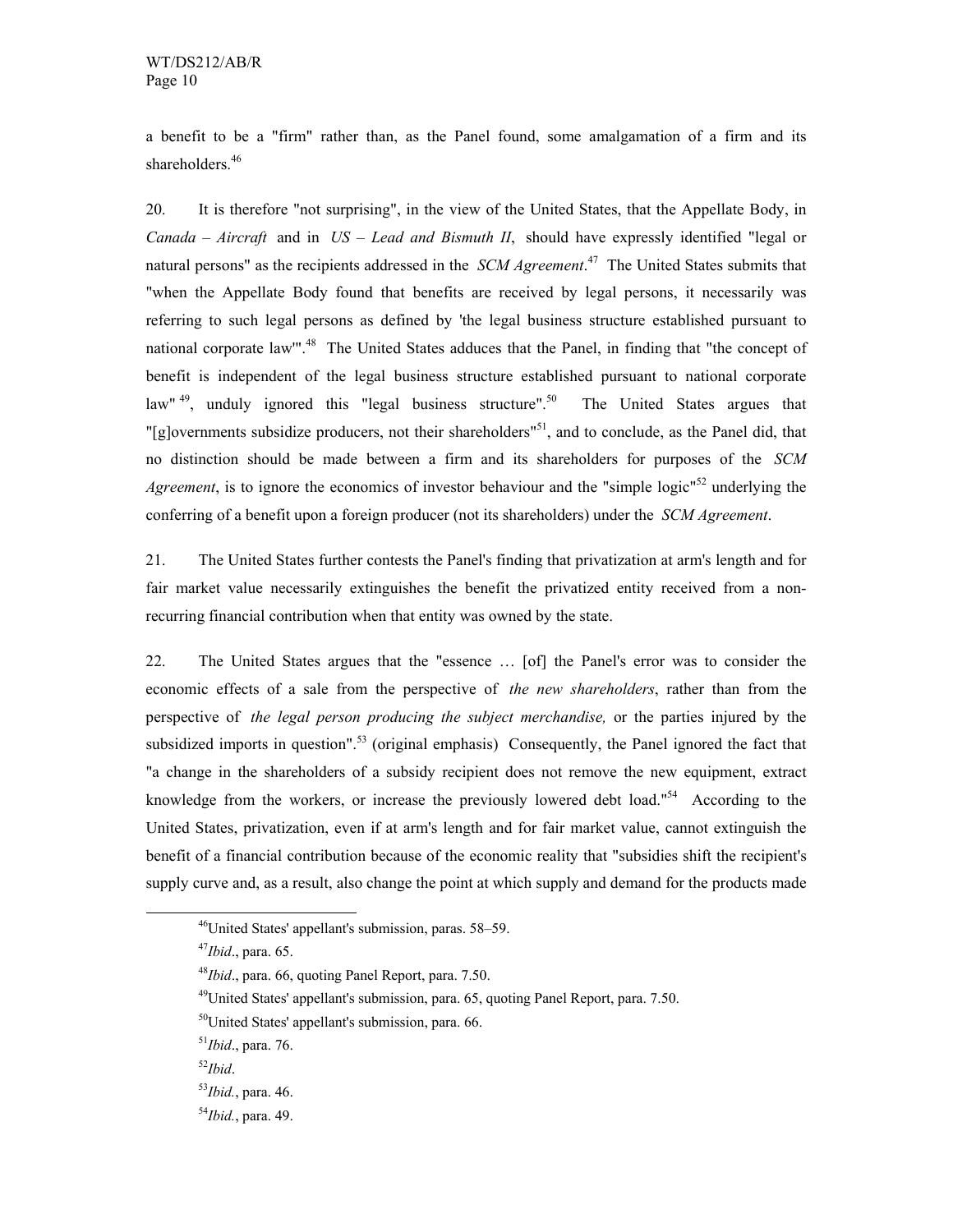by the recipient intersect in the marketplace."<sup>55</sup> To the extent that any purchase price paid by new shareholders fails to reduce the "artificially enhanced competitiveness generated by the subsidies" <sup>56</sup> and thereby return the market to its counterfactual position in the absence of previous subsidization, privatization *per se* has no impact on the continued existence of a benefit in the formerly stateowned firm. Accordingly, the United States submits that the Panel erred in finding that, despite the distinctions between the legal personalities of the enterprise (a corporation) and its owners (the shareholders), in an arm's-length privatization, the new owners (that is, the shareholders, *not* the legal person that was the original recipient of the subsidy) could extinguish the non-amortized part of the benefit by paying a fair market price for the state-owned enterprise.

# 2. The "Same Person" Method

23. The United States additionally challenges the Panel's finding that the "same person" method is inconsistent with the United States' WTO obligations, in particular, with the findings of the Appellate Body in *US – Lead and Bismuth II*. The United States alleges that this erroneous finding stems from the Panel's misunderstanding of the Appellate Body's rationale in *US – Lead and Bismuth II*. According to the United States, "[t]he reason why the Appellate Body concluded in *Lead and Bismuth II (AB)* that the original subsidies at issue did *not* continue to benefit the producer in question was precisely because that producer was not the same legal person that had received those subsidies".<sup>57</sup> (original emphasis) Therefore, in the United States' view, the critical factor weighing in the Appellate Body's decision in *US – Lead and Bismuth II* was the creation of a new legal person subsequent to the privatization transaction. This is the most logical reading of the decision, the United States argues, because the "legal or natural person" receiving the benefit is responsible for repaying the benefit so as to avoid countervailing duty liability.

24. Legal persons such as corporations, the United States reiterates, are separate "persons" from their shareholder-owners. It follows that if a legal person (say, a state-owned enterprise) receives a benefit and, following privatization, that legal person continues to exist, the benefit would also continue to exist (until fully amortized or repaid), irrespective of the price paid by its new private owners.<sup>58</sup> Because the "same person" method focuses on the "benefit" as received by the "legal person" existing before and after privatization, consistent with the emphasis of the Appellate Body in *Canada – Aircraft* and in *US – Lead and Bismuth II*, the United States urges reversal of the Panel's contrary finding.

 <sup>55</sup>United States' appellant's submission, para. 50.

<sup>56</sup>*Ibid.*, para. 49.

<sup>57</sup>*Ibid*., para. 4.

<sup>58</sup>*Ibid.*, para. 6.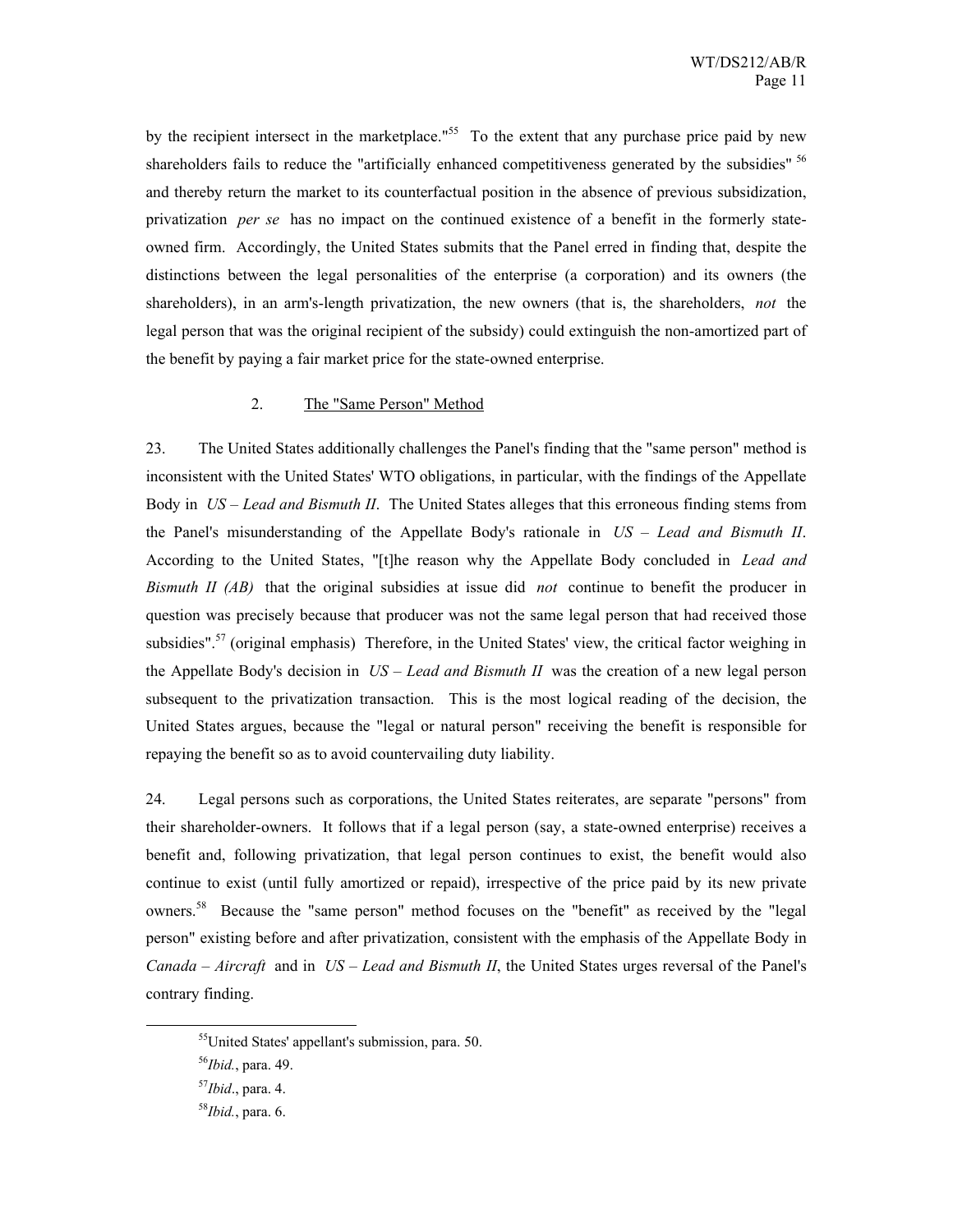#### 3. Consistency of 19 U.S.C. § 1677(5)(F), as such, with WTO Obligations

25. The Panel further erred, according to the United States, in finding a United States statute, Section 1677(5)(F), inconsistent as such with the United States' WTO obligations. The United States contends that, although the Panel acknowledged the proper standard to apply in evaluating the WTOconsistency of Section  $1677(5)(F)$  as such, it erred in the application of that standard to the facts of this case. The United States agrees with the Panel that "[o]nly legislation that 'requires' a violation of GATT/WTO rules can be found to be inconsistent with WTO rules," and that "legislation 'as such' is considered mandatory if it cannot be applied in a manner consistent with the SCM Agreement."<sup>59</sup> According to the United States, this standard is contradicted by the Panel's subsequent characterization that legislation may be WTO-inconsistent if it does not "systematically"<sup>60</sup> produce a WTO-mandated outcome.<sup>61</sup> The United States submits that the *SCM Agreement* does not require Members to enact legislation incorporating *per se* rules guaranteeing a WTO-consistent outcome in every case. For the Panel to conclude otherwise adds to the rights and obligations of Members, contrary to Articles 3.2 and 19.2 of the DSU.<sup>62</sup>

26. The European Communities failed to meet its burden, according to the United States, to show that the United States legislation prevented the USDOC from arriving at WTO-consistent determinations in countervailing duty cases. Section 1677(5)(F) itself provides the USDOC with the discretion to ensure that its countervailing duty investigations and reviews are conducted in a manner consistent with the United States' WTO obligations.<sup>63</sup> In the light of this discretion, the United States argues that the Panel, had it applied the correct standard, could not have concluded that Section  $1677(5)(F)$  "mandates WTO-inconsistent action".<sup>64</sup>

27. The critical error of the Panel in arriving at its conclusion, according to the United States, was its flawed interpretation of Section 1677(5)(F), particularly based on a misreading of United States case law applying this statute. The United States notes that it repeatedly indicated to the Panel that if it were found that an arm's-length privatization extinguished the benefit from previous non-recurring financial contributions, the USDOC could make countervailing duty determinations consistent with

 <sup>59</sup>United States' appellant's submission, para. 107, quoting Panel Report, paras. 7.120–7.121.

<sup>&</sup>lt;sup>60</sup>The Panel uses the term "systematically" to describe a result that would follow "automatically", namely, occurring always as a necessary consequence. (European Communities' response to questioning at the oral hearing)

<sup>61</sup>United States' appellant's submission, para. 108, quoting Panel Report, paras. 7.132, 7.140, and 8.1(d).

<sup>62</sup>United States' appellant's submission, para. 109.

<sup>63</sup>*Ibid.*, para. 110.

<sup>64</sup>*Ibid.*, para. 112.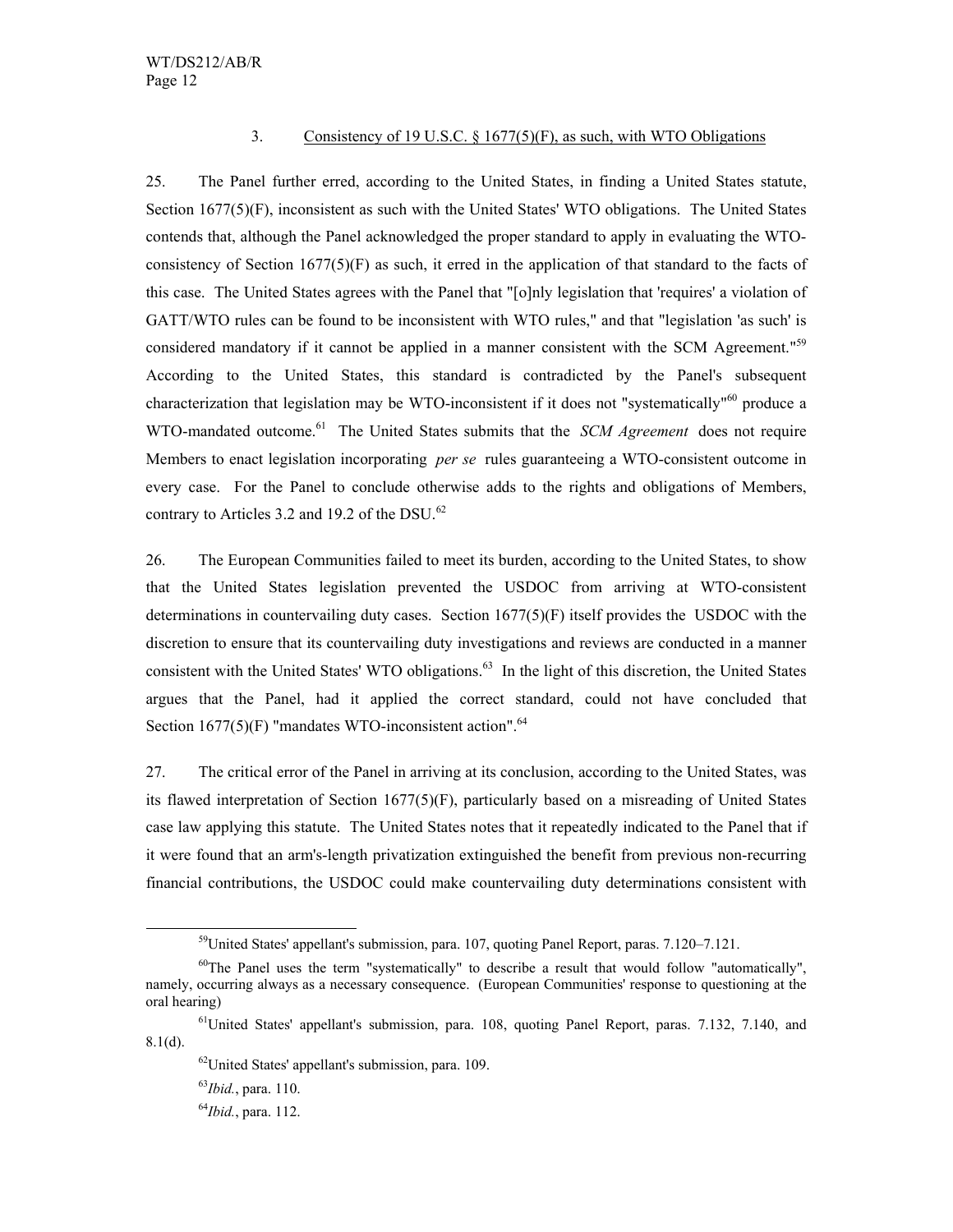such a finding, without any change in legislation.<sup>65</sup> The Panel, however, found that, as interpreted in a United States court case referred to as *Delverde III*<sup>66</sup>, the USDOC would be precluded from conducting countervailing duty investigations and reviews in a WTO-consistent manner, as those cases relate to the calculation of a benefit subsequent to a change in ownership.<sup>67</sup> The United States argues that *Delverde III*, at best, is ambiguous with respect to the specific facts of this case and to the relevance of a privatization at arm's length *and* for fair market value.<sup>68</sup> Although the United States raised this issue before the Panel during the interim review stage, the Panel did not respond to it.<sup>69</sup> Accordingly, the United States submits that the Panel failed to "perform an objective assessment of the matter" before it, as required by Article 11 of the DSU.<sup>70</sup>

# B. *Arguments of the European Communities – Appellee*

#### 1. Privatizations at Arm's Length and for Fair Market Value

28. The European Communities argues that privatization at arm's length and for fair market value necessarily extinguishes any benefit remaining from a previously-bestowed financial contribution by the government when the company was a state-owned enterprise. According to the European Communities, the Panel correctly rejected the distinction between firms and their owners for purposes of determining whether a benefit exists under the *SCM Agreement*. The European Communities submits that, according to Article 1.1(b) of the *SCM Agreement*, a "financial contribution need not be directly provided to its recipient"  $^{71}$  and "the recipient of a financial contribution need not be the same as the recipient of the benefit conferred thereby, as long as the required causal relationship between the contribution and the benefit is established."<sup>72</sup>

29. The finding in *Canada – Aircraft* that the "recipient" of a "benefit" may include a "group of persons" establishes, in the view of the European Communities, that the "recipient" need not be limited to the single firm exporting subject merchandise, but may also include that firm's owners, that is, its shareholders.<sup>73</sup> The European Communities further submits that the Appellate Body, "by concluding [in paragraph 68 of the Appellate Body Report in *US – Lead and Bismuth II*] that no

 <sup>65</sup>United States' appellant's submission, paras. 115–117.

<sup>66</sup>*Delverde III, supra,* footnote 31.

 $^{67}$ United States' appellant's submission, para. 117.

<sup>68</sup>*Ibid.*, paras. 118–121.

<sup>69</sup>*Ibid*., para. 122.

<sup>70</sup>*Ibid*., para. 113.

<sup>71</sup>European Communities' appellee's submission, para. 38.

<sup>72</sup>*Ibid.*, para. 47.

<sup>73</sup>*Ibid*., paras. 23 and 28.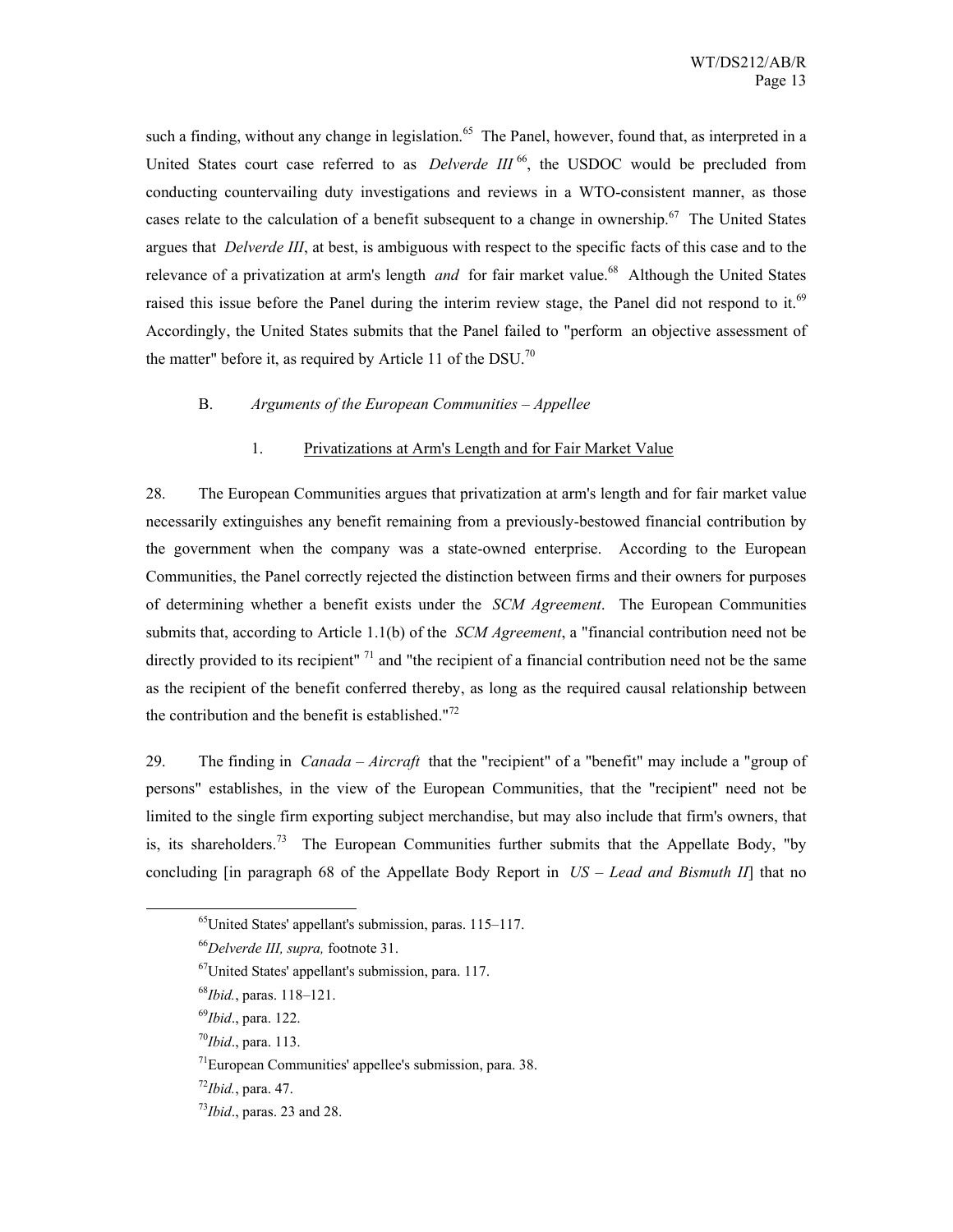'benefit' was conferred [on the privatized enterprise] as a result of the payment of fair market value in an arm's-length transaction limited to the sale of shares … implicitly accepted that the concept of a 'recipient,' as a 'natural or legal person,' is not limited to the company itself, but also includes its owner." $74$ 

30. The European Communities alleges that the United States does not itself regard the shareholder-firm distinction as absolute. In this regard, the European Communities notes that "the USDOC recognises that subsidies conferred on one part of an economic entity will liberate resources that can be applied to another part of the entity, and hence, for the purpose of countervailing duties, those subsidies are 'attributed' to the production and exports of the entire entity".<sup>75</sup> (footnote omitted) The European Communities also argues that the lack of consistency in the United States' position is further evidenced in the second step of its "same person" method, where "the United States considers that a benefit corresponding to the extent of the difference between the transaction value and fair market value is a benefit to the company as well as its owners." <sup>76</sup>

31. Because a clear line dividing firms from their owners is unsupported by the *SCM Agreement*, the European Communities rejects the United States' position that a benefit, and therefore a countervailable subsidy, can remain after private purchasers have purchased the shares of a stateowned enterprise for fair market value in an arm's length transaction. The European Communities recalls that the Appellate Body recognized in *Canada – Aircraft* that a "benefit" is conferred if "the recipient has received a 'financial contribution' on terms more favourable than those available to the recipient in the market."<sup>77</sup> This is a "well-established market benchmark standard"<sup>78</sup> that the United States does not appear to respect in focusing its economic analysis on the market distortions caused by previous subsidies. The European Communities consequently regards such distortions as beyond the scope of the "benefit" defined in Article 1.1(b) of the *SCM Agreement*. 79

32. The European Communities submits that the sale of a state-owned firm at arm's length and for fair market value necessarily satisfies the marketplace comparison contemplated in *Canada – Aircraft* so as to remove any "advantage"<sup>80</sup> that a firm may have held before as a result of a non-recurring

<sup>76</sup>*Ibid*., para. 52.

 $74$ European Communities' appellee's submission, para. 27.

<sup>75</sup>*Ibid*., para. 63.

<sup>77</sup>*Ibid*., para. 68, quoting Appellate Body Report, *Canada – Aircraft*, para. 157.

 $78$ European Communities' appellee's submission, para. 70.

<sup>79</sup>*Ibid.*, paras. 76–78.

<sup>80</sup>*Ibid*., para. 57, quoting Appellate Body Report, *Canada – Aircraft*, para. 153.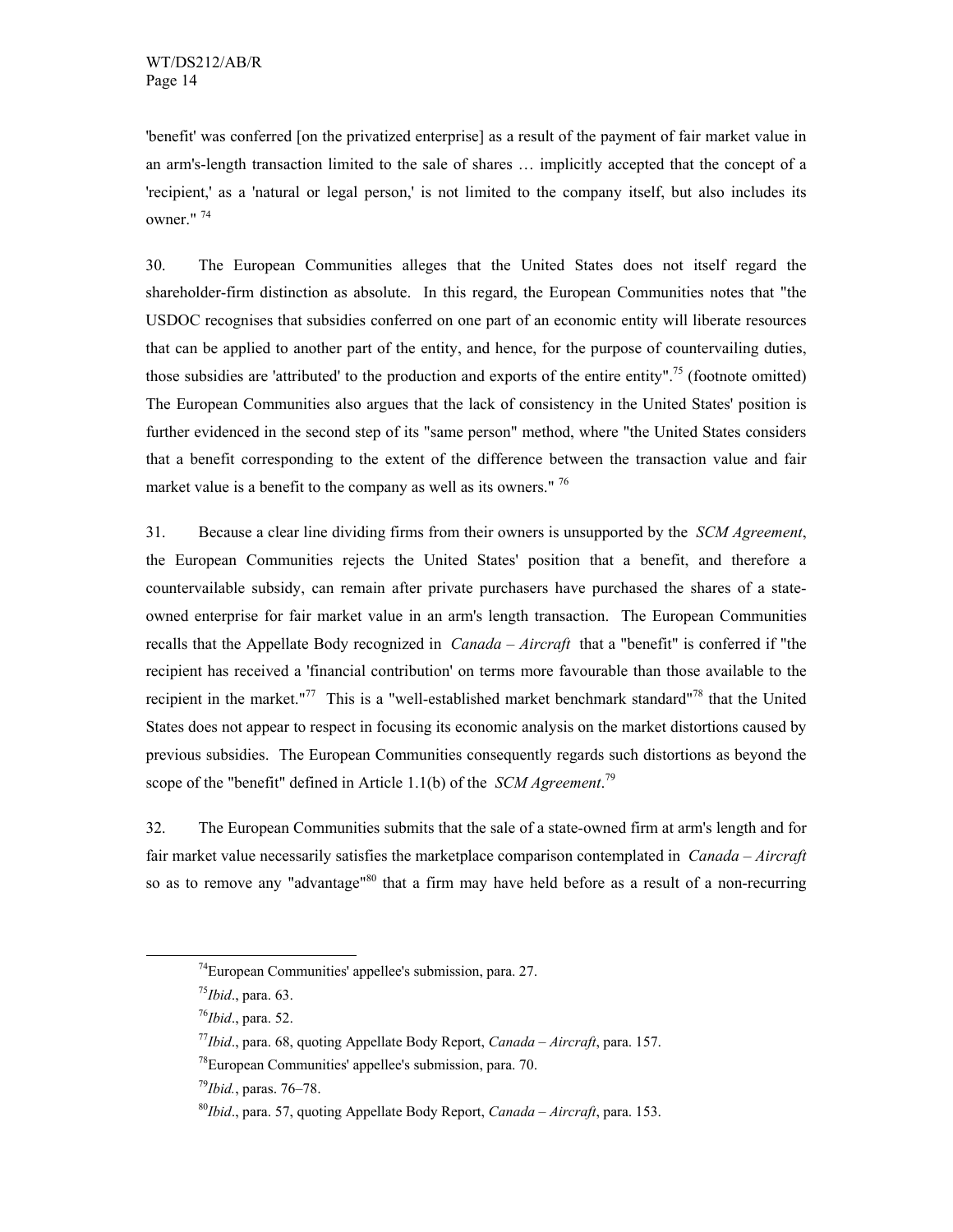financial contribution from the government.<sup>81</sup> According to the European Communities, because "benefit" is defined in relation to the marketplace, as established in *Canada – Aircraft*, a firm privatized at arm's length and for fair market value receives nothing on terms more favourable than what the market itself would have provided. The benefits derived from previous financial contributions are reflected in the firm's balance sheet and accordingly reflected in the price attributed to the firm by the market. In the argument of the European Communities, once the firm is privatized, "[t]he prior subsidies granted to the state-owned producer neither reduce costs nor enhance revenue as far as the privatised producer is concerned."<sup>82</sup> Therefore, the firm's products no longer benefit from previous financial contributions because those products would be competing in the marketplace on the same terms as those of its competitors. In this respect, the European Communities recalls that the USDOC, "[i]n the 'General Issues Appendix' attached to its 1993 determination in *Certain Steel Products from Austria*, … explained [the importance of privatization by stating] that … 'the privatized company now has an obligation to provide to its private owners a market return on the company's full value."<sup>83</sup> (footnote omitted)

33. Finally, if the market benchmark standard established by the Appellate Body in *Canada – Aircraft* for calculating the amount of a subsidy is satisfied, the European Communities argues that it is not additionally necessary to establish that subsidies have been repaid to the government, although the fair market value paid for a privatized entity could, as the Panel suggested, "be regarded as 'repayment' of prior subsidies".<sup>84</sup>

#### 2. The "Same Person" Method

34. The European Communities argues that, contrary to the United States' understanding, the Appellate Body, in *US – Lead and Bismuth II*, clearly identified the obligation on the part of investigating authorities to re-examine the existence of a subsidy once they are notified of a privatization resulting in a change of control of the firm at issue.<sup>85</sup> In the view of the European Communities, the interpretation urged by the United States impermissibly inserts an intermediate step before the investigating authority would be required to determine whether a benefit continues to exist, that is, investigating authorities notified of a privatization would undertake a re-examination only if the privatized producer is not the "same person" as the pre-privatized producer.<sup>86</sup> According to the

#### <sup>86</sup>*Ibid*.

 <sup>81</sup>European Communities' appellee's submission.*.*, paras. 57–59.

<sup>82</sup>*Ibid.*, para. 69.

<sup>83</sup>*Ibid*., para. 65, quoting *Certain Steel Products from Austria*, 58 Fed. Reg. 37217, 37262 (USDOC, 9 July 1993) (General Issues Appendix).

<sup>84</sup>European Communities' appellee's submission, para. 72.

<sup>85</sup>*Ibid*., para. 32.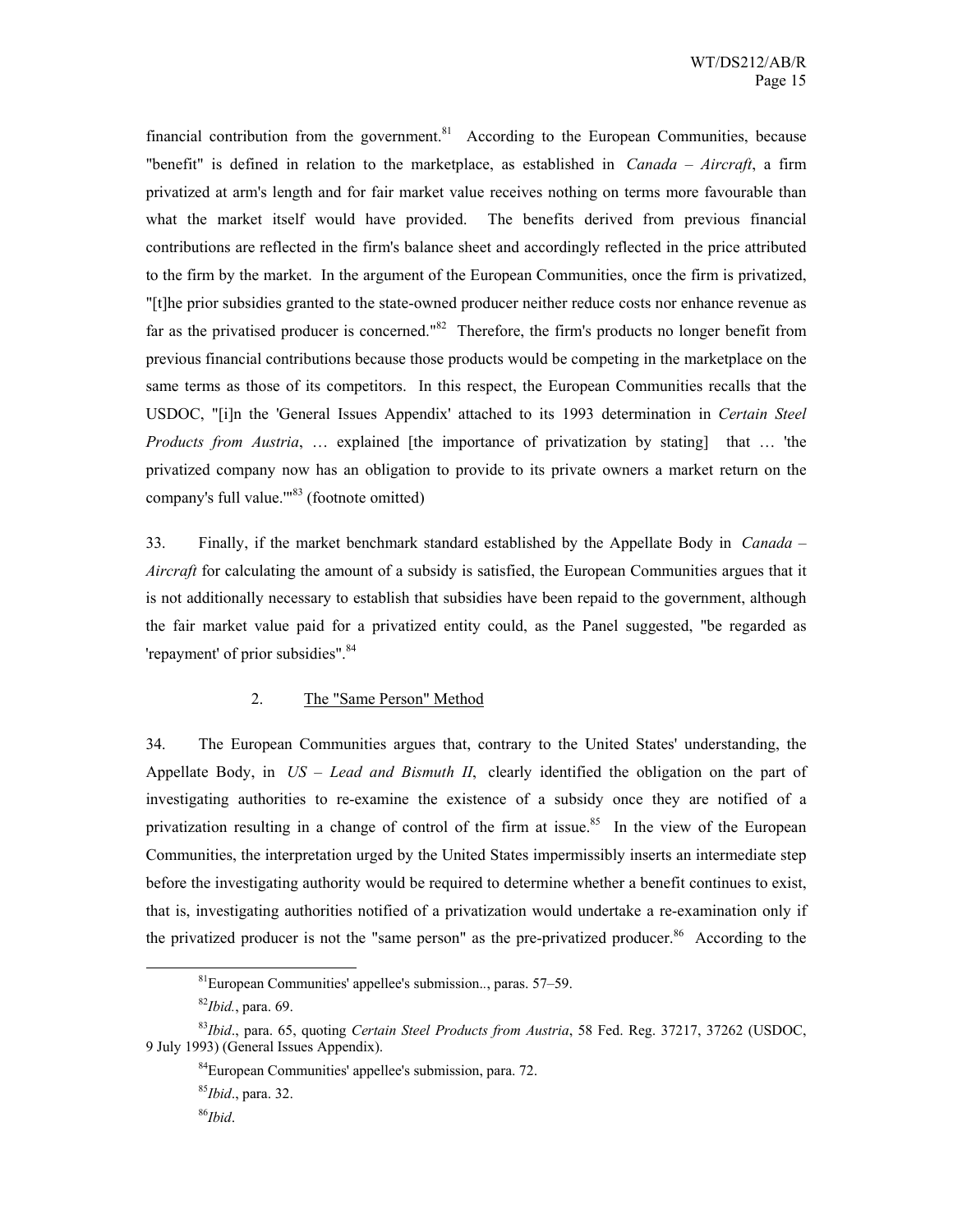European Communities, no such intermediate step was contemplated by the Appellate Body in *US – Lead and Bismuth II*, as the obligation on the investigating authority flowed directly from the change in ownership.

35. The European Communities argues that the *SCM Agreement* does not permit imposition or maintenance of countervailing duties without a re-examination by the investigating authority of the elements of a subsidy. Accordingly, the European Communities submits that the "same person" method is inconsistent with the United States' WTO obligations because it expressly requires the countervailing of benefits presumed to continue to exist after such a privatization. In such an instance, the United States would effectively be imposing countervailing duties in excess of or in the absence of subsidization. Moreover, the European Communities submits that the "same person" method, "[b]y maintaining a focus on the continuity of the productive operations of the producer ... is premised on the same assumption that underlay the 'gamma' methodology, [in respect of which] [t]he Appellate Body has already determined that bind[ing] the benefits of previous subsidies to the productive operations of a producer is inconsistent with the *SCM Agreement*." 87 (footnote omitted)

36. Consequently, according to the European Communities, the "same person" method prevents the USDOC from undertaking the task imposed by the *SCM Agreement* and the Appellate Body's decision in *US – Lead and Bismuth II*, namely, the re-evaluation of the existence of a benefit upon notice of a change in ownership. As a result, the European Communities requests the Appellate Body to uphold the Panel's conclusions in paragraphs 8.1(a), 8.1(b), and 8.1(c), as "the 'same-person' methodology leads to the imposition of countervailing duties in the absence of, or in excess of, subsidies, in violation of Articles 10, 14, 19.1, 19.4, 21.1, 21.2, and 21.3 of the *SCM Agreement*."88

#### 3. Consistency of 19 U.S.C. § 1677(5)(F), as such, with WTO Obligations

37. The European Communities argues that the Panel correctly found that Section  $1677(5)(F)$ , as such, is inconsistent with the United States' WTO obligations under the *SCM Agreement*. As an initial matter, the European Communities argues that a measure is "mandatory" where "a Member's legislation prohibits the administrative authorities from doing something that is WTO-consistent, without leaving effective options".<sup>89</sup> The European Communities, disagreeing with the Panel in this regard, insists that the plain language of Section  $1677(5)$ (F) sufficiently denotes the "mandatory" nature of the measure.<sup>90</sup> According to the European Communities, the Appellate Body, in  $US - Lead$ 

 <sup>87</sup>European Communities' appellee's submission, para. 7, referring to Appellate Body Report, *US – Lead and Bismuth II*, paras. 56–58.

<sup>88</sup>European Communities' appellee's submission, para. 86.

<sup>89</sup>*Ibid*., para. 106.

<sup>90</sup>*Ibid.*, para. 108.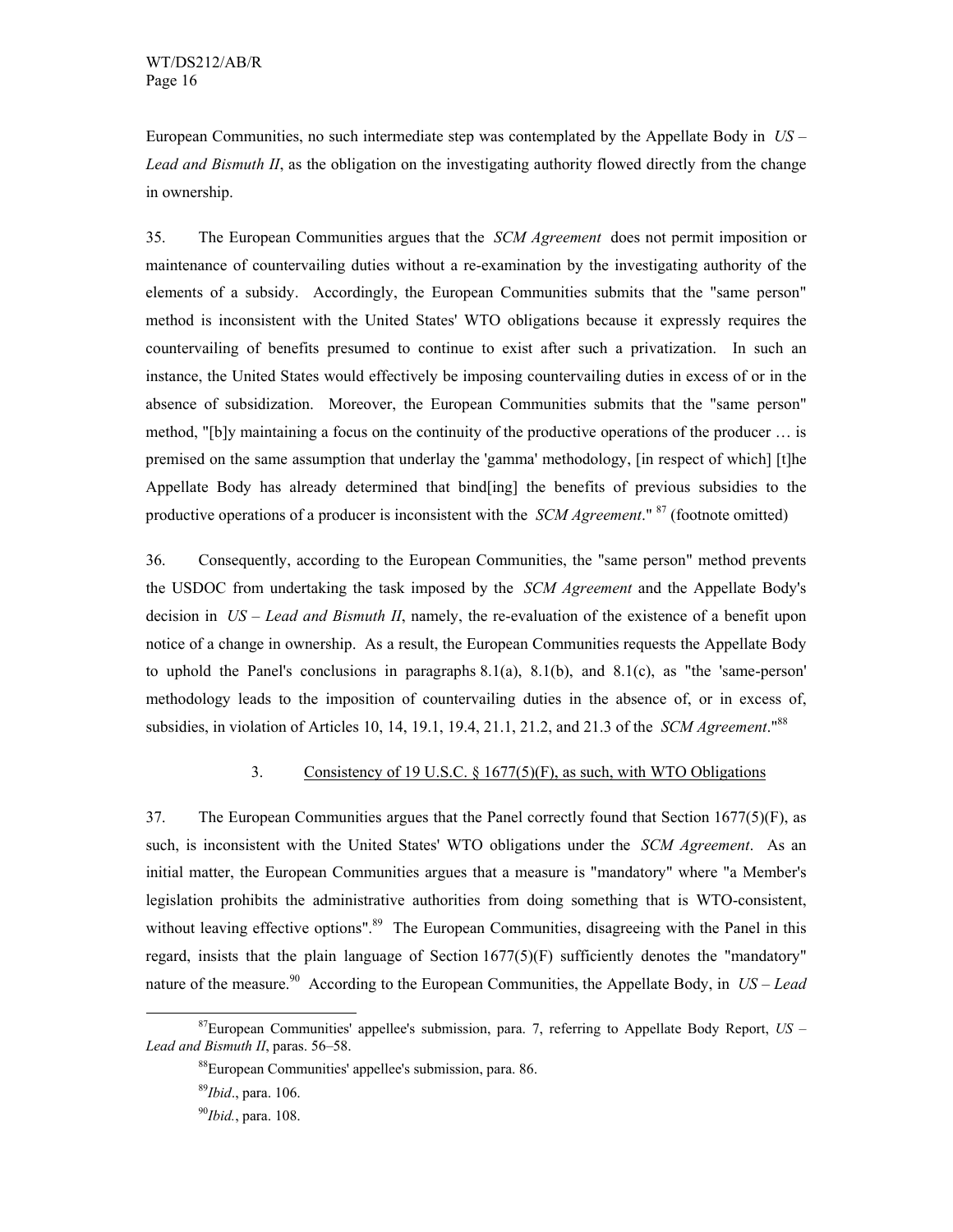*and Bismuth II*, established that once a firm is privatized for fair market value, benefits from previously-bestowed financial contributions can no longer exist for the privatized firm.<sup>91</sup> Because Section 1677(5)(F) prevents the USDOC from arriving at such a WTO-mandated conclusion, the measure, which is mandatory, is, as such, inconsistent with the United States' obligations under the *SCM Agreement*.

38. The European Communities also alleges that the "mandatory" nature of this statute is reinforced by the fact that the statute, about which guidance is found in the  $SAA^{92}$  and as interpreted by United States courts, denies the USDOC the authority to act as required under the *SCM Agreement*, namely, to conclude that no benefit exists as a direct result of an arm's-length privatization.<sup>93</sup> Because the Panel thoroughly investigated the application of Section 1677(5)(F) by reviewing its application in the light of other domestic legal tools, and because the Panel provided the United States sufficient opportunity to present alternative interpretations before the Panel, the European Communities argues that the Panel acted in accordance with DSU Article 11.<sup>94</sup>

39. Even if the measure were found to be discretionary, the European Communities submits that such discretion is incompatible with the nature of the WTO obligations at issue. The European Communities notes that the *SCM Agreement* prohibits absolutely the imposition or maintenance of countervailing duties in the absence of a subsidy. Section  $1677(5)(F)$  expressly preserves the USDOC's discretion to levy countervailing duties notwithstanding the fact that a benefit (and hence, a subsidy) cannot exist for a firm privatized at arm's length and for fair market value. Such discretion to do what is so clearly prohibited by the *SCM Agreement* "is nothing more than a license for nuisance."<sup>95</sup> In this regard, given the centrality of security and predictability to the multilateral trading system, the European Communities argues that the maintenance of the discretion to act in a manner prohibited by WTO obligations undermines such predictability and renders even the discretionary elements of Section 1677(5)(F) WTO-inconsistent, as such.<sup>96</sup>

40. The European Communities observes, however, that the Appellate Body may be able to resolve this issue without reviewing the Panel's decision. The European Communities submits that the Panel's finding in paragraph 8.1(d) of the Panel Report may be regarded as "moot" if the United States is correct and can confirm that Section  $1677(5)(F)$  contains discretion to ensure compliance

<sup>&</sup>lt;sup>91</sup>European Communities' appellee's submission, para. 109.

<sup>92</sup>See *supra*, footnote 42.

<sup>93</sup>European Communities' appellee's submission, paras. 111–119.

<sup>94</sup>*Ibid.*, paras. 110–111, 118, and 120.

<sup>95</sup>*Ibid*., para. 125.

<sup>96</sup>*Ibid*., paras. 126–127.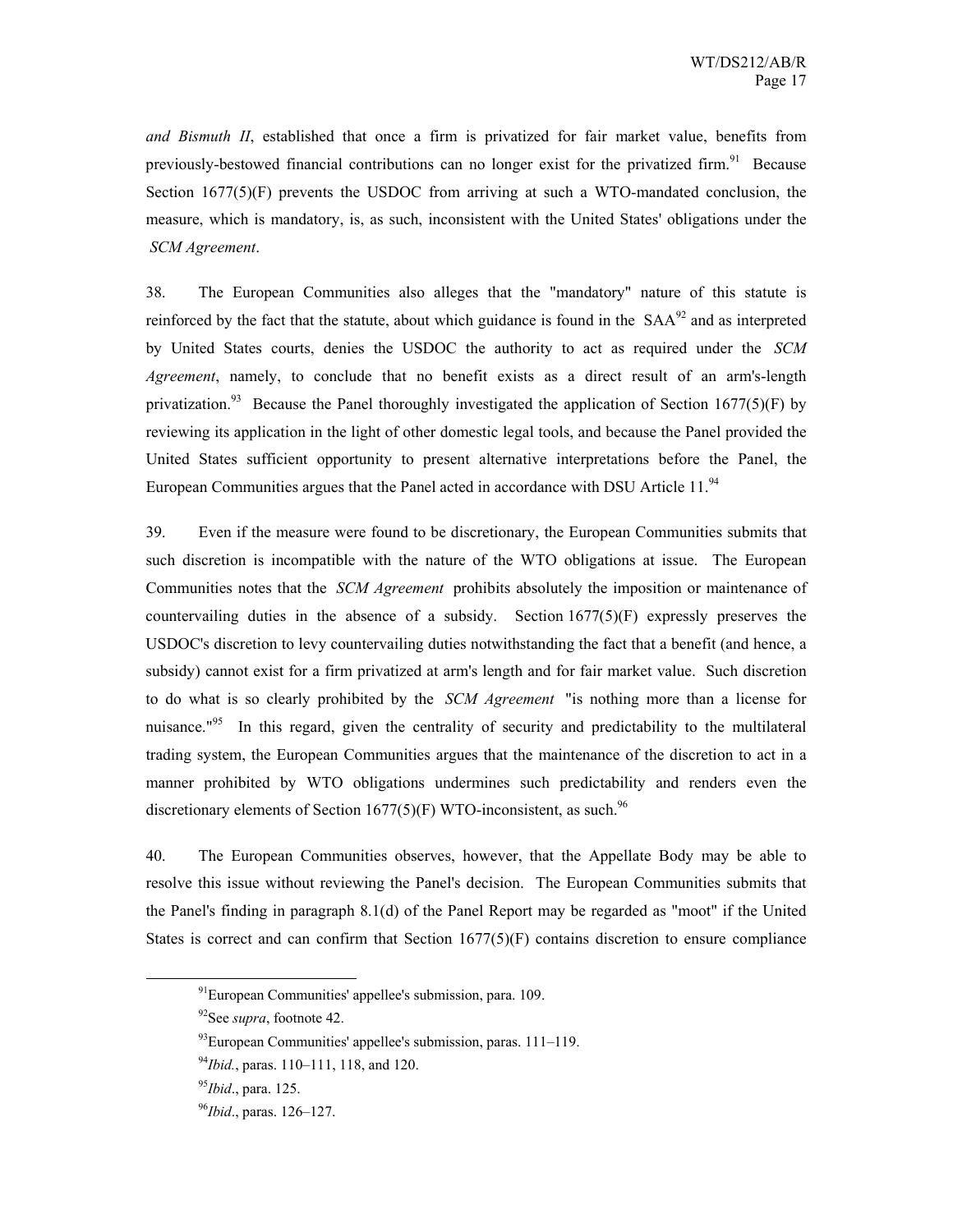with WTO obligations regarding the extinguishing of a benefit after an arm's-length privatization.<sup>97</sup> In the view of the European Communities, such confirmation could be presented in the form of:

> … good faith assurances from the United States that the USDOC would determine, systematically, that no benefit passes through to the privatised producer wherever the facts establish that a change of ownership transaction has taken place at arm's length and for fair market value …98

The European Communities submits that, although the United States failed to offer such assurances to the Panel, the United States' willingness to do so before the Appellate Body would be sufficient to render Section 1677(5)(F), as such, not inconsistent with the obligations of the *SCM Agreement*, as understood by the Appellate Body in  $US - Lead$  and Bismuth II.<sup>99</sup>

# C. *Arguments of the Third Participants*<sup>100</sup>

1. Brazil

# (a) Privatizations at Arm's Length and for Fair Market Value

41. Brazil observes that "[t]he relevant question … is whether [the] benefit survived privatization"<sup>101</sup> (footnote omitted) and contends that the United States, without foundation, "believes that once equity is provided on terms inconsistent with normal considerations of private investors, it remains on such terms regardless of whether that equity is subsequently sold on terms that are consistent with normal considerations of private investors."102 Brazil argues that the United States, in emphasizing the shift in the firm's supply curve caused by subsidization, and requiring a readjustment of the supply curve before finding no remaining benefit from a financial contribution, confuses the existence of a countervailable subsidy with the effects of such a subsidy. Brazil submits that, whereas such market distortion may result from a subsidy, it is irrelevant for purposes of identifying a subsidy under Article 1.1 of the *SCM Agreement*.

42. Brazil contends that the obligation to determine a benefit under Article 1.1 of the *SCM Agreement* requires a comparison with the marketplace, as the Appellate Body held in *Canada –* 

<sup>102</sup>*Ibid*., para. 29.

 $97$ European Communities' appellee's submission, paras. 102–104.

<sup>98</sup>*Ibid*., para. 102.

<sup>99</sup>*Ibid.*, paras. 102–103.

<sup>&</sup>lt;sup>100</sup>Pursuant to Rule 24(2) of the Working Procedures, Mexico did not file a written submission, but it did make a statement and respond to questioning at the oral hearing.

<sup>&</sup>lt;sup>101</sup>Brazil's third participant's submission, para. 23.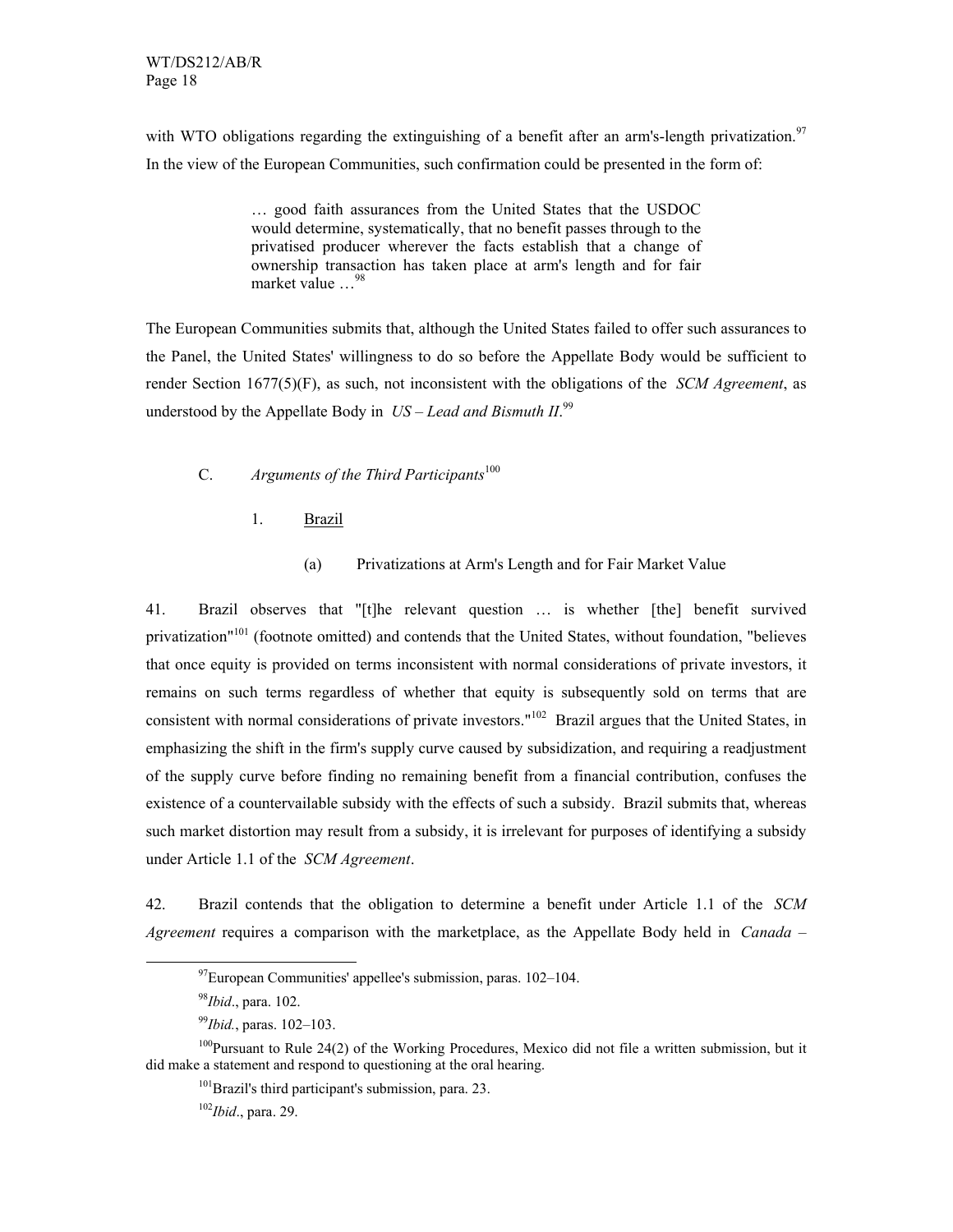*Aircraft* and in *US – Lead and Bismuth II*. Such a comparison, in Brazil's view, necessarily entails an examination of the conditions surrounding the sales transaction to assess whether a recipient continued to be advantaged vis-à-vis its competitors, particularly so in the case of equity infusions, as supported by Article 14(a) of the *SCM Agreement*. A fair market purchase price removes the benefit of an equity infusion otherwise in the firm because, when compared with the provision of equity in the marketplace, the shareholders of the new firm will have paid the amount mandated by the market for all the corporation's assets, goodwill, etc. The former beneficiary firm will thus no longer be receiving any advantage because what had previously been a "benefit" (that is, an equity infusion presumably inconsistent with considerations of private investors) has effectively been paid for, and consequently, "[t]he company's costs are in fact altered because they now include the necessity of generating a return to the owners<sup> $n103$ </sup> for the full value of their investment.

#### (b) "Same Person" Method

43. Brazil argues that the United States mischaracterizes the decisions of the panel and the Appellate Body in *US – Lead and Bismuth II*. Contrary to the reading proffered by the United States, Brazil understands that in that case, the panel found that investigating authorities were obliged under the *SCM Agreement* to determine whether a benefit continues to exist upon a change in ownership of the investigated firm, regardless of whether such a transaction resulted in the creation of a new legal entity. This emphasis on the change in ownership was affirmed by the decision of the Appellate Body, which, under Brazil's reading, also accepted the panel's conclusion that a benefit does not remain in a post-privatization entity after an arm's-length, fair market value privatization. Accordingly, Brazil finds no support for the United States' position that the change in legal personality was central to the decisions in *US – Lead and Bismuth II*, thereby justifying the shareholder-firm distinction underlying the "same person" method.

44. Brazil further submits that, pursuant to the obligations under Article 1.1 of the *SCM Agreement*, and the precondition in footnote 36 of Article 10 that countervailing duties are only to offset subsidies, the elements of a subsidy (as identified in Article 1.1) must be established in every investigation. The "same person" method is inconsistent with the obligations in the *SCM Agreement*, according to Brazil, because it irrebuttably presumes that the pre-privatization benefit received by a state-owned firm accrues to the post-privatization entity when the two companies are the same legal person. The "same person" method thus permits the imposition of countervailing duties without requiring the investigating authority initially to establish the existence of a "benefit" upon a change in ownership in every case.

 $103$ Brazil's third participant's submission, para. 52.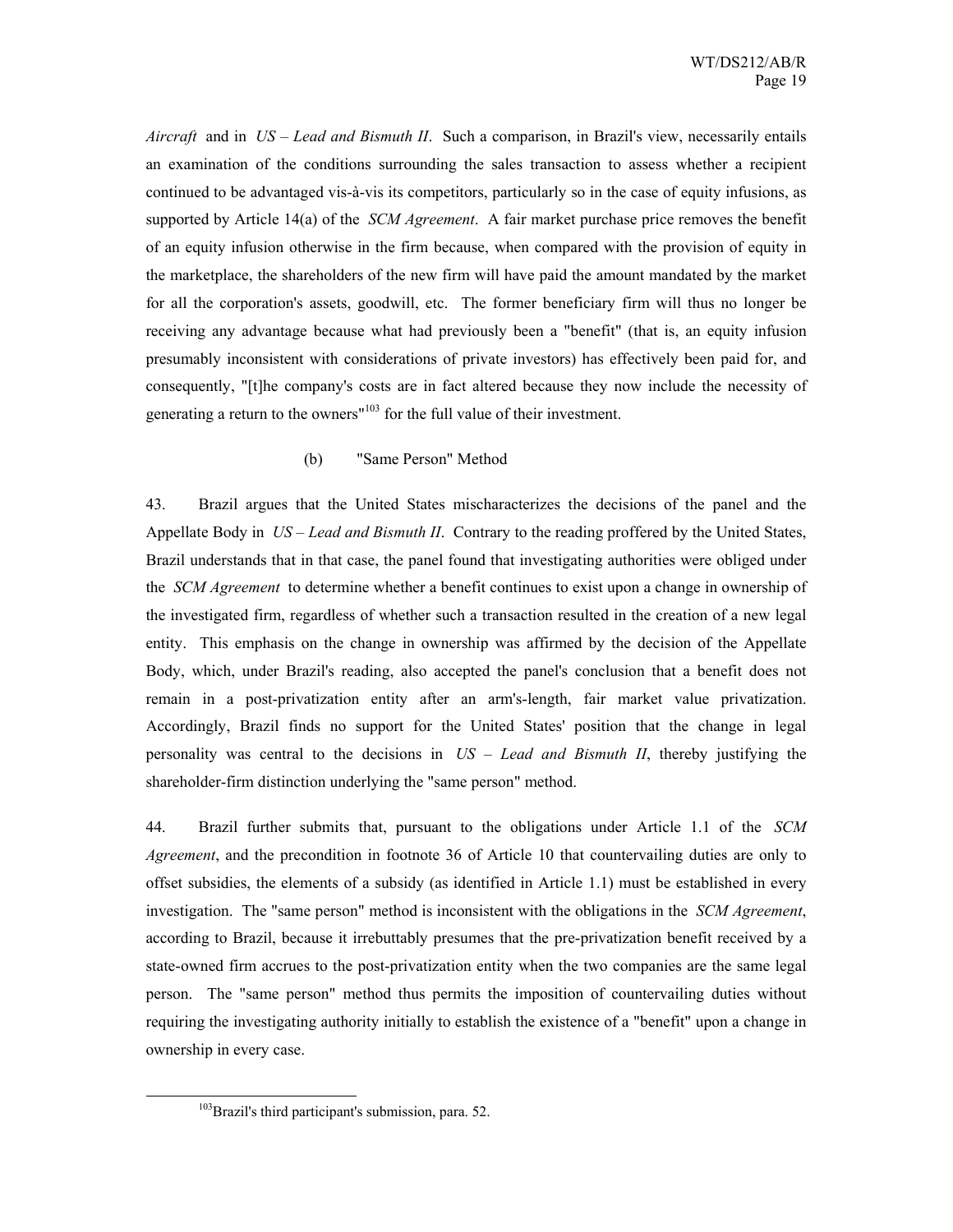(c) Consistency of 19 U.S.C.  $\frac{6}{5}$  1677(5)(F), as such, with WTO Obligations

45. Brazil argues that the Panel correctly found that Section 1677(5)(F), as interpreted by the United States Court of Appeals for the Federal Circuit and the  $SAA^{104}$ , is inconsistent, as such, with United States' obligations under the *SCM Agreement*. The Panel properly recognized that only legislation compelling a violation of a WTO obligation (that is, "mandatory" legislation) may be found to be inconsistent, as such, with a Member's WTO commitments.<sup>105</sup> As the Panel found the plain text of Section 1677(5)(F) to vest the USDOC with discretion, Brazil submits that the Panel correctly looked to the domestic context of Section 1677(5)(F), including its application in practice and binding legislative history, to determine whether such discretion was "imaginary or ineffective".106 Brazil argues that, based particularly on a review of the legislative history and case law relating to Section 1677(5)(F), the Panel made numerous findings to substantiate its conclusion that the USDOC is, in effect, prevented from arriving automatically at the conclusion that, following an arm's-length, fair market value privatization, a benefit from a previously-bestowed financial contribution is necessarily extinguished.<sup>107</sup>

46. Brazil contests the United States' charge that the Panel effectively employed an erroneous standard when evaluating the nature of Section  $1677(5)(F)$  as mandatory or discretionary. Brazil finds the United States' claim of error to be based on "semantics".<sup>108</sup> In the submission of Brazil, the Panel's conclusion that "Section 1677(5)(F) is WTO-inconsistent because it does not 'systematically' allow for a result consistent with *Lead and Bismuth II* … [is] no different than stating that Section  $1677(5)$ (F) requires a WTO-inconsistent result."<sup>109</sup> (footnote omitted)

47. Brazil further argues that the United States' claim that the Panel ignored the ambiguity created by the United States Court of Appeals for the Federal Circuit in the interpretation of Section 1677(5)(F) in *Delverde III* is not persuasive. In this respect, Brazil notes that, in any event, the *Delverde III* court clearly found that Section 1677(5)(F) prevents the USDOC from concluding that a benefit could be extinguished solely through an arm's-length privatization.<sup>110</sup> Brazil says that this reasonable interpretation underlay the Panel's finding of a violation as such because, although the USDOC is empowered to find no benefit after a change in ownership, it would be precluded from

 <sup>104</sup>See *supra*, footnote 42.

<sup>&</sup>lt;sup>105</sup>Brazil's third participant's submission, para. 34.

<sup>106</sup>*Ibid.*

<sup>107</sup>*Ibid.*, para. 36. <sup>108</sup>*Ibid*., para. 39.

<sup>109</sup>*Ibid*.

<sup>110</sup>*Ibid.*, paras. 41–43.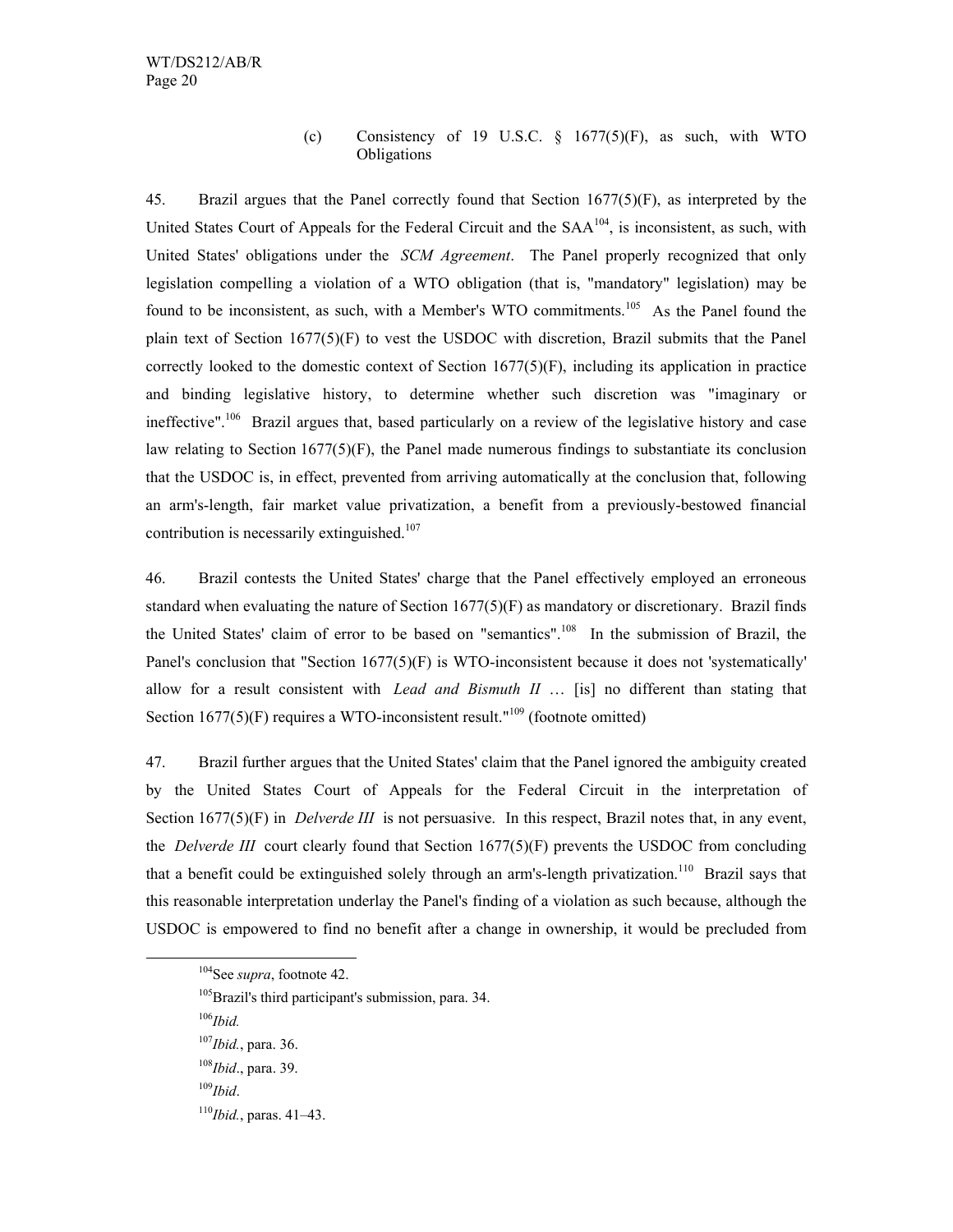making such a finding on the basis of an arm's-length privatization for fair market value "in and of itself"111, which it is required to do under the *SCM Agreement*.

2. India

48. India argues that, when evaluating whether a benefit continues to exist, no distinction should be made between the benefit conferred as a result of a financial contribution to the shareholders or to their firms.112 Accordingly, the Panel correctly focused its analysis on the "recipient," determined to be the company and shareholders "together" under the *SCM Agreement*. 113 India notes that the benefit in such evaluations must be measured against the marketplace, as the Appellate Body recognized in *Canada – Aircraft*. 114 India agrees that when a company is sold for fair market value, its purchase price, as determined by the market, necessarily includes the value of the benefit conferred by the previous financial contribution. India says that it therefore considers "fair" the conclusion that privatization at arm's length and for fair market value requires the investigating authority to conclude that a benefit from the prior financial contribution no longer remains with the privatized firm.<sup>115</sup>

# **IV. Issues Raised in this Appeal**

49. The following issues are raised in this appeal:

- − One is whether the Panel erred in finding that privatization, at arm's length and for fair market value, "*systematically*"<sup>116</sup> extinguishes the "benefit" from previouslybestowed non-recurring financial contributions.
- − Another is whether the Panel erred in finding that the United States failed to comply with its obligations under Articles 10, 14, 19.1, 19.4, 21.1, 21.2, and 21.3 of the *SCM Agreement*, in using a method of calculating the "benefit" to the "recipient" that presumes conclusively that if the state-owned enterprise and the post-privatization firm are the same "legal person", the "benefit" received by the state-owned enterprise *automatically* continues to exist with the newly-privatized firm.

<sup>&</sup>lt;sup>111</sup>Brazil's third participant's submission, para. 38.

<sup>112</sup>*Ibid*., p. 5.

<sup>113</sup>*Ibid.*, quoting Panel Report, para. 7.54.

<sup>&</sup>lt;sup>114</sup>Brazil's third participant's submission, p. 5 and footnote 9.

<sup>115</sup>*Ibid*., p. 5.

<sup>116</sup>As to the term "systematically", see *supra*, footnote 60.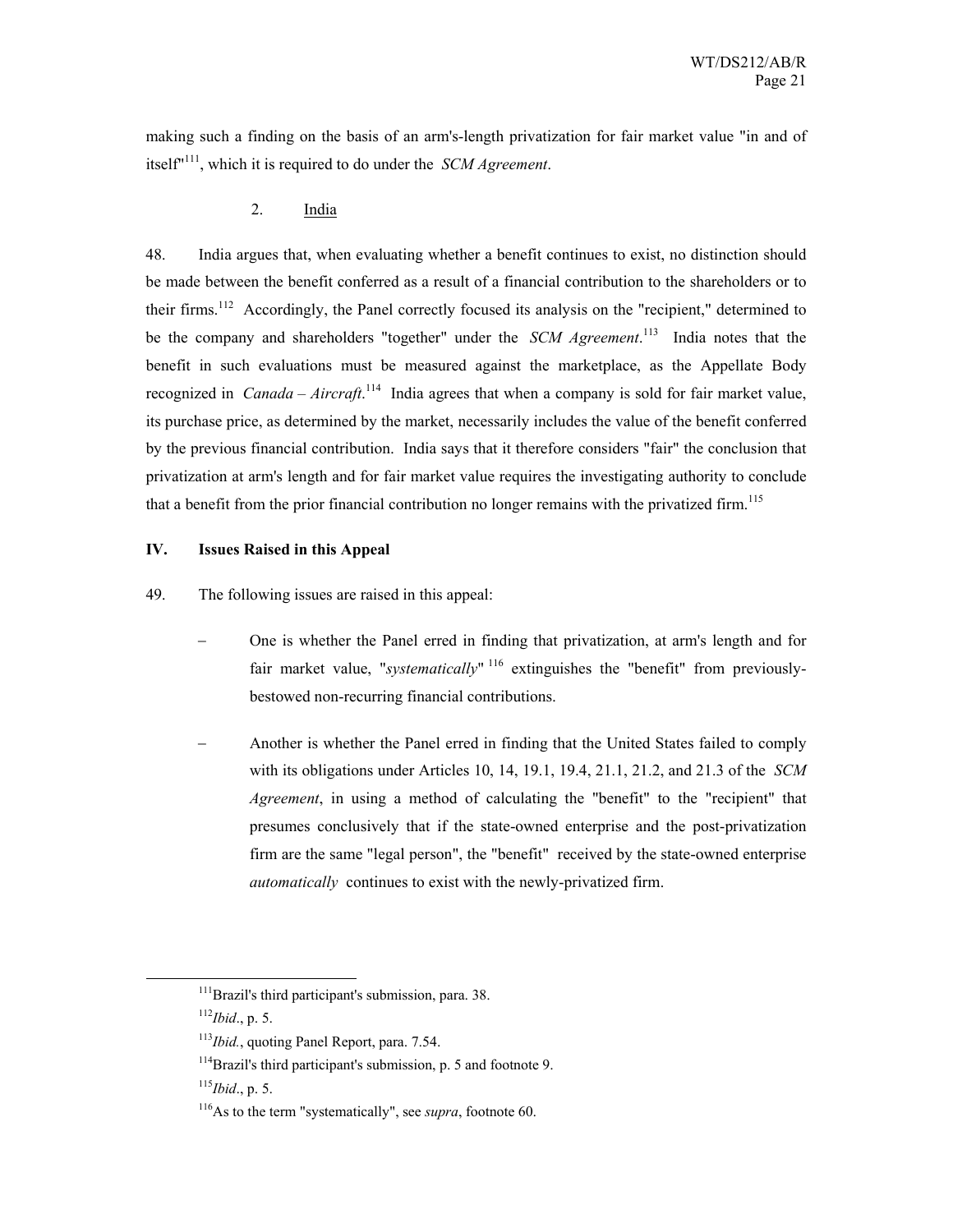− A third is whether the Panel erred in finding that 19 U.S.C. § 1677(5)(F) is, *per se*, inconsistent with Articles 10, 14, 19, and 21 of the *SCM Agreement*, because it prevents the USDOC from *automatically* concluding that, following privatization at arm's length and for fair market value, the "benefit" of a prior non-recurring financial contribution bestowed on the state-owned enterprise no longer "accrue[s]"<sup>117</sup> to the privatized producers; and, consequently, that the "United States has failed to ensure conformity with Article 32.5 of the *SCM Agreement* and Article XVI.4 of the *WTO Agreement*".<sup>118</sup>

# **V. Procedural Issues**

50. We turn first to the procedural issues raised in this appeal. The first procedural issue is the European Communities' challenge to the sufficiency of the United States' Notice of Appeal. The European Communities requests that we dismiss the United States' appeal with respect to three alleged errors by the Panel on the ground that they were not included in the Notice of Appeal. The second procedural issue relates to the *amicus curiae* brief submitted by an industry association. We will deal with each of these procedural issues in turn.

- A. *Sufficiency of the Notice of Appeal and Request for Dismissal of Certain Aspects of the Appeal*
- 51. The United States filed a Notice of Appeal on 9 September 2002, which provides:

Pursuant to Article 16 of the *Understanding on Rules and Procedures Governing the Settlement of Disputes* ("DSU") and Rule 20 of the Working Procedures for Appellate Review, the United States hereby notifies its decision to appeal to the Appellate Body certain issues of law covered in the panel report on *United States – Countervailing Measures Concerning Certain Products from the European Communities* (WT/DS212/R) and certain legal interpretations developed by the Panel.

The United States seeks review by the Appellate Body of the conclusions of the Panel set forth in paragraphs 8.1(a)-(d) and 8.2 of the Panel's report. These conclusions are in error, and are based upon erroneous findings on issues of law and on related legal interpretations.<sup>119</sup>

 $117$ Panel Report, para. 8.1(d).

<sup>118</sup>*Ibid*.

<sup>119</sup>WT/DS212/7, attached as Annex I to this Report.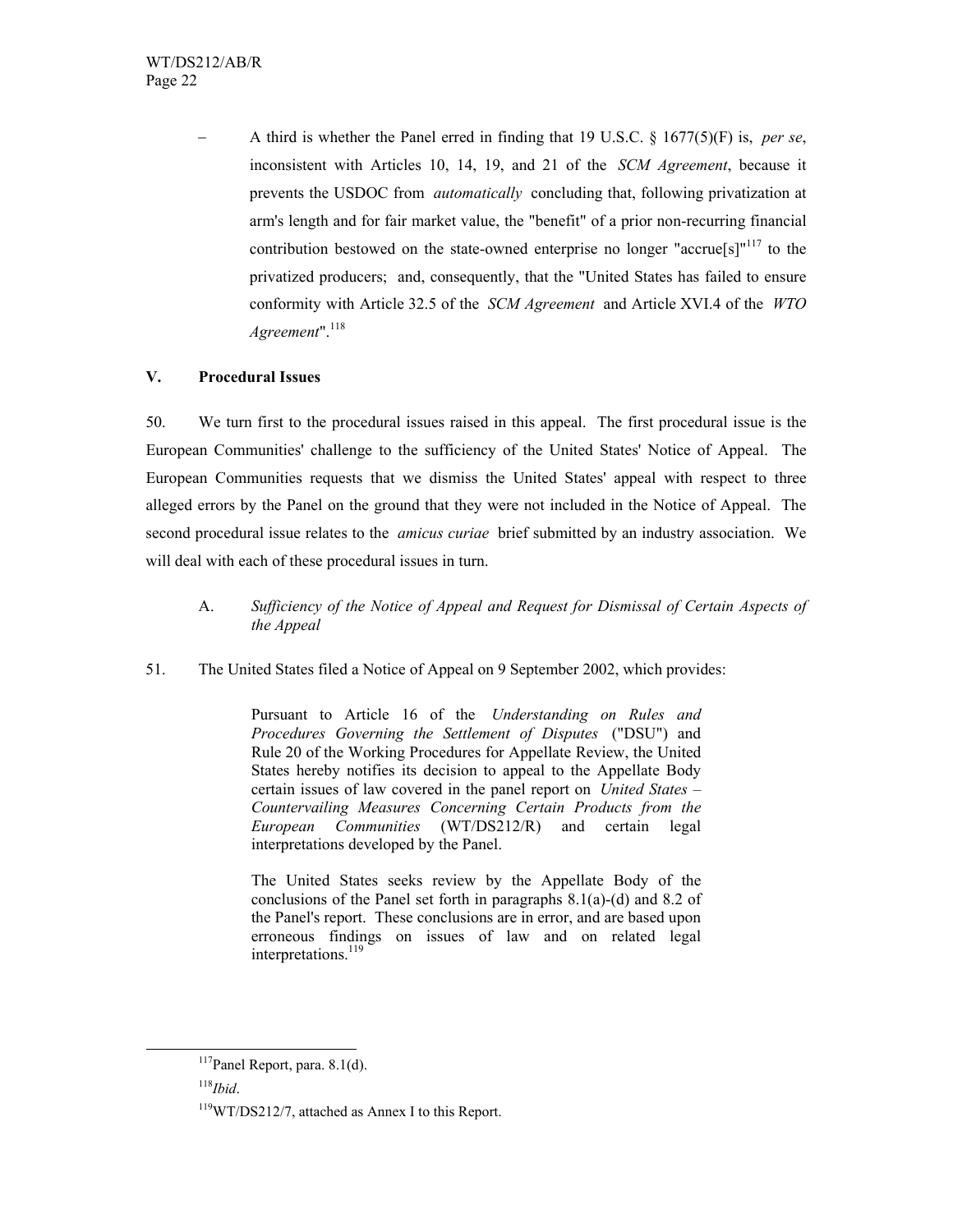52. On 10 September 2002, the European Communities the filed a Request for a Preliminary Ruling (the "Request"), alleging that the United States' Notice of Appeal "is manifestly not in conformity with Rule 20(2)(d) of the *Working Procedures for Appellate Review*" 120 because it "fails to identify the findings or the legal interpretations that it considers to be erroneous."<sup>121</sup> The European Communities argued that "[a]s a consequence, the European Communities is unable to prepare its response to the appeal."<sup>122</sup> The European Communities asked us to "order the United States, pursuant to Rule 16(1) of the Working Procedures, immediately to file further and better particulars to its notice of appeal identifying the precise legal findings and legal interpretations that it is challenging." $123$ 

53. By letter of 12 September 2002, the United States responded that the Request of the European Communities was unfounded, arguing that the Notice of Appeal meets the requirements of Rule 20(2)(d) of the *Working Procedures* because "[i]t identifies, by reference to the paragraphs of the Panel Report concerned, the findings and legal interpretations of the Panel that the United States is appealing as erroneous. As interpreted by the Appellate Body, Rule 20(2)(d) requires no more.<sup>"124</sup> The United States, relying on our ruling in *US – Shrimp*, asserted that it did not have to include arguments in support of the allegations of error in the Notice of Appeal, as those arguments need only be set out in the appellant's submission.

54. The United States rejected the European Communities' argument that a Notice of Appeal serves to inform the appellee and third parties of the issues to be raised on appeal. The United States argued that providing notice of the subject-matter of the appeal cannot be the objective of a Notice of Appeal, because there is no requirement to file a Notice of Appeal with respect to a cross-appeal. The United States concluded that "it is clear that the notice of appeal serves a limited purpose: rather than providing a preview of argumentation (of which the cross-appellee (the initial appellant) receives none at all), the notice of appeal is simply a formal trigger for initiating the appeal."<sup>125</sup> The United

<sup>123</sup>*Ibid.*, para. 6.

 $124$ Letter dated 12 September 2002 from the Senior Legal Advisor, Permanent Mission of the United States to the WTO, to the Presiding Member of the Division hearing this appeal, p. 2.

<sup>125</sup>*Ibid*.

 <sup>120</sup>Request, para. 1.

<sup>121</sup>*Ibid.*, para. 4.

<sup>122</sup>*Ibid.*, para. 5.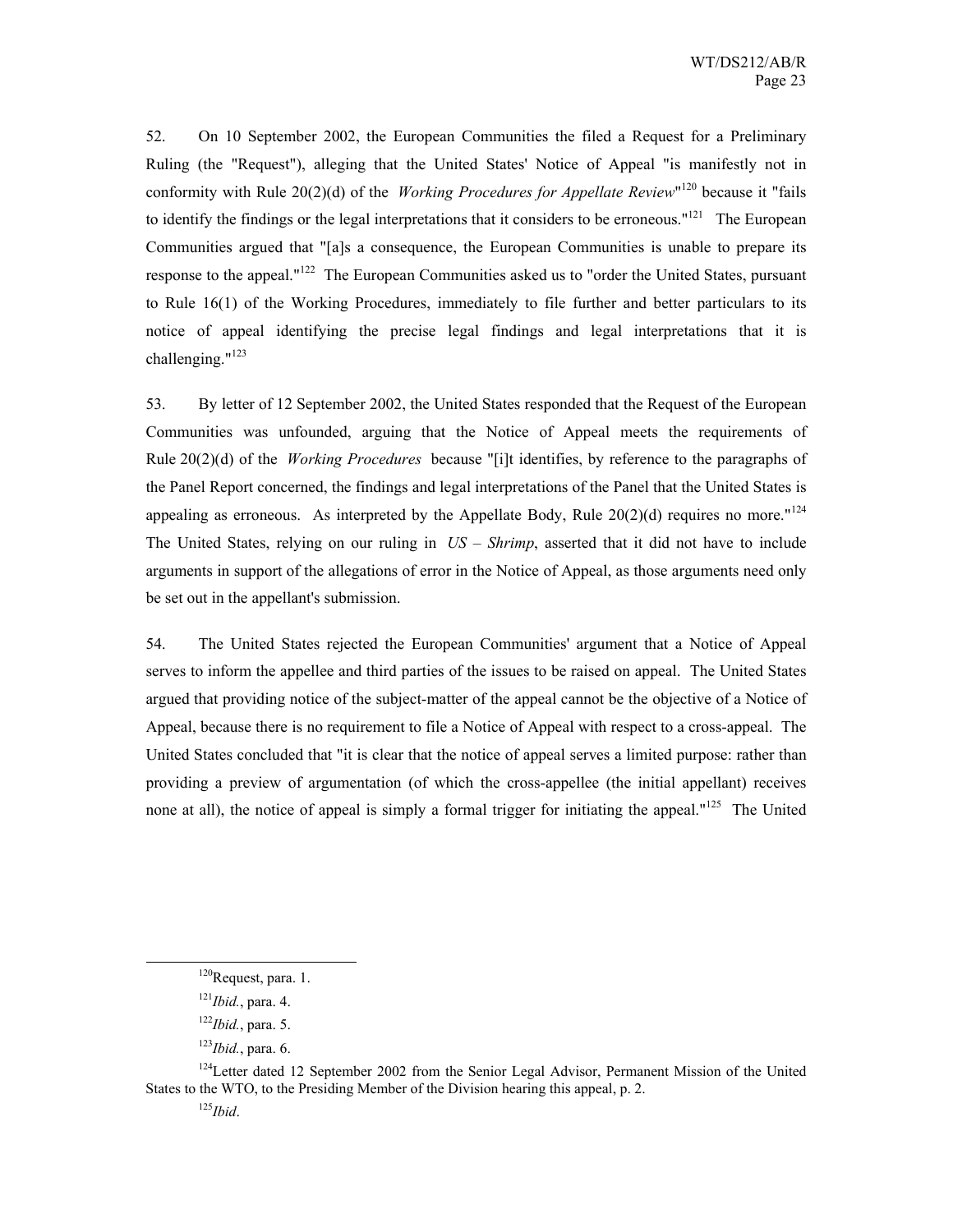States found support for its position in Articles  $16.4^{126}$  and  $17.5^{127}$  of the DSU. Both refer to notifying a decision to appeal; and neither refers to requirements to notify the grounds of appeal.

55. On 12 September 2002, we invited the United States "to identify the precise findings and interpretations of the Panel which are alleged, in the Notice of Appeal filed on 9 September 2002, to constitute errors."<sup>128</sup> The United States responded by letter dated 13 September 2002.<sup>129</sup> In an attachment to that letter, the United States quoted in full the paragraphs of the Panel Report to which it had merely referred by number in the Notice of Appeal. The United States also provided information as to legal errors allegedly committed by the Panel.<sup>130</sup>

56. In its appellee's submission, the European Communities alleges that certain issues argued in the United States' appellant's submission were not included in the United States' Notice of Appeal (or in the attachment to the letter of 13 September 2002). In particular, the European Communities identifies the following issues as those on which the United States failed to claim error by the Panel in the Notice of Appeal:

<sup>127</sup>Article 17.5 of the DSU provides as follows:

As a general rule, the proceedings shall not exceed 60 days from the date a party to the dispute formally notifies its decision to appeal to the date the Appellate Body circulates its report. In fixing its timetable the Appellate Body shall take into account the provisions of paragraph 9 of Article 4, if relevant. When the Appellate Body considers that it cannot provide its report within 60 days, it shall inform the DSB in writing of the reasons for the delay together with an estimate of the period within which it will submit its report. In no case shall the proceedings exceed 90 days.

<sup>128</sup>Letter dated 12 September 2002 from the Director of the Appellate Body Secretariat, to the Senior Legal Advisor, Permanent Mission of the United States to the WTO.

<sup>129</sup>Letter dated 13 September 2002, from the Senior Legal Advisor, Permanent Mission of the United States to the WTO, to the Director of the Appellate Body Secretariat.

<sup>130</sup>Attachment to letter dated 13 September 2002, from the Senior Legal Advisor, Permanent Mission of the United States to the WTO, to the Director of the Appellate Body Secretariat.

<sup>&</sup>lt;sup>126</sup> Article 16.4 of the DSU provides as follows:

Within 60 days after the date of circulation of a panel report to the Members, the report shall be adopted at a DSB meeting unless a party to the dispute formally notifies the DSB of its decision to appeal or the DSB decides by consensus not to adopt the report. If a party has notified its decision to appeal, the report by the panel shall not be considered for adoption by the DSB until after completion of the appeal. This adoption procedure is without prejudice to the right of Members to express their views on a panel report. (footnote omitted)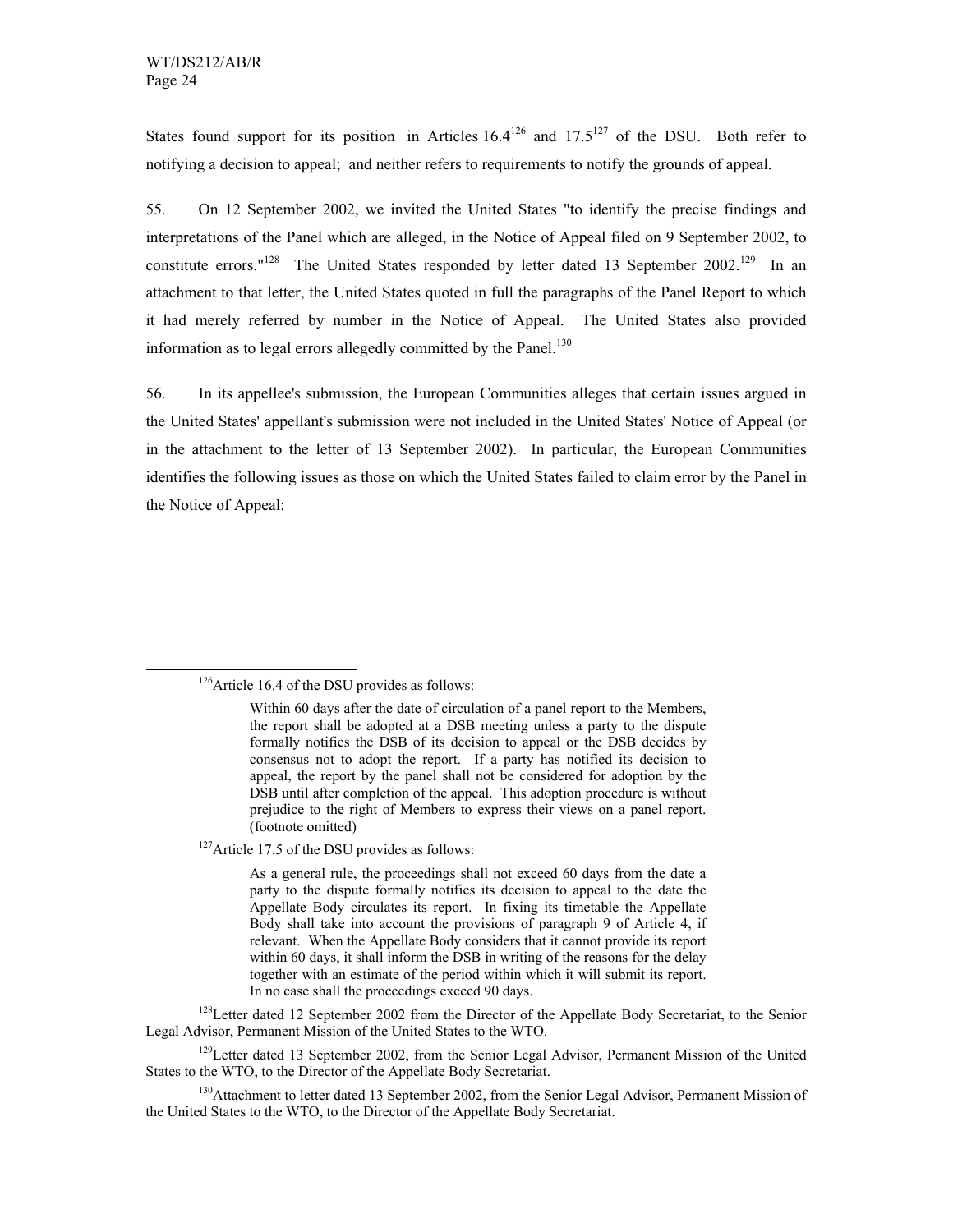- "The United States did not allege error in the Panel's finding that administering authorities are required, following notification of a privatisation, to re-examine whether any 'benefit' accrues to the privatised producer";
- "the United States [did not] allege any error in the interpretation of the 'mandatory-discretionary' standard adopted by the Panel to find that Section  $1677(5)(F)$  is inconsistent as such with the *SCM Agreement*"; and
- "the United States [did not] raise any claim of error in the application of Article  $11$  of the [DSU]." $131$  (footnotes omitted)

The European Communities alleges that these issues are therefore not properly before the Appellate Body and should be dismissed.<sup>132</sup>

57. The United States responded to these contentions at the oral hearing, arguing that it is sufficient in a Notice of Appeal to identify the findings of a panel that are being appealed, and that there is no requirement to identify in it why a particular finding is in error. Nor is there any requirement, according to the United States, to include arguments in the Notice of Appeal, such as an argument that a panel failed to act consistently with Article 11 of the DSU. The United States submits that arguments are to be elaborated in the appellant's submission. The United States consequently rejects the contention that the three issues identified by the European Communities are outside the scope of the appeal.

58. On this first procedural issue, we begin our analysis by recalling Rule 20 of the *Working Procedures*, which, as its title attests, establishes guidelines for the commencement of an appeal. Paragraph 1 of Rule 20 states that:

#### *Commencement of Appeal*

20. (1) An appeal shall be commenced by notification in writing to the DSB in accordance with paragraph 4 of Article 16 of the DSU and simultaneous filing of a Notice of Appeal with the Secretariat.

Paragraph 2 of Rule 20 prescribes the "information" that must be included in the Notice of Appeal. In addition to the title of the panel report being appealed, the name of the appellant, and the service

<sup>&</sup>lt;sup>131</sup>European Communities' appellee's submission, para. 17.

<sup>&</sup>lt;sup>132</sup>*Ibid.*, para. 19. India concurs with the European Communities that the United States' Notice of Appeal is inadequate, arguing that it is "too brief that the [appellee] and the third parties could not make out as to what legal issues were in appeal." (India's third participant's submission, p. 2.) India, however, does not expressly seek the dismissal of certain issues argued by the United States in its appellant's submission.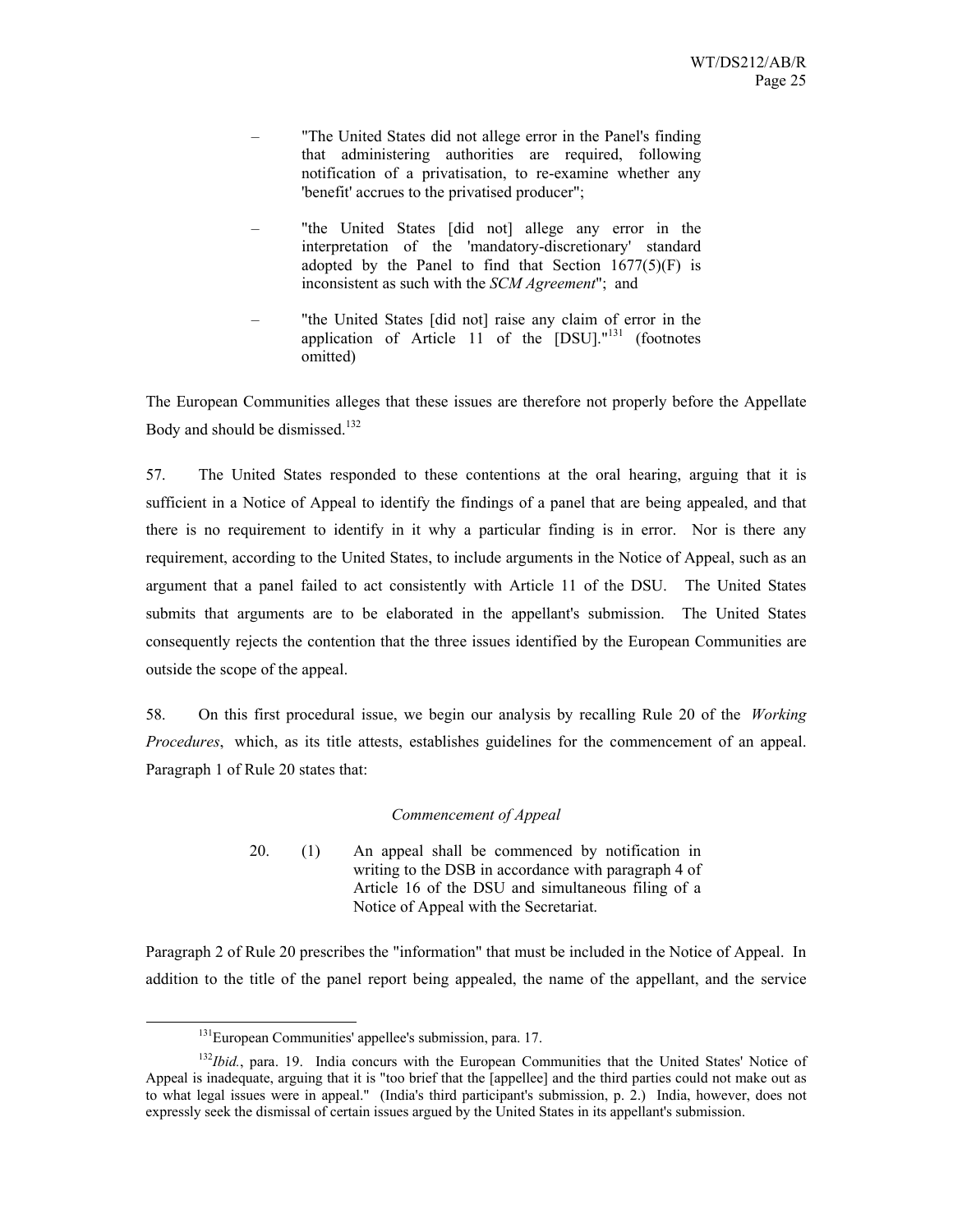address and contact coordinates, subparagraph 20(2)(d) states that the Notice of Appeal "shall include" the following information:

> d) a brief statement of the nature of the appeal, including the allegations of errors in the issues of law covered in the panel report and legal interpretations developed by the panel.

59. The requirements in Rule 20(2)(d) for the Notice of Appeal should be contrasted with those in Rule 21(2)(b) of the *Working Procedures*, where we have stated what "shall [be] set out" in the appellant's submission. Those requirements are:

- (i) a precise statement of the grounds for the appeal, including the specific allegations of errors in the issues of law covered in the panel report and legal interpretations developed by the panel, and the legal arguments in support thereof;
- (ii) a precise statement of the provisions of the covered agreements and other legal sources relied on; and
- (iii) the nature of the decision or ruling sought.

Thus, both the Notice of Appeal and the appellant's submission must set out the allegations of errors; but, the appellant's submission must be more specific in this regard. The appellant's submission must be precise as to the grounds of appeal, the legal arguments which support it, and the provisions of the covered agreements and other legal sources upon which the appellant relies.

60. As we have said previously, "the right of a party to appeal from legal findings and legal interpretations reached by a panel in a dispute settlement proceeding is an important new right established in the DSU".<sup>133</sup> Furthermore, we have affirmed that "the provisions of Rule 20(2) and other Rules of the *Working Procedures for Appellate Review* are most appropriately read as to give full meaning and effect to the right of appeal".<sup>134</sup> In  $US - Shrimp$ , where the Joint Appellees sought dismissal of the entire appeal on the ground of insufficiency of the Notice of Appeal, we discussed the elements required for a Notice of Appeal. We said there:

 <sup>133</sup>Appellate Body Report, *US – Shrimp*, para. 97. <sup>134</sup>*Ibid*.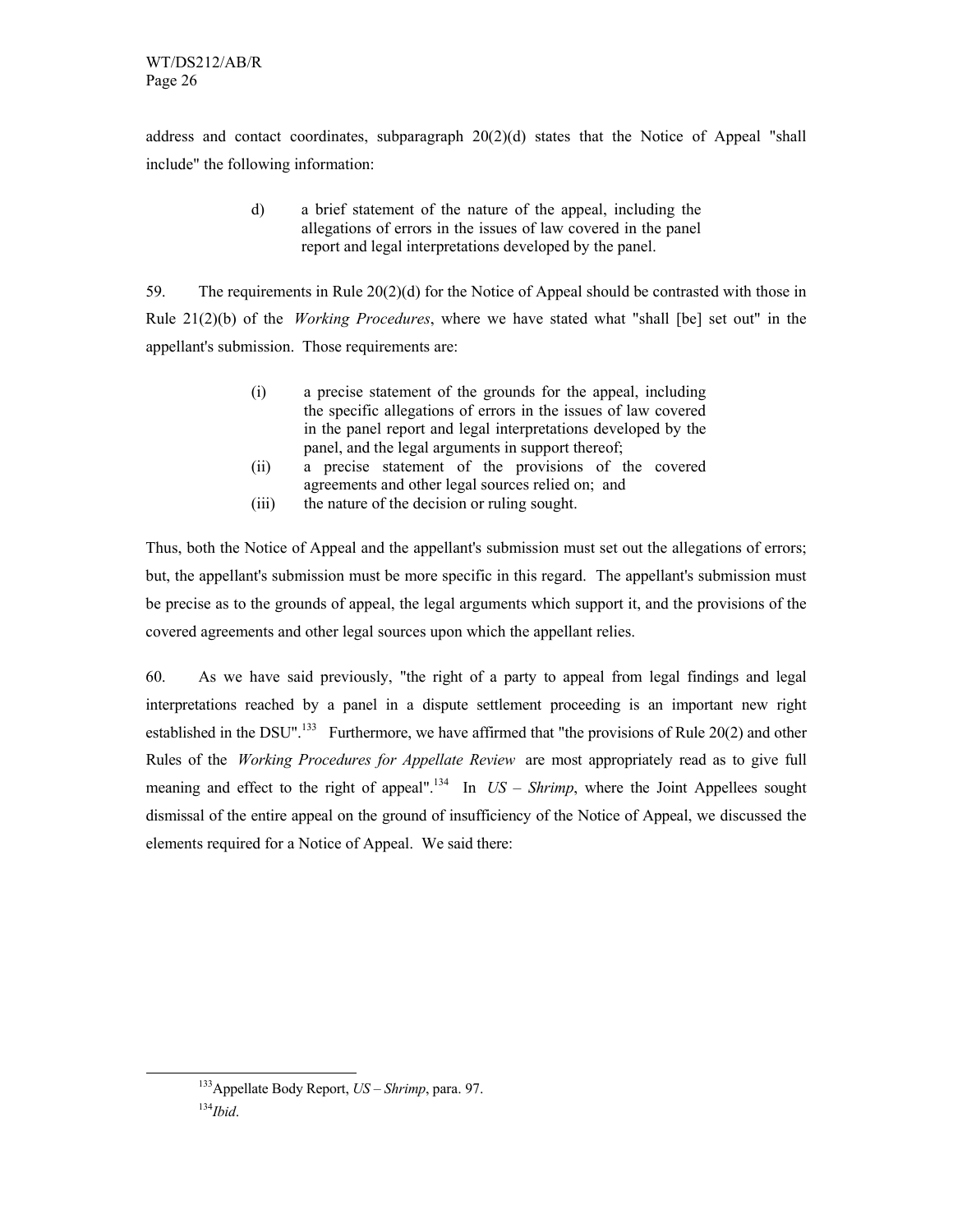The *Working Procedures for Appellate Review* enjoin the appellant to be *brief* in its notice of appeal in setting out "the nature of the appeal, including the allegations of errors". We believe that, in principle, the "nature of the appeal" and "the allegations of errors" are sufficiently set out where the notice of appeal adequately identifies the findings or legal interpretations of the Panel which are being appealed as erroneous. The notice of appeal is not expected to contain the reasons why the appellant regards those findings or interpretations as erroneous. The notice of appeal is not designed to be a summary or outline of the arguments to be made by the appellant. The legal arguments in support of the allegations of error are, of course, to be set out and developed in the appellant's submission. $^{135}$  (underlining added)

In that appeal, we upheld the Notice of Appeal against claims that it was "vague and cursory"<sup>136</sup>, finding that, although it did not cite the numbered paragraphs of the Panel Report containing the findings that were the subject of that complaint, and although the references in it to the panel's findings were "terse, … there [was] no mistaking which findings or interpretations of the Panel the Appellate Body [was] asked to review."<sup>137</sup> (footnote omitted)

61. At the same time, we confirmed in *US – Shrimp* that "an appellee is, of course, always entitled to its full measure of due process."<sup>138</sup> In another appeal,  $EC - Bananas III$ , we explained that the Notice of Appeal serves to give notice to the appellee of the findings being appealed.<sup>139</sup> In that appeal, we excluded from the scope of appeal a finding that had not been "covered" in the allegations of error set out in the Notice of Appeal because the appellee "had no notice that the European Communities was appealing this finding."140

62. In sum, our previous rulings have underscored the important balance that must be maintained between the right of Members to exercise the right of appeal meaningfully and effectively, and the right of appellees to receive notice through the Notice of Appeal of the findings under appeal, so that they may exercise their right of defence effectively. Hence, we disagree with the contention of the United States here that the Notice of Appeal "serves a limited purpose" as "simply a formal trigger for initiating the appeal."141 Indeed, if this were the only objective of the notice, our *Working Procedures* would have included only the first paragraph of Rule 20, which refers to commencement

 <sup>135</sup>Appellate Body Report, *US – Shrimp*, para. 95.

<sup>136</sup>*Ibid.*, para. 92.

<sup>137</sup>*Ibid.*, para. 96.

<sup>138</sup>*Ibid.*, para. 97.

<sup>139</sup>Appellate Body Report, *EC* – *Bananas III*, para. 152.

<sup>140</sup>*Ibid*.

<sup>&</sup>lt;sup>141</sup>Letter dated 12 September 2002 from the Senior Legal Advisor, Permanent Mission of the United States to the WTO, to the Presiding Member of the Division hearing this appeal, p. 2.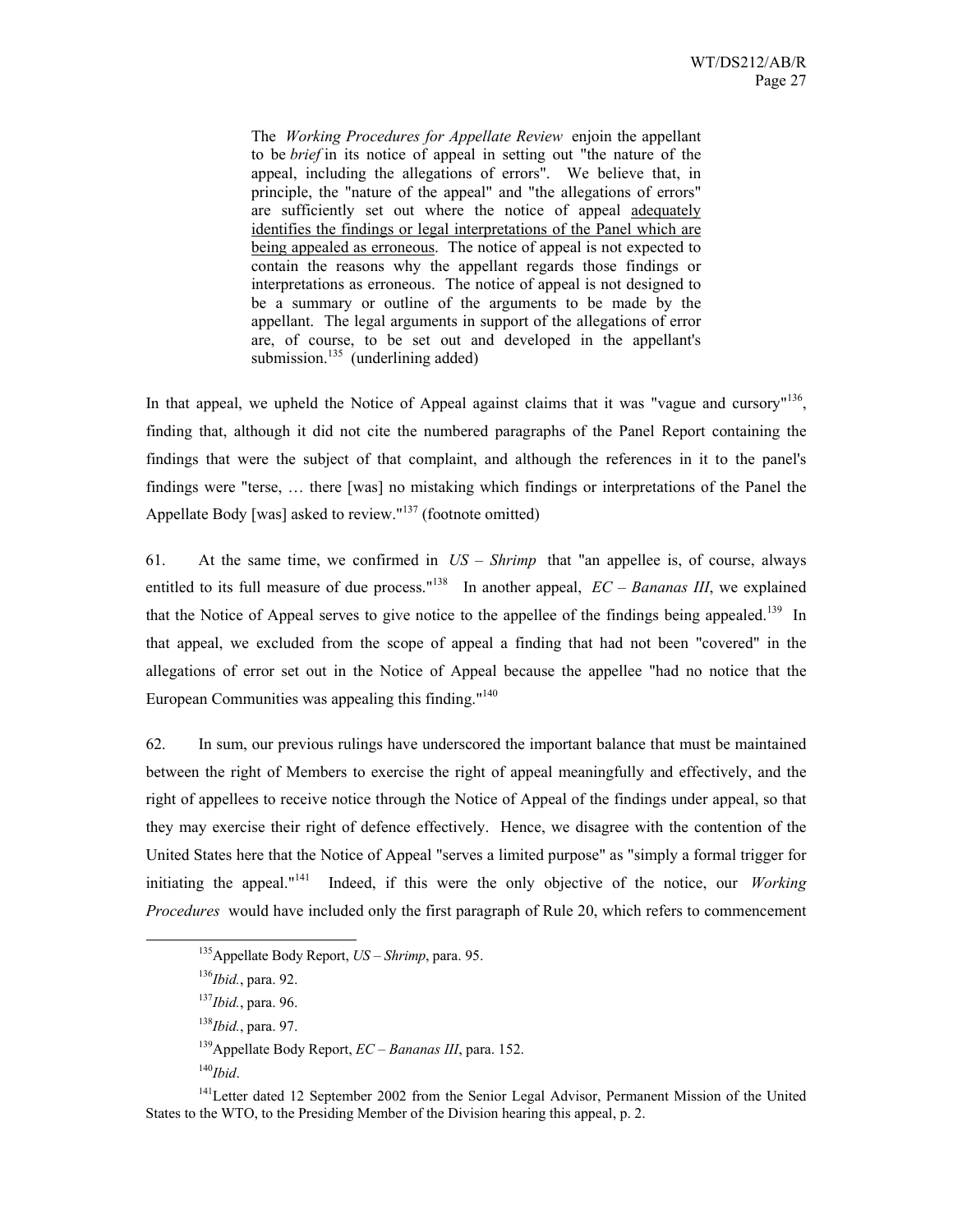of an appeal through written notification to the Dispute Settlement Body and Appellate Body Secretariat. However, Rule 20 also prescribes additional requirements for commencing an appeal; it provides that the Notice of Appeal must include "a brief statement of the nature of the appeal, including the allegations of errors in the issues of law covered in the panel report and legal interpretations developed by the panel."  $142$  The notification under Rule 20(1) serves as the "trigger" to which the United States refers. The additional requirements under Rule 20(2) serve to ensure that the appellee also receives notice, albeit brief, of the "nature of the appeal" and the "allegations of errors" by the panel.

63. We turn now to the question whether the United States' Notice of Appeal in this case met the requirements for a Notice of Appeal set out in Rule 20(2)(d). We must determine whether the Notice of Appeal was sufficient to give notice to the European Communities that the three alleged claims of error by the Panel, which the European Communities argues were not included in the Notice, were in fact being appealed.

64. In conducting our analysis, we will examine both the Notice of Appeal and the letter of 13 September 2002 supplementing the Notice of Appeal. Although the *Working Procedures* do not expressly provide for the filing of clarifications or further particulars or supplementary or amended Notices of Appeal, we consider it appropriate, in the particular circumstances of this case, to examine both documents with a view to giving "full meaning and effect to the right of appeal."<sup>143</sup> We note in particular that the additional document was filed by the United States in response to our invitation to do so, based in part on a request for additional particulars filed by the European Communities. Moreover, the additional document was filed shortly after the filing of the Notice of Appeal (three days). Finally, we note that the European Communities referred to both the Notice of Appeal and the letter of 13 September 2002 in its arguments on this issue.<sup>144</sup>

<sup>&</sup>lt;sup>142</sup>The United States' comparison to the lack of notice provided to a cross-appellee is not appropriate because the *Working Procedures* do not impose any notification requirements under such circumstances.

<sup>143</sup>Appellate Body Report, *US – Shrimp*, para. 97.

<sup>&</sup>lt;sup>144</sup>European Communities' appellee's submission, paras. 13 and 16; European Communities' statement at the oral hearing as well as responses to questioning at the hearing.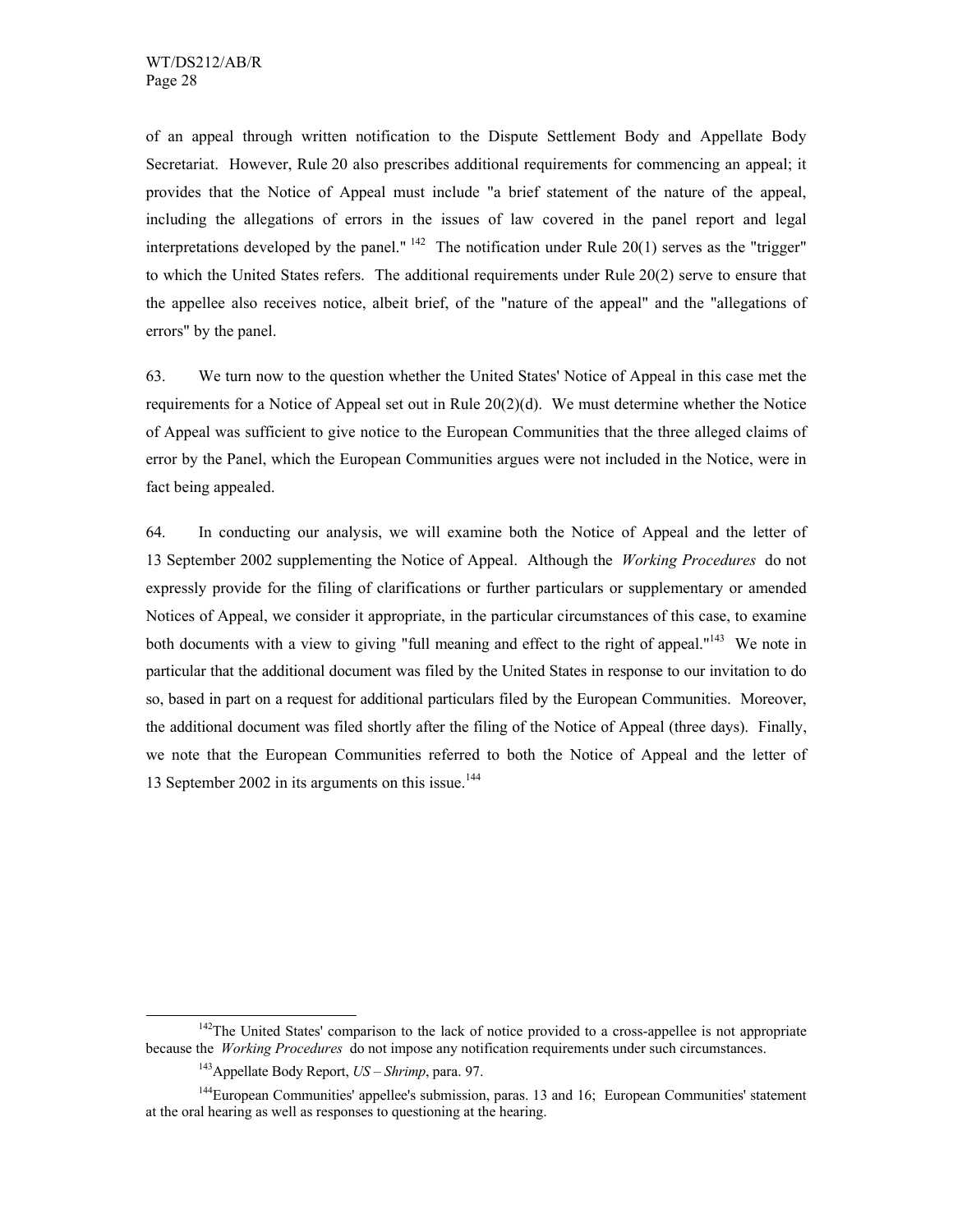65. The Notice of Appeal referred only to the paragraph numbers of the Panel Report where the Panel set out its "Conclusions and Recommendations" (namely paragraphs 8.1(a)-8.1(d) and 8.2). The attachment to the letter of 13 September 2002 quotes the cited paragraphs of the Panel Report in full, and provides the following additional information about the appeal:

In particular, the Panel erred in finding that:

- subsidies are received by hybrid entities consisting of the company producing subject merchandise and its shareholders (*see, e.g.,* para. 7.54 of the Panel Report), so that a sale of the company to the new shareholders automatically creates a "new" producer for which a new determination of the existence of a benefit is required;
- the payment of fair market value for a company's shares negates previous subsidies provided to that company (*see, e.g.*, para. 7.72 of the Panel Report);
- the so-called "same person methodology" is inconsistent with the SCM Agreement.

66. The first issue identified by the European Communities as not being included in the Notice of Appeal or in the letter of 13 September 2002 is the finding by the Panel that "administering authorities are required, following notification of a privatisation, to re-examine whether any 'benefit' accrues to the privatised producer." A plain reading of the "Conclusions and Recommendations" from the Panel Report, referred to in the Notice of Appeal and quoted in full in the attachment to the letter of 13 September 2002, makes clear that the obligation to conduct a new determination of whether a benefit continues to exist, following notice of a firm's privatization, was a critical component of the appeal. Paragraphs  $8.1(a)$ ,  $8.1(b)$  and  $8.1(c)$  of the "Conclusions and Recommendations" state:

> (a) The six determinations in the original investigations, based on the gamma methodology, are inconsistent with the SCM Agreement, since the US Department of Commerce did not examine whether the privatizations were at arm's-length and for fair market value; thus *the United States failed to determine whether the new privatized producer received any benefit from prior financial contributions previously bestowed to state-owned producers*.

> > …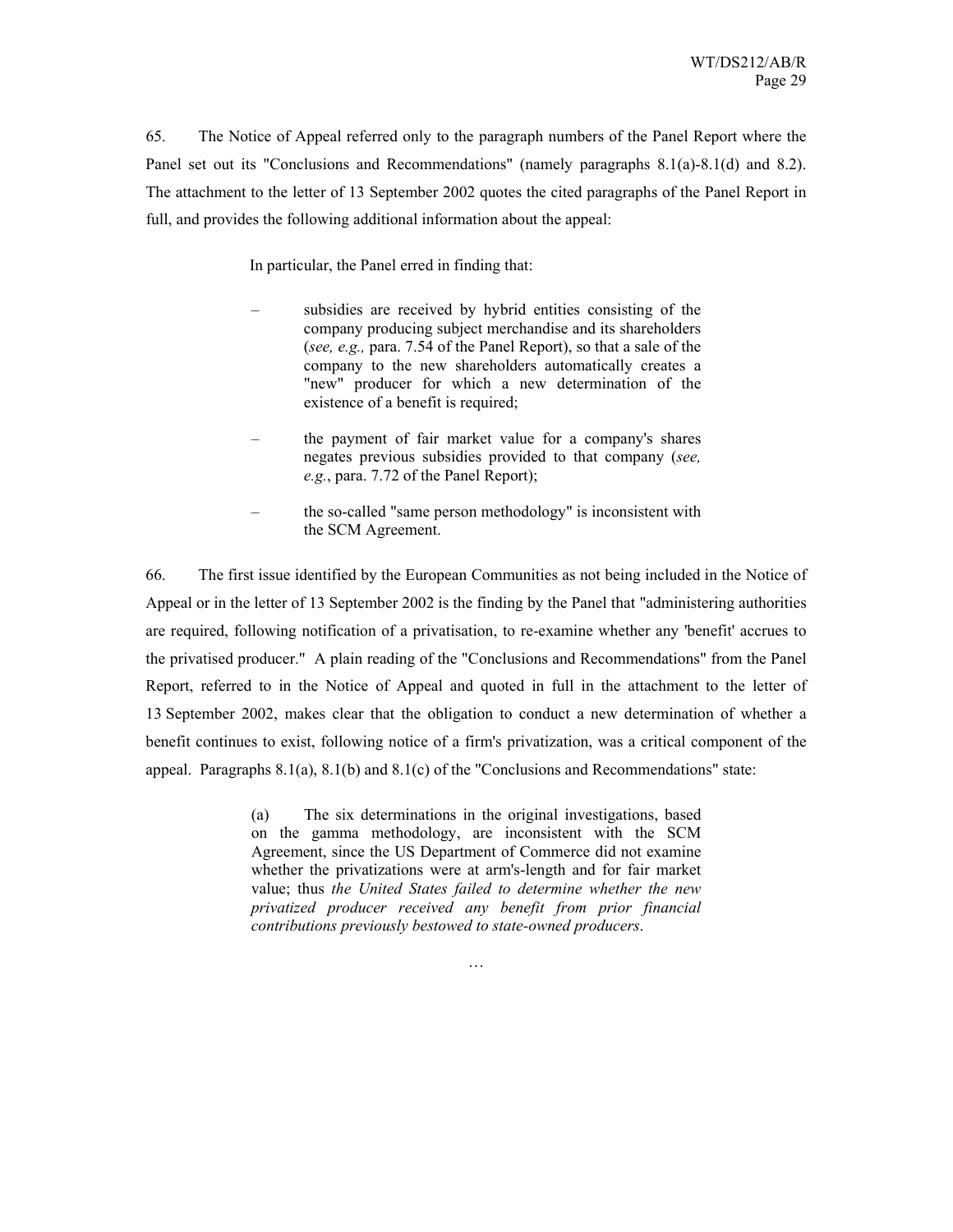(b) The two determinations made in the context of administrative reviews and based on the gamma methodology (Case No. 7) and on the same person methodology (Case No. 12), are inconsistent with the SCM Agreement since the US Department of Commerce did not examine whether the privatization that occurred after the original imposition of countervailing duties, was at arm's-length and for fair market value; thus *the United States failed to determine whether the privatized producers received any benefit from the financial contributions previously bestowed to the state-owned producers*.

(c) The four determinations made in the context of sunset reviews and based on the gamma methodology are inconsistent with the SCM Agreement, since the US Department of Commerce did not examine whether the privatizations, that occurred after the original imposition of countervailing duties, were at arm's-length and for fair market value. Thus *the United States failed to determine whether the privatized producers received any benefit from the financial contributions previously bestowed to the state-owned producers* ...<sup>145</sup> (emphasis added)

…

67. Each of these paragraphs refers explicitly to the failure of the USDOC to determine if the privatized producer received a benefit as a result of the financial contribution bestowed prior to the privatization. Inherent in these findings is the Panel's view that authorities are required, upon being notified of a privatization, to determine if a privatized producer continues to receive a benefit from a financial contribution bestowed prior to the privatization. Moreover, the attachment to the letter of 13 September 2002 refers to the Panel having erred in finding that "a sale of the company to the new shareholders automatically creates a '*new*' *producer for which a new determination of the existence of a benefit is required*." (emphasis added) In the light of these explicit references to the obligation to determine whether a "benefit" continues to exist after being informed of a privatization, we find that the United States provided adequate notice to the European Communities that the United States was appealing the Panel's finding that the United States acted inconsistently with its WTO obligations because it did not conduct such a determination following notice of a privatization. Thus, with respect to the first issue identified by the European Communities, we consider that the Notice of Appeal meets the requirements of Rule  $20(2)(d)$  and that the first issue is properly before us in this appeal.

68. The second deficiency claimed by the European Communities is that "[T]he United States [did not] allege any error in the interpretation of the 'mandatory-discretionary' standard adopted by the Panel to find that Section 1677(5)(F) is inconsistent as such with the *SCM Agreement*".<sup>146</sup> In this

 $145$ Panel Report, paras. 8.1(a)–8.1(c).

<sup>&</sup>lt;sup>146</sup>European Communities' appellee's submission, para. 17.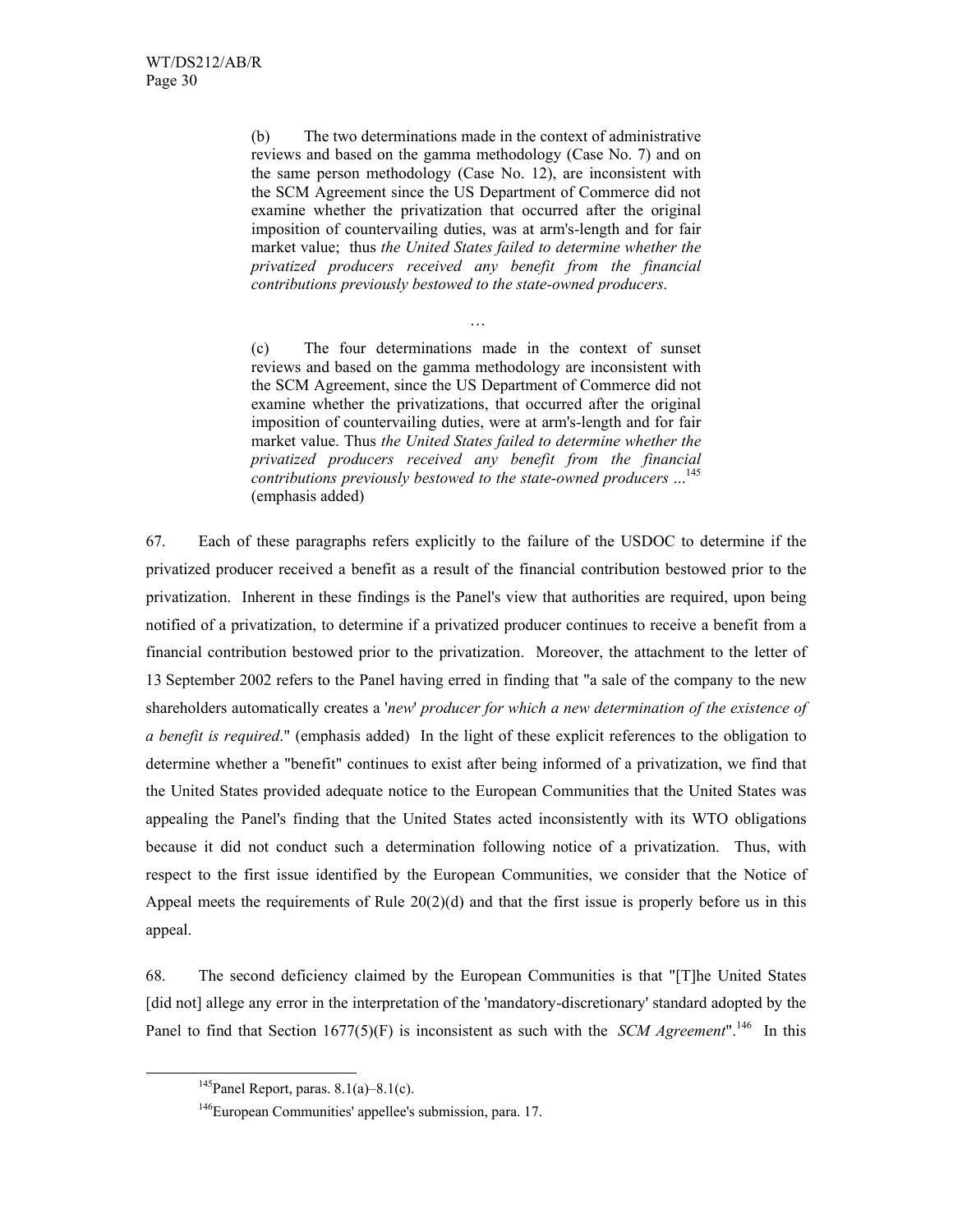regard, we note that paragraph 8.1(d) of the "Conclusions and Recommendations" section of the Panel Report, to which the United States referred in the Notice of Appeal, and quoted in full in the attachment to the letter of 13 September 2002, states:

> Once an importing Member has determined that a privatization has taken place at arm's-length and for fair market value, it must reach the conclusion that no benefit resulting from the prior financial contribution (or subsidization) continues to accrue to the privatized producer. To the extent that Section  $1677(5)(F)$ , as interpreted by the US Court of Appeals for the Federal Circuit and the SAA, requires the US Department of Commerce to apply a methodology where the benefit from a prior financial contribution is not systematically found to no longer accrue to the privatized producer solely by virtue of an arm's-length for fair market value privatization, is preventing the United States from exercising a WTO-compatible discretion. Therefore, Section 1677(5)(F) is inconsistent with Articles 10, 14, 19 and 21 of the SCM, as interpreted by the Panel and the Appellate Body Reports in *US – Lead and Bismuth II* and this Panel. As Section 1677(5)(F) is found to be inconsistent with the *SCM Agreement*, the United States has failed to ensure conformity with Article 32.5 of the *SCM Agreement* and Article XVI.4 of the WTO Agreement respectively. (original emphasis; underlining added)

69. In our view, the reference in this paragraph to the Panel's interpretation of Section  $1677(5)(F)$ as *preventing USDOC from exercising discretion* in a WTO-compatible manner was sufficient to alert the European Communities to the fact that the United States was appealing the Panel's characterization and application of the mandatory-discretionary standard in interpreting Section 1677(5)(F) as being, as such, inconsistent with the United States' WTO obligations. Therefore, with respect to the second issue identified by the European Communities, we consider that the Notice of Appeal meets the requirements of Rule  $20(2)(d)$  and that the second issue is properly before us in this appeal.

70. We observe that, in coming to these conclusions, we have before us a rather unusual example of the "Conclusions and Recommendations" section of a panel report. In most panel reports, the "Conclusions and Recommendations" section is relatively brief, setting out findings in summary fashion. Detailed legal interpretations and reasoning upon which panels rely are usually found only in the "Findings" sections of panel reports. In this case, however, the Panel's "Conclusions and Recommendations" are more detailed than usual. Paragraphs 8.1(a)–8.1(d) of the Panel Report include, not only the Panel's findings, but also certain of the reasons leading to those findings. Hence, in this case, it is possible, by reading the "Conclusions and Recommendations" section from the Panel Report, to discern alleged errors of law appealed by the United States. We emphasize, however, that generally, a Notice of Appeal that refers simply to the paragraph numbers found in the "Conclusions and Recommendations" section of a panel report, or that quotes them in full, will be insufficient to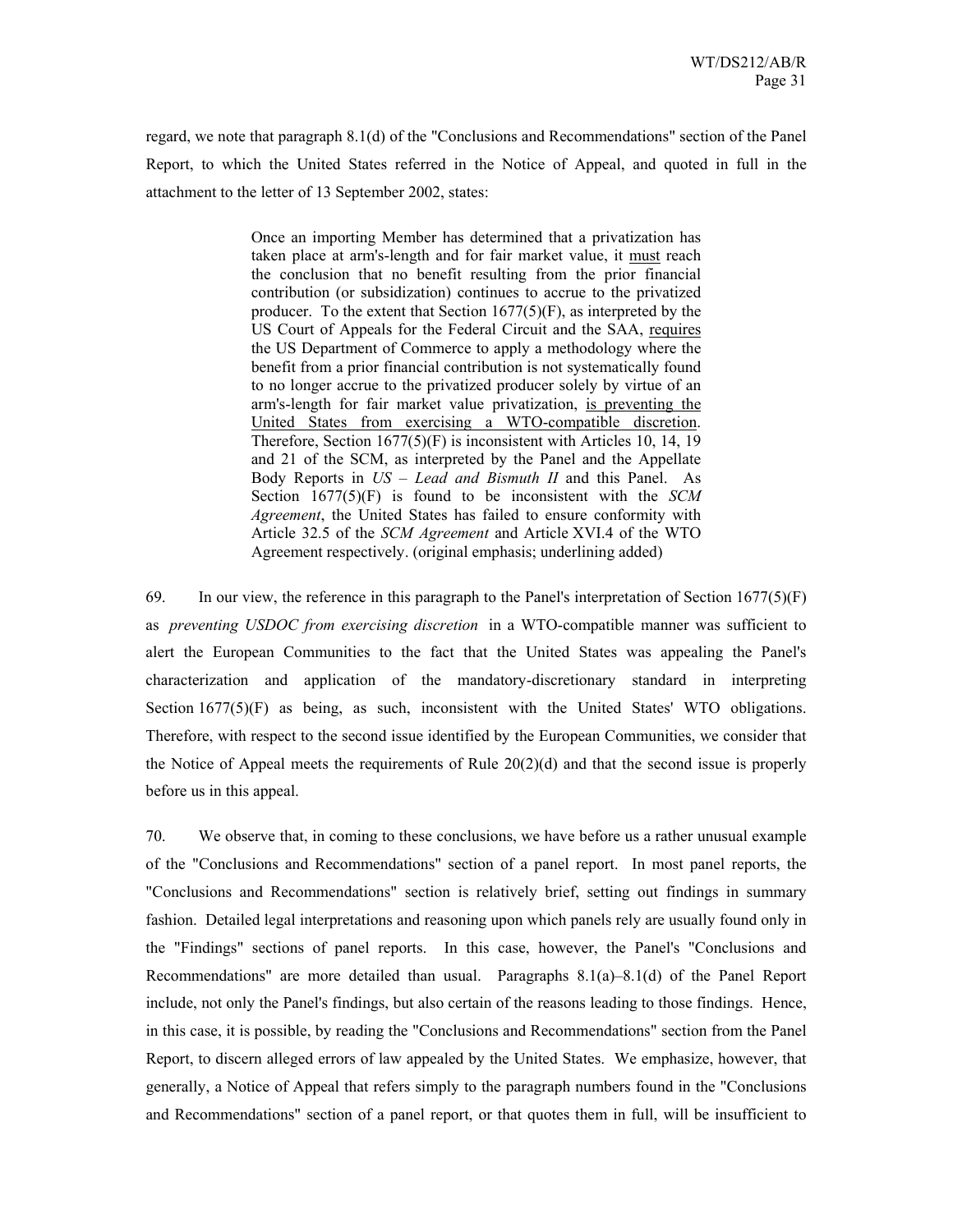provide adequate notice of the allegations of error on appeal, and, hence, will fall short of the requirements set out in Rule 20(2)(d) of the *Working Procedures*.

71. The third issue that the European Communities alleges was not properly notified is that "[T]he United States [did not] raise any claim of error in the application of Article 11 of the  $[DSU]^{447}$ , which provides:

## *Function of Panels*

The function of panels is to assist the DSB in discharging its responsibilities under this Understanding and the covered agreements. Accordingly, a panel should make an *objective assessment* of the matter before it, including an objective assessment of the facts of the case and the applicability of and conformity with the relevant covered agreements, and make such other findings as will assist the DSB in making the recommendations or in giving the rulings provided for in the covered agreements. (emphasis added)

72. We do not find any explicit reference to Article 11 of the DSU, or to the language of Article 11 in the Notice of Appeal, or in the attachment to the letter of 13 September 2002. Nor can we discern in either of them any suggestion that the United States was alleging that the Panel failed to make an objective assessment of the matter before it, or an objective assessment of the facts of the case.

73. The United States acknowledged during the oral hearing that it is not possible to discern from the Notice of Appeal and attachment to the letter of 13 September 2002 that the United States was alleging a *claim* of error under Article 11 of the DSU.<sup>148</sup> However, as mentioned earlier<sup>149</sup>, the United States contended that it was not necessary to refer to this in the Notice of Appeal because this was merely an *argument* in support of its allegations of error, and *arguments* need not be included in a Notice of Appeal. In addition, the United States posited that it was not appropriate to refer to "claims" in the context of a Notice of Appeal, as claims are more appropriately referred to in the context of requests for establishment of a panel.<sup>150</sup>

74. We disagree with the United States. A *claim* of error by a panel under Article 11 of the DSU is possible only in the context of an appeal. By definition, this *claim* will not be found in requests for establishment of a panel, and panels therefore will not have referred to it in panel reports.

<sup>&</sup>lt;sup>147</sup>European Communities' appellee's submission, para. 17.

 $148$ United States' response to questioning at the oral hearing.

<sup>149</sup>See *supra*, para. 57.

<sup>&</sup>lt;sup>150</sup>United States' response to questioning at the oral hearing.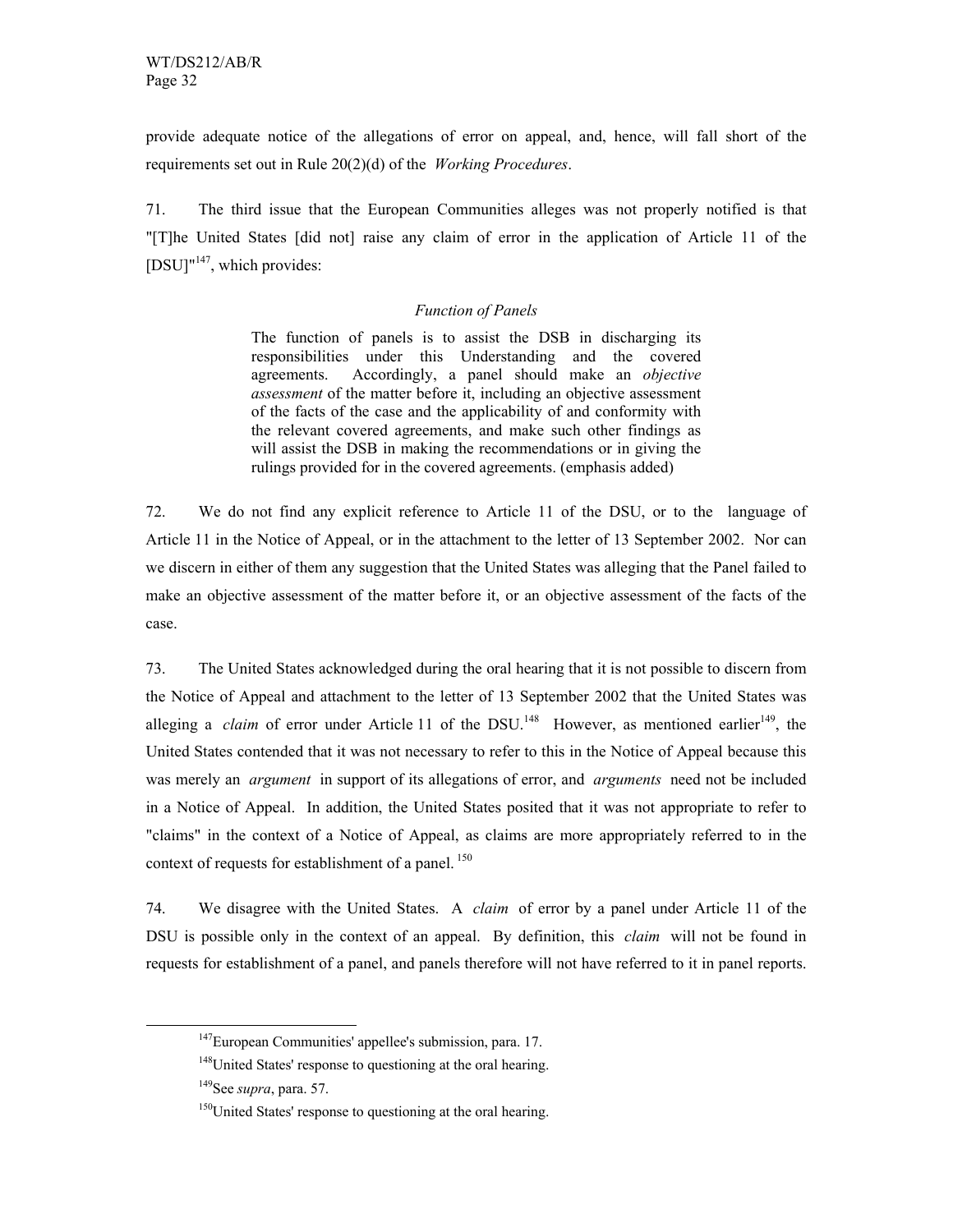Accordingly, if appellants intend to argue that issue on appeal, they must refer to it in Notices of Appeal in a way that will enable appellees to discern it and know the case they have to meet.

75. Accordingly, we do not believe that the European Communities can be said to have been notified that the United States intended to argue on appeal that the Panel failed to act consistently with Article 11 of the DSU, and, consequently, we consider that the issue of the Panel's compliance with Article 11 of the DSU is not properly before us in this appeal.

## B. *The* Amicus Curiae *Brief*

76. We turn next to the issue of the *amicus curiae* brief that we received from an industry association<sup>151</sup> in the course of this appeal. Both the United States and the European Communities agreed that we have the authority to accept the brief.<sup>152</sup> The United States confirmed that the brief was not a part of the official submission of the United States, but that the United States agreed with much, although not all, of the brief.<sup>153</sup> The European Communities said that it disagreed with a number of aspects of the brief, and argued that there was no reason for the Appellate Body to take the brief into account in this appeal.<sup>154</sup> We have considered the arguments of the participants and the third participants. The brief has not been taken into account by us as we do not find it to be of assistance in this appeal.

## **VI. Introduction to the Substantive Issues**

77. Having dealt with the procedural issues, we turn now to the substantive issues in this appeal. Before doing so, it is useful to recall briefly the relevant law, the particular facts and circumstances<sup>155</sup>. and the precise measures relevant to the appeal.

78. Article VI:3 of GATT 1994 permits Members of the WTO to impose a "countervailing duty" on products imported from other Members of the WTO "for the purpose of offsetting any bounty or subsidy bestowed, directly, or indirectly, upon the manufacture, production or export of any merchandise."156 Article 10 of the *SCM Agreement* provides that "Members shall take all necessary steps to ensure that the imposition of a countervailing duty on any product of the territory of any

<sup>&</sup>lt;sup>151</sup> American Iron and Steel Institute.

<sup>&</sup>lt;sup>152</sup>United States' and European Communities' responses to questioning at the oral hearing. The third participants disagreed.

<sup>&</sup>lt;sup>153</sup>United States' responses to questioning at the oral hearing.

<sup>&</sup>lt;sup>154</sup>European Communities' responses to questioning at the oral hearing.

<sup>&</sup>lt;sup>155</sup>These are set out in more detail in paras.  $1-17$  of this Report and in paras.  $2.1-2.61$  of the Panel Report.

<sup>&</sup>lt;sup>156</sup> Article VI:3 of the GATT 1994.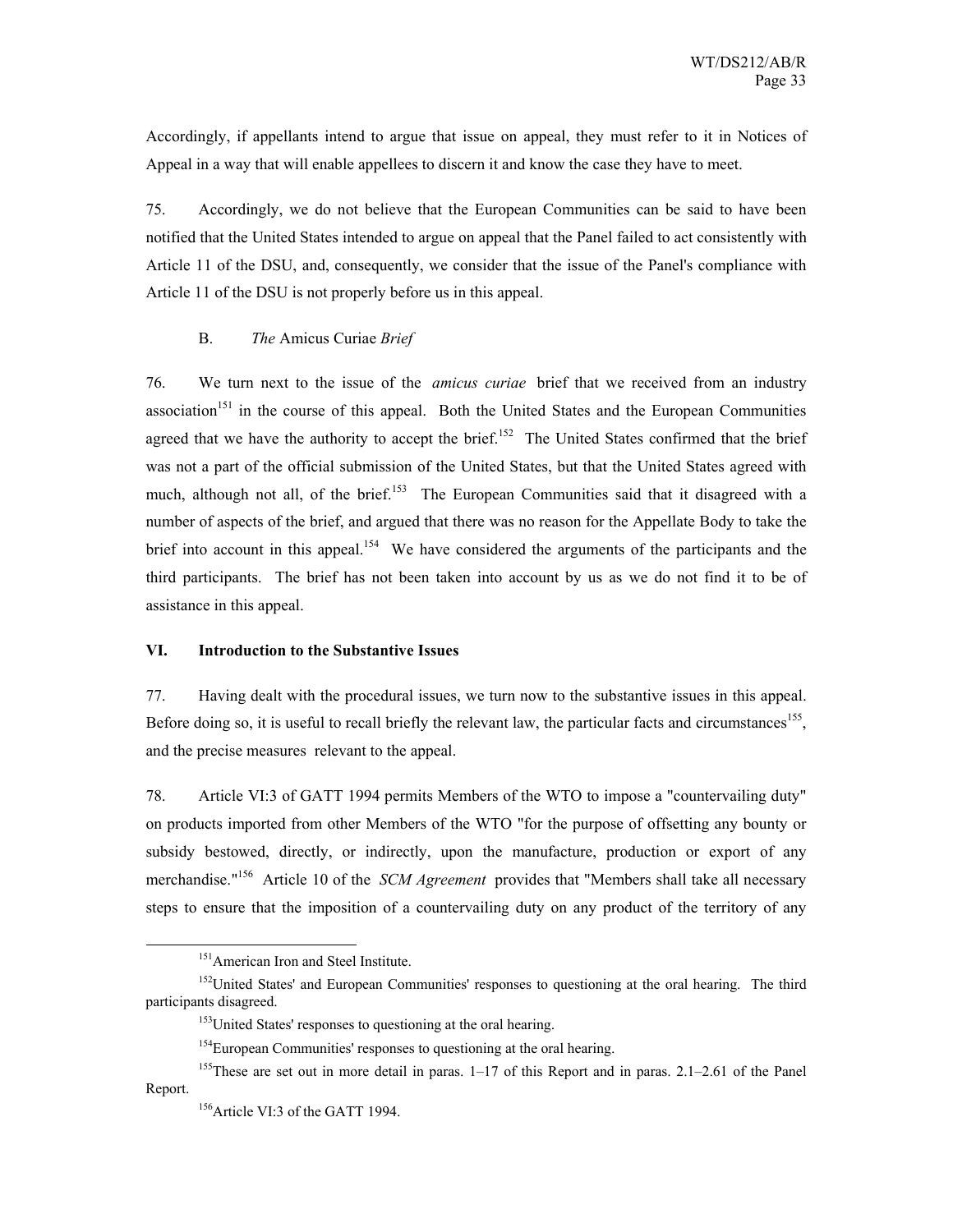Member imported into the territory of another Member is in accordance with the provisions of Article VI of GATT 1994 and the terms of this Agreement."<sup>157</sup> (footnote omitted)

79. Article 1 of the *SCM Agreement* sets out when a "subsidy" that may be "offset[]"158 by "countervailing dut[ies]"<sup>159</sup> "shall be deemed *to exist*" for the purpose of the *SCM Agreement*.<sup>160</sup> (emphasis added) To satisfy the definition of a "subsidy", a "benefit"<sup>161</sup> must be "conferred"<sup>162</sup> on a "recipient".<sup>163</sup> Only a "subsidy" that "exist[s]" and that "confer[s]" a "benefit" on a "recipient" may be "offset" by "countervailing duties".

80. Article 19 of the *SCM Agreement* deals with the "Imposition and Collection of Countervailing Duties". Article 19.1 provides that, after, *inter alia*, "a final determination of the *existence* and *amount* of the subsidy", a Member may impose a countervailing duty "in accordance with the provisions" of that Article.<sup>164</sup> (emphasis added) Among those provisions is Article 19.4, which provides that "[n]o countervailing duty shall be levied on any imported product in excess of the amount of the subsidy found to *exist*, calculated in terms of subsidization per unit of the subsidized and exported product."165 (emphasis added, footnote omitted)

81. Article 21 of the *SCM Agreement* deals with the "Duration and Review of Countervailing Duties and Undertakings". Article 21.1 provides, "A countervailing duty shall remain in force only as long as and to the extent necessary to counteract subsidization which is causing injury."<sup>166</sup> Article 21.2 imposes certain obligations relating to "reviews" of countervailing duties, including the administrative reviews before us on appeal, and Article 21.3 imposes certain obligations relating to "sunset reviews" of countervailing duties.

 <sup>157</sup>Article 10 of the *SCM Agreement.*

<sup>&</sup>lt;sup>158</sup>Article VI of the GATT 1994.

<sup>&</sup>lt;sup>159</sup>Article VI:3 of the GATT 1994.

<sup>160</sup>Article 1.1 of the *SCM Agreement*.

<sup>161</sup>Article 1.1(b) of the *SCM Agreement*.

<sup>162</sup>*Ibid*.

<sup>163</sup>Article 14 of the *SCM Agreement*. Although the term "recipient" appears in Article 14 and not in Article 1 of the *SCM Agreement*, we recognized in *Canada – Aircraft* that the ordinary meaning of Article 1.1(b), in conjunction with the structure of Article 1.1 and the context provided by the reference to "benefit to the recipient" in Article 14, reveal that "the word 'benefit', *as used in Article 1.1*, is concerned with the 'benefit *to the recipient*'". (Appellate Body Report, *Canada – Aircraft*, para. 155 (original emphasis))

<sup>164</sup>Article 19.1 of the *SCM Agreement.*

<sup>165</sup>Article 19.4 of the *SCM Agreement.*

<sup>166</sup>Article 21.1 of the *SCM Agreement.*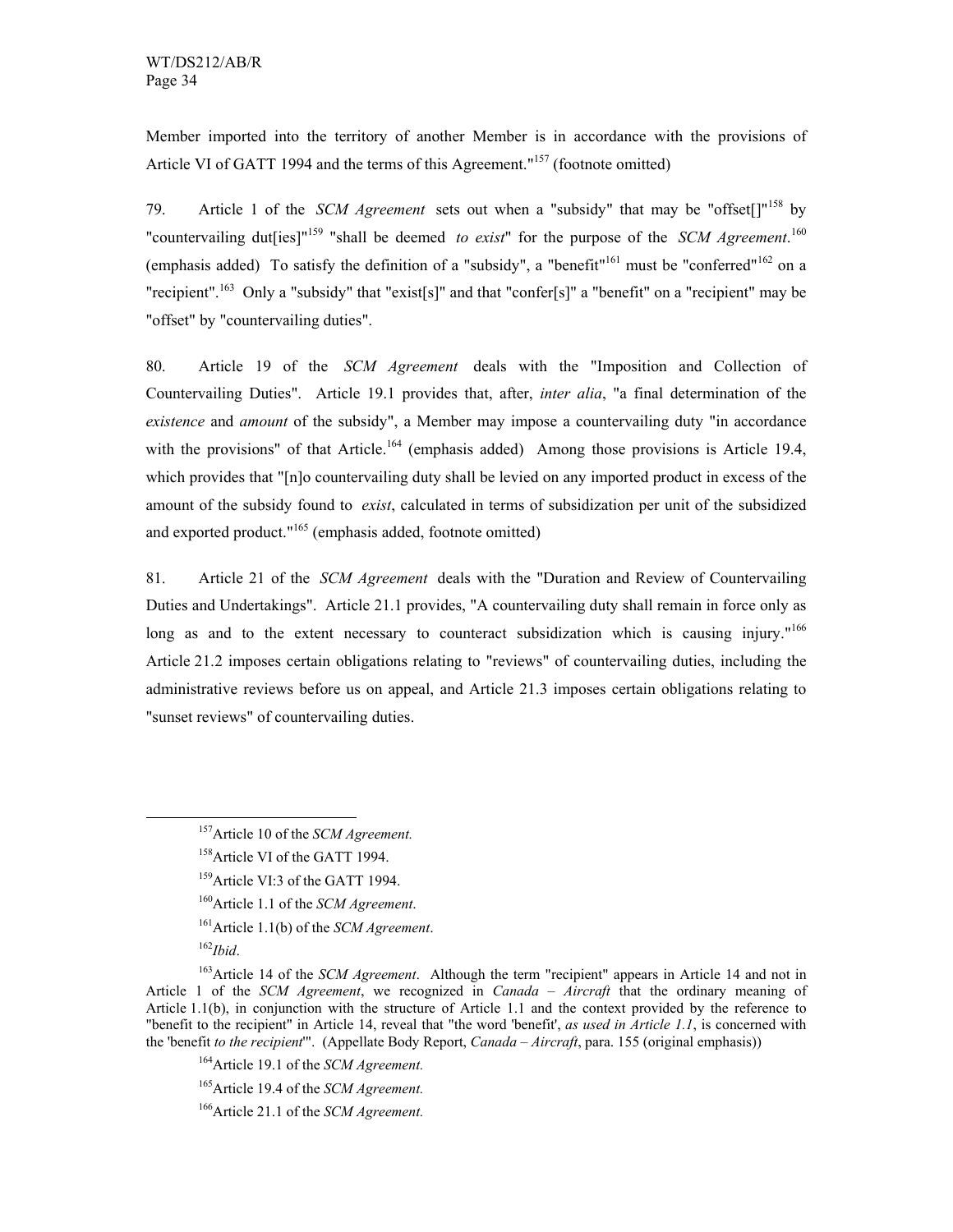82. Article 14 of the *SCM Agreement* requires that "any method used by the investigating authority" of a WTO Member "to calculate the benefit to the recipient … shall be provided for in the national legislation or implementing regulations of the Member concerned and its application to each particular case shall be transparent and adequately explained."<sup>167</sup>

83. Article 32.5 of the *SCM Agreement* provides, "Each Member shall take all necessary steps, of a general or particular character, to ensure … the conformity of its laws, regulations and administrative procedures with the provisions of this Agreement".<sup>168</sup> Similarly, Article XVI:4 of the *WTO Agreement* provides, "Each Member shall ensure the conformity of its laws, regulations and administrative procedures with its obligations as provided in the annexed Agreements", which include the *SCM Agreement*. 169

84. Having set out the provisions of the covered agreements relevant to this dispute, we now clarify which issues *are* before us, and which issues *are not* before us. The issues that *are* before us on appeal arise from the determinations of the USDOC in 12 countervailing duty cases involving imports of steel products from the European Communities. The firms under investigation in those cases were all formerly state-owned enterprises that had been privatized at the time of the United States administrative determinations. The European Communities acknowledges that non-recurring financial contributions were provided to these formerly state-owned enterprises.<sup>170</sup> Therefore, that is not in dispute in this appeal. The United States does not contest that, in all 12 cases, the relevant governments privatized the state-owned enterprises by selling "all, or substantially all, [their] ownership interest and clearly no longer [retained] any controlling interest in the privatized producer"<sup>171</sup>, and that the sales were at arm's length and for fair market value.<sup>172</sup> Consequently, that, too, is not in dispute. Both parties also concur that "it is a normal and accepted practice … for the importing Member to presume that a non-recurring subsidy will provide a benefit over a period of time, which is normally presumed to be the average useful life of assets in the relevant industry. $173$ In *US – Lead and Bismuth II*, we found this practice permissible under the *SCM Agreement*, so long as the presumption was not irrebuttable.<sup>174</sup> Hence, that issue, likewise, is not before us in this appeal.

 <sup>167</sup>Article 14 of the *SCM Agreement.*

<sup>168</sup>Article 32.5 of the *SCM Agreement.*

<sup>169</sup>Article XVI:4 of the *WTO Agreement.* 

<sup>&</sup>lt;sup>170</sup>Panel Report, footnote 313 to para. 7.40.

<sup>171</sup>*Ibid*., para. 7.62.

<sup>172</sup>See *supra*, para. 2 and footnote 4.

<sup>173</sup>Panel Report, para. 7.75.

<sup>174</sup>Appellate Body Report, *US – Lead and Bismuth II*, para. 62.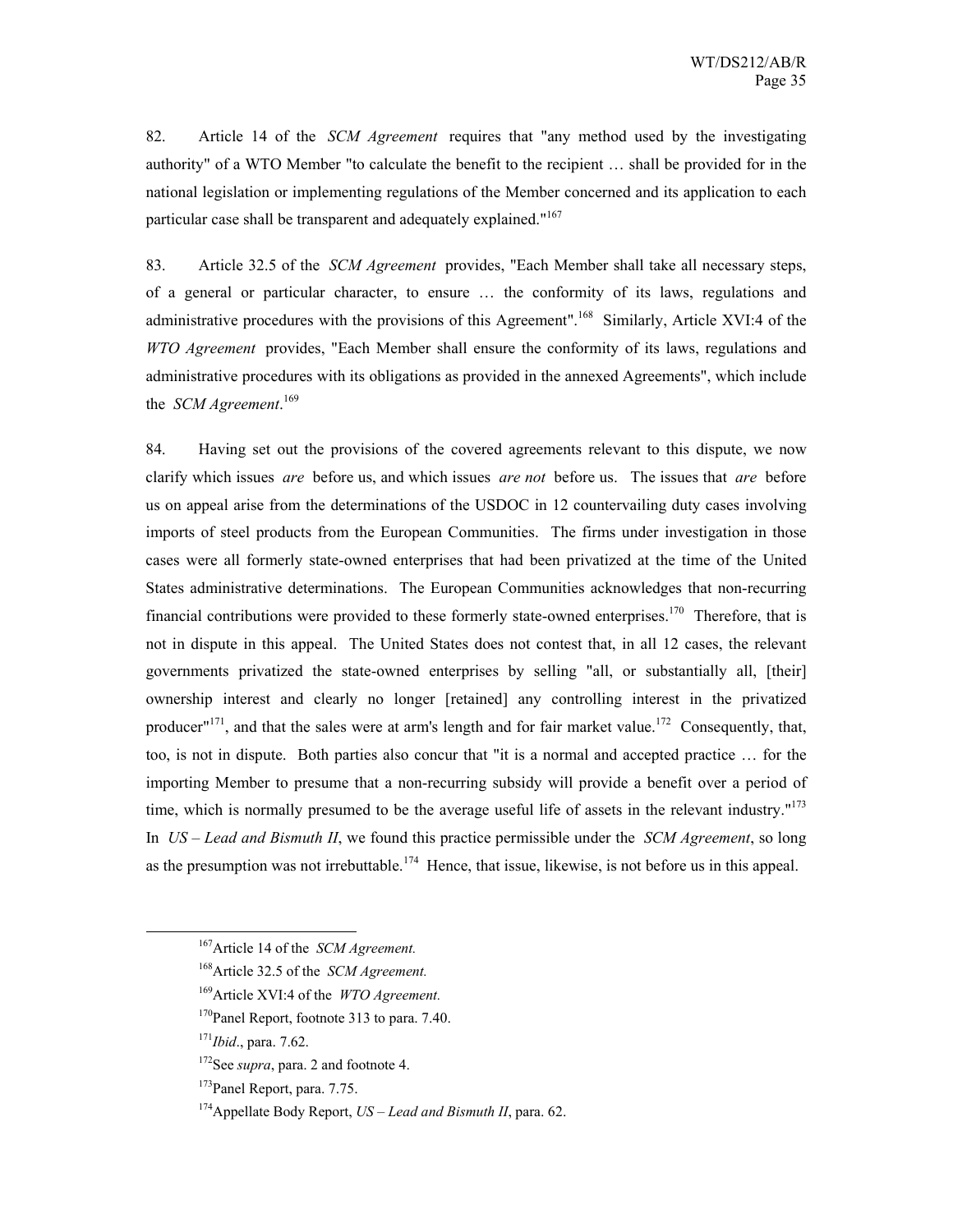85. The issues in this appeal relate solely to the impact of the privatization of the firms under investigation in these 12 countervailing duty cases on the continued existence of the benefit derived from a financial contribution. As the Panel stated<sup>175</sup>, the "core legal question" before it was to determine whether a "benefit" within the meaning of the *SCM Agreement*, which benefit is derived from a non-recurring financial contribution, continues to exist following a transfer of ownership of a state-owned enterprise to a new private owner at arm's length and for fair market value, where the government retains no "controlling interest in the privatized producer"<sup>176</sup> and transfers all or substantially all the property.<sup>177</sup>

86. The European Communities challenges the administrative practice followed by the USDOC when examining whether a "benefit" continues to exist following a change in ownership. This administrative practice is called the "same person" method.<sup>178</sup> Before the Panel, the European Communities challenged this practice *as such* and *as applied* in the administrative review entitled *Grain-Oriented Electrical Steel from Italy* (Case No. 12).179 In addition, before the Panel, the European Communities challenged the consistency with the WTO obligations of the United States, of Section 1677(5)(F) of Title 19 of the United States Code, as such. The Panel found in favour of the European Communities, and concluded that the United States had acted inconsistently with its

<sup>&</sup>lt;sup>175</sup>Panel Report, para. 7.40.

<sup>176</sup>*Ibid*., para. 7.62.

 $177$ We observe, in particular, that the Panel has not examined whether a "benefit", within the meaning of the *SCM Agreement*, would be extinguished following a change in ownership under circumstances different from those in the 12 cases under consideration. (*Ibid*.) Hence, our analysis will be circumscribed to determine whether, in the light of the circumstances of this case, the findings and conclusions of the Panel are in conformity with the *SCM Agreement*.

<sup>&</sup>lt;sup>178</sup>For an explanation of the "same person" method, see paragraph 14 of this Report. At the oral hearing, the United States argued that the "same person" method, as such, was not at issue before the Panel. The European Communities recalled that "the practice" of the USDOC was included in its request for the establishment of the Panel (WT/DS212/4) and noted that the Panel accordingly found, in paragraph 7.90 of the Panel Report, that "the same person methodology is itself inconsistent with the SCM Agreement". We note that the United States has not claimed before us that the Panel, in so finding, exceeded its mandate. We also note that the United States claimed, in clarifying its Notice of Appeal, that "the Panel erred in finding that … the socalled 'same person methodology' is inconsistent with the SCM Agreement." (Attachment to letter dated 13 September 2002, from the Senior Legal Advisor, Permanent Mission of the United States to the WTO, to the Director of the Appellate Body Secretariat, p.2)

<sup>179</sup>The 12 cases are listed in footnote 2 to this Report. Case No. 12, *Grain-Oriented Electrical Steel from Italy*, 66 Fed. Reg. 2885 (USDOC, 12 January 2001) ("*GOES from Italy*"), attached as Exhibit EC–7 to the European Communities' first submission to the Panel, is an administrative review and the only underlying administrative determination in which the USDOC applied the "same person" method in the first instance. The method has been applied by the USDOC in certain other countervailing duty determinations upon remand from the United States Court of International Trade (that is, where the Court has ordered the USDOC to reconduct those determinations). The United States claimed before the Panel, however, with apparently no rebuttal from the European Communities, that the determinations upon remand, which had applied the "same person" method, were not challenged by the European Communities. (Panel Report, footnote 81 to para. 2.55 (quoting United States' first submission to the Panel, para. 85)) Thus, in the course of making the twelve *initial* determinations (that is, not subsequent to a United States court appeal) in dispute, USDOC applied the "same person" method only once, namely, during the administrative review identified as Case No. 12.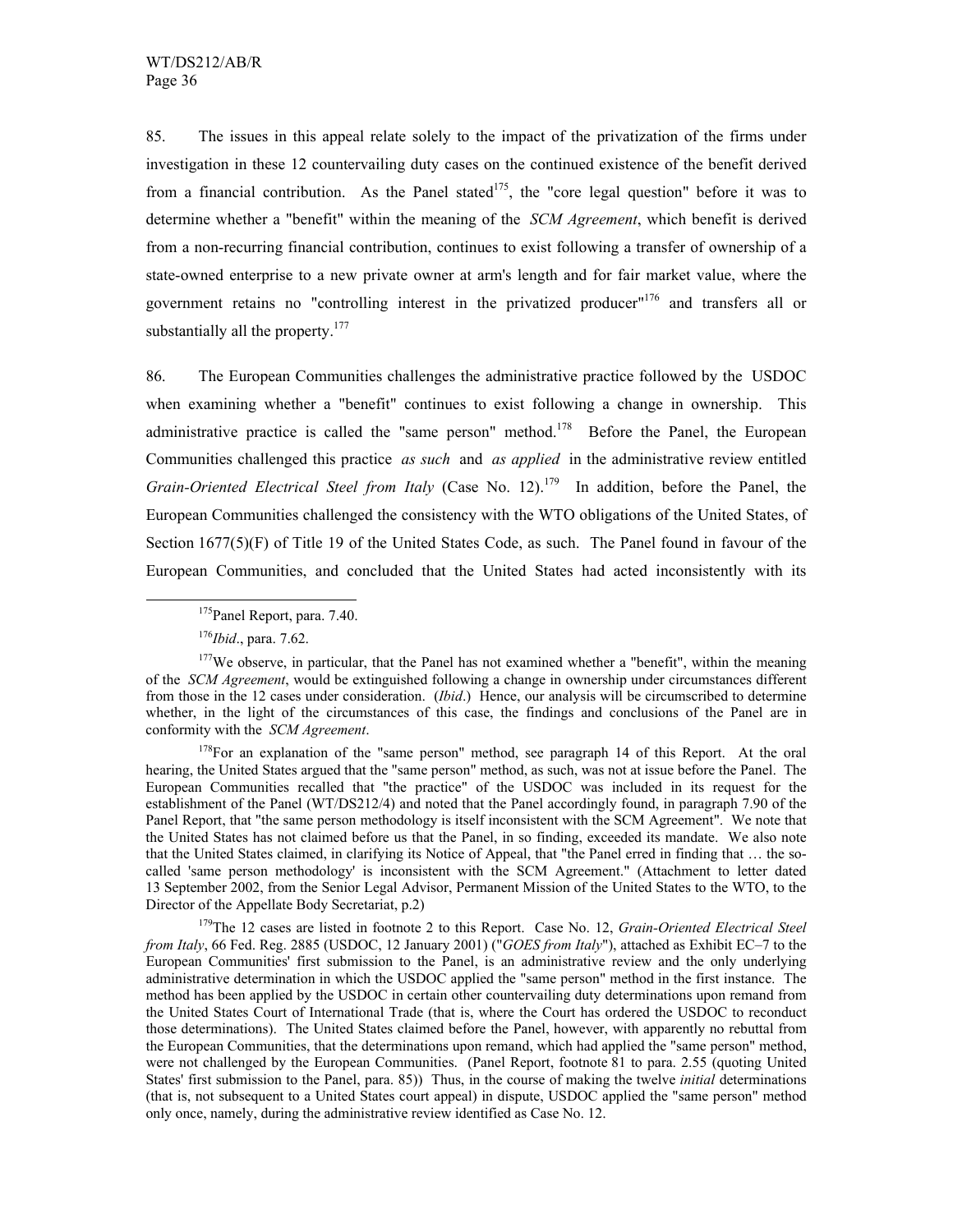obligations under Articles 10, 14, 19.1, 19.4, 21.1, 21.2, 21.3, and 32.5 of the *SCM Agreement*, and Article XVI:4 of the *WTO Agreement*. The United States appeals these findings.

## **VII. Privatizations at Arm's Length and for Fair Market Value**

# A. *The Panel's Finding*

87. Critical to each of the Panel's conclusions is the Panel's central finding that:

[o]nce an importing Member has determined that a privatization has taken place at arm's-length and for fair market value, it *must* reach the conclusion that no benefit resulting from the prior financial contribution (or subsidization) continues to accrue to the privatized producer.<sup>180</sup> (emphasis added)

88. The United States submits that the Panel erred in making this fundamental finding because the Panel considered the economic effects of privatization from the perspective of the new owner, and not from that of the "*legal person producing the subject merchandise*".181 (original emphasis) The United States alleges that, in doing so, the Panel ignored the distinction between firms and their shareholders. According to the United States, as legal persons are distinct from their shareholders, a "benefit" received by a legal person cannot be redeemed by its shareholders. The United States argues that, regardless of the price paid by the new private owner for the privatized firm<sup>182</sup>, "[a] subsequent privatization does not move the [privatized enterprise's] supply curve back to where it had been"<sup>183</sup> before the government's provision of the previous financial contribution. The United States concludes that the economic analysis made by the Panel is therefore flawed.

89. According to the United States, the term "recipient" cannot include both a legal person and a shareholder of that legal person.<sup>184</sup> The United States contends that we acknowledged this distinction in *Canada – Aircraft* and in *US – Lead and Bismuth II* by expressly identifying "legal or natural persons" as the recipients addressed in the *SCM Agreement*. 185 Further, the United States argues that, if a state-owned enterprise (a legal person) receives a benefit and that same legal person continues to exist following privatization, then the benefit also continues to exist (until fully amortized or repaid),

<sup>&</sup>lt;sup>180</sup>Panel Report, para. 8.1(d). This finding is also at the core of the Panel's conclusions in para. 8.1(a)–  $8.1(c)$ .

<sup>&</sup>lt;sup>181</sup>United States' appellant's submission, para. 46.

<sup>&</sup>lt;sup>182</sup>"[F]or fair market value (or otherwise)". *Ibid.*, paras. 2 and 6. See also United States' second submission to the Panel, para. 10; United States' response to questioning at the oral hearing.

<sup>&</sup>lt;sup>183</sup>United States' appellant's submission, para. 50.

<sup>184</sup>*Ibid.*, para. 56.

<sup>185</sup>*Ibid.*, para. 65.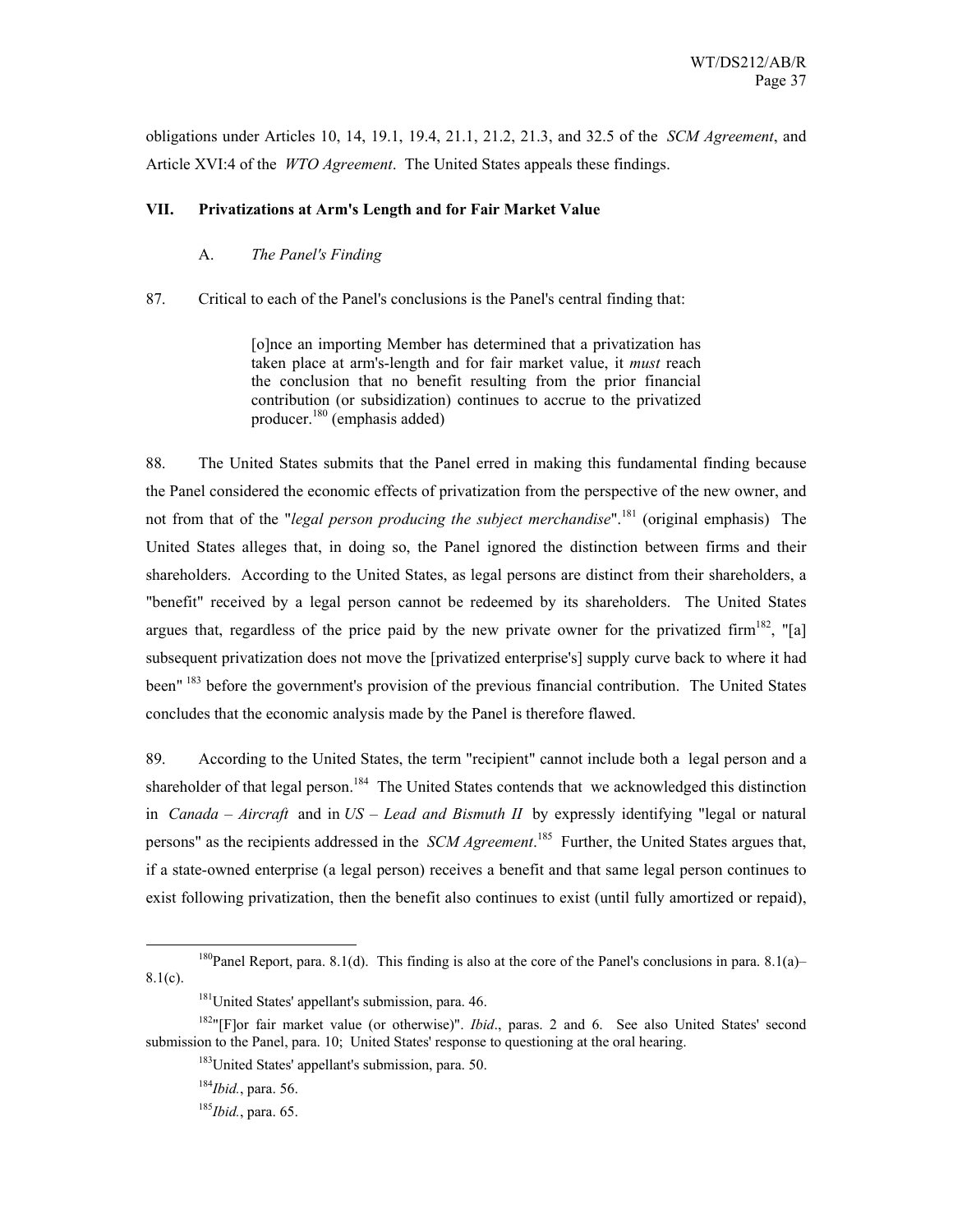irrespective of the price paid by its new private owners.<sup>186</sup> The United States concludes, consequently, that such privatization, even if at arm's length and for fair market value, cannot extinguish the benefit of a financial contribution previously made to the recipient (that is, to the stateowned firm) because the recipient is the same legal person.

90. In reply, the European Communities argues that, because a "benefit", as we established in *Canada – Aircraft*, is defined under the *SCM Agreement* in relation to the marketplace, a firm privatized at arm's length and for fair market value receives nothing on terms more favourable than what the market itself would have provided. Consequently, according to the European Communities, the sale of a firm at arm's length and for fair market value necessarily satisfies the marketplace comparison contemplated in *Canada – Aircraft*, so as to remove any "advantage"187 that a firm may have held previously as a result of a non-recurring financial contribution from the government.<sup>188</sup>

91. The European Communities argues that the Panel correctly rejected the distinction between owners and firms for purposes of determining whether a "benefit" exists under the *SCM Agreement*. The European Communities points to our finding in *Canada – Aircraft*, that the "recipient" of a "benefit" could include a "group of persons". The European Communities maintains that this finding establishes that the "recipient" need not be limited to the firm exporting subject merchandise, but may also include that firm's owners.<sup>189</sup>

92. The European Communities also submits that, under Article 1.1(b) of the *SCM Agreement*, a "financial contribution need not be directly provided to its recipient<sup>"190</sup>, and, further, that "the recipient of a financial contribution need not be the same as the recipient of the benefit conferred thereby, as long as the required causal relationship between the contribution and the benefit is established."<sup>191</sup> Moreover, the European Communities contends that, in practice, the United States does not regard the shareholder-firm distinction as absolute because the "the USDOC recognises that subsidies conferred on one part of an economic entity will liberate resources that can be applied to another part of the entity, and hence, for the purpose of countervailing duties, those subsidies are 'attributed' to the production and exports of the entire entity."<sup>192</sup> (footnote omitted)

<sup>&</sup>lt;sup>186</sup>United States' appellant's submission, para. 6.

<sup>187</sup>Appellate Body Report, *Canada – Aircraft*, para. 153.

<sup>188</sup>European Communities' appellee's submission, paras. 57–59.

<sup>189</sup>*Ibid.*, paras. 23 and 28.

<sup>190</sup>*Ibid.*, para. 38.

<sup>191</sup>*Ibid.*, para. 47.

<sup>192</sup>*Ibid*., para. 63.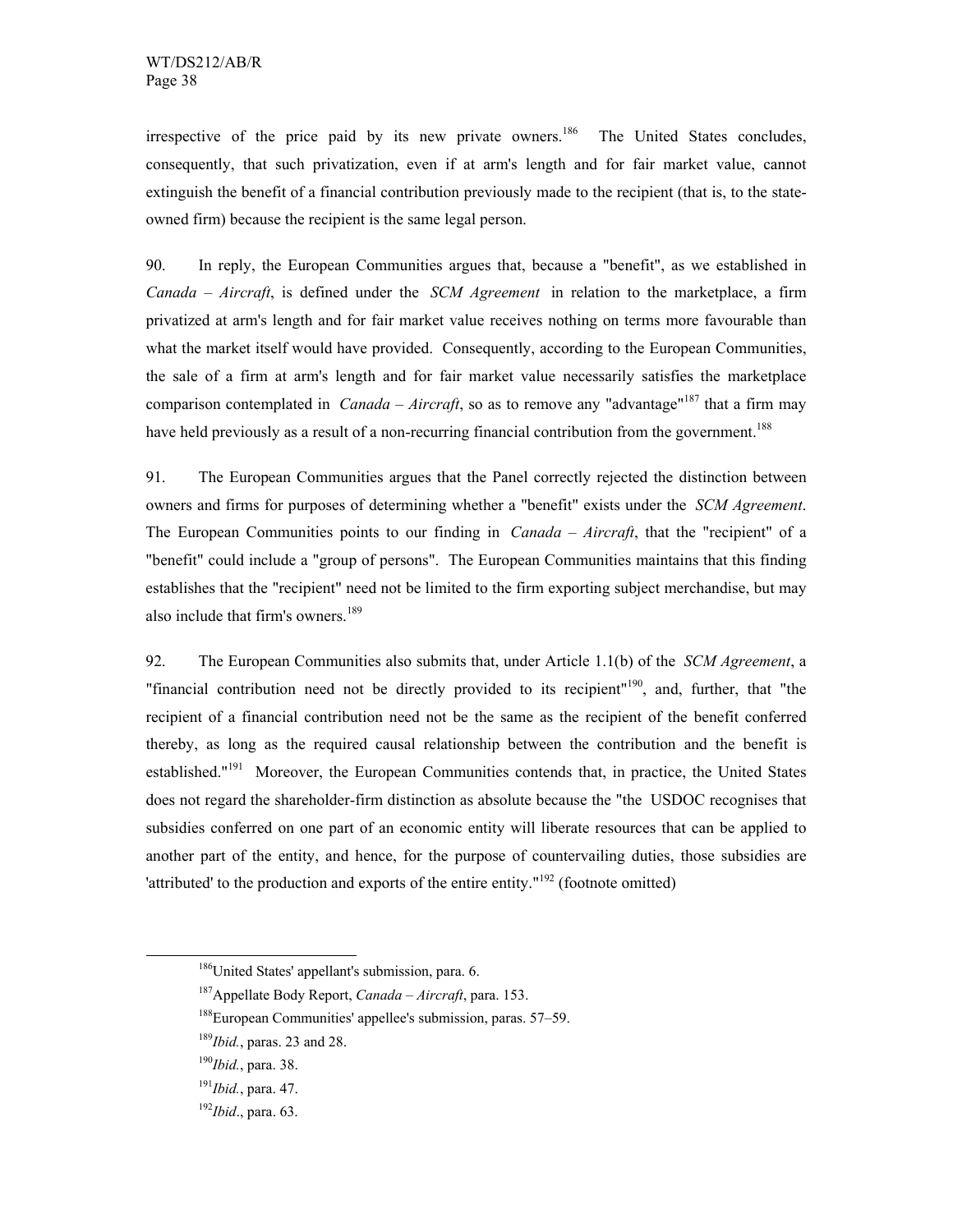93. In considering these arguments, we begin by noting the similarities of the issues in this case to the issues we examined in *US – Lead and Bismuth II*. In that case, the United States, as appellant, contended that the panel there had "'exceeded its authority' by, *in effect*, dictating a methodology that a privatization at fair market value *automatically* precludes any benefit from pre-privatization subsidies from being attributed to the successor, privatized company."<sup>193</sup> (emphasis added) In that appeal, we found that the panel had acted within the scope of its mandate, and we upheld the panel's conclusions.<sup>194</sup> However, contrary to that panel, we restricted our ruling to "the particular circumstances of [that] case" and to "the facts of [that] case".<sup>195</sup>

94. In the present case, the Panel made explicit what had merely been implicit in the report of the panel in *US – Lead and Bismuth II:* 

> Privatizations at arm's-length and for fair market value *must* lead to the conclusion that the privatized producer paid for what he got and thus did not get any benefit or advantage from the prior financial contribution bestowed upon the state-owned producer. While Members may maintain a rebuttable presumption that the benefit from prior financial contributions (or subsidization) continues to accrue to the privatized producer, privatization[] at arm's-length and for fair market value is sufficient to rebut such a presumption.<sup>196</sup> (emphasis added)

95. Thus, the Panel found that privatization at arm's length and for fair market value will *always* necessarily extinguish the remaining part of a benefit previously existing with the state-owned enterprise. By contrast, the United States argues, on appeal, that a change in ownership, irrespective of the price paid for the transaction, will *never* extinguish the benefit when the state-owned

196Panel Report, para. 7.82. Compare Panel Report, *US – Lead and Bismuth II*, para. 6.81:

 <sup>193</sup>Appellate Body Report, *US – Lead and Bismuth II*, para. 18.

<sup>194</sup>*Ibid.*, para. 73.

<sup>195</sup>*Ibid.*, para. 74.

Assuming "financial contributions" bestowed directly on BSC could be deemed to have been bestowed indirectly on UES and BSplc/BSES, this fact alone would not mean that pre-1985/86, untied, non-recurring "financial contributions" bestowed on BSC necessarily confer any "benefit" on UES or BSplc/BSES. This would only be the case if those "financial contributions" were found to have been bestowed indirectly (*i.e.*, through the relevant change-in-ownership transactions) on UES and BSplc/BSES respectively on terms more favourable than UES and BSplc/BSES respectively could have obtained in the market. We consider that such a finding would only be possible if fair market value was not paid for all productive assets etc. acquired by UES and BSplc/BSES respectively from BSC. Since fair market value was paid for all such productive assets etc., we do not consider that any untied, non-recurring "financial contribution" bestowed indirectly on UES and BSplc/BSES could be deemed to confer a "benefit" on those entities. (footnote omitted; underlining added)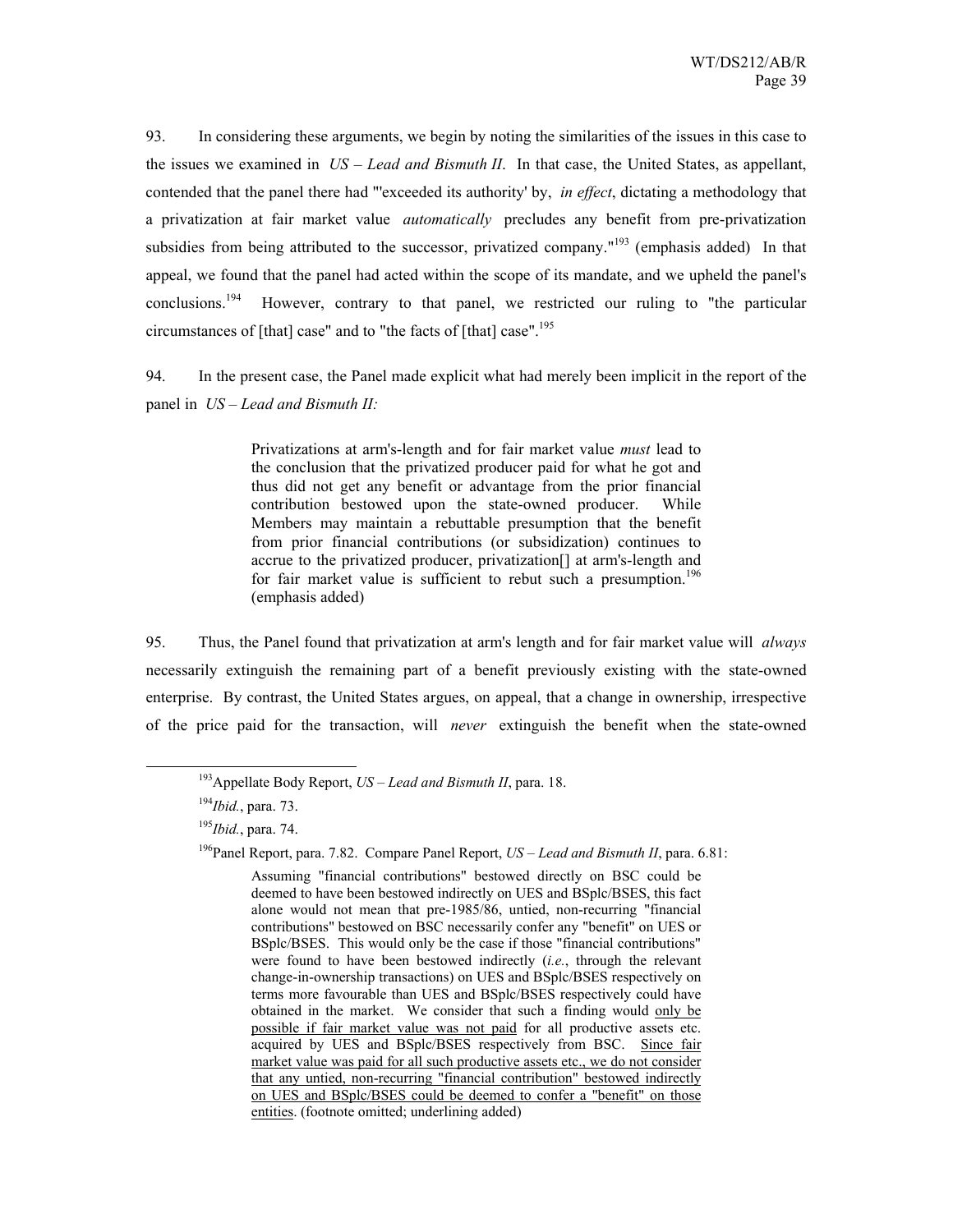enterprise and the new privatized firm are the *same* legal person. The United States supports this position by submitting legal and economic arguments seeking to demonstrate that a change in ownership, where the state-owned enterprise and the new firm remain the *same* legal person, *cannot* remove the benefit<sup>197</sup>, irrespective of the price paid for acquiring the state-owned enterprise.<sup>198</sup> The United States does state, however, that if the two firms are *different* legal persons, the "USDOC would conclude that the new producer never received [the previous] subsidy and could not be subject to [countervailing duties] on its account."<sup>199</sup>

## B. *Interpretation of* "Benefit"

96. We turn first to the interpretation of the term "benefit" under the *SCM Agreement*. The Panel reasoned that where privatization occurs following a financial contribution that provides a "benefit", "since the fair market value paid to the state-owned producer is deemed to include (*de facto*) the value of the advantage or benefit already received, … the privatization transaction for fair market value includes the repayment to the government of the subsidy *as valued by the market* at the time of privatization."<sup>200</sup> (emphasis added, footnote omitted) As a consequence, the Panel found that, in such a case, the "benefit" is "extinguish[ed]"<sup>201</sup>, and, therefore, it no longer "accrue<sup>[5]</sup> to the privatized producer."202

97. The term "benefit" is not defined in the *SCM Agreement*. However, it is referred to explicitly in the definition of "subsidy" set out in Article 1.1, which provides:

 $197$ "[A] change in the shareholders of a subsidy recipient does not remove the new equipment, extract knowledge from the workers, or increase the previously lowered debt load." United States' appellant's submission, para. 49.

<sup>198</sup>See *supra*, footnote 182.

<sup>199</sup>United States' appellant's submission, para. 18. If the two enterprises are found to be *different* legal persons, the USDOC will continue to examine the terms of the sale to determine whether the purchaser(s) of the privatized entity received a *new* subsidy as a result. (United States' responses to questioning at the oral hearing)

<sup>200</sup>Panel Report, para. 7.72.

<sup>201</sup>*Ibid.*, para. 7.77. <sup>202</sup>*Ibid.*, para. 7.81.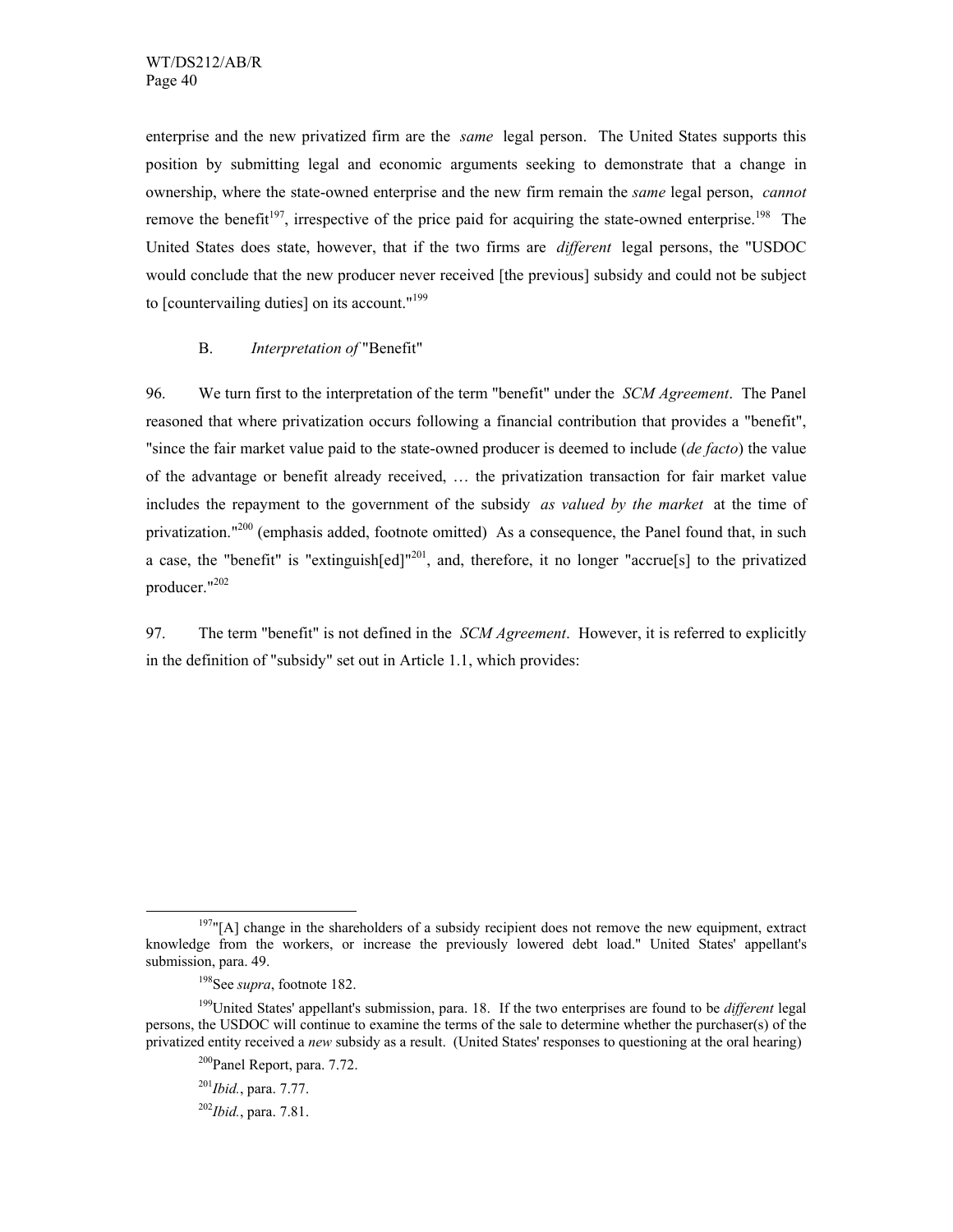#### *Definition of a Subsidy*

1.1 For the purpose of this Agreement, a subsidy shall be deemed to exist if:

 $(a)(1)$  there is a financial contribution by a government or any public body within the territory of a Member …

and

(b) a *benefit* is thereby conferred. (emphasis added)

98. In *Canada – Aircraft*, we found that:

… the word 'benefit', as used in Article 1.1(b), implies some kind of comparison. This must be so, for there can be no 'benefit' to the recipient unless the 'financial contribution' makes the recipient 'better off' than it would otherwise have been, absent that contribution. In our view, *the marketplace provides an appropriate basis for comparison* in determining whether a 'benefit' has been 'conferred', because the trade-distorting potential of a 'financial contribution' can be identified by determining whether the recipient has received a 'financial contribution' on terms more favourable than those available to the recipient in the market. $203$  (emphasis added)

99. The United States argues, on appeal, that the Panel's finding that the benefit must always necessarily be extinguished upon privatization suffers from a "basic economic misconception"<sup>204</sup> because "subsidies shift the recipient's supply curve and … subsequent privatization does not move the supply curve back to where it had been, and thus, … does not affect the continued existence of the subsidy."<sup>205</sup> The United States contends that the fact that the private owner pays full market price for the enterprise indicates only that the private *owner* is not receiving a *new* subsidy. It does not indicate, in the view of the United States, that "from the perspective of *the legal person producing the*  subject merchandise<sup>"206</sup> (original emphasis), the effect of the subsidy has been eliminated. The United States supports this argument by noting that a change in ownership<sup>207</sup> "of a subsidy recipient does not *remove* the new equipment, extract knowledge from the workers, or increase the previously lowered debt load."<sup>208</sup> (emphasis added)

 <sup>203</sup>Appellate Body Report, *Canada – Aircraft*, para. 157.

<sup>&</sup>lt;sup>204</sup>United States' appellant's submission, para. 44.

<sup>205</sup>*Ibid.*, para. 50.

<sup>206</sup>*Ibid.*, para. 46.

<sup>&</sup>lt;sup>207</sup>The United States assumes that ownership is held by means of shares.

<sup>208</sup>United States' appellant's submission, para. 49.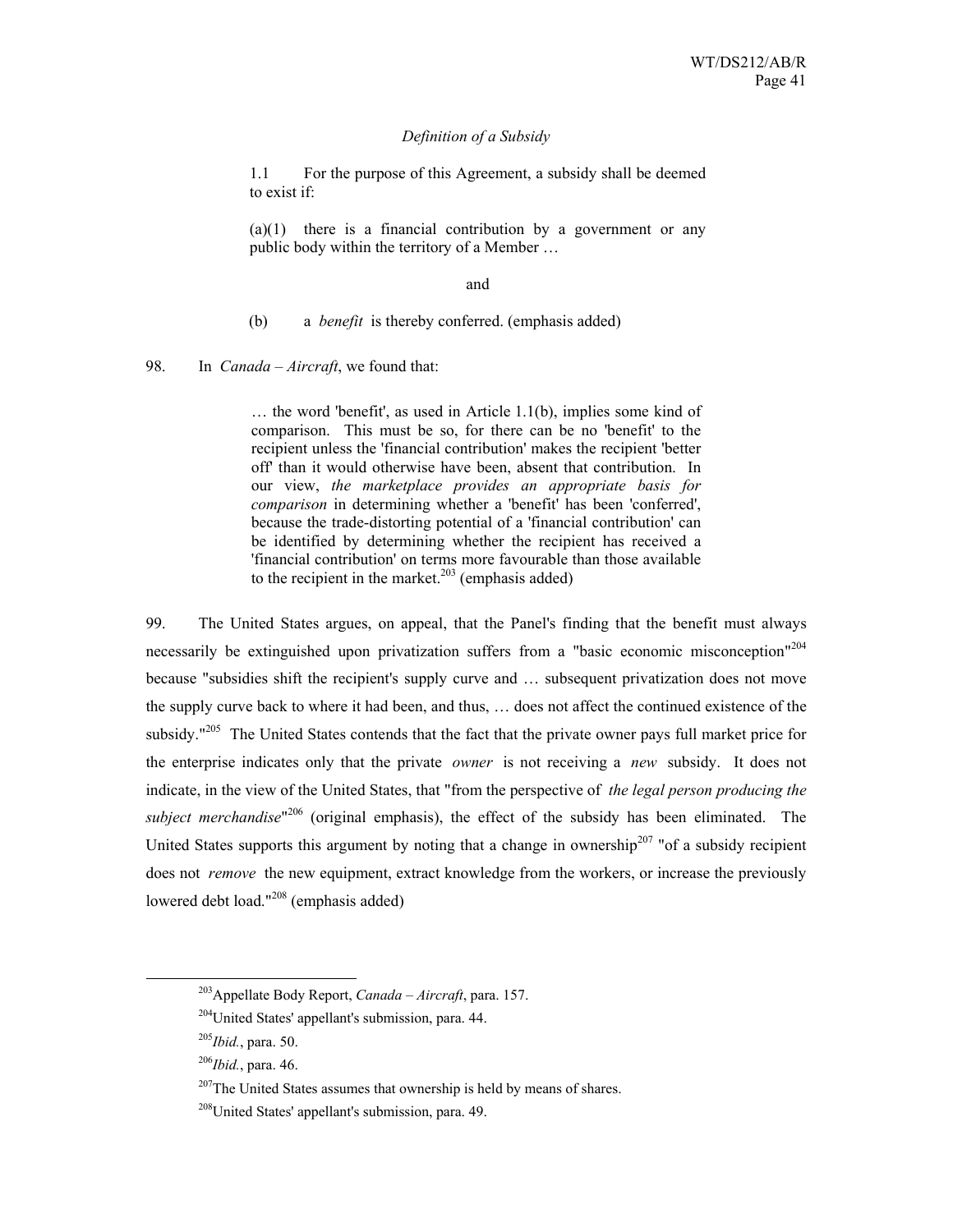100. The United States advanced similar arguments before the Panel.<sup>209</sup> In considering these arguments, the Panel found that "[t]he United States seems to be 'attaching' the benefit to the production activity<sup>"210</sup>, and noted that "countervailing duties are not designed to counteract all market distortions or resource misallocations which might have been caused by subsidization."<sup>211</sup> (underlining in original)

101. In contesting this finding before us, the United States argues that the Panel erred in characterizing the United States' position as suggesting that countervailing duties are "designed to counteract all market distortions".<sup>212</sup> The United States informs us that it has, in the light of our decision in  $US - Lead$  and Bismuth  $II^{213}$ , abandoned the position it held in that case, and that it no longer insists that benefits are conferred upon "production activity".<sup>214</sup> Furthermore, in response to questioning at the oral hearing, the United States confirmed<sup>215</sup> that it continues to stand by the following principle articulated by the USDOC in the context of an earlier domestic countervailing duty case:

> The [countervailing duty] law is designed to provide remedial relief as a result of subsidies; *it is not intended to recreate the* ex ante *conditions that existed prior to the bestowal of such subsidies* ... [T]he CVD law is concerned with the identification, measurement, and allocation of subsidies *at the time of receipt*.<sup>216</sup> (emphasis added)

 $209$ See United States' first submission to the Panel, paras. 56–61.

<sup>210</sup>Panel Report, para. 7.80.

<sup>211</sup>*Ibid*.

<sup>212</sup>*Ibid.*

<sup>213</sup>In *US – Lead and Bismuth II*, para. 56, we stated:

It is true, as the United States emphasizes, that footnote 36 to Article 10 of the *SCM Agreement* and Article VI:3 of the GATT 1994 both refer to subsidies bestowed or granted directly or indirectly "upon the manufacture, production or export of any merchandise". In our view, however, it does not necessarily follow from this wording that the "benefit" referred to in Article 1.1(b) of the *SCM Agreement* is a benefit to *productive operations*. (original emphasis)

<sup>214</sup>United States' appellant's submission, para. 41.

<sup>215</sup>United States' response to questioning at the oral hearing, discussing *Certain Steel Products from Austria*, 58 Fed. Reg. 37217, 37264 (USDOC, 9 July 1993) (General Issues Appendix).

<sup>216</sup>*Certain Steel Products from Austria*, 58 Fed. Reg. 37217, 37264 (USDOC, 9 July 1993) (General Issues Appendix).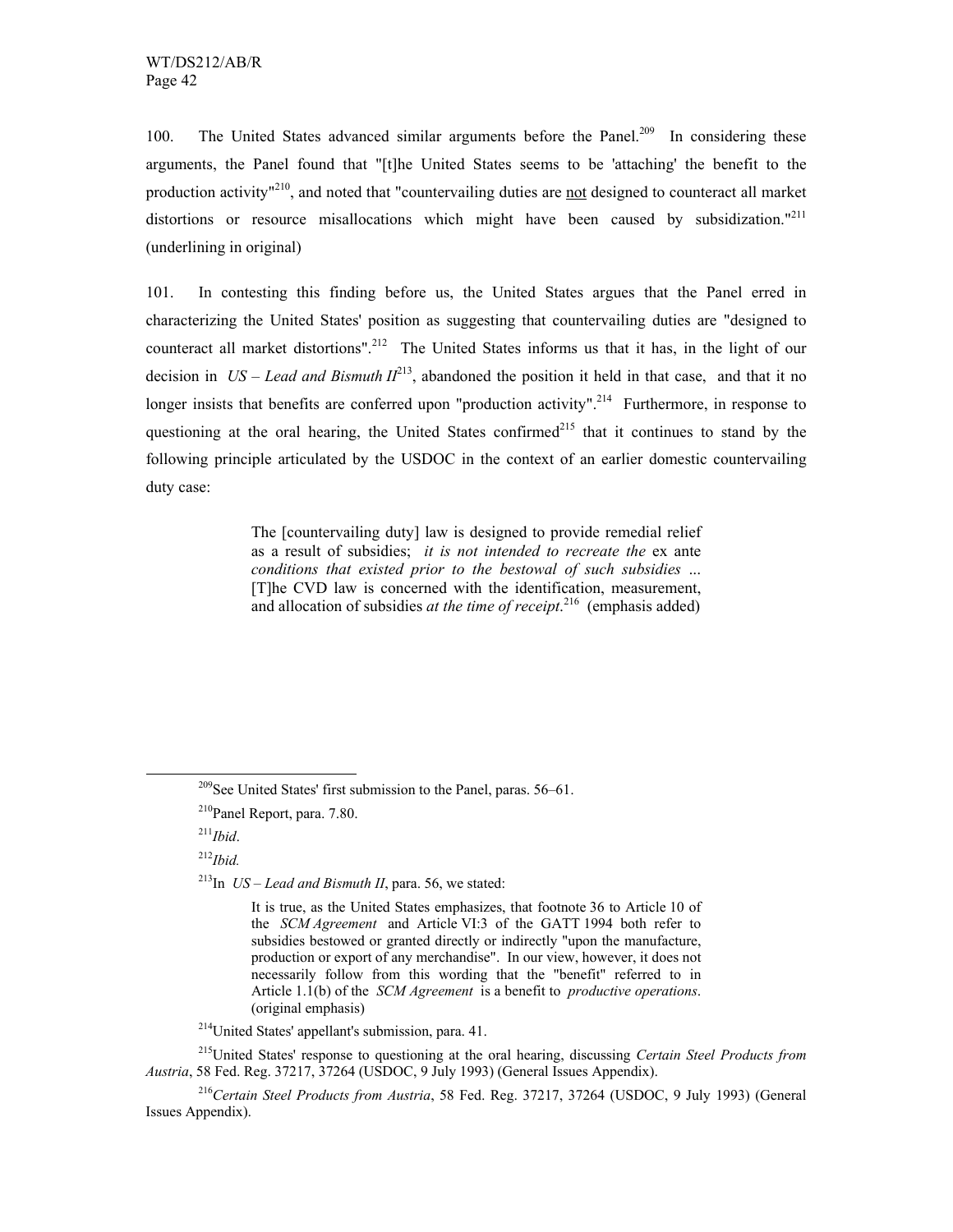102. We agree with the United States that, irrespective of the price paid by the new private owner<sup>217</sup>, privatization does not *remove* the equipment that a state-owned enterprise may have acquired (or received) with a financial contribution and that, consequently, the same firm may "continue<sup>[]</sup> to make the same products on the same equipment".<sup>218</sup> However, this observation serves only to illustrate that, following privatization, the *utility value* of equipment acquired as a result of a financial contribution is not extinguished, because it is transferred to the newly-privatized firm. But, the *utility value* of such equipment to the newly-privatized firm is legally irrelevant for purposes of determining the continued existence of a "benefit" under the *SCM Agreement*. As we found in *Canada – Aircraft*, the value of the "benefit" under the *SCM Agreement* is to be assessed using the *marketplace* as the basis for comparison.<sup>219</sup> It follows, therefore, that once a fair market price is paid for the equipment, its *market value* is redeemed, regardless of the utility the firm may derive from the equipment. Accordingly, it is the *market value* of the equipment that is the focal point of analysis, and not the equipment's *utility value* to the privatized firm.

103. The United States also argues that, irrespective of the price at which the new owners acquire the state-owned enterprise, "the artificially enhanced competitiveness generated by the subsidies" will not be eliminated, as the firm will continue to produce "at the same costs and in the same volumes".<sup>220</sup> We fail to see the basis for the assumption by the United States that, regardless of the sale price of the  $firm<sup>221</sup>$ , its costs and volume of production will remain the same, since these costs include, as a necessary component, the cost of capital. Indeed, the Panel noted that private investors are "profitmaximizers<sup>"222</sup>, who will seek to "recoup[] through the privatized company ... a market return on the full amount of their investment."<sup>223</sup> For example, if a government makes a "financial contribution" that "benefit[s]" a state-owned enterprise, and then sells that enterprise for *less* than its fair market price, would this not normally result in a "better of r<sup>1224</sup> return for the private capital newly invested in that enterprise? Would that not suggest, as a consequence, that the under-priced enterprise may then attract more investment than it would have attracted otherwise, if the government had sold it for fair market price? Why would this government-induced additional investment not then reduce the enterprise's cost of raising capital (either by borrowing it from the bank or from, say, shareholders)

 <sup>217</sup>See *supra*, footnote 182.

<sup>218</sup>*Ibid.*, para. 49.

<sup>219</sup>Appellate Body Report, *Canada – Aircraft*, para. 157.

<sup>220</sup>United States' appellant's submission, para 49.

<sup>221</sup>See *supra*, footnote 182.

<sup>&</sup>lt;sup>222</sup>Panel Report, para. 7.60. The Panel noted that the USDOC agrees with this characterization of private investors. (*Ibid.*, para. 7.61)

<sup>223</sup>*Ibid.*, para. 7.60.

<sup>224</sup>Appellate Body Report, *Canada – Aircraft*, para. 157.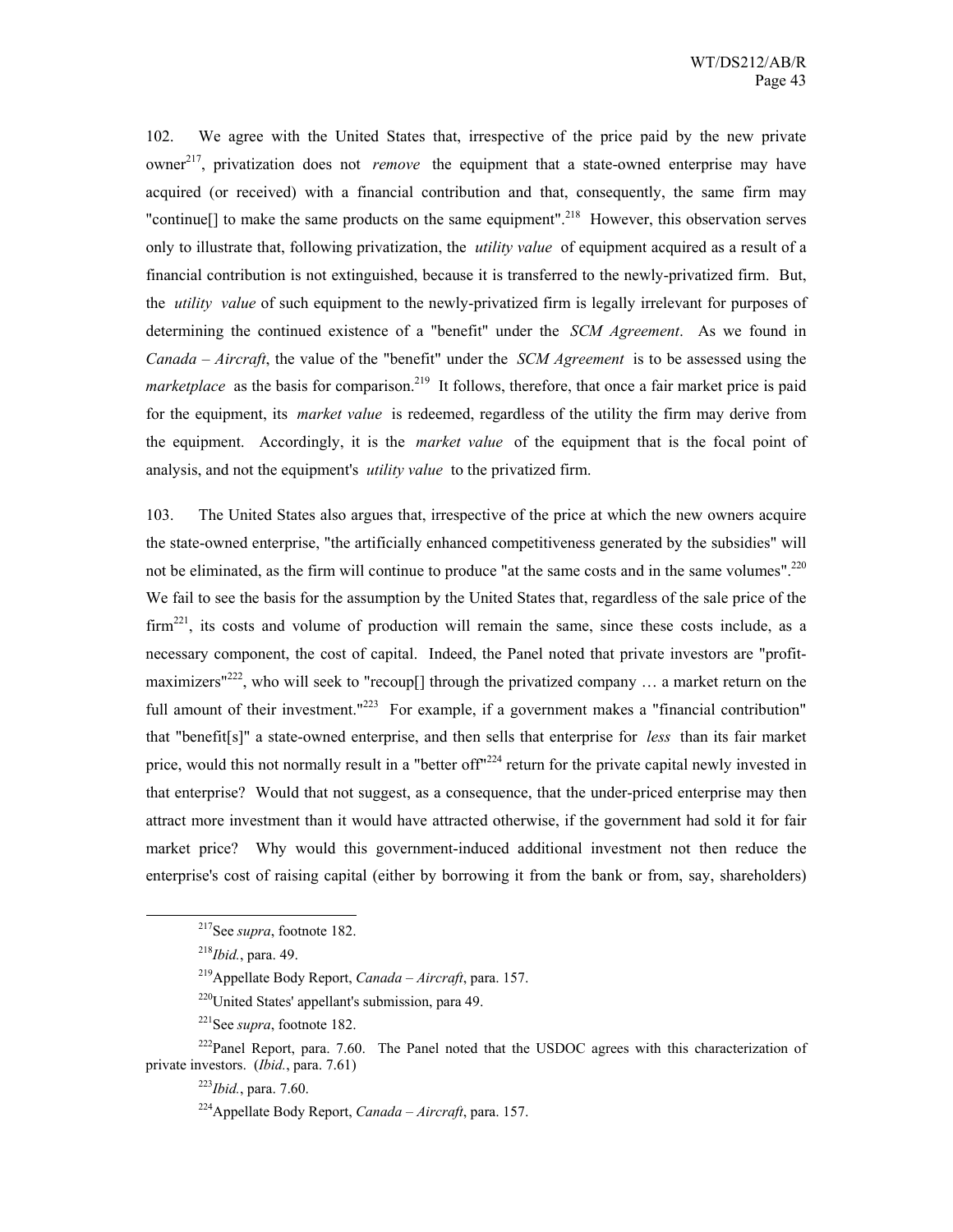and, ultimately, reduce the firm's overall costs of production? The United States' argument fails to address such questions and advances no additional reasons why we should disturb the Panel's finding on this point. Hence, we fail to see why *a firm's* cost and volume of production will necessarily remain the same "[o]n the day before and the day after the sale of some or all of a steel producer's shares", irrespective of the price paid for the property and of whether it adequately reflects "fair market value" or not.<sup>225</sup>

104. Although they are not phrased in terms of productive operations or activities, these arguments by the United States here are not unlike those advanced by the United States before the panel in *US –*  Lead and Bismuth  $II^{226}$  We therefore do not agree that the Panel has mischaracterized the United States' position by stating that "[t]he United States seems to be 'attaching' the benefit to the production activity"<sup>227</sup>, and by suggesting that the United States unduly views countervailing duties as "designed to counteract all market distortions".<sup>228</sup>

105. In sum, we do not agree with the United States' interpretation of "benefit" as used in the *SCM Agreement*.

## C. *Interpretation of the* "Recipient" *of the Financial Contribution*

106. We turn now to the term "recipient" as used in the *SCM Agreement*. The term "recipient" is found in Article 14 of the *SCM Agreement*, which, as we have noted<sup>229</sup>, concerns the methods used by investigating authorities of WTO Members "to calculate the benefit to the recipient" for the purposes of imposing countervailing duties. As we held in *Canada – Aircraft*, the "benefit" of a

<sup>228</sup>*Ibid.*

229See *supra*, para. 82.

 <sup>225</sup>United States' appellant's submission, para. 49.

 $226$ <sup>m</sup>The basic principle underlying USDOC's methodology is that ... a subsidy benefits the production of merchandise and [USDOC] does not envision ever re-visiting the original determination of the existence of a subsidy benefit". (United States' first submission to the panel, para. 9, attached to the Panel Report in *US – Lead and Bismuth II*, Attachment 2.1, p. 165) This similarity is seen also in the examples used by the United States in its appellant's submission. In one instance (United States' appellant's submission, paras. 47–48), an "uncle" forms for his "nephew" a company ("Nephew, Inc.") and provides that company with a "subsidy" in the form of a newly-constructed apartment building. The consequence of this new building is the depressing of rents in the local real estate market. The United States argues that the new apartment building continues to depress rents in the town even after the transfer of "Nephew, Inc." for fair market value. The "only" way to negate the effects of "uncle's subsidy", according to the United States, would be to return rents in town to their previous levels. From the United States' perspective, therefore, the "benefit" persists so long as the distortions of the financial contribution are detectable in the market, and a transfer in ownership, at fair market price or otherwise, would be immaterial to the determination of whether a "benefit" continues to exist.

<sup>227</sup>Panel Report, para. 7.80.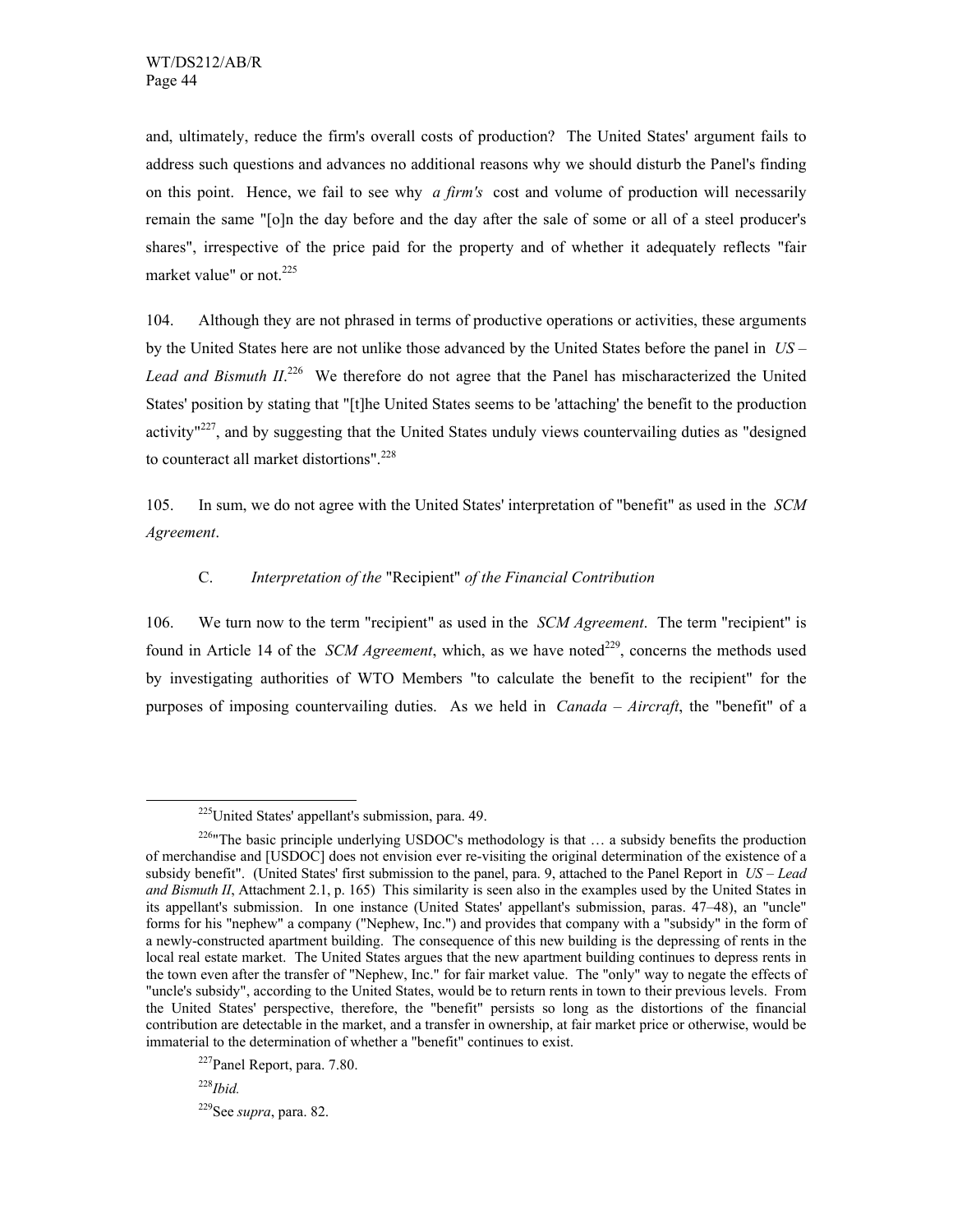"financial contribution" is "thereby conferred" on a "recipient". With respect to the identity of a "recipient" of a "benefit", the Panel found that:

> … for the purpose of the benefit determination under the SCM Agreement, no distinction should be made between a company and its shareholders, as together they constitute a producer, a natural or legal person that may be the "recipient" of the benefit to be assessed. Any artificial distinction between owners (shareholders) and company ignores the relationship between a company and its owners, and it is this relationship that changes upon privatization. When the SCM Agreement refers to the recipient of a benefit it means the company and its shareholders together, being the producer of the exported goods subject to the countervailing investigation (order). $^{230}$

107. The United States challenges this finding on various grounds. First, the United States contends that "the SCM Agreement regards subsidies as bestowed upon legal *or* natural persons"<sup>231</sup> (emphasis added), and argues that this finding of the Panel contradicts our findings in *Canada – Aircraft* and in *US – Lead and Bismuth II.* The United States contends that, in those two appeals, we established that the recipient of the subsidy cannot be "both [the legal person] *and also* its shareholder (or shareholders)"<sup>232</sup> (original emphasis) According to the interpretation by the United States of our rulings in those two appeals, when the recipient of the benefit is the "legal person who is the producer and  $[the]$  subsidy recipient<sup> $n^{23}$ </sup> (that is, the state-owned enterprise), the benefit cannot be extinguished by the recipient's sale, irrespective of the price paid by the new owner<sup>234</sup>, because the producer and the owner are *two different persons*. The United States argues that a subsidy can be received only by one recipient at a time, namely the legal person, and that, consequently, a subsidy can be repaid only by the recipient, and not by its owners, regardless of the price the owners paid for the property. In sum, the United States argues that, in *Canada – Aircraft* and in *US – Lead and Bismuth II*, we drew a clear line separating a legal person (a firm) from its owners (shareholders).

108. The United States has misconstrued our findings in those two appeals. In *Canada – Aircraft*, we were asked whether the "cost to government" was relevant to the interpretation of "benefit" within the meaning of Article 1.1(b) of the *SCM Agreement.* In finding the "cost to government" not to be the relevant benchmark for identifying the "benefit", we said that Article 14 of the *SCM Agreement* prescribes the guidelines required to "calculate the benefit *to the recipient* conferred pursuant to

 <sup>230</sup>Panel Report, para. 7.54.

 $^{231}$ United States' appellant's submission, para. 55.

<sup>232</sup>*Ibid.*, paras. 56, 65–67.

<sup>233</sup>*Ibid.*, para. 58.

<sup>234</sup>See *supra*, footnote 182.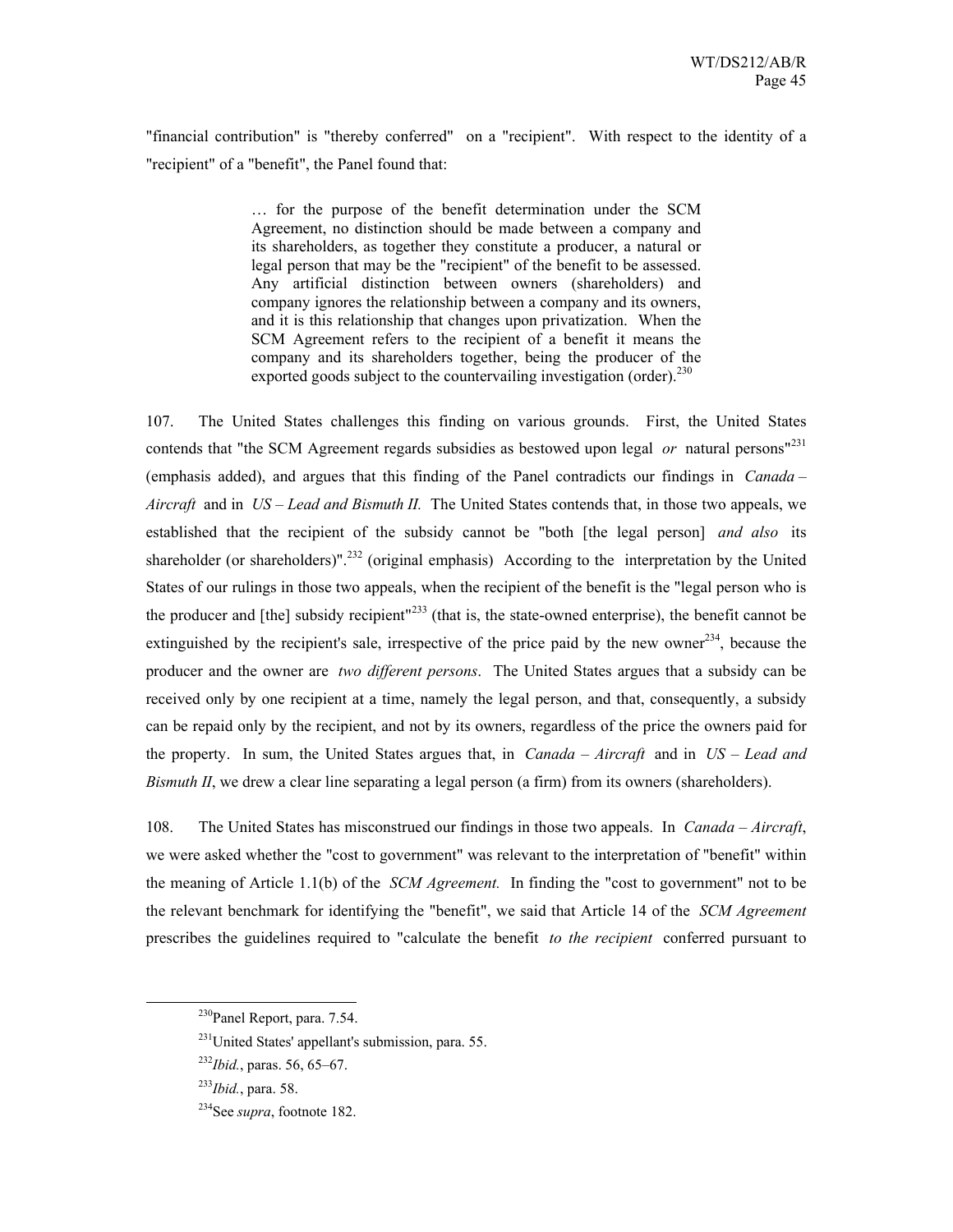paragraph 1 of Article 1". (emphasis added) We concluded that this phrase in Article 14 necessarily provides relevant context for interpreting Article 1.1, and we found that:

> [a] "benefit" does not exist in the abstract, but must be *received and enjoyed* by a beneficiary or a recipient. Logically, a "benefit" can be said to arise only if a person, natural or legal, or *a group of persons*, has in fact received something. The term "benefit", therefore, implies that there must be a recipient.  $235$  (emphasis added)

Contrary to what has been argued here by the United States, when referring to "a recipient" in *Canada – Aircraft*, we did not exclude the possibility that "a recipient" could include both a firm<sup>236</sup> and its owner.<sup>237</sup> A "group of persons" could include a group of "natural persons", or a group of "natural and legal persons", or a group exclusively of "legal persons".

109. In *US – Lead and Bismuth II*, we affirmed our interpretation of the term "recipient" in *Canada – Aircraft* in the following terms:

> The United States argues … that the relevant "benefit" is a benefit to a company's *productive operations*, rather than, as the Panel held, a benefit to *legal or natural persons*.

We … agree with the Panel's findings that benefit as used in Article 1.1(b) is concerned with the "benefit to the recipient", that such recipient must be a natural or legal person, and that in the present case:

… in order to determine whether any subsidy was bestowed on the production by UES and BSplc/BSES respectively of leaded bars imported into the United States in 1994, 1995 and 1996, it is necessary to determine whether there was any "benefit" to UES and BSplc respectively (*i.e.*, the producers of the imported leaded bars at issue). (original emphasis, footnotes omitted)<sup>238</sup>

110. Contrary to the reading that has been suggested by the United States, when we referred, in *US – Lead and Bismuth II*, to "legal or natural persons", we were *not* seeking to distinguish between a firm and its owners. We were only responding to the arguments by the United States there about linking a benefit to "productive operations". In our reasoning, we simply explained that the focus of

 <sup>235</sup>Appellate Body Report, *Canada – Aircraft*, para. 154.

<sup>&</sup>lt;sup>236</sup>We use the term "firm" in this Report to include corporate associations, partnerships, limited liability partnerships, unincorporated entities, and other forms of business organization.

<sup>&</sup>lt;sup>237</sup>We use the term "owner" in this Report to include shareholders, members, proprietors, partners, and all other holders of an equity interest in the relevant business organization.

<sup>238</sup>Appellate Body Report, *US –Lead and Bismuth II*, paras. 56 and 58.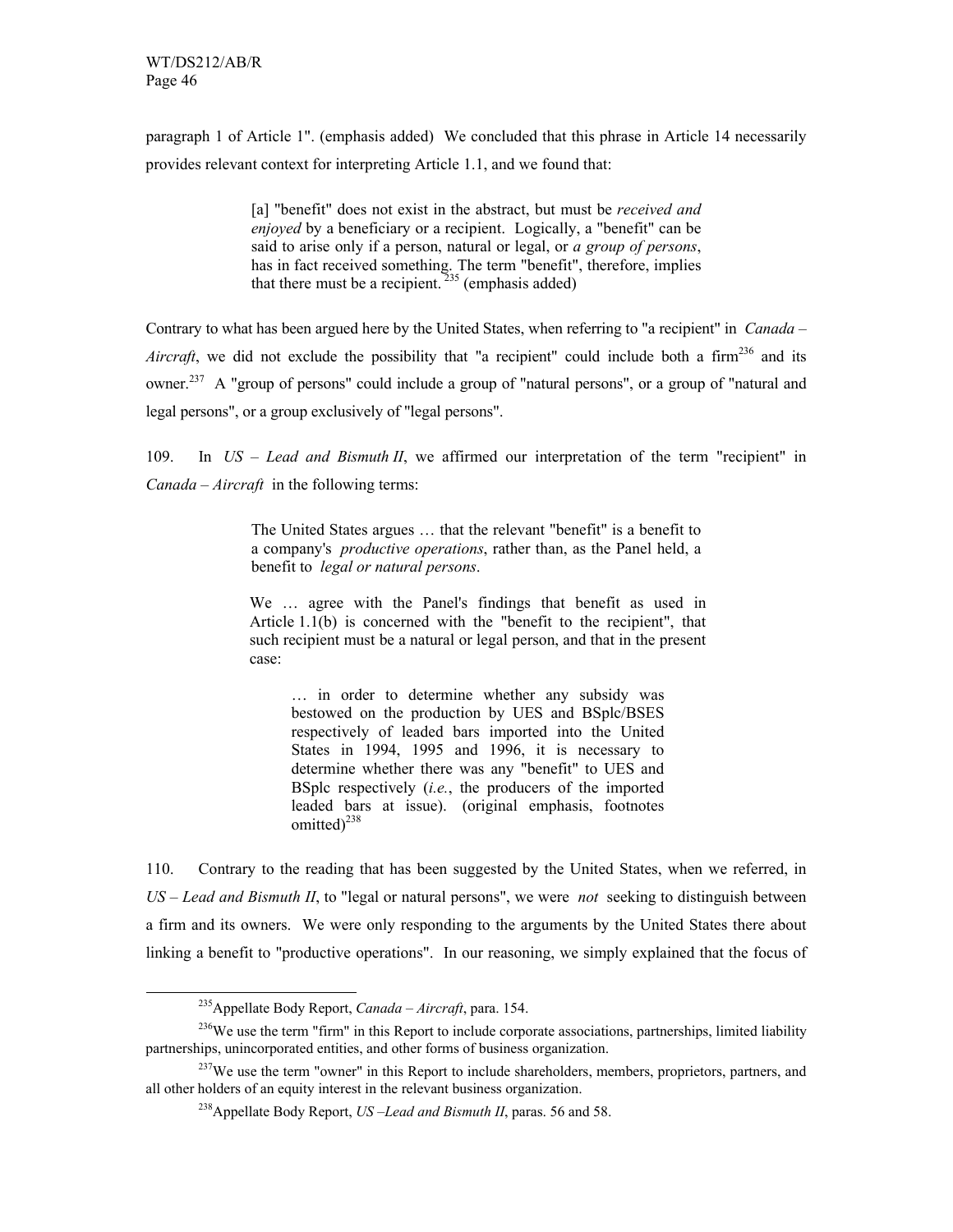any analysis of whether a "benefit" exists should be on "legal or natural persons" *instead of* on productive operations; we did not rely in our reasoning on what the United States describes as "normal corporate law principles".<sup>239</sup> Moreover, there is nothing in these findings indicating that the "benefit" of a financial contribution, as contemplated in Article 1.1(b) of the *SCM Agreement*, should necessarily be "received and enjoyed"240 by the *same* person or, put differently, there is nothing indicating that the "benefit" cannot be "received and enjoyed" by two or more distinct persons.

111. The United States also submits that the Panel improperly rejected "the normal distinction between shareholders and companies<sup>"241</sup> in finding that, "[f]or the purpose of benefit determination based on market criteria … there should be no distinction between the advantage or benefit conferred by the financial contribution to the company or to the shareholders, i.e. the owners of the company."242 The United States finds support for this argument in the list of "financial contributions" included in Article 1.1(a)(1) of the *SCM Agreement*<sup>243</sup>, as "[e]ach of these listed items indicates a contribution from a government to a legal person who is the producer and subsidy recipient."<sup>244</sup>

112. The *SCM Agreement* does not include a specific definition of the "recipient" of a "benefit". However, several terms are used to refer to the "recipient" of a "benefit" in the Agreement. Article 2 refers to "an enterprise or industry or group of enterprises or industries"; Article 6.1(b) refers to "an industry"; footnote 36 to Article 10 refers to subsidies "bestowed directly or indirectly upon the manufacture, production or export of any merchandise"; Article 14 refers to "the firm";

- (i) a government practice involves a direct transfer of funds (e.g. grants, loans, and equity infusion), potential direct transfers of funds or liabilities (e.g. loan guarantees);
- (ii) government revenue that is otherwise due is foregone or not collected (e.g. fiscal incentives such as tax credits);
- (iii) a government provides goods or services other than general infrastructure, or purchases goods;
- (iv) a government makes payments to a funding mechanism, or entrusts or directs a private body to carry out one or more of the type of functions illustrated in (i) to (iii) above which would normally be vested in the government and the practice, in no real sense, differs from practices normally followed by governments; … (footnote omitted)

<sup>&</sup>lt;sup>239</sup>United States' appellant's submission, para. 64.

<sup>240</sup>Appellate Body Report, *Canada – Aircraft*, para. 154.

<sup>&</sup>lt;sup>241</sup>United States' appellant's submission, para. 60.

<sup>242</sup>Panel Report, para. 7.51.

<sup>243</sup>Article 1.1(a)(1) of the *SCM Agreement* provides:

 $(a)(1)$  there is a financial contribution by a government or any public body within the territory of a Member (referred to in this Agreement as "government"), i.e. where:

<sup>&</sup>lt;sup>244</sup>United States' appellant's submission, para. 58.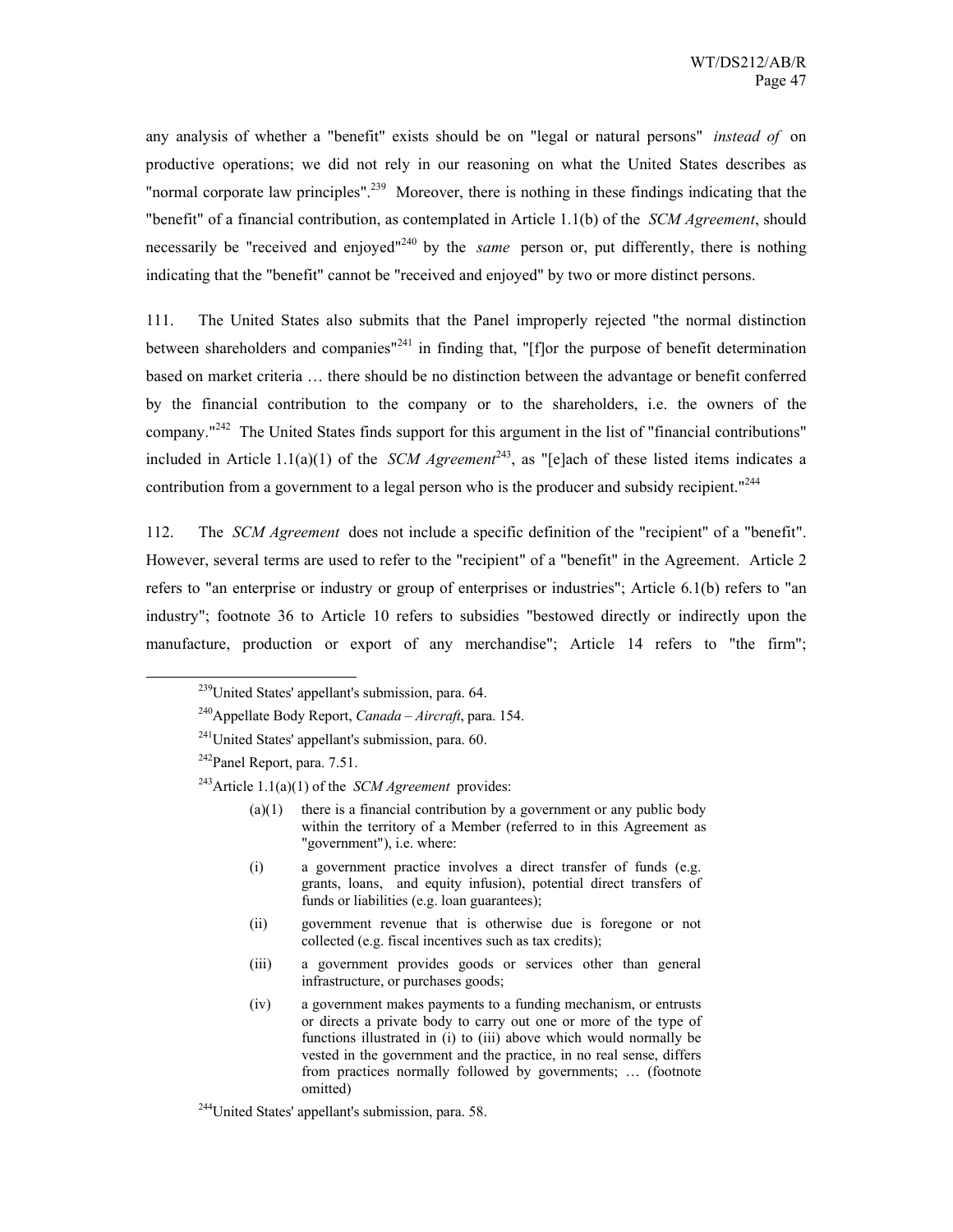Article 11.2(ii) refers to "exporter or foreign producer"; Article 19.3 refers to "sources found to be subsidized"; Annex I refers to "a firm or an industry"; and Annex IV refers to the "recipient firm". This is not an exhaustive list, but it certainly indicates that the *SCM Agreement* does not identify the "recipient" of a "benefit" by using any particular legal term of art. Rather, the *SCM Agreement* uses several terms to describe the economic entity that receives a "benefit". Thus, the reliance by the United States on the list of financial contributions in Article  $1.1(a)(1)$  is not persuasive, because, when viewed in the context of the *SCM Agreement* as a whole, that list cannot be read to imply that the "recipient" is necessarily defined as a "legal person".

113. In addition, we observe that a transfer of funds could be provided directly from the government to the legal person that is the producer of the subsidized product, or it could be provided indirectly, say, through an income tax concession to the natural persons that own the firm (inasmuch as they invest in the legal person's productive activities). In both cases, the cost of raising capital for the legal person that is the producer would be reduced. Hence, contrary to the contention of the United States, it is possible to confer a "benefit" on a firm by providing a financial contribution to its owners, whether natural or legal persons, possibly holding property by means of shares. Moreover, we note that Article VI:3 of the GATT 1994<sup>245</sup> and footnote 36 of Article 10 of the *SCM Agreement*246 contemplate this possibility by providing that a subsidy may be bestowed "*indirectly*" upon the manufacture, production or export of merchandise. (emphasis added)

114. Moreover, despite insisting on the distinction between firms and their owners, the United States recognized, in its appellant's submission, that a "benefit" can trespass the frontier between the firm and its owners. According to the United States, a financial contribution bestowed by a government on the *owners* of a firm can be attributed to the firm in "some instances" 247; for

246Footnote 36 to Article 10 of the *SCM Agreement* provides:

<sup>&</sup>lt;sup>245</sup> Article VI:3 of the GATT 1994 provides:

No countervailing duty shall be levied on any product of the territory of any contracting party imported into the territory of another contracting party in excess of an amount equal to the estimated bounty or subsidy determined to have been granted, *directly or indirectly*, on the manufacture, production or export of such product in the country of origin or exportation, including any special subsidy to the transportation of a particular product. The term "countervailing duty" shall be understood to mean a special duty levied for the purpose of offsetting any bounty or subsidy bestowed, directly, or indirectly, upon the manufacture, production or export of any merchandise. (emphasis added, footnote omitted)

The term "countervailing duty" shall be understood to mean a special duty levied for the purpose of offsetting any subsidy bestowed *directly or indirectly* upon the manufacture, production or export of any merchandise, as provided for in paragraph 3 of Article VI of GATT 1994. (emphasis added)

 $247$ United States' appellant's submission, footnote 77 to para. 76.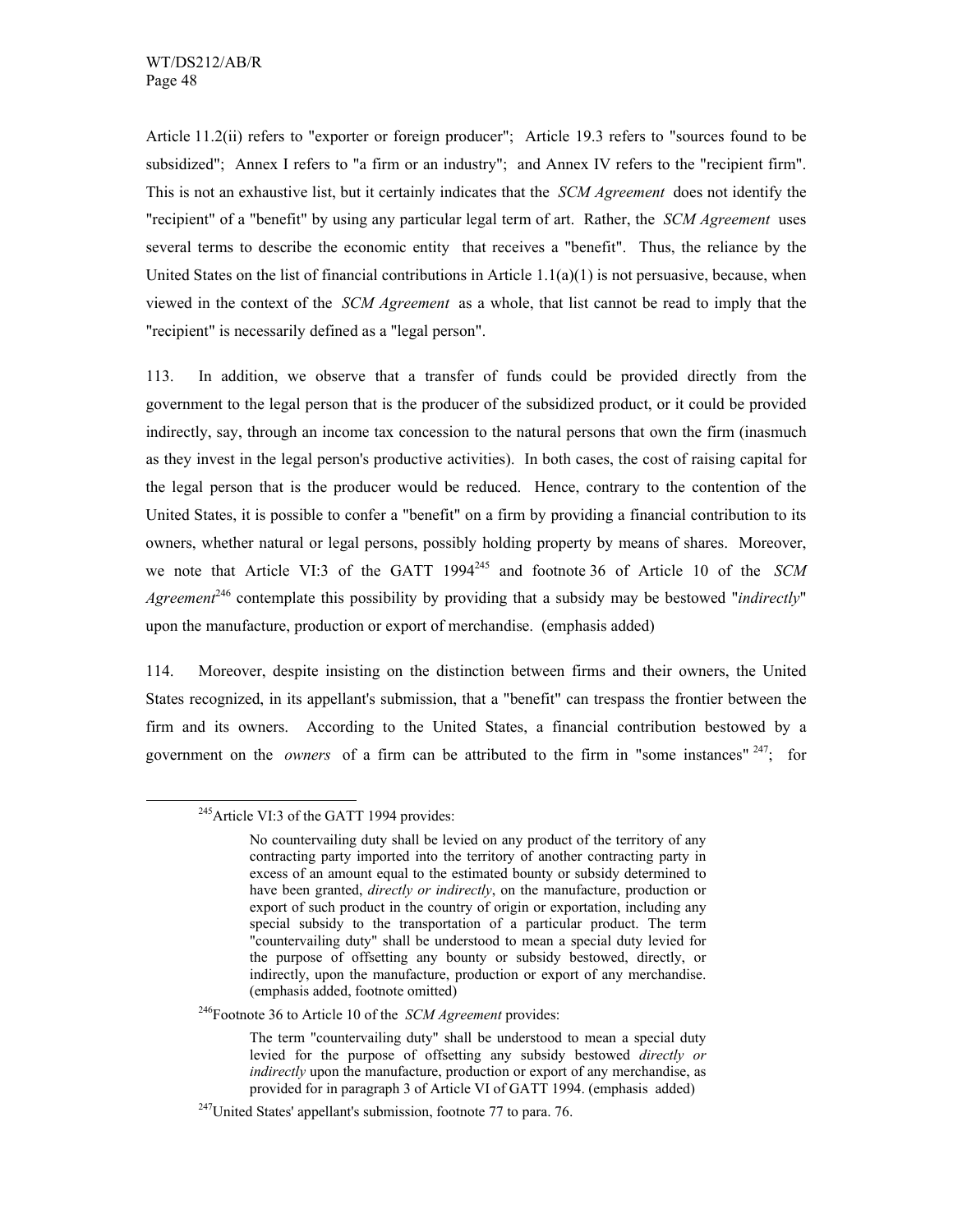example, the United States asserts that if the financial contribution were provided to a "holding company", the consequent benefit could be attributed to the "subsidiary that is actually engaged in production", provided that it is "wholly-owned" by the holding company.<sup>248</sup>

115. For these reasons, the United States is mistaken in its interpretation of our findings in *Canada – Aircraft* and *US – Lead and Bismuth II*. Furthermore, the approach advocated by the United States could potentially undermine the *SCM Agreement* by opening wide a door enabling subsidizing governments to circumvent that Agreement's provisions by bestowing benefits directly on the firm's owners rather than on the firms themselves. In sum, the legal distinction between firms and their owners that may be recognized in a domestic legal context is not necessarily relevant, and certainly not conclusive, for the purpose of determining whether a "benefit" exists under the *SCM Agreement,* because a financial contribution bestowed on those investing in a firm may confer a benefit "upon the manufacture, production or export of any merchandise, as provided for in paragraph 3 of Article VI of GATT 1994."<sup>249</sup>

116. However, while we disagree with the United States' construction of our findings in *Canada – Aircraft* and in *US – Lead and Bismuth II* as establishing a clear dividing line between a firm and its owners, we are of the view that the Panel went too far in stating, in paragraph 7.54 of the Panel Report, that, "for the purpose of the benefit determination under the SCM Agreement, *no distinction*  should be made [because] … [w]hen the SCM Agreement refers to the recipient of a benefit it means the company and its shareholders together".<sup>250</sup> (emphasis added) In so finding, the Panel adopted too sweeping an interpretation of the *SCM Agreement*.

117. As we explained<sup>251</sup>, the "core legal question"<sup>252</sup> before the Panel was to determine whether a "benefit", within the meaning of the *SCM Agreement*, continues to exist following privatization at arm's length and for fair market value. In considering this core legal question, the Panel examined a very precise set of facts and circumstances, namely, a benefit resulting from a prior non-recurring financial contribution bestowed on a state-owned enterprise where, following a privatization at arm's length and for fair market value, the government transfers all or substantially all the property and retains no "controlling interest in the privatized producer."<sup>253</sup> The Panel did not examine other

 <sup>248</sup>United States' appellant's submission, footnote 77 to para. 76.

<sup>249</sup>Footnote 36 to Article 10 of the *SCM Agreement*.

<sup>250</sup>Panel Report, para. 7.54.

<sup>251</sup>See *supra*, paras. 84–85.

<sup>252</sup>Panel Report, para. 7.40.

<sup>253</sup>*Ibid*., para. 7.62.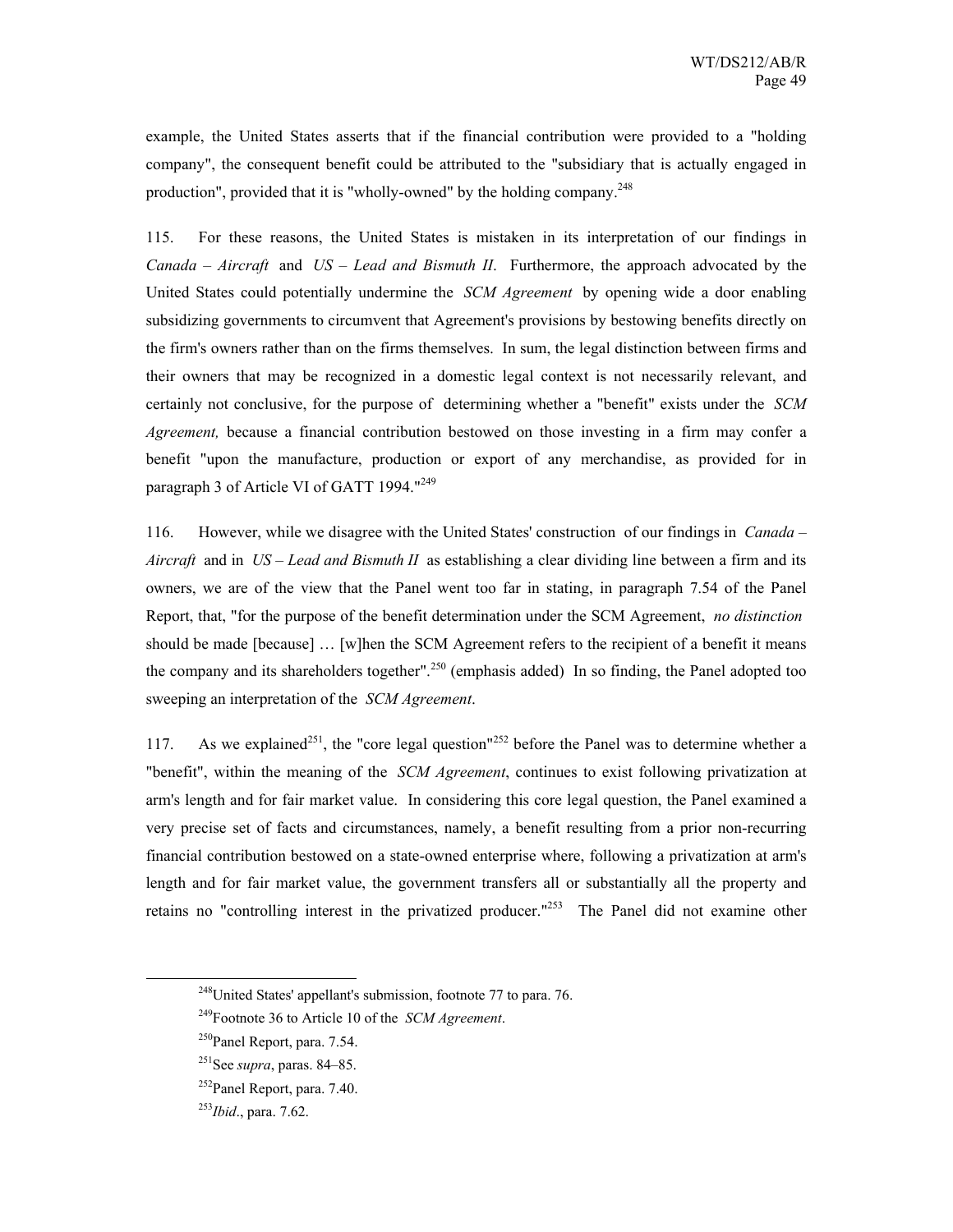situations<sup>254</sup>, for instance, situations where a "benefit" is conferred through recurring financial contributions, or where the seller retains a controlling interest in the firm following its change in ownership. The Panel had to consider only one kind of change in ownership (that is, a privatization at arm's length and for fair market value where the government transfers all or substantially all the property and retains no controlling interest in the firm) and only one kind of benefit (that is, a benefit originating from a non-recurring financial contribution bestowed to the state-owned enterprise before privatization). The Panel should have confined its findings to those specific circumstances.

118. Moreover, we note that the Panel's overly broad finding that a firm and its owners are, for *all* purposes of the *SCM Agreement*, virtually the same, could be interpreted as entitling investigating authorities to assume, in *all* cases, that, for the purpose of calculating the benefit, and irrespective of the means and conditions imposed by a government for the provision of a financial contribution to owners of the firm, that firm will receive a benefit equivalent to the full financial contribution. This may or may not be so in all cases. We do not express an opinion on this question, but we caution that this finding of the Panel must not be interpreted as entitling authorities to overlook the possibility that some of the financial contribution provided to owners may not flow into the firm. In sum, it does not seem to us that the very narrow set of facts and circumstances analyzed by the Panel provides sufficient support to conclude that, in *all* cases, "for the purpose of the benefit determination under the SCM Agreement, no distinction should be made [because] … [w]hen the SCM Agreement refers to the recipient of a benefit it means the company and its shareholders together".<sup>255</sup>

119. Therefore, although we agree with the Panel's conclusion in paragraph 7.54 as it relates to the facts of this case, we disagree with the Panel's overreaching conclusion that "for the purpose of the benefit determination under the SCM Agreement, [investigating authorities should make] no distinction … between a company and its shareholders [because] … [w]hen the SCM Agreement refers to the recipient of a benefit it means the company and its shareholders", because, in so concluding, the Panel went beyond the factual circumstances examined in this case.<sup>256</sup>

## D. *Privatizations at Arm's Length and for Fair Market Value: Can the "Benefit" Continue to Exist?*

120. Having examined the term "benefit" as used in the *SCM Agreement*, and having examined also the term "recipient" as used in that Agreement, we examine next whether, under the *SCM* 

 <sup>254</sup>Panel Report, para. 7.62.

<sup>255</sup>*Ibid.*, para. 7.54.

<sup>256</sup>*Ibid*.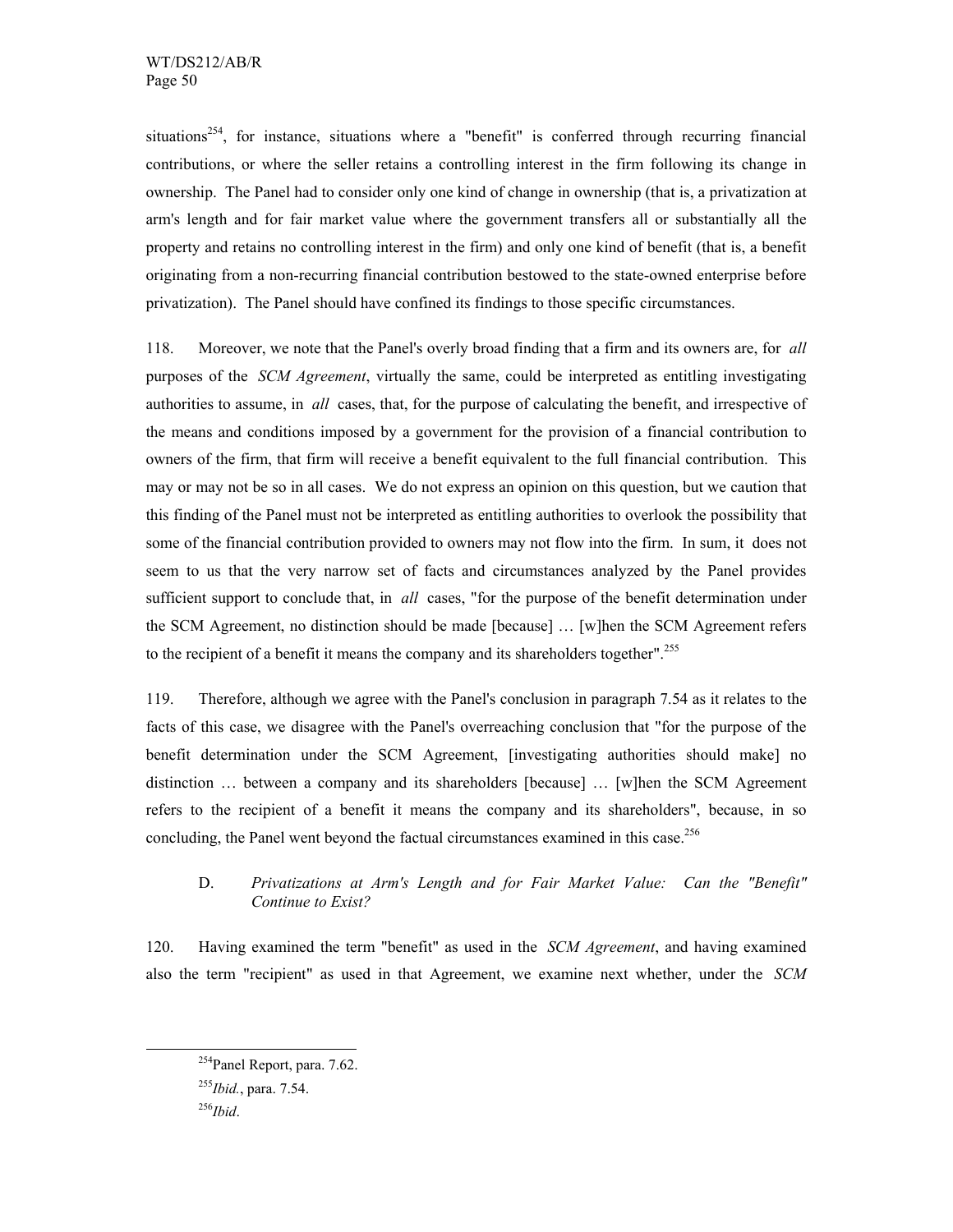*Agreement*, a "benefit" conferred on a "recipient" is necessarily extinguished following privatization at arm's length and for fair market value. The Panel found that:

> [p]rivatizations at arm's-length and for fair market value *must* lead to the conclusion that the privatized producer paid for what he got and thus did not get any benefit or advantage from the prior financial contribution bestowed upon the state-owned producer.  $257$  (emphasis) added)

Further, in its "Conclusions and Recommendations", the Panel said:

[o]nce an importing Member has determined that a privatization has taken place at arm's-length and for fair market value, it *must* reach the conclusion that no benefit resulting from the prior financial contribution (or subsidization) continues to accrue to the privatized producer. $258$  (emphasis added)

121. In effect, the Panel interpreted the *SCM Agreement* as containing an *irrebuttable presumption* that would compel investigating authorities to conclude that the remaining part of a benefit resulting from a prior financial contribution necessarily has been extinguished in all cases where there is privatization at arm's length and for fair market value. In other words, according to the Panel, a benefit can *never* continue to exist for the new owner after privatization at arm's length and for fair market value. We do not agree.

122. Markets are mechanisms for exchange. Under certain conditions (e.g., unfettered interplay of supply and demand, broad-based access to information on equal terms, decentralization of economic power, an effective legal system guaranteeing the existence of private property and the enforcement of contracts), prices will reflect the relative scarcity of goods and services in the market. Hence, the actual exchange value of the continuing benefit of past non-recurring financial contributions bestowed on the state-owned enterprise will be fairly reflected in the market price. However, such market conditions are not necessarily always present and they are often dependent on government action.

123. Of course, every process of privatizing public-owned productive assets takes place within the concrete circumstances prevailing in the market in which the sale occurs. Consequently, the outcome of such a privatization process, namely the price that the market establishes for the state-owned enterprise, will reflect those circumstances. However, governments may choose to impose economic or other policies that, albeit respectful of the market's inherent functioning, are intended to induce certain results from the market. In such circumstances, the market's valuation of the state-owned

 <sup>257</sup>Panel Report, para. 7.82.

<sup>258</sup>*Ibid.*, para. 8.1(d).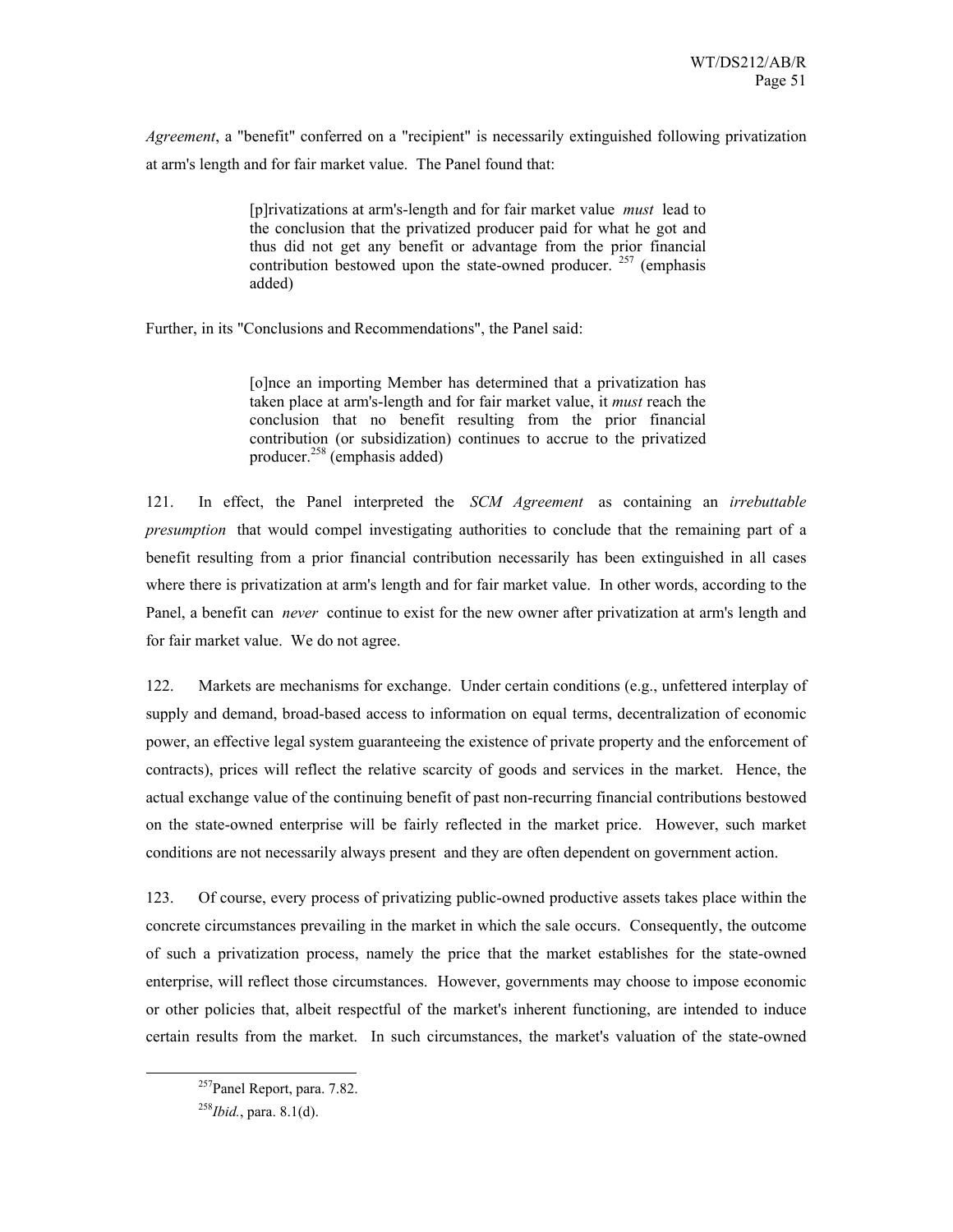property may ultimately be severely affected by those government policies, as well as by the conditions in which buyers will subsequently be allowed to enjoy property.

124. The Panel's absolute rule of "no benefit" may be defensible in the context of transactions between two private parties taking place in reasonably competitive markets; however, it overlooks the ability of governments to obtain certain results from markets by shaping the circumstances and conditions in which markets operate. Privatizations involve complex and long-term investments in which the seller—namely the government—is not necessarily always a passive price taker and, consequently, the "fair market price" of a state-owned enterprise is not necessarily always unrelated to government action. In privatizations, governments have the ability, by designing economic and other policies, to influence the circumstances and the conditions of the sale so as to obtain a certain market valuation of the enterprise.

125. In this respect, we note that, before arriving at its conclusion that privatization at arm's length and for fair market value "must" necessarily extinguish a benefit bestowed by a prior financial contribution, the Panel found, in apparent contradiction to its ultimate conclusion, that the investigating authority was *not* obliged to discontinue its investigation after determining that the privatization was made at arm's length and for fair market value.<sup>259</sup> The Panel acknowledged that the investigating authority could find reasons to continue scrutinizing the circumstances of the privatization with a view to determining whether a benefit still existed. The Panel found also that if, following a privatization at arm's length and for fair market value, "[the investigating authority] wants (to continue) to apply countervailing duties, the importing Member must demonstrate, based on its examination of the conditions of the privatization, that the privatized producer (still) benefits from the prior financial contribution (subsidization)."<sup>260</sup>

126. We understand the Panel to be stating that privatization at arm's length and for fair market value privatization *presumptively* extinguishes any benefit received from the non-recurring financial contribution bestowed upon a state-owned firm. The effect of such a privatization is to shift to the investigating authority the burden of identifying evidence which establishes that the benefit from the previous financial contribution does indeed continue beyond privatization. In the absence of such proof, the fact of the arm's-length, fair market value privatization is sufficient to compel a conclusion that the "benefit" no longer exists for the privatized firm, and, therefore, that countervailing duties should not be levied. This is an accurate characterization of a Member's obligations under the *SCM Agreement*.

 259Panel Report, para. 7.76. <sup>260</sup>*Ibid.*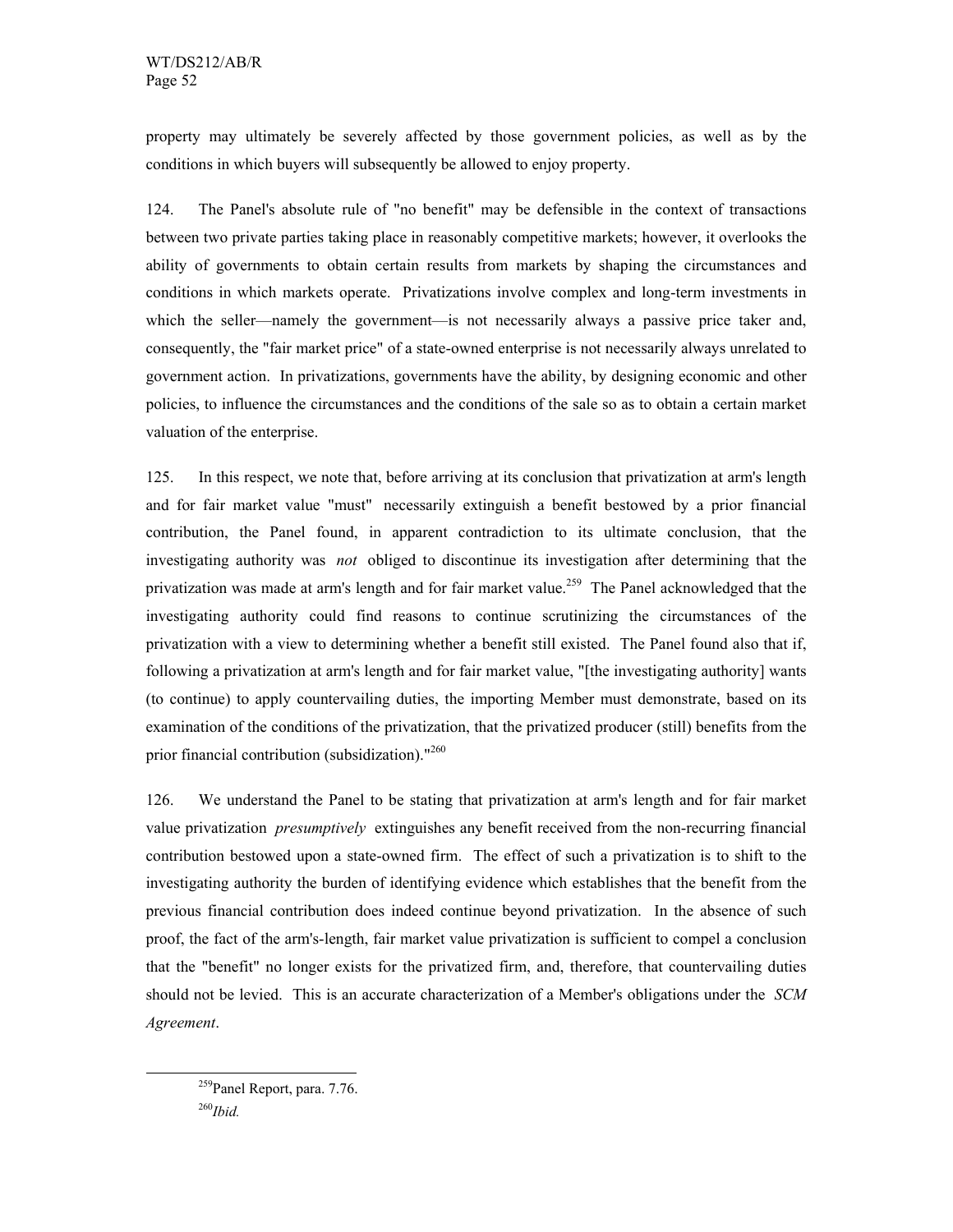127. Therefore, we find that the Panel erred in concluding that "[p]rivatizations at arm's length and for fair market value *must* lead to the conclusion that the privatized producer paid for what he got and thus did not get any benefit or advantage from the prior financial contribution bestowed upon the state-owned producer."<sup>261</sup> (emphasis added) Privatization at arm's length and for fair market value *may* result in extinguishing the benefit. Indeed, we find that there is a rebuttable presumption that a benefit ceases to exist after such a privatization. Nevertheless, it does not *necessarily* do so. There is no inflexible rule *requiring* that investigating authorities, in future cases, *automatically* determine that a "benefit" derived from pre-privatization financial contributions expires following privatization at arm's length and for fair market value. It depends on the facts of each case. Therefore, we reverse the Panel's conclusion that:

> [o]nce an importing Member has determined that a privatization has taken place at arm's-length and for fair market value, it *must* reach the conclusion that no benefit resulting from the prior financial contribution (or subsidization) continues to accrue to the privatized producer. $262$  (emphasis added)

#### **VIII. The "Same Person" Method**

128. With all this in mind, we now turn to the administrative practice of the USDOC that is the source and subject of this dispute. The Members of the WTO have anticipated in Article 14 of the *SCM Agreement* that the investigating authorities of WTO Members will use different "method[s]" to "calculate the benefit to the recipient" when determining the amount of countervailing duties that are imposed on an imported product to offset a subsidy. One such method used by the USDOC for the purpose of determining whether a "benefit" continues to exist following a change in ownership the *gamma* method—was the subject of a previous dispute and a previous appeal.<sup>263</sup> Another method is the "same person" method, which gives rise to this dispute and this appeal.

129. The United States stated during the hearing that the "same person" method is prescribed neither by United States statute nor by USDOC regulations.<sup>264</sup> Rather, the USDOC developed this method as an administrative practice in the course of responding to orders of the United States Court of International Trade in the appeals of certain countervailing duty cases.<sup>265</sup> This administrative practice was applied for the first time in an initial countervailing duty determination<sup>266</sup> in *GOES from* 

 <sup>261</sup>Panel Report, para. 7.82.

<sup>262</sup>*Ibid*., para. 8.1(d).

<sup>263</sup>See Appellate Body Report, *US – Lead and Bismuth II*.

<sup>&</sup>lt;sup>264</sup>United States' response to questioning at oral hearing.

<sup>265</sup>*Ibid*. See also *supra*, footnote 179.

<sup>266</sup>See *supra*, footnote 179.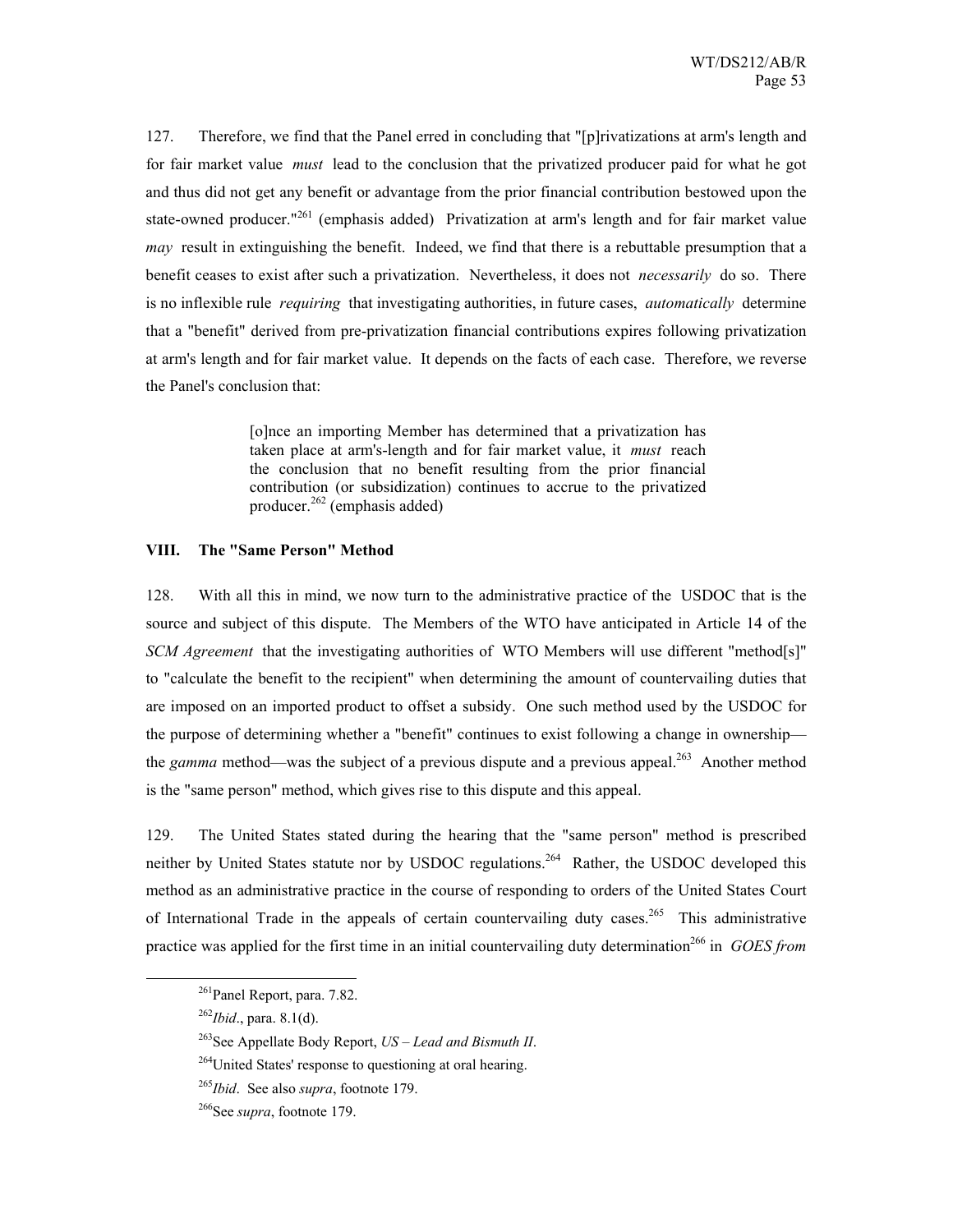*Italy*, an administrative review determination that is before us on appeal and has been identified as Case No. 12. Generally, the USDOC applies the "same person" method to countervailing duty determinations following a change in ownership.<sup>267</sup>

130. In evaluating the continued existence of a "benefit", the "same person" method provides for a two-step test. The first step consists of an analysis of whether the post-privatization entity is the same legal person that received the original subsidy before privatization. For this purpose, the USDOC examines the following non-exhaustive criteria: (i) continuity of general business operations; (ii) continuity of production facilities; (iii) continuity of assets and liabilities; and (iv) retention of personnel. If, as a result of the application of these criteria, the USDOC concludes that *no new legal person* was created, the analysis of whether a "benefit" exists stops there, and the USDOC will not assess whether the privatization was at arm's length and for fair market value. The subsidy is automatically found to continue to exist for the post-privatization firm.<sup>268</sup> By contrast, if, as a consequence of the application of these criteria, the USDOC concludes that the post-privatization entity is a *new legal person*, distinct from the entity that received the prior subsidy, the USDOC will not impose duties on goods produced after privatization on account of the pre-privatization subsidy.<sup>269</sup> The USDOC will, however, proceed to examine, in such an event, whether any *new* subsidy had been bestowed upon the post-privatization entity's new owners as a result of the change in ownership (for example, by assessing whether the sale was for fair market value and at arm's length).<sup>270</sup>

131. The question before us is whether the "same person" method—as such, and also as applied by the United States—is inconsistent with the *SCM Agreement*. In the underlying determinations in these 12 countervailing duty cases, the USDOC used both the *gamma* method and the "same person" method to determine whether a benefit continued to exist following privatization. Of the 12 determinations at issue in this dispute, 11 were based on the application of the *gamma* method (Case Nos.  $1-11$ , and one was based on the application of the "same person" method (Case No. 12).

132. The Panel found that the countervailing duty analyses undertaken by the USDOC in determinations that used the *gamma* method—Case Nos. 1–7—are inconsistent with the obligations of the United States under the *SCM Agreement*. 271 On the basis of our finding in *US – Lead and* 

<sup>268</sup>*Ibid*.

 <sup>267</sup>United States' response to questioning at the oral hearing.

<sup>269</sup>*Ibid*.

<sup>270</sup>*Ibid*.

 $271$ Panel Report, paras.  $8.1(a)$  and  $8.1(b)$ . In this respect, we note that the United States proposes to reconduct the determinations made in the course of original investigations (Case Nos. 1–6) and the administrative review (Case No. 7) on the basis of the "same person" method. (*Ibid*., para. 7.90)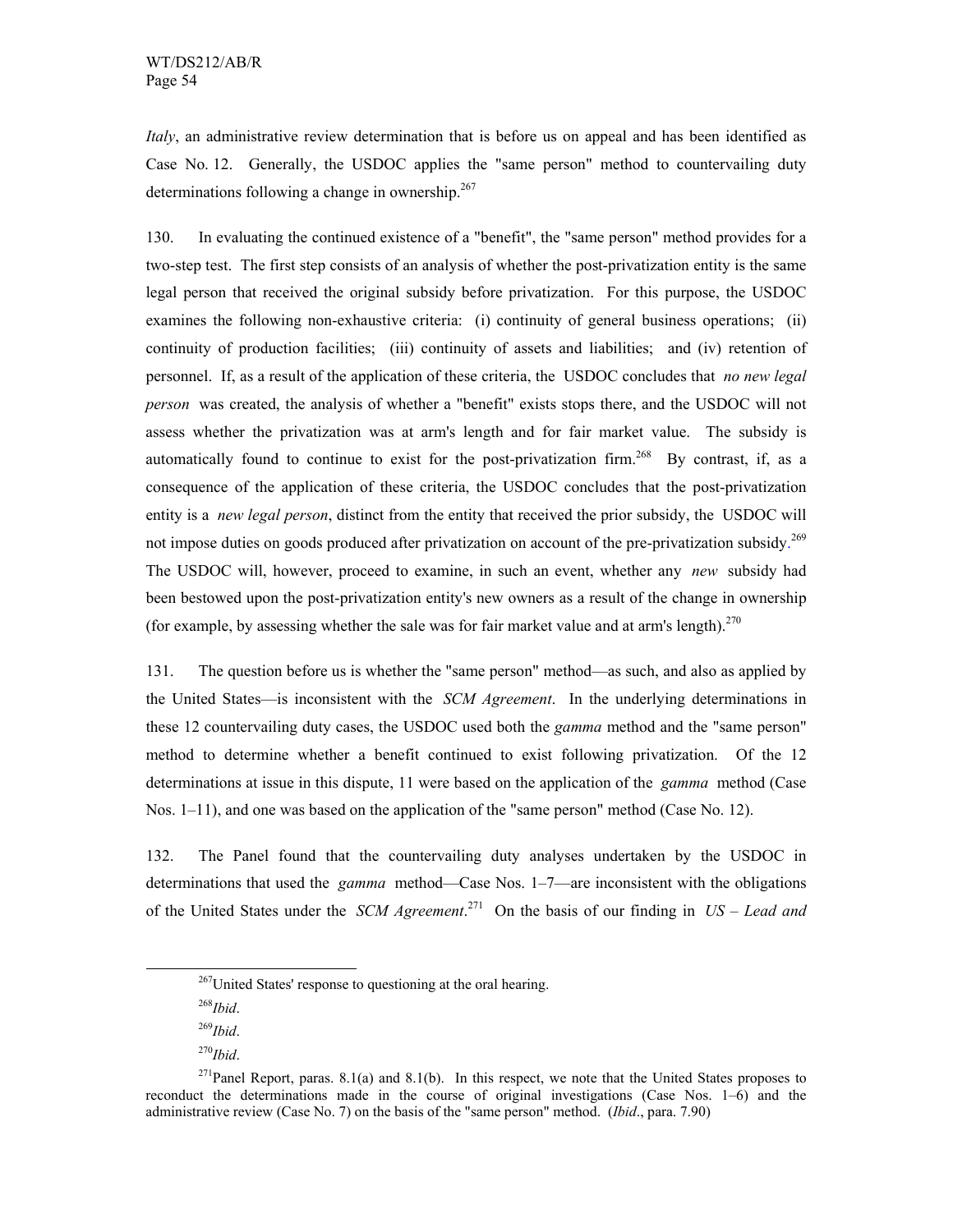*Bismuth II* that the "irrebuttable"<sup>272</sup> presumption established by the *gamma* method prevented the USDOC from undertaking the necessary determination of whether a "benefit" continues to exist, the United States conceded before the Panel that the determinations in Case Nos. 1–7, which employed the *gamma* method, are inconsistent with the *SCM Agreement*.<sup>273</sup>

133. The Panel also found that the determinations by the USDOC that employed the *gamma* method in sunset reviews—Case Nos. 8–11—are likewise inconsistent with the obligations of the United States under the *SCM Agreement*.<sup>274</sup> Specifically, the Panel found that, despite having been informed that the privatizations took place at arm's length and for fair market value, the USDOC, in using the *gamma* method, "failed to examine the conditions of such privatizations and to determine whether the privatized producers received any benefit from the prior subsidization to the state-owned producers".275 The United States has not conceded that the use of the *gamma* method in these sunset reviews (Case Nos. 8–11) is inconsistent with the *SCM Agreement*.

134. As the United States explains, because "[t]he [first] eleven determinations involved applications of the now discarded '*gamma*' methodology"276, "the proceedings before the Panel necessarily centered on *GOES from Italy* [Case No. 12], the only one of the twelve determinations before the Panel in which USDOC had applied its new ["same person"] methodology." $277$  In reviewing the application of the "same person" method to Case No. 12—an administrative review the Panel found that "privatization calls for a (re)determination of the existence of a benefit to the privatized producer".<sup>278</sup> Based on this finding, the Panel concluded that the "same person" method, "is itself inconsistent with [the United States' obligations under] the *SCM Agreement*"<sup>279</sup> because it "prohibits the examination of the conditions of the privatization-transaction when the privatized producer is not a distinct legal person based on criteria relating mainly to the industrial activities of

 <sup>272</sup>Appellate Body Report, *US – Lead and Bismuth II*, para. 62.

<sup>&</sup>lt;sup>273</sup>Panel Report, paras. 2.29–2.30. For Case Nos. 1-6, the United States acknowledged the WTOinconsistency "to the extent that they were based on the gamma methodology and that the underlying determinations did not fully examine whether the pre- and post-change in ownership entities involved were the same legal persons." *(Ibid.*, para. 2.29) For Case No. 7, the WTO-inconsistency was admitted by the United States "to the extent that the review was based on the gamma methodology and that, therefore, the underlying determination did not fully examine whether the pre- and post-change in ownership entity was the same legal person." (*Ibid.*, para. 2.30)

<sup>274</sup>*Ibid*., para. 8.1(c).

<sup>275</sup>*Ibid.*, para. 7.116.

<sup>276</sup>United States' appellant's submission, footnote 28 to para. 26.

<sup>277</sup>*Ibid.*, para. 26.

<sup>278</sup>Panel Report, para. 7.77.

<sup>279</sup>*Ibid.*, para. 7.90.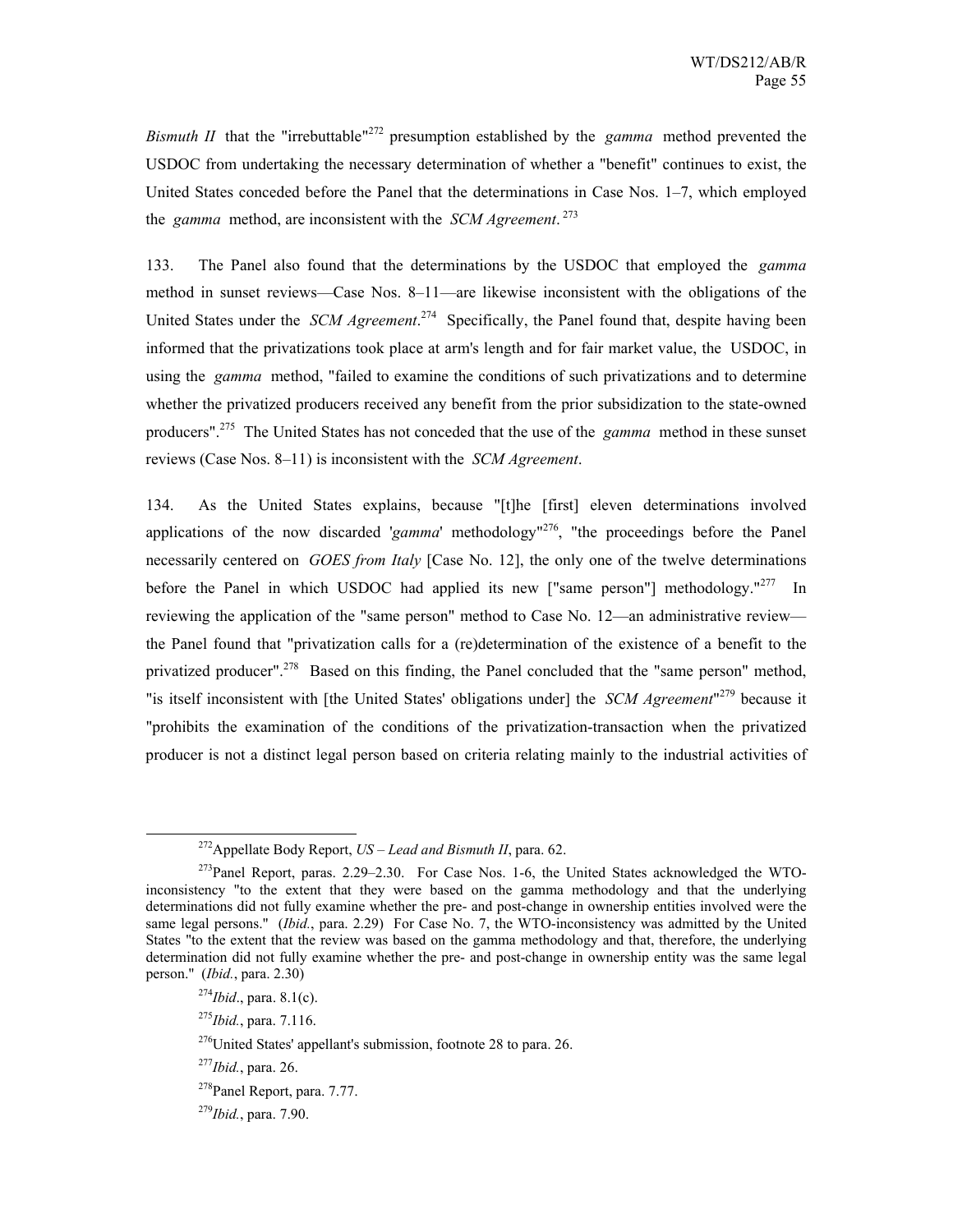the producers concerned."<sup>280</sup> On appeal, the United States asks  $us^{281}$  to reverse the Panel's conclusion that "the so-called 'same person methodology' is inconsistent with the SCM Agreement."<sup>282</sup>

135. Because the 12 determinations challenged in this dispute and on appeal include six original investigations, two administrative reviews and four sunset reviews,  $283$  we must, in considering whether "the so-called 'same person methodology' [*as such*] is inconsistent with the SCM Agreement"284, examine this matter in the light of the provisions of the *SCM Agreement* covering each of these three types of countervailing duty determinations. We must also consider whether the *application* of this "same person" method, which occurred only in Case No. 12, was undertaken in a manner consistent with the *SCM Agreement*.

136. The Panel observed that, with the "same person" method, "when the new privatized producer is not a distinct legal person (based on the activities, productive assets, management, staff) from the previous state-owned producer, [the USDOC] considers that the benefit attributed to the state-owned producer can be *automatically* attributed to the privatized producer without any examination of the condition[s] of the transaction."<sup>285</sup> (emphasis added) The Panel reasoned that this method impedes the calculation of a "benefit" to a "recipient" according to Article 14 of the *SCM Agreement*<sup>286</sup> because it prevents the USDOC from focusing its analysis on "the relevant issues … [that is, the determination of] whether subsidization (and in particular benefit) exists for the privatized producer under investigation."<sup>287</sup> Therefore, the Panel concluded that the "same person" method does not permit the examination of the conditions of the privatization, which may reveal that no benefit exists for the privatized producer "above what market conditions dictate". Consequently, the Panel found the "same person" method "is itself inconsistent [with the obligations of the United States under] the *SCM Agreement*".288 The Panel then considered also the *application* of the "same person" method in

<sup>284</sup>Attachment to letter dated 13 September 2002 from the Senior Legal Advisor, Permanent Mission of the United States to the WTO, to the Director of the Appellate Body Secretariat, p. 2.

285Panel Report, para. 7.78.

286Article 14 of the *SCM Agreement*, in relevant part, provides that:

any method used by the investigating authority to calculate the benefit to the recipient conferred pursuant to paragraph 1 of Article 1 shall be … transparent and adequately explained.

<sup>288</sup>*Ibid*., para. 7.90.

 <sup>280</sup>Panel Report, para. 7.77.

<sup>281</sup>See *supra*, footnote 178.

<sup>&</sup>lt;sup>282</sup>Attachment to letter dated 13 September 2002 from the Senior Legal Advisor, Permanent Mission of the United States to the WTO, to the Director of the Appellate Body Secretariat, p. 2.

<sup>283</sup>See *supra*, para. 15.

<sup>287</sup>Panel Report, para. 7.78.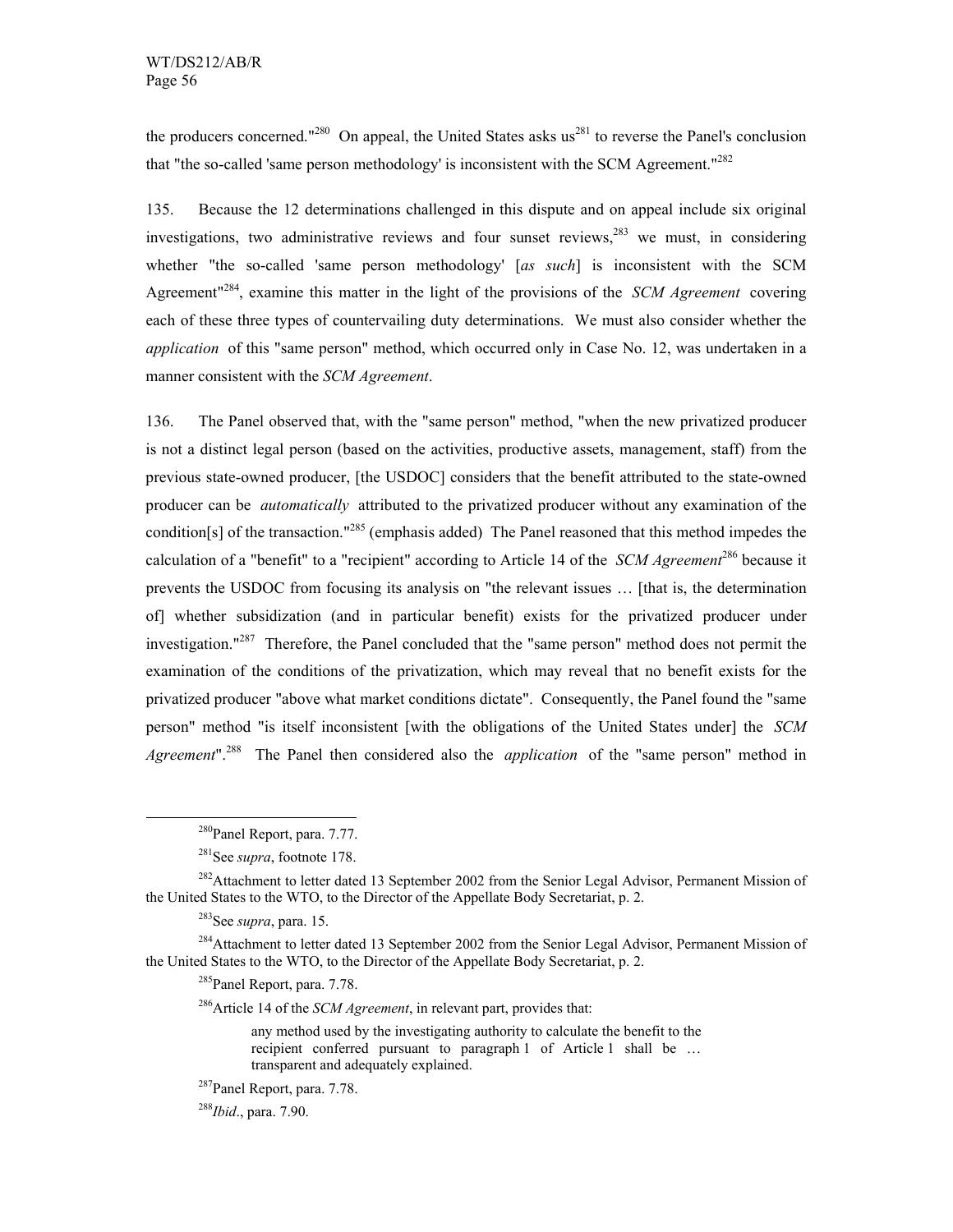*GOES from Italy* (Case No. 12), and concluded that the "same person" method, *as applied* in Case No. 12, is also inconsistent with Articles 10, 14, 19.4, 21.1, and 21.2 of the *SCM Agreement*. 289

137. The United States challenges the Panel's finding that the "same person" method is inconsistent with the obligations of the United States under the *SCM Agreement* – both as such and as applied in Case No. 12. In particular, the United States claims that the method cannot be inconsistent with the *SCM Agreement* because of the way the United States interprets our decision in *US – Lead and Bismuth II*. The United States reads our ruling in *US – Lead and Bismuth II* as saying that an investigating authority is required to re-examine a determination as to the existence of a "benefit" *only* when a *new legal person—*distinct from the entity that received the original benefit—is created.<sup>290</sup>

138. The European Communities argues that the United States relies on an erroneous interpretation of our decision in *US – Lead and Bismuth II* to justify the "same person" method. Our decision in *US – Lead and Bismuth II*, according to the European Communities, *compels* a finding that the "same person" method *as such* is inconsistent with the obligation of the *SCM Agreement* that an investigating authority conduct a new determination of whether a benefit exists when notified of a privatization that results in a change in control. The European Communities argues that, because the "same person" method, like the *gamma* method, establishes an irrebuttable presumption that the benefit of a previously-bestowed financial contribution remains in the post-privatization enterprise *unless a new legal person is created*, the "same person" method is inconsistent with the obligations of the United States under the *SCM Agreement*, as those obligations have been interpreted in *US – Lead and Bismuth II*. 291

139. In considering these arguments, we begin by recalling that, under Article 1.1 of the *SCM Agreement*, a "subsidy" is "deemed to exist" only if a "financial contribution" confers a "benefit". Also, under Article VI:3 of the GATT  $1994^{292}$ , investigating authorities, before imposing countervailing duties, must ascertain the precise amount of a subsidy attributed to the imported

 $289$ Panel Report, para. 8.1(b).

 $290$ United States' appellant's submission, paras. 86–90.

<sup>&</sup>lt;sup>291</sup>European Communities' appellee's submission, paras. 2 and 7.

<sup>&</sup>lt;sup>292</sup>Article VI:3 of the GATT 1994 provides as follows:

*No countervailing duty* shall be levied on any product of the territory of any contracting party imported into the territory of another contracting party *in excess of an amount equal to the estimated bounty or subsidy* determined to have been granted, directly or indirectly, on the manufacture, production or export of such product in the country of origin or exportation, including any special subsidy to the transportation of a particular product. (emphasis added)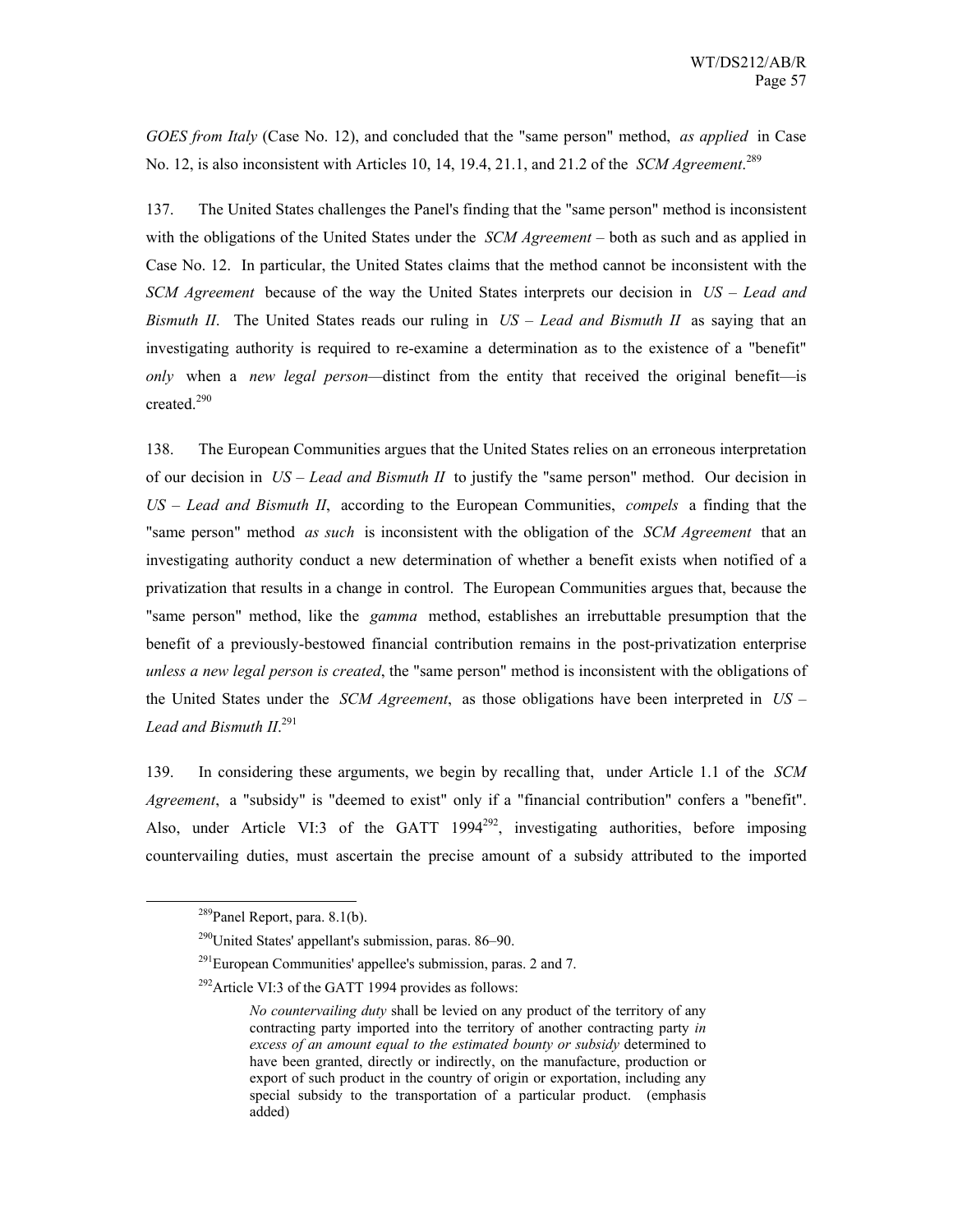products under investigation. In furtherance of this obligation, Article 10 of the *SCM Agreement*<sup>293</sup> provides that Members must "ensure" that duties levied for the purpose of offsetting a subsidy are imposed only "in accordance with" the provisions of Article VI:3 of the GATT 1994 and the *SCM Agreement.* Moreover, Article 19.4 of the *SCM Agreement*, consistent with the language of Article VI:3 of the GATT 1994, requires that "[*n*]*o countervailing duty* shall be levied on any imported product in excess of the amount of the *subsidy found to exist*". (emphasis added) Finally, Article 21.1 of the *SCM Agreement* provides that "[a] countervailing duty shall remain in force *only as long as and to the extent necessary* to counteract subsidization which is causing injury." (emphasis added) In sum, these provisions set out the obligation of Members to limit countervailing duties to the amount and duration of the subsidy found to exist by the investigating authority. These obligations apply to original investigations as well as to administrative and sunset reviews covered under Article 21 of the *SCM Agreement*.

140. As we have mentioned, of the 12 USDOC determinations that are relevant in this dispute, the "same person" method was *applied* only in the *GOES from Italy* case (Case No. 12), an administrative review conducted under Article 21.2 of the *SCM Agreement*, which provides:

#### *Article 21*

# *Duration and Review of Countervailing Duties and Undertakings*  …

21.2 The authorities shall review the need for the continued imposition of the duty, where warranted, on their own initiative or, provided that a reasonable period of time has elapsed since the imposition of the definitive countervailing duty, upon request by any interested party which submits positive information substantiating the need for a review. Interested parties shall have the right to request the authorities to examine whether the continued imposition of the duty is necessary to offset subsidization, whether the injury would be likely to continue or recur if the duty were removed or varied, or both. If, as a result of the review under this paragraph, the authorities determine that the countervailing duty is no longer warranted, it shall be terminated immediately.

 <sup>293</sup>Article 10 of the *SCM Agreement* provides as follows:

Members shall take all necessary steps to *ensure* that the imposition of a countervailing duty on any product of the territory of any Member imported into the territory of another Member is in accordance with the provisions of Article VI of GATT 1994 and the terms of this Agreement. Countervailing duties may only be imposed pursuant to investigations initiated and conducted in accordance with the provisions of this Agreement and the Agreement on Agriculture. (emphasis added, footnotes omitted)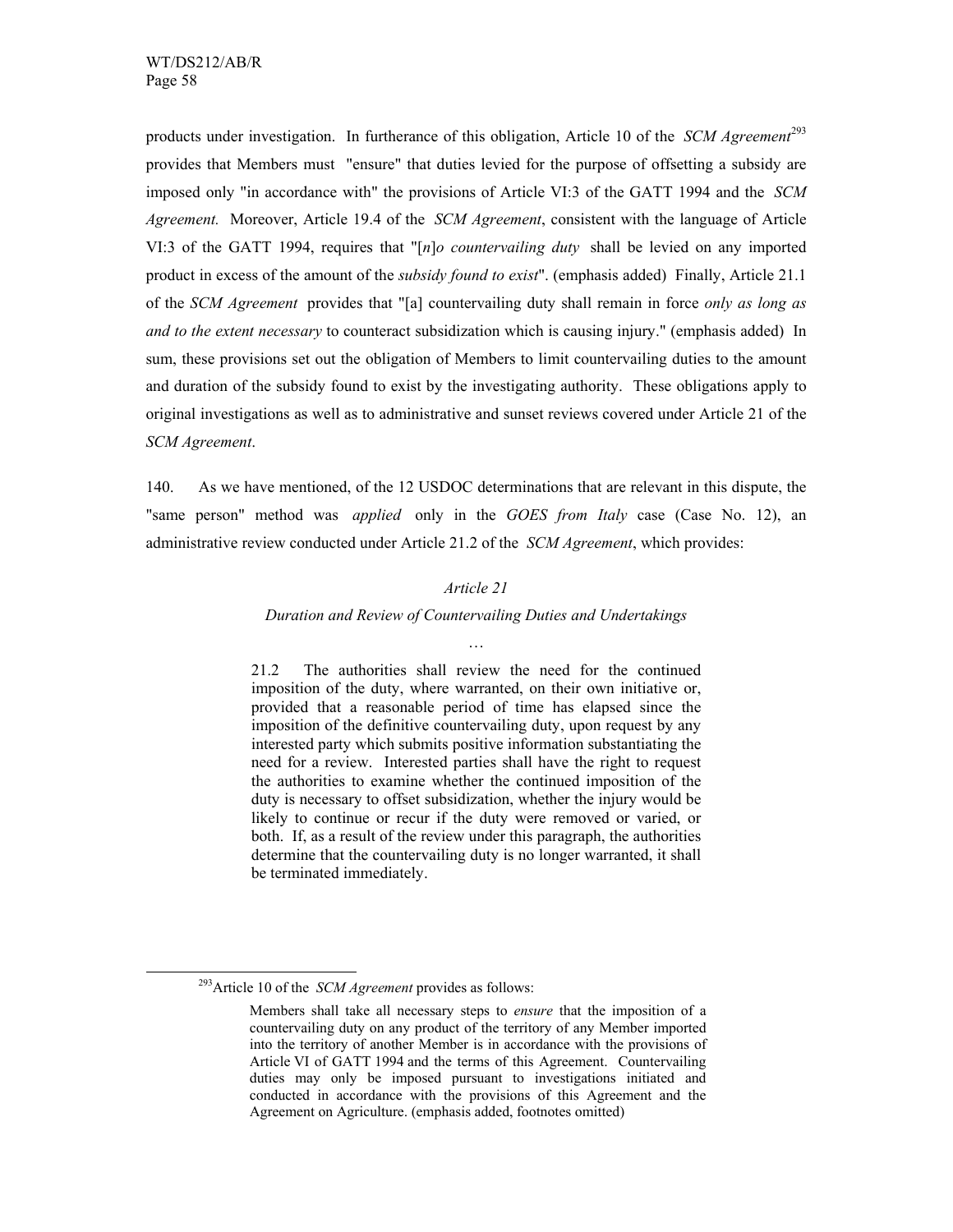# 141. We considered Article 21.2 for the first time in *US – Lead and Bismuth II*, where we found that:

[i]n an administrative review pursuant to Article 21.2, the investigating authority may be presented with "positive information" that the "financial contribution" has been repaid or withdrawn and/or that the "benefit" no longer accrues. *On the basis of its assessment of the information presented to it* by interested parties, as well as of other evidence before it relating to the period of review, the investigating authority *must determine whether there is a continuing need for the application of countervailing duties. The investigating authority is not free to ignore such information*. If it were free to ignore this information, the review mechanism under Article 21.2 would have no purpose. $^{294}$  (emphasis added)

This finding makes it clear that an investigating authority undertaking an administrative review has an obligation under Article 21.2 of the *SCM Agreement* to determine whether a "benefit" continues to exist when information suggesting that a benefit no longer exists is presented to that authority. According to the United States, our finding in *US – Lead and Bismuth II* was limited to the specific circumstances of that case, which, in the interpretation of the United States, were that the state-owned enterprise and the newly privatized enterprise were two different legal persons. The United States seeks justification for this view in the references in our Report in *US – Lead and Bismuth II* to the "circumstances" of that case<sup>295</sup>, and also in our reasoning in paragraph 62 of that Report, in which, according to the United States, "[t]he Appellate Body … accepted the panel's conclusion that UES was a distinct new legal person that could not be held accountable for subsidies bestowed upon BSC [the privatized state-owned enterprise]."296 (footnote omitted)

142. With respect to the references we made in *US – Lead and Bismuth II* to the "circumstances" of that case<sup>297</sup>, we observe that, in those references, we were simply limiting the scope of our findings in that appeal to the particular circumstances of that dispute. We were addressing the conditions under which that particular privatization took place (that is, "fair market value paid for all productive assets, goodwill, etc."  $^{298}$ ); we were not referring at all to a distinction between legal personalities. This is clear when the phrase "in the specific circumstances of this case" is viewed in its context:

 <sup>294</sup>Appellate Body Report, *US – Lead and Bismuth II*, para. 61.

<sup>295</sup>*Ibid.*, paras. 68 and 74.

<sup>296</sup>United States' appellant's submission, para. 16.

<sup>297</sup>Appellate Body Report, *US – Lead and Bismuth II,* paras. 68 and 74.

<sup>298</sup>*Ibid.,* para. 68.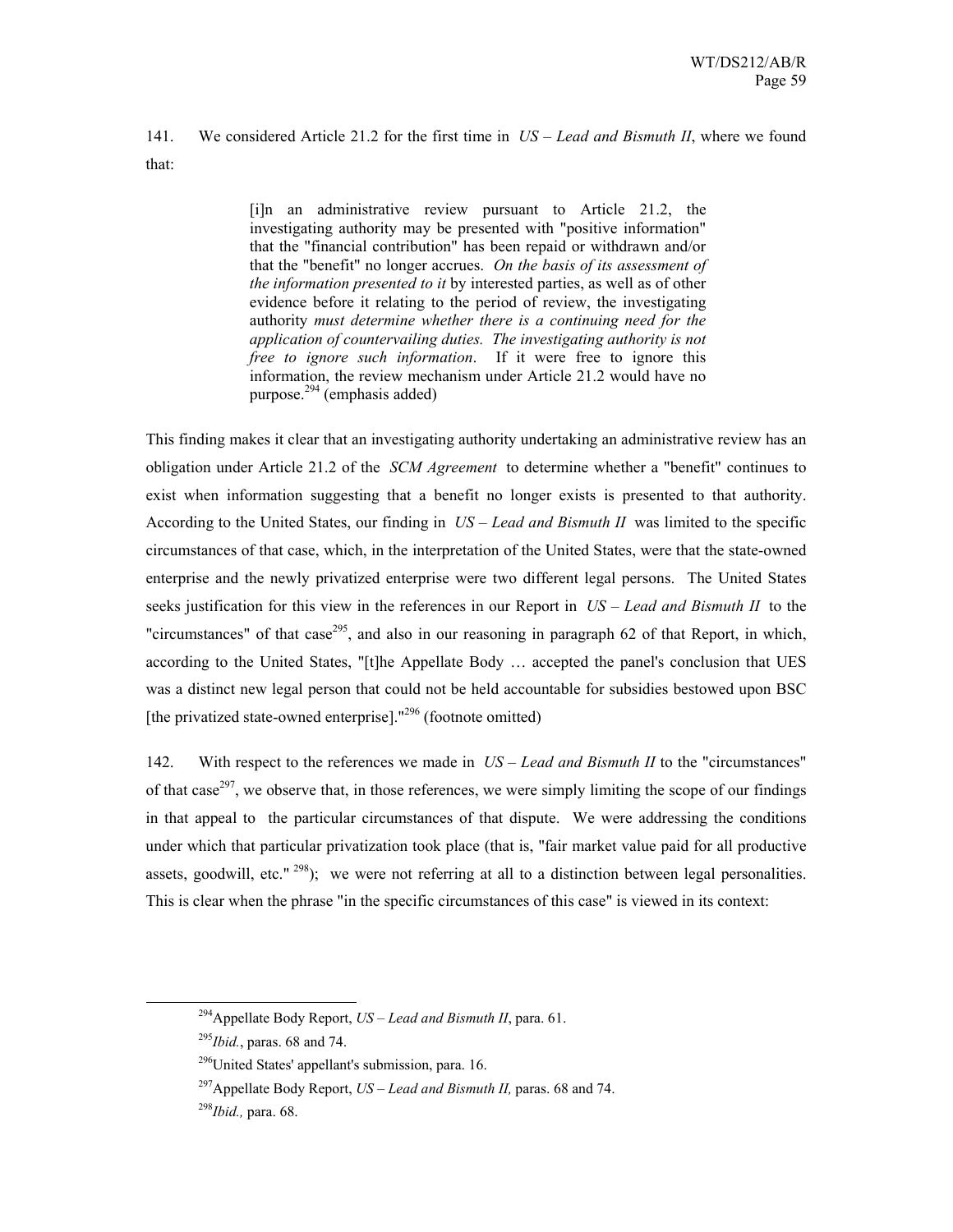The question whether a "financial contribution" confers a "benefit" depends, therefore, on whether the recipient has received a "financial contribution" on terms more favourable than those available to the recipient in the market. In the present case, the Panel made factual findings that UES and BSplc/BSES *paid fair market value for all the productive assets, goodwill, etc*., they acquired from BSC and subsequently used in the production of leaded bars imported into the United States in 1994, 1995 and 1996. We, *therefore*, see no error in the Panel's conclusion that, *in the specific circumstances of this case*, the "financial contributions" bestowed on BSC between 1977 and 1986 could not be deemed to confer a "benefit" on UES and BSplc/BSES.299 (emphasis added)

Moreover, in this dispute, the United States explicitly acknowledged this reading of our Report in *US – Lead and Bismuth II* in its first submission to the Panel. The United States asserted that "*because UES's owners had paid fair market value* for UES, the Appellate Body found no error in the panel's conclusion that the financial contributions bestowed upon BSC [that is, the state-owned enterprise] could not be deemed to confer a benefit upon UES."<sup>300</sup> (emphasis added)

143. The interpretation of paragraph 62 that is suggested by the United States in this appeal is equally unfounded. Paragraph 62 of our Report in *US – Lead and Bismuth II* reads as follows:

> Therefore, we agree with the Panel that while an investigating authority may presume, in the context of an administrative review under Article 21.2, that a "benefit" continues to flow from an untied, non-recurring "financial contribution", this presumption can never be "irrebuttable". In this case, given the *changes in ownership* leading to the creation of UES and BSplc/BSES, the USDOC was *required*  under Article 21.2 to examine, on the basis of the information before it relating to these changes, whether a "benefit" accrued to UES and BSplc/BSES. We thus agree with the Panel's finding that:

… the *changes in ownership* leading to the creation of UES and BSplc/BSES should have caused the USDOC to examine whether the production of leaded bars by UES and BSplc/BSES respectively, and not BSC, was subsidized. In particular, the USDOC should have examined the continued existence of "benefit" already deemed to have been conferred by the pre-1985/86 "financial contributions" to BSC, and it should have done so from the perspective of UES and BSplc/BSES respectively, and not BSC. (emphasis added, footnote omitted)

 <sup>299</sup>Appellate Body Report, *US – Lead and Bismuth I*, para. 68.*.*

<sup>&</sup>lt;sup>300</sup>United States' first submission to the Panel, para. 37.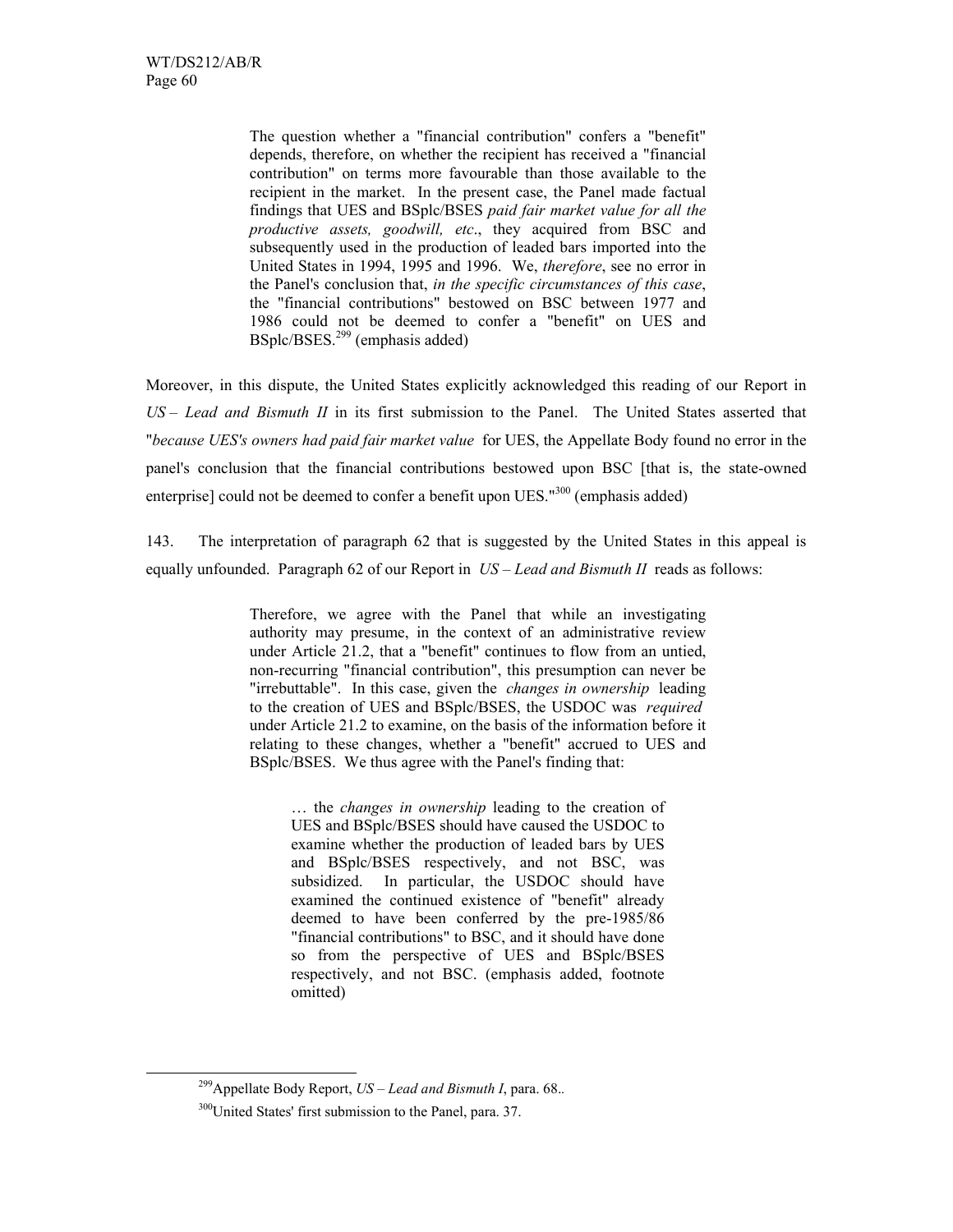Contrary to the assertions of the United States, there is nothing in this finding to indicate that, in this paragraph of our Report in *US – Lead and Bismuth II*, we "accepted the panel's conclusion that UES was a distinct new legal person that could not be held accountable for subsidies bestowed upon BSC [the state-owned enterprise]. $1^{301}$  (footnote omitted)

144. In sum, we reject the characterization made by the United States of our rationale in *US – Lead and Bismuth II*, and we reaffirm our finding in that case<sup>302</sup> that an investigating authority, in an administrative review, when presented with information directed at proving that a "benefit" no longer exists following a privatization, *must* determine whether the continued imposition of countervailing duties is warranted in the light of that information. This obligation is premised, *not* on the creation of a new legal person, as the United States insists, but on the possibility that such a change in ownership has affected the continued existence of a benefit.

145. The Panel stated, and the United States agreed before the Panel and on appeal, that the "same person" method *requires* the USDOC to "consider[] that the benefit attributed to the state-owned producer can be automatically attributed to the privatized producer without any examination of the condition of the transaction" when the agency determines the post-privatization entity is not a new legal person.<sup>303</sup> It is only if the USDOC finds that a new legal person has been created that the agency will make a determination of whether a benefit exists, and, in such cases, the inquiry will be limited to the subject of whether a *new* subsidy has been provided to the new owners.<sup>304</sup>

<sup>&</sup>lt;sup>301</sup>United States' appellant's submission, para. 16. We also note, as does the European Communities (in the European Communities' appellee's submission, paras. 24–27 and footnote 23 to para. 26; and also in the European Communities' response to questioning at the oral hearing), that the creation of a new legal person could not have been the basis for our requirement of a new benefit determination to be conducted by USDOC because the other privatized company at issue in *US – Lead and Bismuth II*, British Steel plc, became a separate legal entity *before* the privatization took place, rather than establishing a new legal identity as a result of the privatization transaction. (See Appellate Body Report, *US – Lead and Bismuth II*, para. 2) In finding that a benefit could have been extinguished under such circumstances and that the USDOC accordingly should have conducted a new benefit determination, we thus focused necessarily on the change in ownership of the companies at issue, and not on their legal personalities.

<sup>302</sup>Appellate Body Report, *US – Lead and Bismuth II*, para. 62.

<sup>303</sup>Panel Report, para. 7.78. See also *ibid.*, para. 7.77:

In the Panel's view, the United States' same person methodology, as such, prohibits the examination of the conditions of the privatization-transaction when the privatized producer is not a distinct legal person based on criteria relating mainly to the industrial activities of the producers concerned. In applying its methodology the US Department of Commerce does not assess whether the privatized producer has received any benefit from prior financial contributions.

This requirement of the "same person" method was confirmed by the United States in its responses to questioning at the oral hearing.

<sup>&</sup>lt;sup>304</sup>United States' responses to questioning at oral hearing.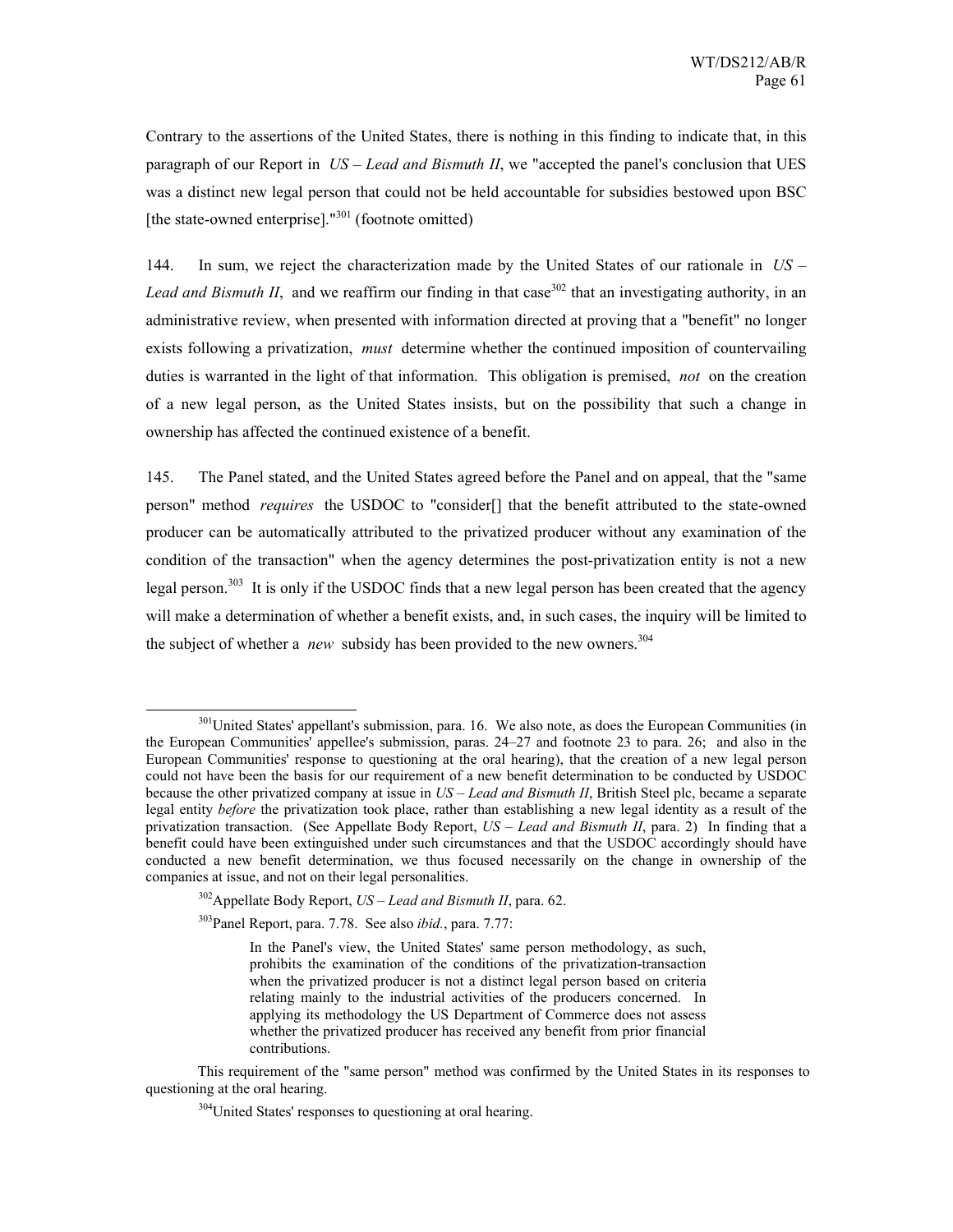146. Thus, under the "same person" method, when the USDOC determines that no new legal person is created as a result of privatization, the USDOC will conclude from this determination, *without any further analysis*, and irrespective of the price paid by the new owners for the newlyprivatized enterprise $305$ , that the newly-privatized enterprise continues to receive the benefit of a previous financial contribution. This approach is contrary to the obligation in Article 21.2 of the *SCM Agreement* that the investigating authority must take into account in an administrative review "positive information substantiating the need for a review." Such information could relate to developments with respect to the subsidy, privatization at arm's length and for fair market value, or some other information. The "same person" method impedes the USDOC from complying with its obligation to examine whether a countervailable "benefit" continues to exist in a firm subsequent to that firm's change in ownership. Therefore, we find that the "same person" method, *as such*, is inconsistent with the obligations relating to administrative reviews under Article 21.2 of the *SCM Agreement*.

147. In our view, this finding, relating to administrative reviews, leads inevitably to the conclusion that the "same person" method, as such, is also inconsistent with the obligations of the *SCM Agreement* relating to original investigations. In an original investigation, an investigating authority must establish all conditions set out in the *SCM Agreement* for the imposition of countervailing duties.306 Those obligations, identified in Article 19.1 of the *SCM Agreement*, read in conjunction with Article 1, include a determination of the existence of a "benefit".<sup>307</sup> As in the administrative reviews, the "same person" method necessarily precludes a proper determination as to the existence of a "benefit" in original investigations where the pre- and post-privatization entity are the same legal person. Instead, in such cases, the "same person" method establishes an irrebuttable presumption that the pre-privatization "benefit" continues to exist after the change in ownership. Because it does not permit the investigating authority to satisfy all the prerequisites stated in the *SCM Agreement* before the imposition of countervailing duties, particularly the identification of a "benefit", we find that the "same person" method, as such, is inconsistent with the WTO obligations that apply to the conduct of original investigations.

 <sup>305</sup>See *supra*, footnote 182.

<sup>306</sup>Appellate Body Report, *US – Lead and Bismuth II*, para. 63.

<sup>&</sup>lt;sup>307</sup>Article 19.1 permits the imposition of a countervailing duty only after the investigating authority has found a subsidy (as defined in Article 1), injury, and a causal link between the two.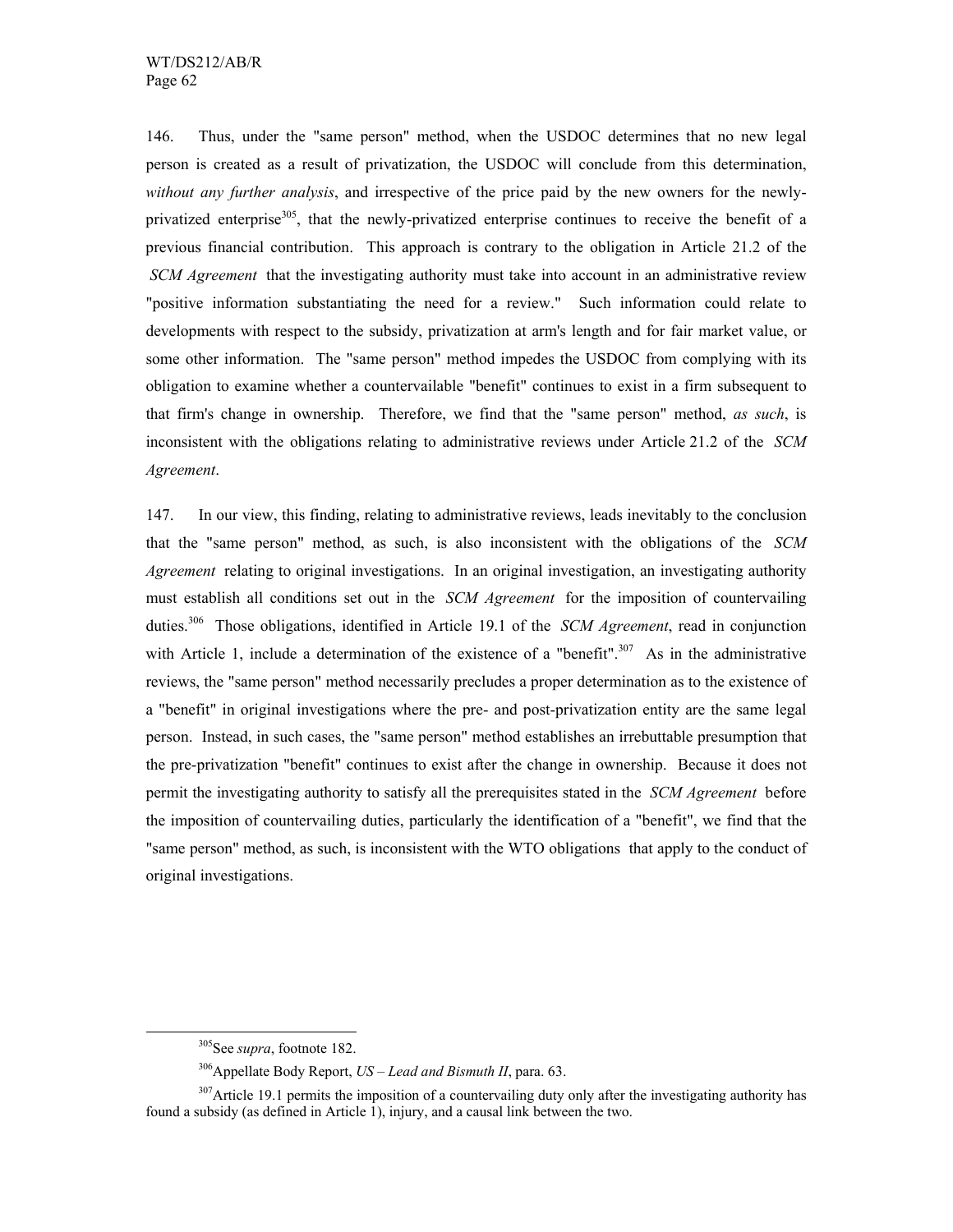148. This brings us to the third kind of determination at issue, namely sunset reviews. The Panel found that, under Article 21.3 of the *SCM Agreement* <sup>308</sup>*,* and regardless of whether administrative reviews under Article 21.2 had been requested since the original investigation, the importing Member is obliged to consider evidence before it relating to subsidization, and to *determine* whether a "benefit" continues to exist following privatization of the investigated firm, before concluding "whether subsidization exists and is likely to continue or recur".<sup>309</sup> This finding is inherent in the Panel's conclusion that "[t]he four determinations made in the context of sunset reviews and based on the gamma methodology are inconsistent with the SCM Agreement, since the US Department of Commerce did not examine whether the privatizations, that occurred after the original imposition of countervailing duties, were at arm's-length and for fair market value."<sup>310</sup>

149. The United States appealed this finding<sup>311</sup>, but did not advance any supporting arguments. We have already determined, in *US – Lead and Bismuth II*, that the *gamma* method is inconsistent with the obligation under Article 21.2 of the *SCM Agreement*. That obligation requires an investigating authority in an *administrative* review, upon receiving information of a privatization resulting in a change in ownership, to determine whether a "benefit" continues to exist. In our view, the *SCM Agreement*, by virtue of Articles 10, 19.4, and 21.1, also imposes an obligation to conduct such a determination on an investigating authority conducting a *sunset* review. As we observed earlier312, the interplay of GATT Article VI:3 and Articles 10, 19.4 and 21.1 of the *SCM Agreement* prescribes an obligation applicable to original investigations as well as to reviews covered under

 <sup>308</sup>Article 21.3 of the *SCM Agreement* provides that:

Notwithstanding the provisions of paragraphs 1 and 2, any definitive countervailing duty shall be terminated on a date not later than five years from its imposition (or from the date of the most recent review under paragraph 2 if that review has covered both subsidization and injury, or under this paragraph), unless the authorities determine, in a review initiated before that date on their own initiative or upon a duly substantiated request made by or on behalf of the domestic industry within a reasonable period of time prior to that date, that the expiry of the duty would be likely to lead to continuation or recurrence of subsidization and injury. The duty may remain in force pending the outcome of such a review. (footnote omitted)

 $309$ Panel Report, paras. 7.114–7.116. The Panel found this conclusion consistent with that reached by the United States Court of International Trade when it found that the USDOC's practices in sunset reviews are inconsistent with the United States legislation, as "[b]y its nature, then, a sunset review is designed to account for changes in law that have a bearing on whether countervailable subsidies will continue or recur." (Panel Report, footnote 359 to para. 7.114, quoting *AG der Dillinger Hüttenwerke v. United States*, Court No. 00–09– 00437, slip op. 02–25, at 32 (Court of International Trade, 28 February 2002)) Furthermore, the Panel also noted "that the [United States] Court rejected the [USDOC's] arguments that it was not appropriate to reach the privatization issue in a sunset review or that an interested party participating in a sunset review must have first requested and completed an administrative review." (*Ibid*.)

 $310$ Panel Report, para. 8.1(c).

<sup>311</sup>As we observed earlier, *supra*, paras. 65–66, the United States quoted paragraph 8.1(c) in full in the document filed subsequent to its Notice of Appeal. That paragraph includes this finding.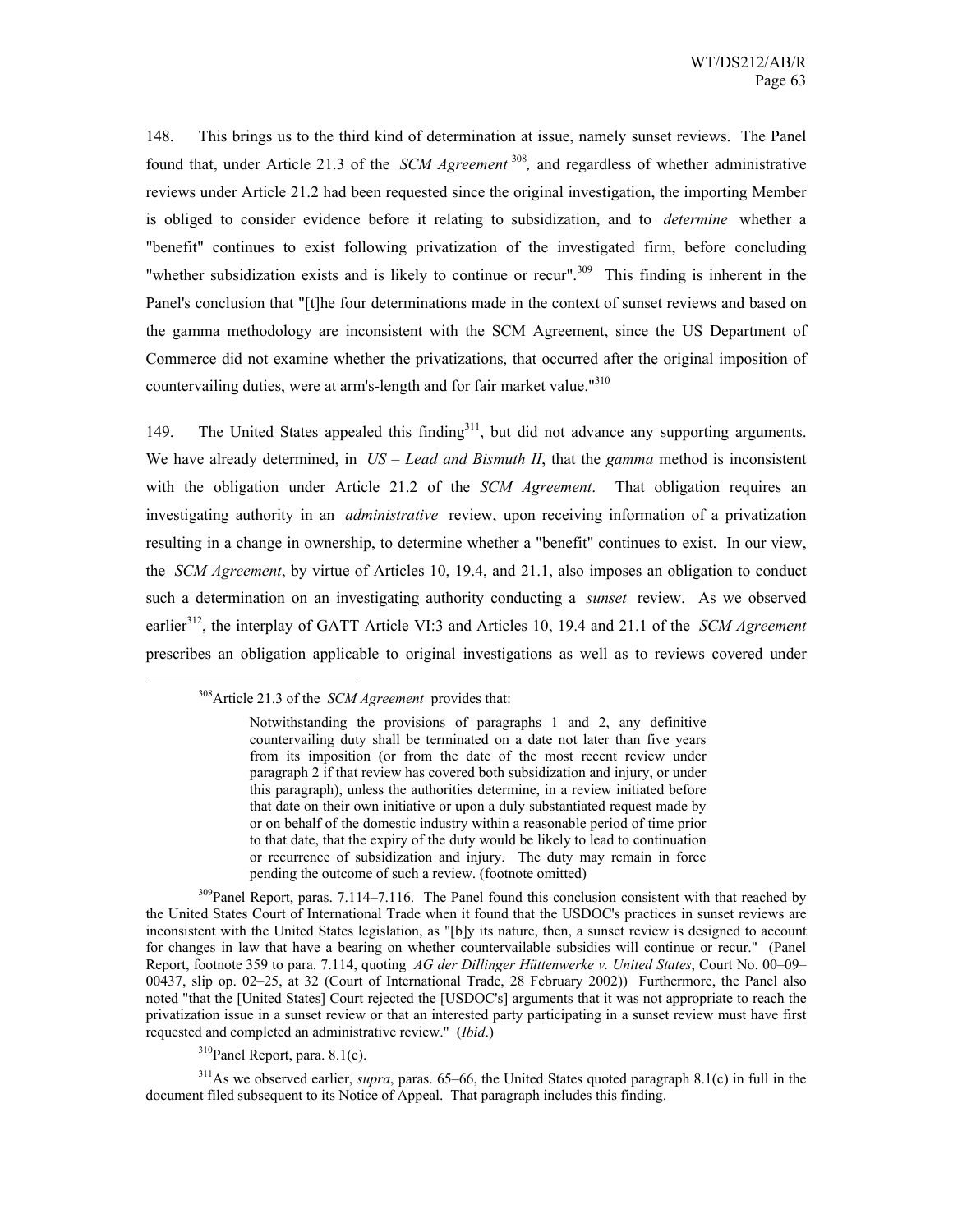Article 21 of the *SCM Agreement* to limit countervailing duties to the amount and duration of the subsidy found to exist by the investigating authority. Consequently, we see no error in the Panel's finding that, in sunset reviews, the investigating authority, before deciding to continue to countervail pre-privatization, non-recurring subsidies, is obliged to "examine the conditions of such privatizations and to determine whether the privatized producers received any benefit from the prior subsidization to the state-owned producers".<sup>313</sup> Therefore, we agree with the Panel that the "four determinations made in the context of sunset reviews and based on the *gamma* methodology are inconsistent with the SCM Agreement [because] the United States failed to determine whether the privatized producers received any benefit from the financial contributions previously bestowed to the state-owned producers."<sup>314</sup>

150. We now turn to the question whether the "same person" method is inconsistent with Article 21.3 of the *SCM Agreement*, which applies to sunset reviews. We have already found that the "same person" method fails to ensure that a determination of whether a "benefit" continues to exist occurs when the USDOC concludes that no new legal person has been created as a result of privatization. We have found also that investigating authorities have an obligation to make such a determination when conducting a sunset review. Therefore, we also find that the "same person" method, as such, is inconsistent with Article 21.3 of the *SCM Agreement*.

151. In the light of these reasons, as they apply to original investigations, administrative reviews, and sunset reviews, we uphold the Panel's conclusion that "the same person methodology *is itself* inconsistent with the SCM Agreement".<sup>315</sup> (emphasis added) We find that the same person method *as such* is inconsistent with the *SCM Agreement*.

152. We have also been asked to review the consistency with the *SCM Agreement* of the *application* of the "same person" method in only one instance, the administrative review entitled *GOES from Italy* (Case No. 12). As we have already concluded that the "same person" method, *as such*, is inconsistent with the obligation that the USDOC determine whether a "benefit" exists when informed of a change in ownership during an administrative review, it follows that the application of

 <sup>312</sup>See *supra*, para. 139.

<sup>313</sup>Panel Report, para. 7.116.

<sup>314</sup>*Ibid.*, para. 8.1(c).

<sup>315</sup>*Ibid*., para. 7.90.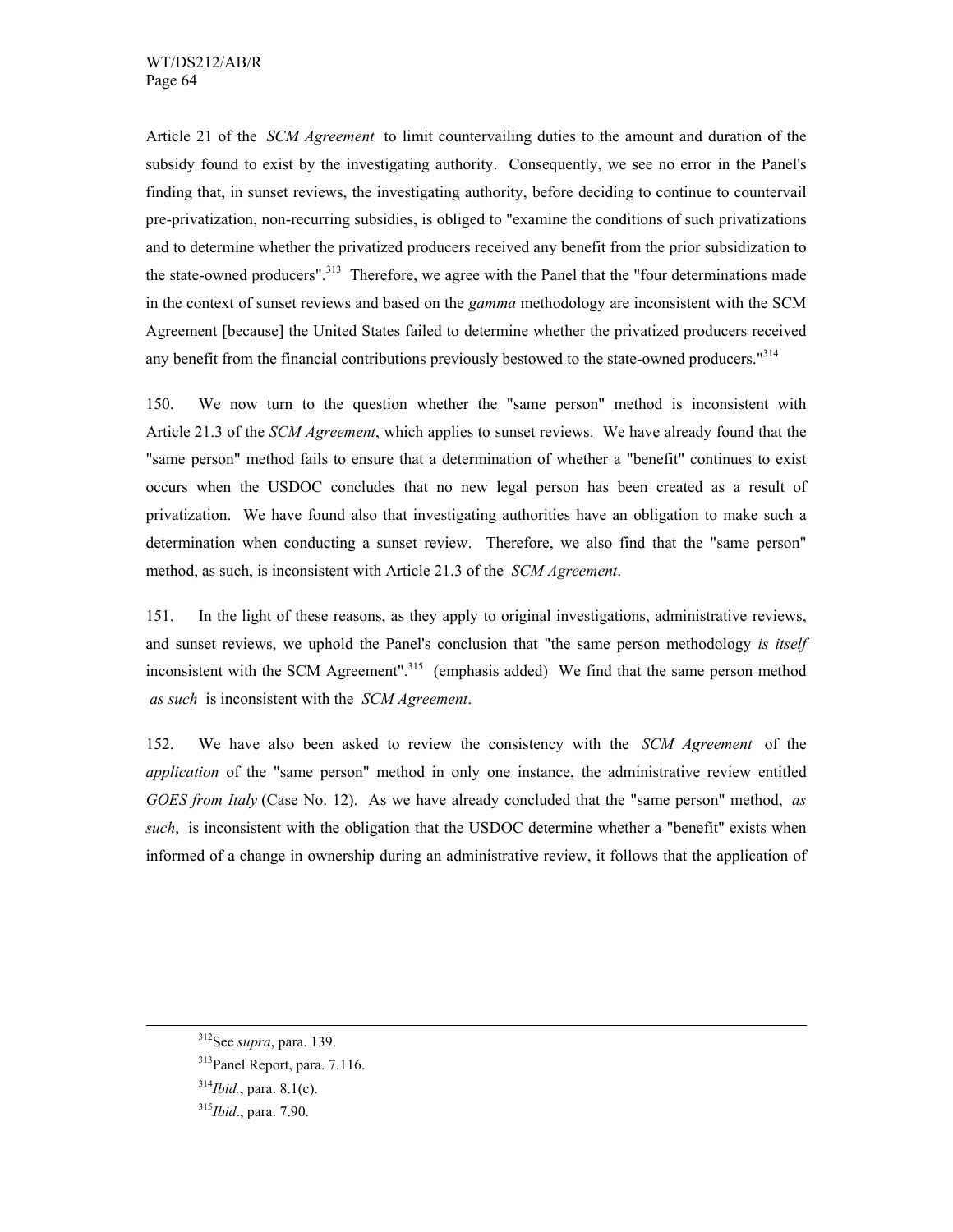the method by the USDOC in *GOES from Italy*316 was also inconsistent with the *SCM Agreement*. Consequently, we also uphold the Panel's conclusion, in paragraph 8.1(b) of the Panel Report, that the *application* of the "same person" method in Case No. 12 is inconsistent with the *SCM Agreement*.

153. Finally, we recall that, before the Panel, the United States conceded<sup>317</sup> that, as the investigations and review in Case Nos. 1-7 were carried out using the *gamma* method, the determinations in those cases were inconsistent with the *SCM Agreement*. Accordingly, the Panel found that the countervailing duty determinations in Cases Nos. 1–7 are inconsistent with the obligations of the United States under the *SCM Agreement*. 318 The Panel also found, and we have upheld the finding that, in the sunset reviews (Cases Nos. 8–11), the United States was obliged to "examine whether the privatizations, that occurred after the original imposition of countervailing duties, were at arm's-length and for fair market value" and, accordingly, in using the *gamma* method, it had failed to satisfy this obligation in accordance with the *SCM Agreement*. 319 In *US – Lead and Bismuth II*, we found that the *gamma* method's "irrebuttable"320 presumption prevented the USDOC from undertaking the requisite determination as to the continued existence of a "benefit". And, in the previous section of this Report, we found that, following privatization at arm's length and for fair market value, a "benefit" no longer exists for the private firm unless the investigating authority finds other evidence to the contrary. Consistent with these findings, we therefore uphold the Panel's conclusions in paragraphs 8.1(a), 8.1(b) and 8.1(c) of the Panel Report.

317See *supra*, footnote 273.

<sup>&</sup>lt;sup>316</sup>In *GOES from Italy*, the USDOC found the pre- and post-privatization firms to be the same legal person. Accordingly, the USDOC, as required under the "same person" method, irrebuttably presumed that the "benefit" from the financial contribution received by the firm when owned by the state, continued to exist. See Issues & Decision Memorandum to *GOES from Italy*, 66 Fed. Reg. 2885 (USDOC, 12 January 2001), at comment 1, attached as Exhibit EC–7 to the European Communities' first submission to the Panel:

<sup>[</sup>The USDOC] seeks to determine whether the privatized [respondent] is the same person that received the pre-privatization financial contributions and benefits at issue in this review … [W]e would *only* reach [the respondent's] fair-market-value claim in the event that we first find the privatized [respondent] to be a *different* person from the original recipient ... [W]e find that the privatized [respondent] is for all intents and purposes the same person that existed prior to the privatization, *and accordingly*, it received the pre-privatization financial contributions and benefits at issue in this review. (emphasis added)

 $318$ Panel Report, paras.  $8.1(a) - 8.1(b)$ .

<sup>319</sup>*Ibid*., para. 8.1(c).

<sup>320</sup>Appellate Body Report, *US – Lead and Bismuth II*, para. 62.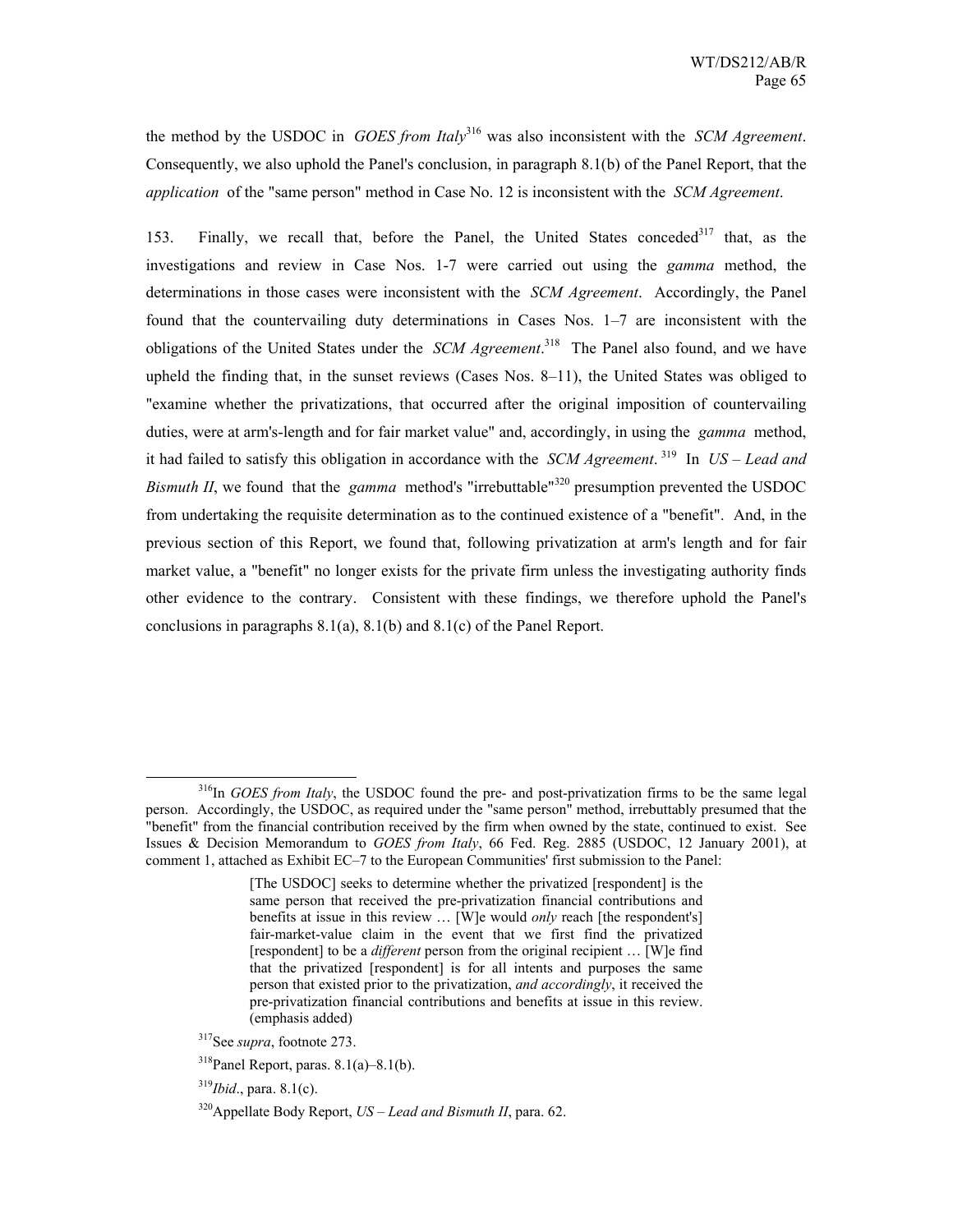# **IX. Consistency of 19 U.S.C. § 1677(5)(F), as such, with WTO Obligations**

154. Having upheld the Panel's conclusions in paragraphs 8.1(a) through (c) of the Panel Report, we now turn to evaluate the Panel's conclusion, in paragraph 8.1(d), regarding the relevant United States statute.

155. The Panel concluded, in paragraph 8.1(d) of the Panel Report, that:

To the extent that Section 1677(5)(F), as interpreted by the US Court of Appeals for the Federal Circuit and the SAA, requires the US Department of Commerce to apply a methodology where the benefit from a prior financial contribution is not systematically found to no longer accrue to the privatized producer solely by virtue of an arm'slength for fair market value privatization, is preventing the United States from exercising a WTO-compatible discretion. Therefore, Section 1677(5)(F) is inconsistent with Articles 10, 14, 19 and 21 of the SCM, as interpreted by the Panel and the Appellate Body Reports in *US – Lead and Bismuth II* and this Panel. As Section 1677(5)(F) is found to be inconsistent with the *SCM Agreement*, the United States has failed to ensure conformity with Article 32.5 of the *SCM Agreement* and Article XVI.4 of the WTO Agreement respectively.<sup>321</sup>

156. Section 1677(5)(F), the so-called "change in ownership" provision, provides:

[a] change in ownership of all or part of a foreign enterprise or the productive assets of a foreign enterprise does not by itself require a determination by the administering authority that a past countervailable subsidy received by the enterprise no longer continues to be countervailable, even if the change in ownership is accomplished through an arm's-length transaction.<sup>322</sup>

The Panel acknowledged that this "statutory language alone indicates that the competent authority could have the discretion to implement Section  $1677(5)(F)$  consistently with WTO law."<sup>323</sup> However, in looking at the statute in the light of "other domestic interpretive tools such as the legislative history, the SAA, and relevant judicial interpretations<sup>"324</sup>, the Panel found that it "prohibit[ed] the United States from exercising its executive discretion so that it can systematically conclude that in cases of

 <sup>321</sup>Panel Report, para. 8.1(d).

 $32219$  U.S.C. § 1677(5)(F), attached as Exhibit EC-4 to the European Communities' first submission to the Panel.

<sup>323</sup>Panel Report, para. 7.138.

<sup>324</sup>*Ibid*., para. 7.139.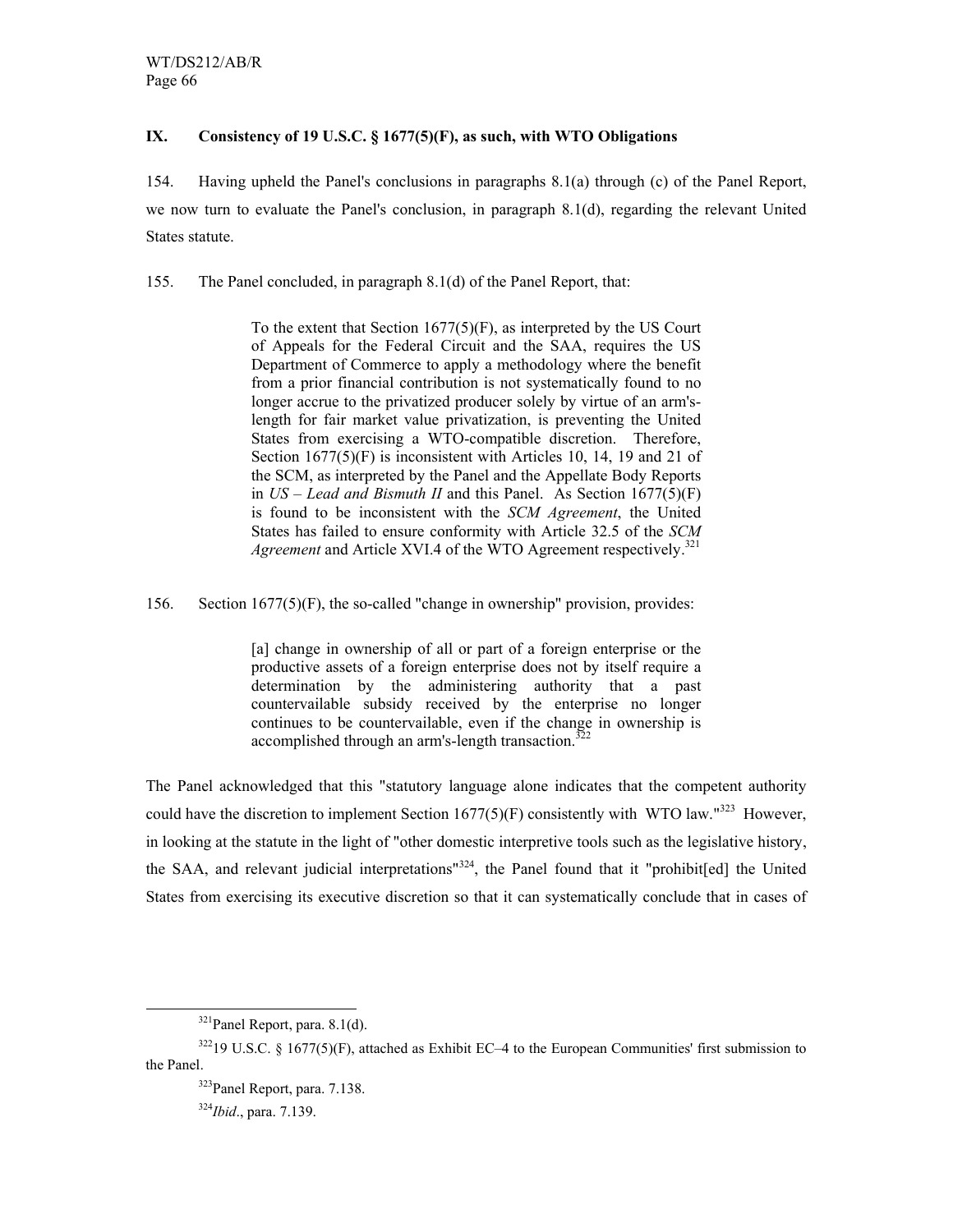[a]rm's-length privatization for fair market value, no benefit accrues to the privatized producer from [a] prior financial contribution bestowed to the state-owned producers".<sup>325</sup>

157. In short, the Panel found that Section 1677(5)(F) prevents the USDOC from determining automatically and in every case that, pursuant to a "*per se*" rule<sup>326</sup>, upon privatization at arm's length and for fair market value, the remaining part of a benefit conferred by a prior financial contribution on the formerly state-owned enterprise does not "accrue"<sup>327</sup> to the private owner. In the Panel's view, Section 1677(5)(F), as described in the  $SAA^{328}$  and as interpreted by the United States Court of Appeals for the Federal Circuit, "bound [the USDOC] to a non-compliant application of Section 1677(5)(F).<sup>"329</sup> The Panel reached this conclusion because it saw the statute as *compelling* the USDOC to make its determinations in a way that prevents it from applying the irrebuttable presumption that the Panel erroneously saw as required by the *SCM Agreement*. On this basis, the Panel found that Section 1677(5)(F) mandates the United States to act inconsistently with the *SCM Agreement* and with Article XVI:4 of the *WTO Agreement*330, and, *as such*, is inconsistent with United States' WTO obligations.

158. As stated earlier, we agree with the Panel that privatization at arm's length and at fair market price will *usually* extinguish the remaining part of a benefit bestowed by a prior, non-recurring financial contribution.331 However, we disagree with the Panel that this result will *necessarily* and

*Delverde III*, *supra*, footnote 31, at 1366.

330Article XVI:4 of the *WTO Agreement* provides:

Each Member shall ensure the conformity of its laws, regulations and administrative procedures with its obligations as provided in the annexed Agreements.

 $325$ Panel Report, para. 7.140. We note that the United States contests this interpretation, particularly the Panel's reading of "judicial interpretation" (namely of *Delverde III*), in its argument under Article 11 of the DSU. However, we found earlier that this issue was not properly raised in the United States' Notice of Appeal and is not before us. (See *supra*, paras. 71–75)

<sup>326</sup>In the words of the United States Court of Appeals for the Federal Circuit:

<sup>[</sup>Section  $1677(5)(F)$ ] clearly states that a subsidy cannot be concluded to have been extinguished solely by an arm's length change of ownership. However, it is also clear that Congress did not intend the opposite, that a change in ownership always requires a determination that a past countervailable subsidy continues to be countervailable, regardless whether the change of ownership is accomplished through an arm's length transaction or not. If that had been Congress's intent, the statute would have so stated. Rather, the Change of Ownership provision simply prohibits a *per se* rule either way.

The Panel interpreted a "*per se*" rule as a "systematic" rule. (Panel Report, para. 7.147)

 $327$ Panel Report, para, 8.1(d).

<sup>328</sup>See *supra*, footnote 42.

<sup>329</sup>Panel Report, para. 7.156.

<sup>331</sup>See *supra*, paras. 126–127.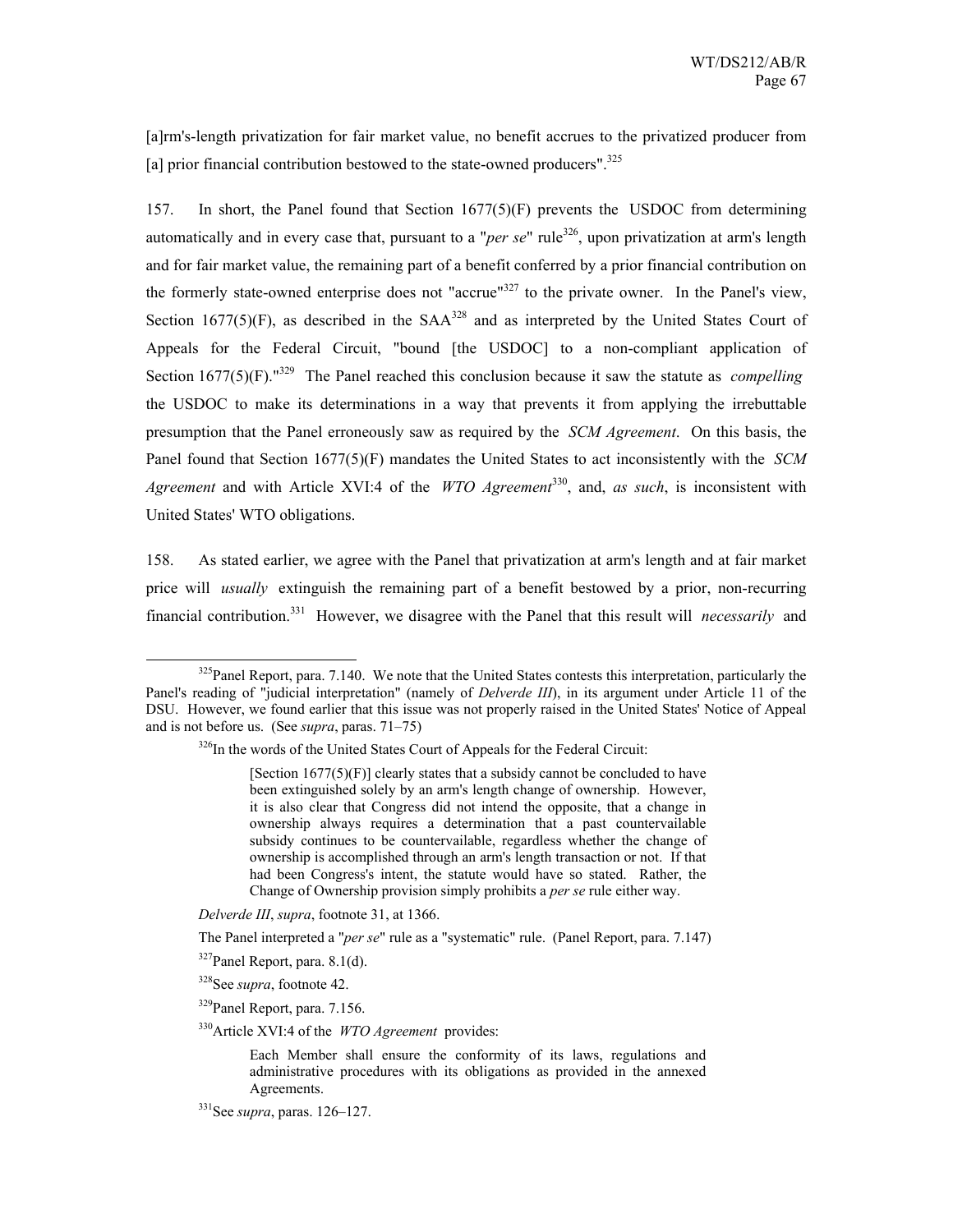*always* follow from every privatization at arm's length and for fair market value.<sup>332</sup> For this reason, we reversed the Panel's conclusion that, under the *SCM Agreement*, investigating *authorities* "must" determine, *automatically*, that the remaining part of a benefit bestowed by a prior financial contribution does not continue to exist for a privatized firm following a transaction at arm's length and for fair market value. Accordingly, we have also found that, contrary to the Panel's understanding, the *SCM Agreement* permits an investigating authority to evaluate evidence directed at proving that, regardless of privatization at arm's length and for fair market value, the new private owner may nevertheless enjoy a benefit from a prior financial contribution bestowed on the state-owned enterprise.<sup>333</sup> In the light of these earlier conclusions, we disagree with the Panel that Section 1677(5)(F) is inconsistent *per se* with the WTO obligations of the United States. The Panel's basis for this finding is incorrect.

159. There remains the question whether Section 1677(5)(F) is inconsistent *per se* with the WTO obligations of the United States because it mandates  $334$  a particular method of determining the existence of a "benefit" that is contrary to the *SCM Agreement*. We agree with both the appellant and appellee that "Section  $1677(5)(F)$  does not ... prescribe any specific methodology", and, consequently, does not mandate the USDOC to apply the "same person" method.<sup>335</sup> Hence, Section 1677(5)(F), as such, does not prevent the USDOC from determining whether a "benefit" continues to exist, as required by the *SCM Agreement*. Moreover, we also see nothing in the interpretation of Section 1677(5)(F) made by the United States Court of Appeals for the Federal

335 Panel Report, para. 7.134; United States' and European Communities' responses to questioning at the oral hearing.

The fact that the "same person" method is not mandated by Section  $1677(5)(F)$  appears also to be the view of the United States Court of International Trade. In several recent decisions the Court has held the "same person" method inconsistent with Section 1677(5)(F), as interpreted in *Delverde III*. See *Ilva Lamiere E Tubi S.r.L. v. United States*, 196 F. Supp. 2d 1347 (Court of International Trade, 29 March 2002); *Acciai Speciali Terni S.p.A. v. United States*, No. 99–06–00364, slip op. 02-10 (Court of International Trade, 1 February 2002); *GTS Indus. v. United States*, 182 F. Supp. 2d 1369 (Court of International Trade, 4 January 2002); *Allegheny Ludlum Corp. v. United States*, 182 F. Supp. 2d 1357 (Court of International Trade, 4 January 2002).

We also note one decision of the United States Court of International Trade that has upheld the "same person" method as consistent with *Delverde III* and therefore a permissible exercise of the USDOC's discretion under the statute. *Acciai Speciali Terni S.p.A. v. United States*, 206 F. Supp. 2d 1344 (Court of International Trade, 4 June 2002). This decision, however, explicitly recognizes that Section  $1677(5)(F)$  does not prevent the USDOC from devising any methodology to determine the post-privatization subsidization of a foreign firm under investigation, provided that a *per se* rule is not applied. (*Ibid*., at 1349–50, 1354–55) These cases were brought to our attention by the participants and third participants.

 <sup>332</sup>See *supra*, paras. 121–124.

<sup>333</sup>See *supra*, para. 126.

<sup>&</sup>lt;sup>334</sup>We are not, by implication, precluding the possibility that a Member could violate its WTO obligations by enacting legislation granting discretion to its authorities to act in violation of its WTO obligation. We make no finding in this respect.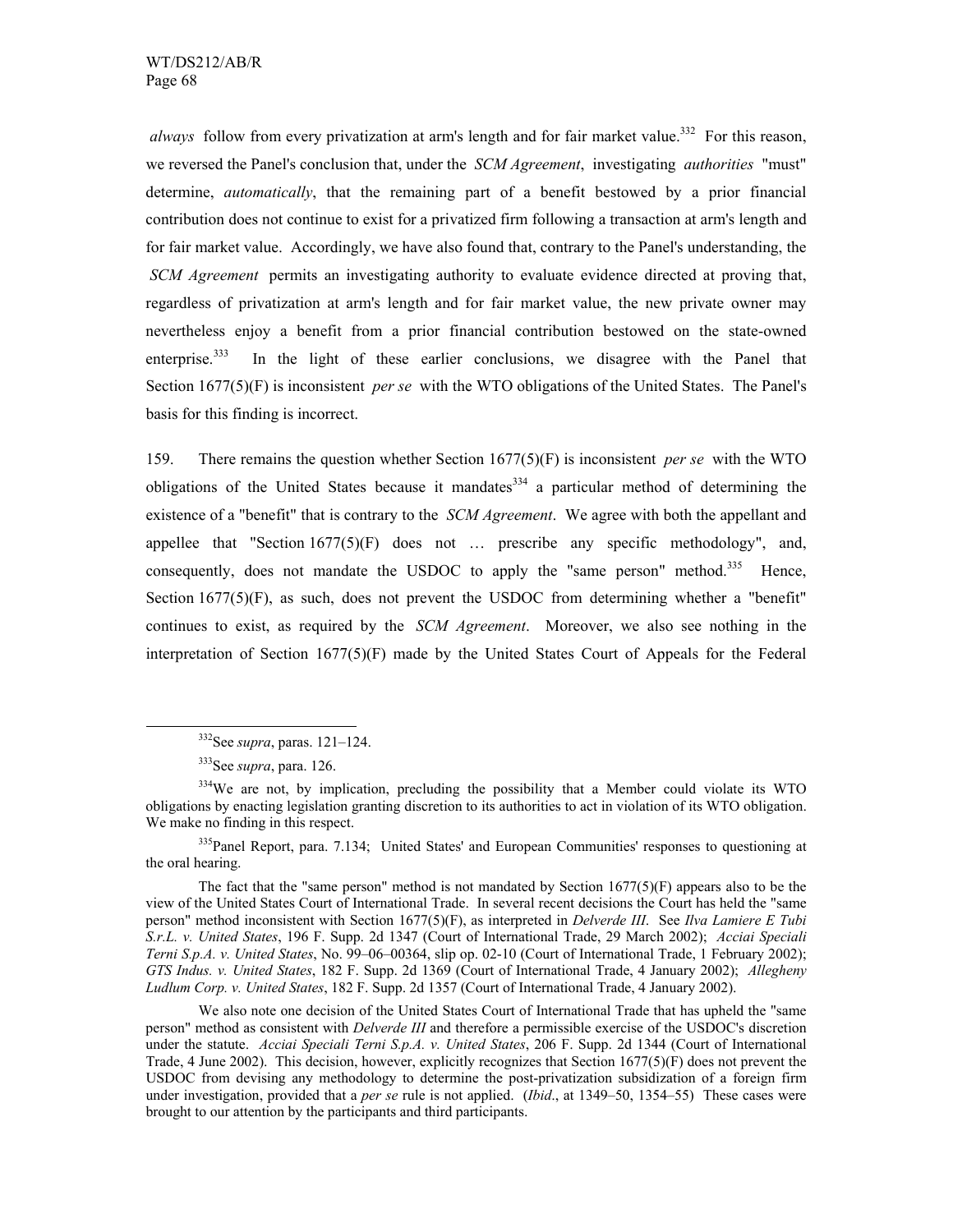Circuit<sup>336</sup> that would prevent the USDOC from complying with its obligations under the *SCM Agreement*.

160. For all these reasons, we reverse the Panel's conclusion that:

To the extent that Section 1677(5)(F), as interpreted by the US Court of Appeals for the Federal Circuit and the SAA, requires the US Department of Commerce to apply a methodology where the benefit from a prior financial contribution is not systematically found to no longer accrue to the privatized producer solely by virtue of an arm'slength for fair market value privatization, is preventing the United States from exercising a WTO-compatible discretion. Therefore, Section 1677(5)(F) is inconsistent with Articles 10, 14, 19 and 21 of the SCM, as interpreted by the Panel and the Appellate Body Reports in *US – Lead and Bismuth II* and this Panel. As Section 1677(5)(F) is found to be inconsistent with the *SCM Agreement*, the United States has failed to ensure conformity with Article 32.5 of the *SCM*  Agreement and Article XVI.4 of the WTO Agreement respectively.<sup>337</sup>

## **X. Findings and Conclusions**

161. For the reasons set out in this Report, the Appellate Body:

- (a) upholds the Panel's findings, in paragraphs 8.1 (a), (b) and (c) of the Panel Report, that the United States has acted inconsistently with Articles 10, 14, 19.1, 19.4, 21.1, 21.2 and 21.3 of the *SCM Agreement*, by imposing and maintaining countervailing duties without determining whether a "benefit" continues to exist in the following countervailing duty determinations:
	- *Stainless Sheet and Strip in Coils from France* (C–427–815) (Case No. 1);
	- *Certain Cut-to-Length Carbon Quality Steel from France* (C–427–817) (Case No. 2);
	- *Certain Stainless Steel Wire Rod from Italy* (C–475–821) (Case No. 3);
	- *Stainless Steel Plate in Coils from Italy* (C–475–823) (Case No. 4);
	- *Stainless Steel Sheet and Strip in Coils from Italy* (C–475–825) (Case No. 5);
	- *Certain Cut-to-Length Carbon-Quality Steel Plate from Italy* (C-475–827)  $(Case No.6);$

 <sup>336</sup>See *supra*, footnote 326.

 $337$ Panel Report, para. 8.1(d).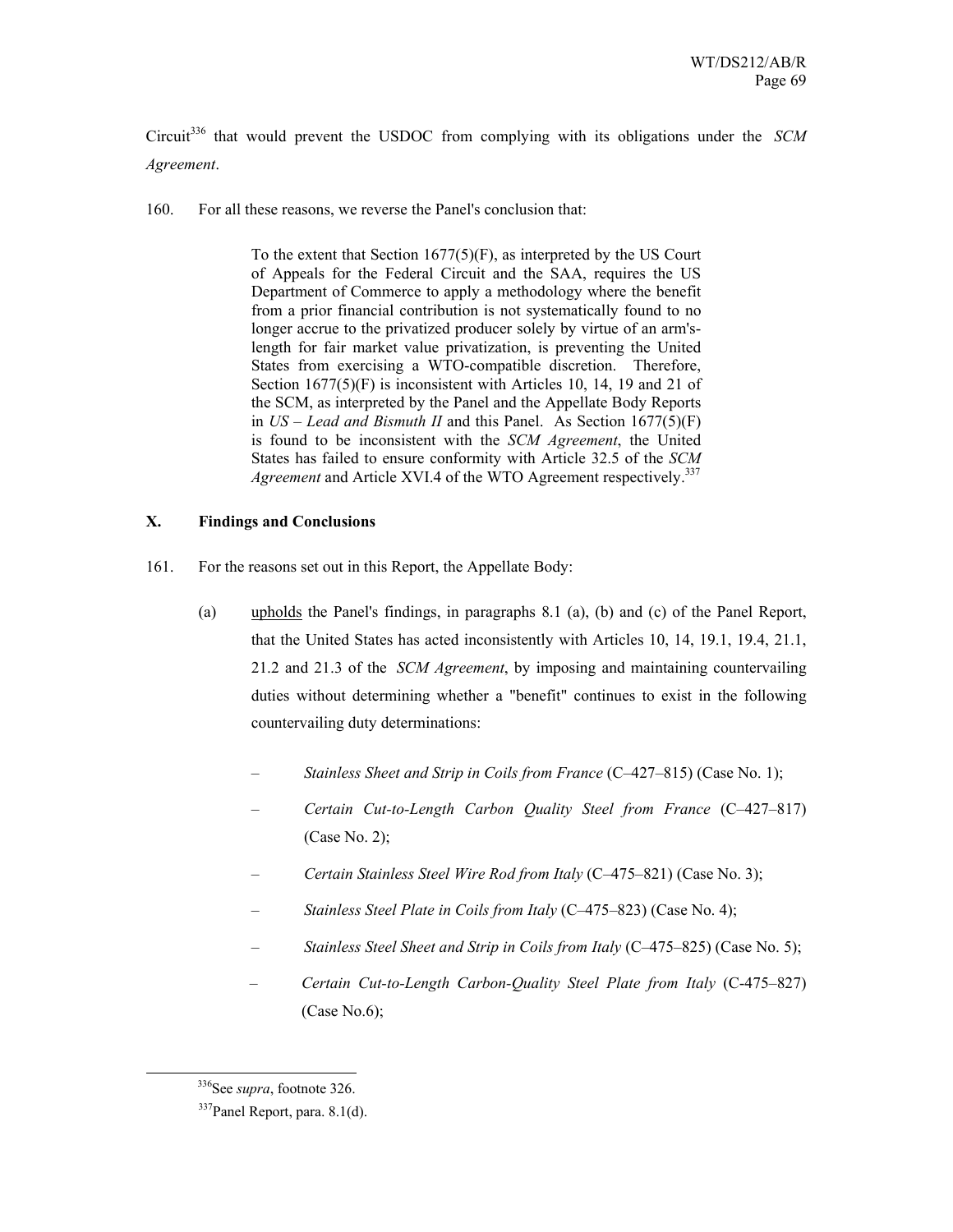- *Cut-to-Length Carbon Steel Plate from Sweden* (C-401–804) (Case No. 7);
- *Cut-to-Length Carbon Steel Plate from United Kingdom* (C–412–815) (Case No. 8);
- *Certain Corrosion-Resistant Carbon Steel Flat Products from France* (C-427-810) (Case No. 9);
- *Cut-to-Length Carbon Steel Plate from Germany* (C-428–817) (Case No. 10);
- *Cut-to-Length Carbon Steel Plate from Spain* (C–469–804) (Case No. 11); and
- *Grain-Oriented Electrical Steel from Italy* (C–475–812) (Case No. 12).
- (b) reverses the Panel's finding, in paragraph 8.1(d), first sentence, of the Panel Report, that "[o]nce an importing Member has determined that a privatization has taken place at arm's-length and for fair market value, it must reach the conclusion that no "benefit" resulting from the prior financial contribution (or subsidization) continues to accrue to the privatized producer"; and
- (c) reverses the Panel's conclusion, in paragraph 8.1(d), second sentence, of the Panel Report, that Section 771(5)(F) of the Tariff Act 1930, as amended, 19 U.S.C. § 1677(5)(F), is inconsistent with the *SCM Agreement* and that, therefore, "the United States has failed to ensure conformity with Article 32.5 of the *SCM Agreement* and Article XVI.4 of the *WTO Agreement* respectively."
- (d) upholds the Panel's conclusion, in paragraph 8.2 of the Panel Report, that, insofar as the United States has infringed its obligations under the *SCM Agreement*, as set out in paragraphs 8.1(a), (b), and (c) of the Panel Report, these actions of the United States constitute *prima facie* nullification or impairment of benefits accruing to the European Communities, pursuant to Article 3.8 of the DSU; and, because the United States has failed to rebut this presumption, the United States has in fact nullified or impaired benefits accruing to the European Communities under the *SCM Agreement*.

162. The Appellate Body recommends that the Dispute Settlement Body request the United States to bring its measures and administrative practice (the "same person" method), as found in this Report and in the Panel Report as modified by this Report, to be inconsistent with the *SCM Agreement*, into conformity with its obligations under that Agreement.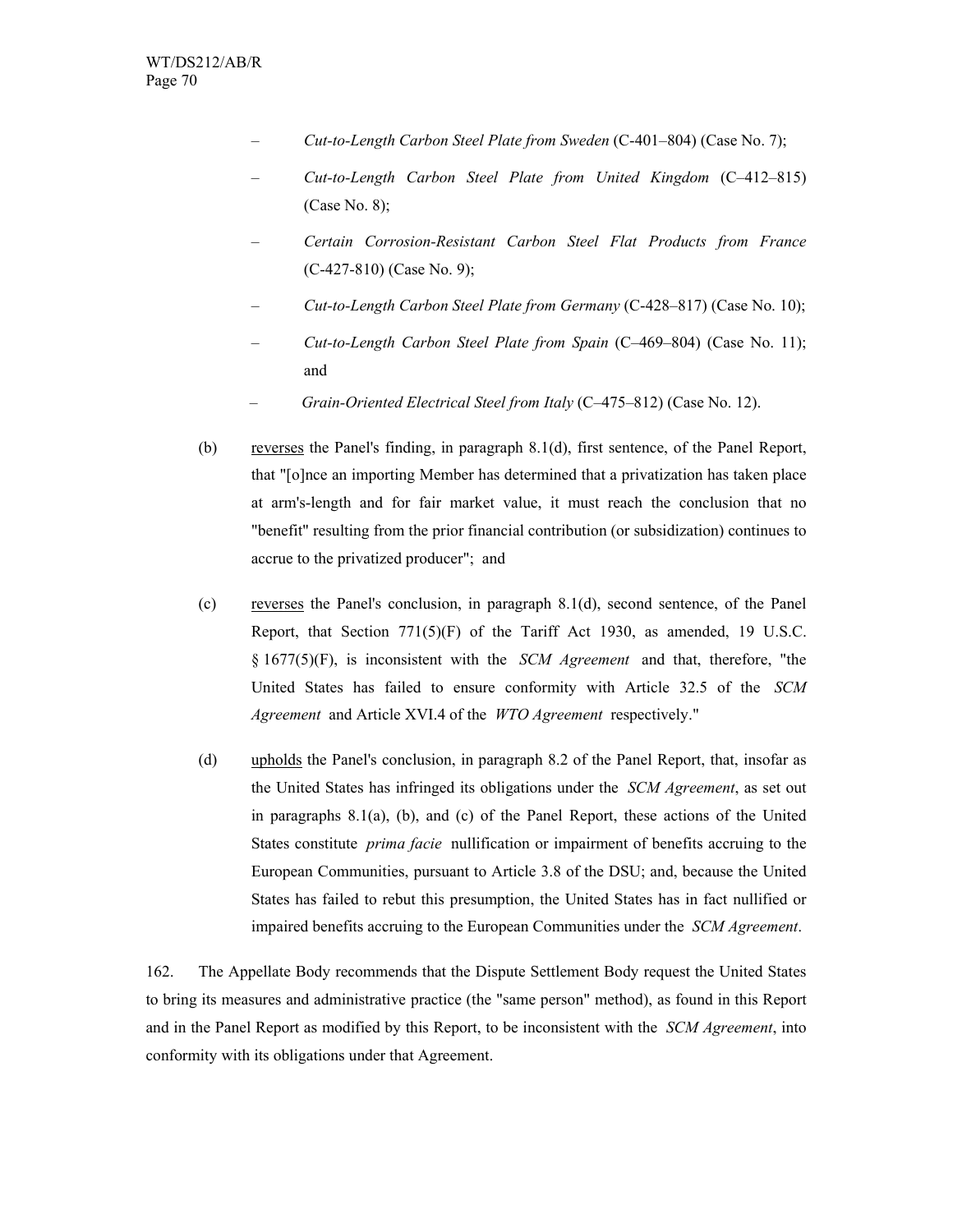Signed in the original at Geneva this 22nd day of November 2002 by:

John Lockhart Presiding Member

 Georges Abi-Saab James Bacchus Member Member